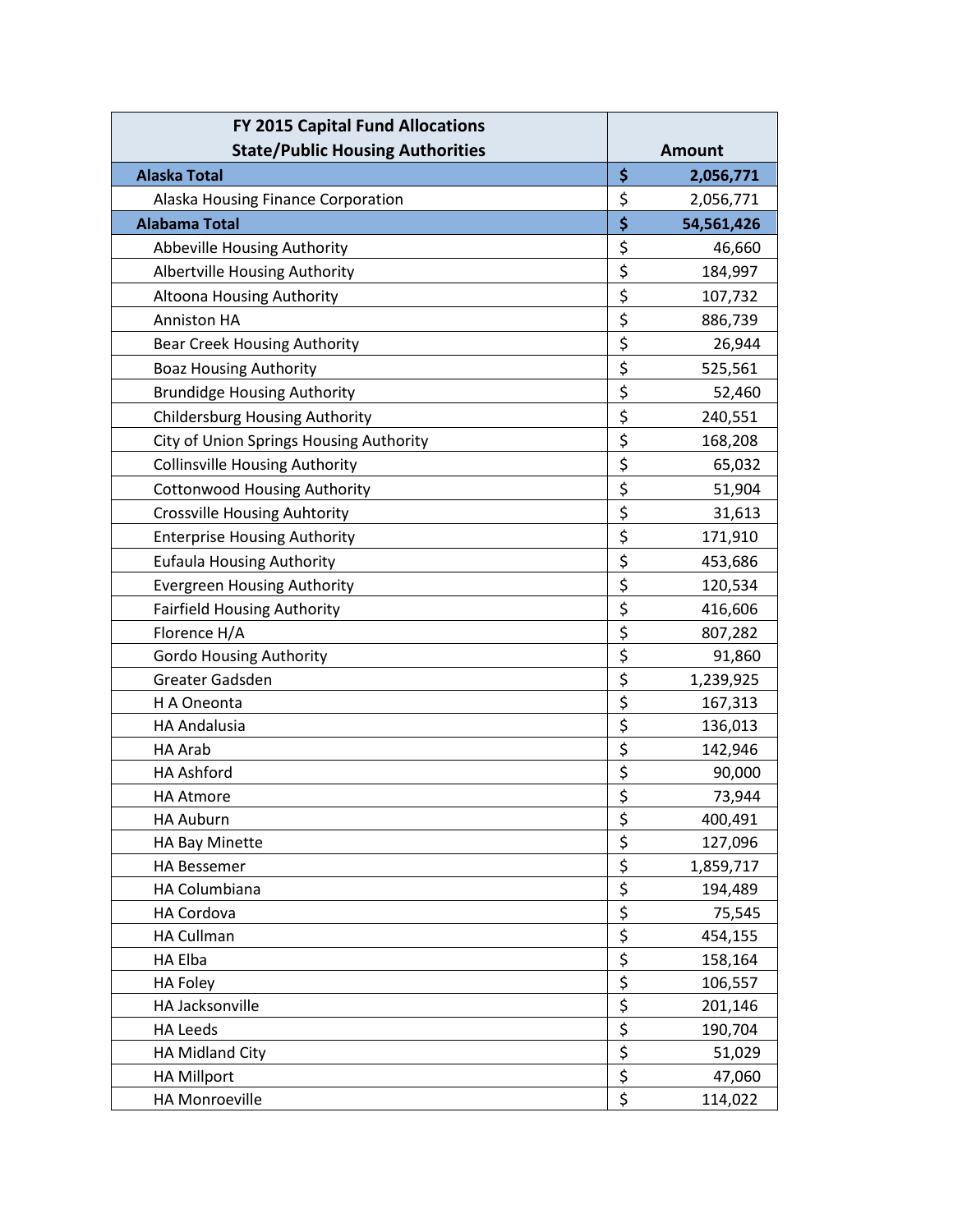| <b>HA Northport</b>                             | \$<br>456,875   |
|-------------------------------------------------|-----------------|
| HA Opelika                                      | \$<br>768,930   |
| HA Opp                                          | \$<br>184,166   |
| <b>HA Piedmont</b>                              | \$<br>244,193   |
| <b>HA Russellville</b>                          | \$<br>229,413   |
| <b>HA Samson</b>                                | \$<br>237,758   |
| HA Scottsboro                                   | \$<br>443,565   |
| <b>HA Tallassee</b>                             | \$<br>109,828   |
| <b>HA Troy</b>                                  | \$<br>534,842   |
| <b>HA Tuscaloosa</b>                            | \$<br>1,561,820 |
| Hackleburg Housing Authority                    | \$<br>64,405    |
| Haleyville Housing Authority                    | \$<br>319,721   |
| Housing Authority of Boston                     | \$<br>87,634    |
| Housing Authority of Greene County, AL          | \$<br>296,948   |
| Housing Authority of Guin, Alabama              | \$<br>211,589   |
| Housing Authority of Hamilton, Alabama          | \$<br>555,385   |
| Housing Authority of Red Bay                    | \$<br>175,897   |
| Housing Authority of Reform                     | \$<br>70,868    |
| Housing Authority of the Birmingham District    | \$<br>8,340,022 |
| Housing Authority of the City of Alexander City | \$<br>715,437   |
| Housing Authority of the City of Aliceville     | \$<br>200,456   |
| Housing Authority of the City of Athens, AL     | \$<br>253,636   |
| Housing Authority of the City of Attalla        | \$<br>140,447   |
| Housing Authority of the City of Brantley       | \$<br>115,776   |
| Housing Authority of the City of Brent          | \$<br>94,990    |
| Housing Authority of the City of Brewton        | \$<br>93,379    |
| Housing Authority of the City of Bridgeport     | \$<br>79,217    |
| Housing Authority of the City of Carbon Hill    | \$<br>122,911   |
| Housing Authority of the City of Centre, AL     | \$<br>182,692   |
| Housing Authority of the City of Chickasaw      | \$<br>370,798   |
| Housing Authority of the City of Clanton        | \$<br>225,895   |
| Housing Authority of the City of Columbia       | \$<br>21,132    |
| Housing Authority of the City of Dadeville      | \$<br>87,417    |
| Housing Authority of the City of Daleville      | \$<br>78,588    |
| Housing Authority of the City of Decatur        | \$<br>862,330   |
| Housing Authority of the City of Demopolis, AL  | \$<br>220,205   |
| Housing Authority of the City of Dothan         | \$<br>845,900   |
| Housing Authority of the City of Eutaw          | \$<br>64,318    |
| Housing Authority of the City of Fayette        | \$<br>164,060   |
| Housing Authority of the City of Florala        | \$<br>48,497    |
| Housing Authority of the City of Fort Payne     | \$<br>348,558   |
| Housing Authority of the City of Georgiana      | \$<br>121,621   |
| Housing Authority of the City of Goodwater      | \$<br>48,716    |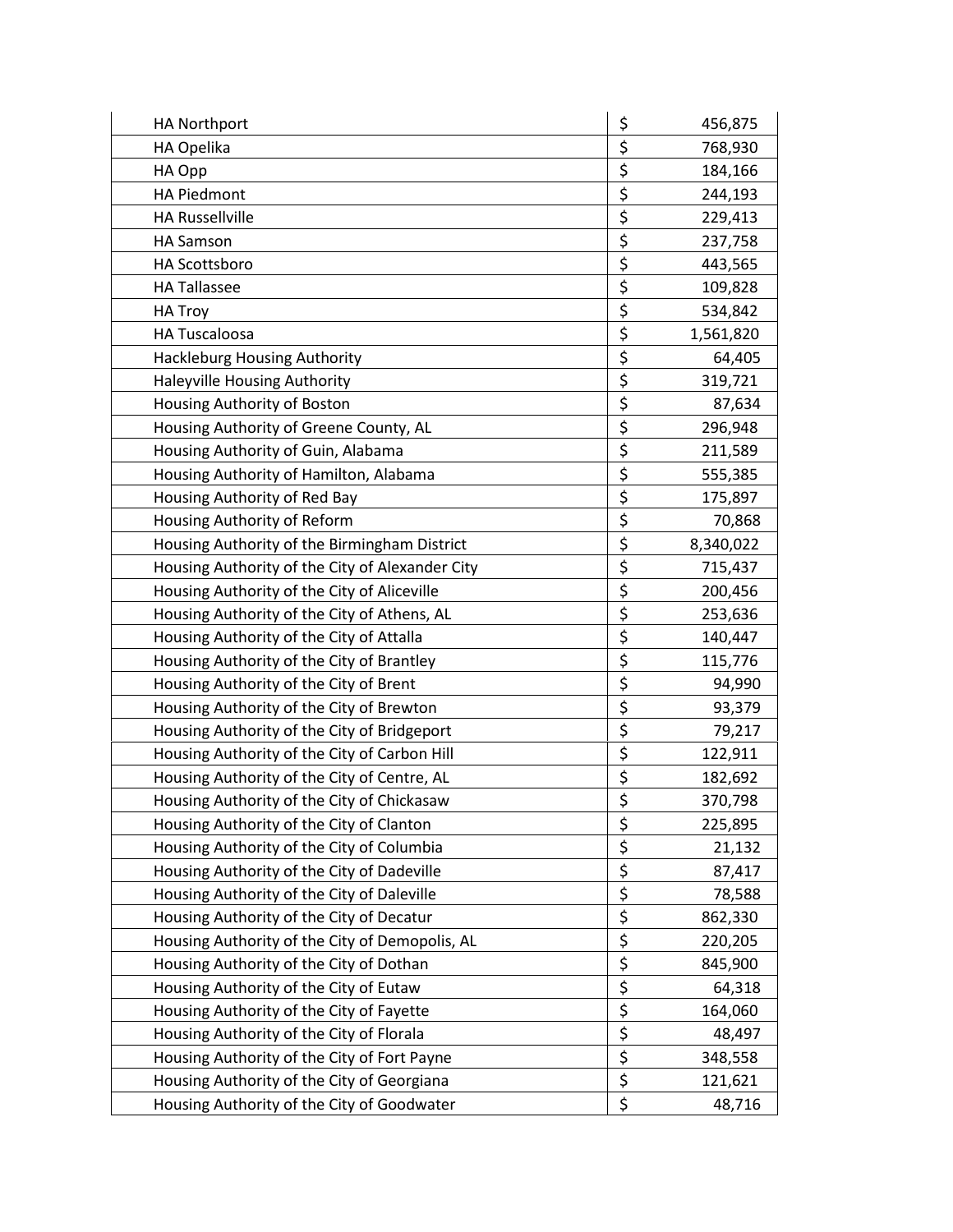| Housing Authority of the City of Greensboro       | \$<br>80,188    |
|---------------------------------------------------|-----------------|
| Housing Authority of the City of Greenville       | \$<br>235,059   |
| Housing Authority of the City of Hartford         | \$<br>37,482    |
| Housing Authority of the City of Hartselle        | \$<br>206,482   |
| Housing Authority of the City of Headland, AL     | \$<br>62,564    |
| Housing Authority of the City of Heflin           | \$<br>39,924    |
| Housing Authority of the City of Jasper           | \$<br>310,446   |
| Housing Authority of the City of Lafayette        | \$<br>129,127   |
| Housing Authority of the City of Lanett, AL       | \$<br>487,138   |
| Housing Authority of the City of Linden           | \$<br>61,395    |
| Housing Authority of the City of Livingston       | \$<br>135,542   |
| Housing Authority of the City of Luverne, AL      | \$<br>164,729   |
| Housing Authority of the City of Marion, AL       | \$<br>70,657    |
| Housing Authority of the City of Montgomery       | \$<br>3,420,734 |
| Housing Authority of the City of Moulton, AL      | \$<br>64,532    |
| Housing Authority of the City of Newton           | \$<br>38,066    |
| Housing Authority of the City of Ozark            | \$<br>510,087   |
| Housing Authority of the City of Prattville, AL   | \$<br>132,713   |
| Housing Authority of the City of Roanoke, AL      | \$<br>57,348    |
| Housing Authority of the City of Sulligent, AL    | \$<br>141,012   |
| Housing Authority of the City of Talladega, AL    | \$<br>749,046   |
| Housing Authority of the City of Tuscumbia        | \$<br>257,220   |
| Housing Authority of the City of Valley           | \$<br>65,487    |
| Housing Authority of the City of Vernon, AL       | \$<br>158,406   |
| Housing Authority of the Town of Ashland          | \$<br>200,059   |
| Housing Authority of the Town of Berry            | \$<br>70,284    |
| Housing Authority of the Town of Blountsville, AL | \$<br>103,184   |
| Housing Authority of the Town of Calera           | \$<br>145,891   |
| Housing Authority of the Town of Clayton          | \$<br>50,168    |
| Housing Authority of the Town of Fort Deposit     | \$<br>60,593    |
| Housing Authority of the Town of Hanceville       | \$<br>68,071    |
| Housing Authority of the Town of Hobson City      | \$<br>67,195    |
| Housing Authority of the Town of Kennedy          | \$<br>13,801    |
| Housing Authority of the Town of Montevallo       | \$<br>88,432    |
| Housing Authority of the Town of New Brockton     | \$<br>47,246    |
| Housing Authority of the Town of Parrish          | \$<br>21,962    |
| Housing Authority of the Town of Slocomb          | \$<br>17,472    |
| Jefferson County Housing Authority                | \$<br>759,914   |
| Lineville Housing Authority                       | \$<br>229,631   |
| Mobile County Housing Authority                   | \$<br>70,329    |
| Mobile Housing Board                              | \$<br>5,110,083 |
| Pell City Housing Authority                       | \$<br>95,753    |
| Phenix City Housing Authority                     | \$<br>1,192,209 |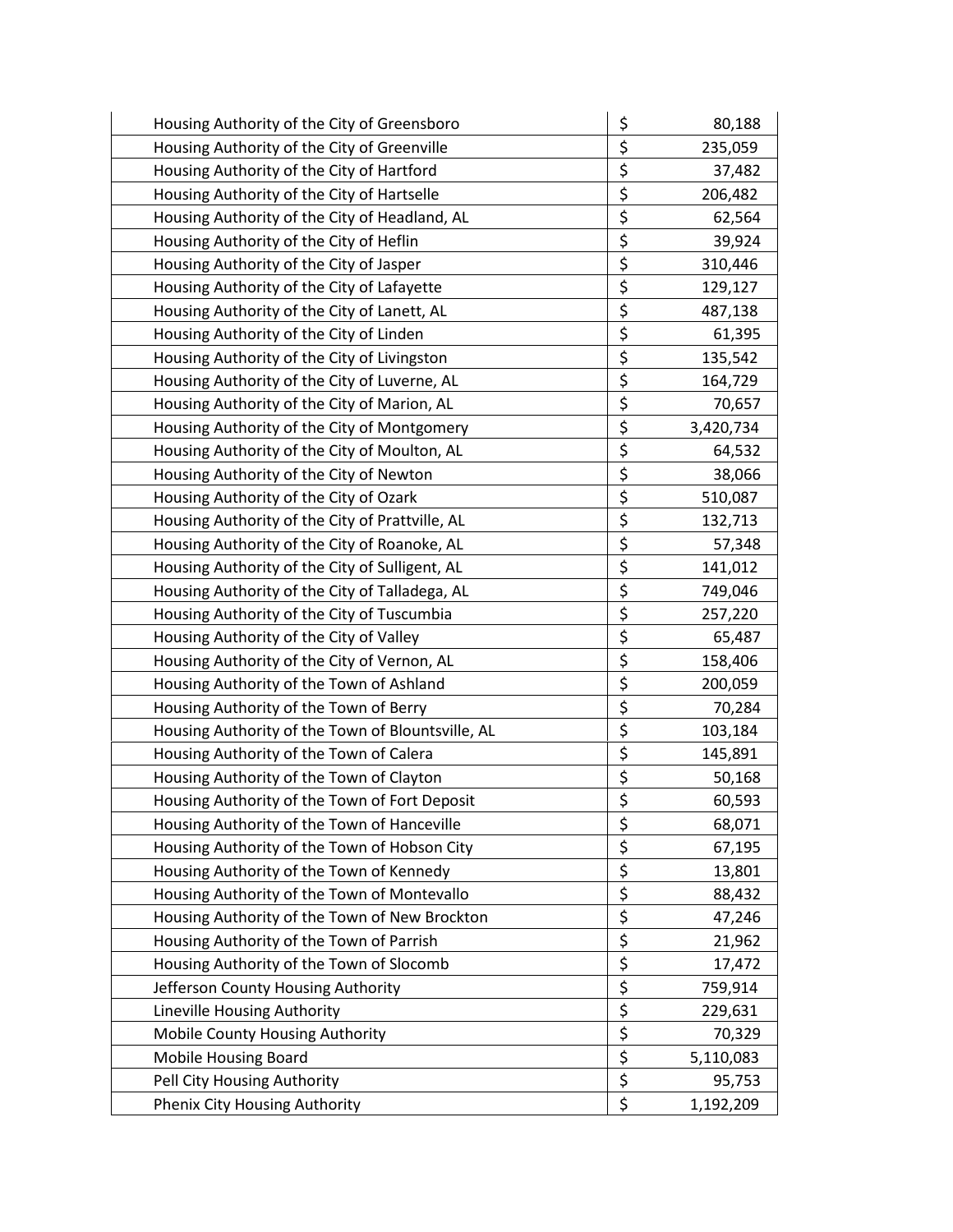| Phil Campbell Housing Authority                    | \$       | 63,357     |
|----------------------------------------------------|----------|------------|
| <b>Ragland Housing Authority</b>                   | \$       | 70,284     |
| Rainsville Housing Authority                       | \$       | 110,465    |
| Regional HA of Lawrence, Cullman & Morgan Counties | \$       | 202,027    |
| Selma Housing Authority                            | \$       | 682,202    |
| <b>Sheffield Housing Authority</b>                 | \$       | 505,894    |
| South Central Alabama Regional HA                  | \$       | 370,092    |
| <b>Stevenson Housing Authority</b>                 | \$       | 112,798    |
| <b>Sumiton Housing Authority</b>                   | \$       | 47,908     |
| Sylacauga Housing Authority                        | \$       | 711,259    |
| <b>Tarrant Housing Authority</b>                   | \$       | 105,093    |
| The Guntersville Housing Authority                 | \$       | 395,604    |
| The Housing Authority of the City of Prichard      | \$       | 363,680    |
| The Housing Authority of the City of Huntsville    | \$       | 2,567,024  |
| Top of Alabama Regional Housing Authority          | \$       | 373,518    |
| <b>Triana Housing Authority</b>                    | \$       | 32,790     |
| <b>Tuskegee Housing Authority</b>                  | \$       | 525,031    |
| Uniontown Housing Authority                        | \$       | 112,359    |
| <b>Vincent Housing Authority</b>                   | \$       | 42,356     |
| <b>Walker County Housing Authority</b>             | \$       | 124,491    |
| <b>Washington County Housing Authority</b>         | \$       | 37,772     |
|                                                    | \$       |            |
| Winfield Housing Authority                         |          | 198,243    |
| <b>York Housing Authority</b>                      | \$       | 98,088     |
| <b>Arkansas Total</b>                              | \$       | 16,306,977 |
| Arkadelphia Housing Authority                      | \$       | 102,256    |
| <b>Blytheville Housing Authority</b>               | \$       | 399,602    |
| <b>Camden Housing Authority</b>                    | \$       | 572,112    |
| <b>Clarendon Housing Authority</b>                 | \$       | 104,238    |
| <b>Hope Housing Authority</b>                      | \$       | 207,351    |
| Hot Springs Housing Authority                      | \$       | 385,939    |
| Housing Authority of the City of Alma              | \$       | 94,828     |
| Housing Authority of the City of Amity             | \$       | 23,437     |
| Housing Authority of the City of Atkins            | \$       | 27,740     |
| Housing Authority of the City of Augusta           | \$       | 128,864    |
| Housing Authority of the City of Bald Knob         | \$       | 46,095     |
| Housing Authority of the City of Batesville        | \$       | 75,311     |
| Housing Authority of the City of Beebe             | \$       | 48,374     |
| Housing Authority of the City of Benton, AR        | \$       | 101,774    |
| Housing Authority of the City of Booneville        | \$       | 40,159     |
| Housing Authority of the City of Brinkley          | \$       | 216,797    |
| Housing Authority of the City of Caraway           | \$       | 52,760     |
| Housing Authority of the City of Carthage          | \$<br>\$ | 12,325     |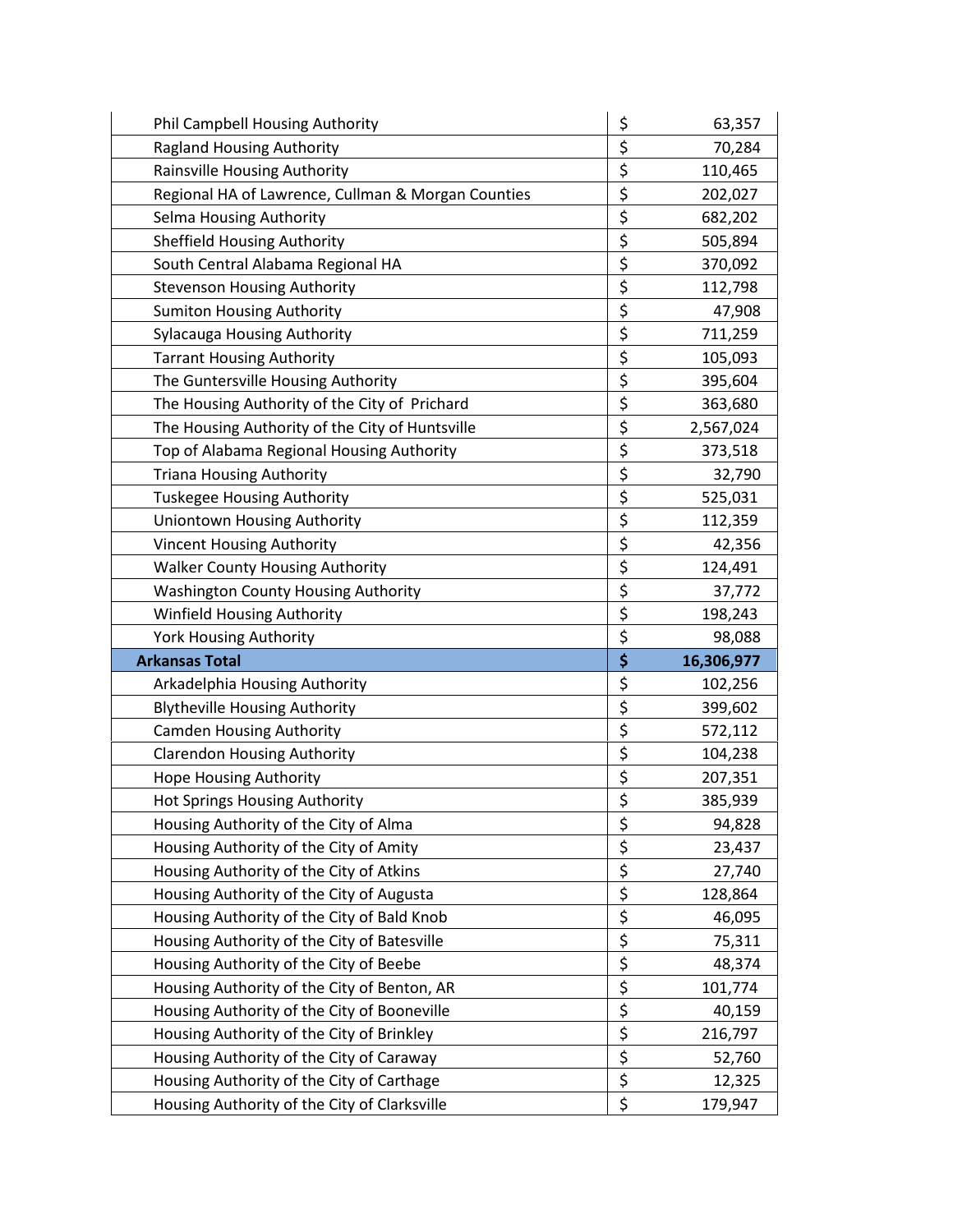| Housing Authority of the City of Coal Hill      | \$                      | 18,886    |
|-------------------------------------------------|-------------------------|-----------|
| Housing Authority of the City of Conway         | \$                      | 162,095   |
| Housing Authority of the City of Cotton Plant   | \$                      | 64,497    |
| Housing Authority of the City of Crossett       | \$                      | 147,690   |
| Housing Authority of the City of Dardanelle     | \$                      | 88,237    |
| Housing Authority of the City of Decatur        | \$                      | 31,533    |
| Housing Authority of the City of Dell           | \$                      | 14,069    |
| Housing Authority of the City of Des Arc        | \$                      | 48,936    |
| Housing Authority of the City of Dover          | \$                      | 19,921    |
| Housing Authority of the City of Dumas          | \$                      | 133,999   |
| Housing Authority of the City of Earle          | \$                      | 79,266    |
| Housing Authority of the City of England        | \$                      | 139,516   |
| Housing Authority of the City of Fayetteville   | \$                      | 269,401   |
| Housing Authority of the City of Forrest City   | \$                      | 596,038   |
| Housing Authority of the City of Gould          | \$                      | 21,984    |
| Housing Authority of the City of Greenwood      | \$                      | 34,821    |
| Housing Authority of the City of Gurdon         | \$                      | 34,756    |
| Housing Authority of the City of Heber Springs  | \$                      | 78,333    |
| Housing Authority of the City of Helena         | \$                      | 366,950   |
| Housing Authority of the City of Hickory Ridge  | \$                      | 15,455    |
| Housing Authority of the City of Hoxie          | \$                      | 20,116    |
| Housing Authority of the City of Hughes         | \$                      | 46,190    |
| Housing Authority of the City of Imboden        | \$                      | 40,466    |
| Housing Authority of the City of Judsonia       | \$                      | 29,730    |
| Housing Authority of the City of Kensett        | \$                      | 40,051    |
| Housing Authority of the City of Lake City      | \$                      | 42,631    |
| Housing Authority of the City of Leachville     | \$                      | 96,214    |
| Housing Authority of the City of Little Rock    | \$                      | 1,242,516 |
| Housing Authority of the City of Luxora         | \$                      | 67,296    |
| Housing Authority of the City of Magnolia       | $\overline{\mathsf{S}}$ | 172,156   |
| Housing Authority of the City of Malvern        | \$                      | 201,251   |
| Housing Authority of the City of Mammoth Spring | \$                      | 20,600    |
| Housing Authority of the City of Manila         | \$                      | 94,399    |
| Housing Authority of the City of Marianna       | \$                      | 271,482   |
| Housing Authority of the City of Marmaduke      | \$                      | 68,396    |
| Housing Authority of the City of Mccrory        | \$                      | 40,392    |
| Housing Authority of the City of Mcgehee        | $\overline{\xi}$        | 62,184    |
| Housing Authority of the City of Mcrae          | \$                      | 17,982    |
| Housing Authority of the City of Melbourne      | \$                      | 60,049    |
| Housing Authority of the City of Monette        | \$                      | 52,846    |
| Housing Authority of the City of Morrilton      | $\overline{\xi}$        | 225,195   |
| Housing Authority of the City of Mount Ida      | \$                      | 23,149    |
| Housing Authority of the City of Newark         | \$                      | 24,217    |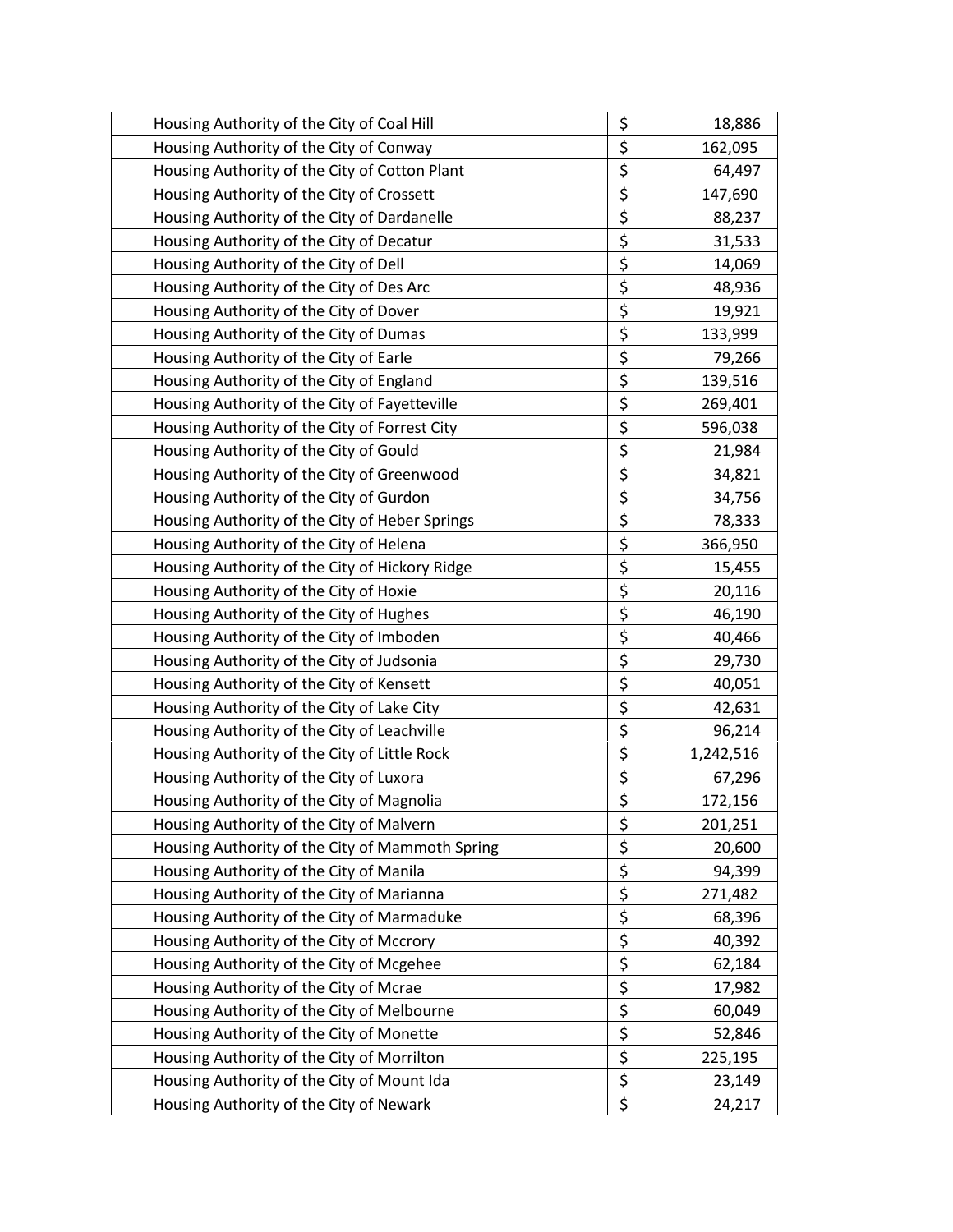| Housing Authority of the City of Newport      | \$<br>360,228   |
|-----------------------------------------------|-----------------|
| Housing Authority of the City of Ola          | \$<br>120,797   |
| Housing Authority of the City of Osceola      | \$<br>482,187   |
| Housing Authority of the City of Ozark        | \$<br>41,975    |
| Housing Authority of the City of Paris        | \$<br>57,297    |
| Housing Authority of the City of Parkin       | \$<br>65,130    |
| Housing Authority of the City of Pine Bluff   | \$<br>365,329   |
| Housing Authority of the City of Pocahontas   | \$<br>155,957   |
| Housing Authority of the City of Prescott     | \$<br>105,797   |
| Housing Authority of the City of Rector       | \$<br>86,494    |
| Housing Authority of the City of Rison        | \$<br>38,650    |
| Housing Authority of the City of Salem        | \$<br>50,378    |
| Housing Authority of the City of Sparkman     | \$<br>17,286    |
| Housing Authority of the City of Stephens     | \$<br>63,348    |
| Housing Authority of the City of Texarkana    | \$<br>512,776   |
| Housing Authority of the City of Van Buren    | \$<br>217,640   |
| Housing Authority of the City of Waldron      | \$<br>107,957   |
| Housing Authority of the City of West Helena  | \$<br>257,456   |
| Housing Authority of the City of Wilson       | \$<br>69,894    |
| Housing Authority of the City of Yellville    | \$<br>24,714    |
| Housing Authority of the County of Howard     | \$<br>185,290   |
| Housing Authority of the County of Poinsett   | \$<br>369,818   |
| Housing Authority of the County of Sevier     | \$<br>122,881   |
| Jacksonville Housing Authority                | \$<br>122,825   |
| Jonesboro Urban Renewal HA                    | \$<br>180,559   |
| Little River County Housing Authority         | \$<br>157,140   |
| Lonoke County Housing Authority               | \$<br>134,106   |
| North Little Rock Housing Authority           | \$<br>1,164,501 |
| NW Regional Housing Authority                 | \$<br>62,707    |
| Paragould Housing Authority                   | \$<br>211,783   |
| Pike County Housing Authority                 | \$<br>28,545    |
| Polk County Housing Authority                 | \$<br>184,183   |
| <b>Russellville Housing Authority</b>         | \$<br>176,892   |
| <b>Searcy Housing Authority</b>               | \$<br>156,482   |
| Springdale Housing Authority                  | \$<br>214,739   |
| <b>Star City Housing Authority</b>            | \$<br>59,860    |
| <b>Stuttgart Housing Authority</b>            | \$<br>124,556   |
| The Housing Authority of the City of Fort Smi | \$<br>1,945     |
| <b>Trumann Housing Authority</b>              | \$<br>447,663   |
| <b>Warren Housing Authority</b>               | \$<br>183,523   |
| West Memphis Housing Authority                | \$<br>474,946   |
| White River Regional Housing Authority        | \$<br>112,946   |
| Wynne Housing Authority                       | \$<br>81,997    |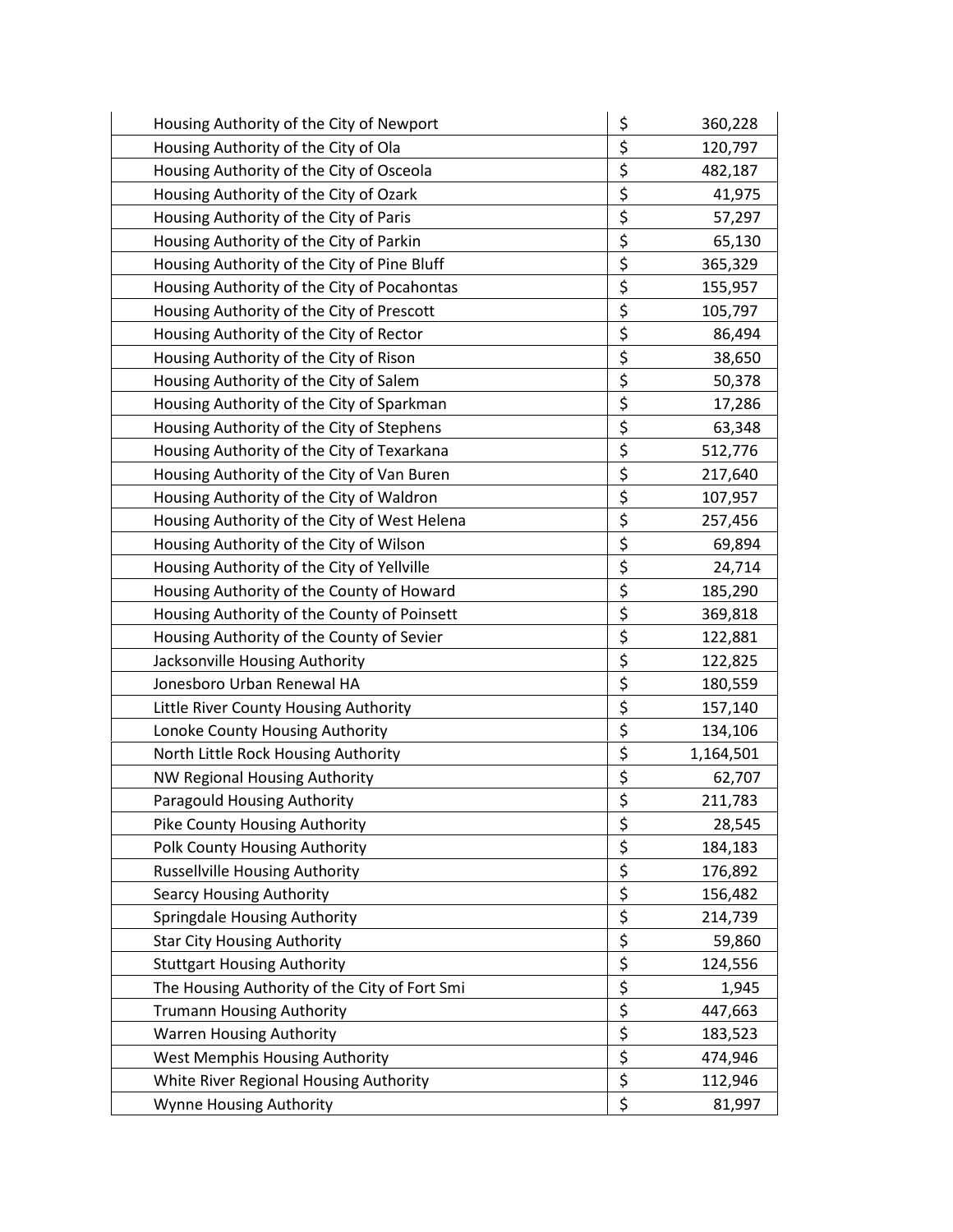| <b>Arizona Total</b>                          | \$<br>7,322,998  |
|-----------------------------------------------|------------------|
| Chandler Housing & Redevelopment Division     | \$<br>378,230    |
| City Of Glendale Housing Authority            | \$<br>197,501    |
| <b>City Of Phoenix Housing Department</b>     | \$<br>2,593,894  |
| <b>Eloy Housing Authority</b>                 | \$<br>79,861     |
| <b>Flagstaff Housing Authority</b>            | \$<br>357,680    |
| Housing And Community Development Tucson      | \$<br>1,303,715  |
| Housing Authority of Maricopa County          | \$<br>1,084,610  |
| <b>Nogales Housing Authority</b>              | \$<br>295,909    |
| <b>Pinal County Housing Authority</b>         | \$<br>206,823    |
| South Tucson Housing Authority                | \$<br>179,147    |
| <b>Williams Housing Authority</b>             | \$<br>42,865     |
| Winslow Public Housing Authority              | \$<br>75,363     |
| Yuma City Housing Authority                   | \$<br>323,465    |
| Yuma County Housing Department                | \$<br>203,935    |
| <b>California Total</b>                       | \$<br>68,501,042 |
| Alameda County Hsg Auth                       | \$<br>428,691    |
| <b>Berkeley Housing Authority</b>             | \$<br>115,060    |
| City of Benicia Hsg Auth                      | \$<br>109,956    |
| City of Eureka Hsg Auth                       | \$<br>339,078    |
| City of Richmond Housing Authority            | \$<br>775,701    |
| City of Sacramento Housing Authority          | \$<br>2,506,318  |
| City of South San Francisco Housing Authority | \$<br>119,897    |
| City of Wasco Housing Authority               | \$<br>33,004     |
| County of Butte Hsg Auth                      | \$<br>549,428    |
| County of Merced Housing Authority            | \$<br>745,011    |
| County of Monterey Hsg Auth                   | \$<br>954,414    |
| County of Plumas Housing Authority            | \$<br>166,680    |
| County of Sacramento Housing Authority        | \$<br>1,405,011  |
| County of San Joaquin Housing Auth.           | \$<br>1,890,414  |
| County of Stanislaus Housing Auth             | \$<br>1,041,016  |
| Housing Authority City of Fresno              | \$<br>1,078,893  |
| Housing Authority of County of Marin          | \$<br>795,968    |
| Housing Authority of Fresno County            | \$<br>1,252,130  |
| Housing Authority of the City & County of SF  | \$<br>9,944,728  |
| Housing Authority of the City of Baldwin Park | \$<br>13,653     |
| Housing Authority of the City of Calexico     | \$<br>406,211    |
| Housing Authority of the City of Lomita       | \$<br>92,751     |
| Housing Authority of the City of Los Angeles  | \$<br>14,303,999 |
| Housing Authority of the City of Needles      | \$<br>69,286     |
| Housing Authority of the City of Oxnard       | \$<br>1,464,944  |
| Housing Authority of the City of Pleasanton   | \$<br>51,501     |
| Housing Authority of the City of Port Hueneme | \$<br>97,025     |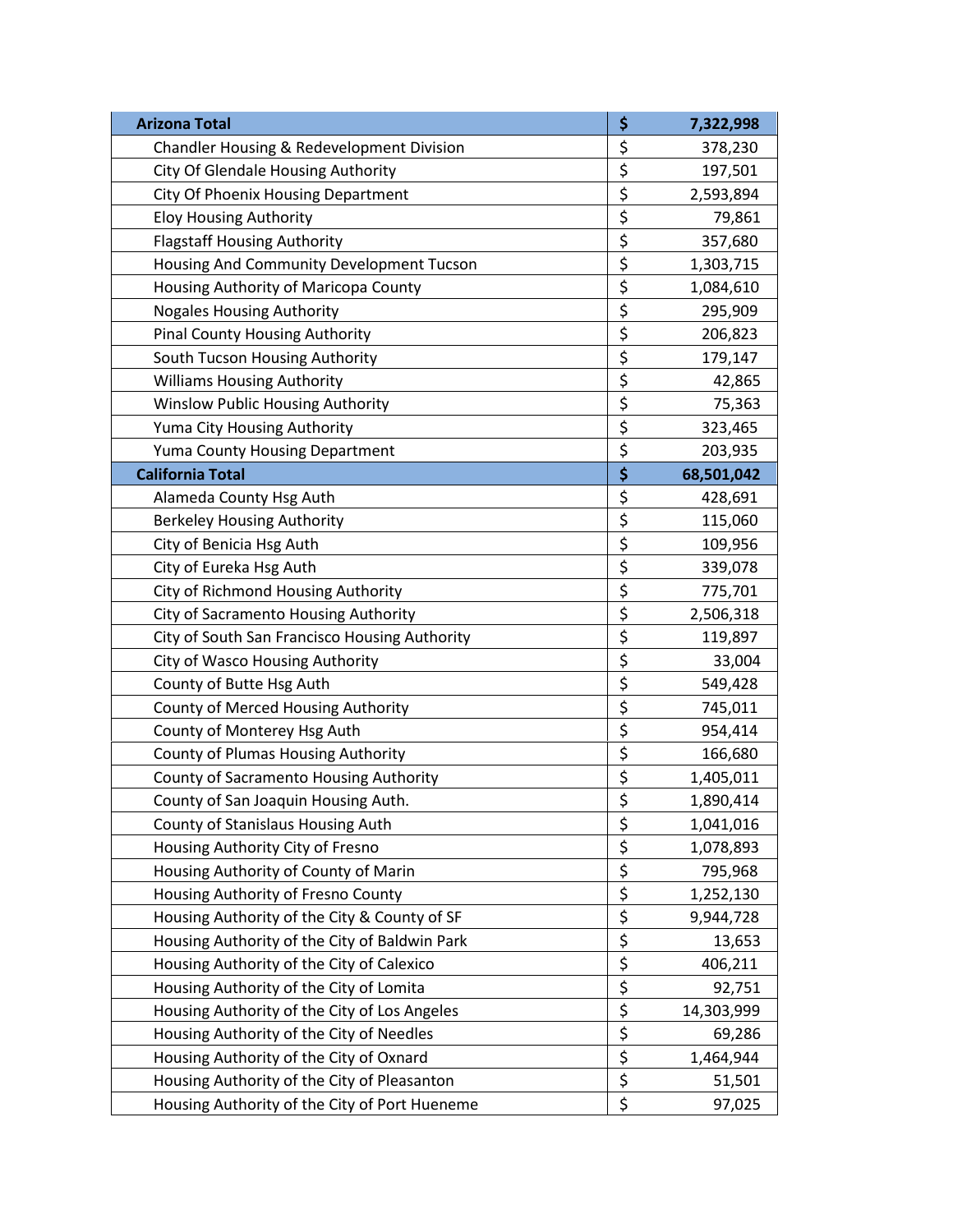| Housing Authority of the City of Riverbank         | \$       | 109,972              |
|----------------------------------------------------|----------|----------------------|
| Housing Authority of the City of San Buenaventura  | \$       | 767,445              |
| Housing Authority of the City of San Luis Obispo   | \$       | 236,649              |
| Housing Authority of the City of Santa Barbara     | \$       | 658,584              |
| Housing Authority of the City of Upland            | \$       | 135,251              |
| Housing Authority of the County Contra Costa       | \$       | 1,724,419            |
| Housing Authority of the County of Kern            | \$       | 1,116,004            |
| Housing Authority of the County of Los Angeles     | \$       | 4,723,912            |
| Housing Authority of the County of Riverside       | \$       | 571,134              |
| Housing Authority of the County of San Bernardino  | \$       | 3,122,300            |
| Housing Authority of the County of San Diego       | \$       | 148,824              |
| Housing Authority of the County of San Mateo       | \$       | 272,343              |
| Housing Authority of the County of Santa Barbara   | \$       | 586,787              |
| Housing Authority of the County of Ventura         | \$       | 363,523              |
| Housing Authority of the County of Yolo            | \$       | 729,115              |
| Housing Authority of the County Santa Clara        | \$       | 648,793              |
| Hsg Auth of the City of Livermore                  | \$       | 204,789              |
| <b>Imperial Valley Housing Authority</b>           | \$       | 816,217              |
| Kings County Housing Auth                          | \$       | 488,407              |
| <b>Oakland Housing Authority</b>                   | \$       | 6,417,360            |
| Regional Hsg Authority of Sutter & Nevada Co.      | \$       | 286,772              |
| San Diego Housing Commission                       | \$       | 1,703,648            |
| Santa Cruz County Hsg Auth                         | \$       | 350,056              |
| The Housing Authority of the City of Madera        | \$       | 406,682              |
| <b>Tulare County Housing Authority</b>             | \$       | 1,161,288            |
| <b>Colorado Total</b>                              | \$       | 10,452,746           |
| <b>Adams County Housing Authority</b>              | \$       | 84,400               |
| <b>Aurora Housing Authority</b>                    | \$       | 132,961              |
| <b>Boulder County Housing Authority</b>            | \$       | 89,653               |
| <b>Boulder Housing Partners</b>                    | \$       | 432,872              |
| <b>Burlington Housing Authority</b>                | \$       | 42,870               |
| <b>Center Housing Authority</b>                    | \$       | 40,115               |
| Conejos County Housing Authority                   | \$       | 59,355               |
| Costilla County Housing Authority                  | \$       | 78,321               |
| <b>Delta Housing Authority</b>                     | \$       | 112,519              |
| <b>Englewood Housing Authority</b>                 |          |                      |
|                                                    | \$       | 137,692              |
| Fort Collins Housing Authority                     | \$       | 209,929              |
| Fort Morgan Housing Authority                      | \$       | 107,643              |
| Holyoke Housing Authority                          | \$       | 38,315               |
| Housing Authority for the Town of Cheyenne Wells   | \$       | 37,013               |
| Housing Authority of Antonito                      | \$       | 37,069               |
| Housing Authority of the City and County of Denver | \$<br>\$ | 4,895,724<br>265,973 |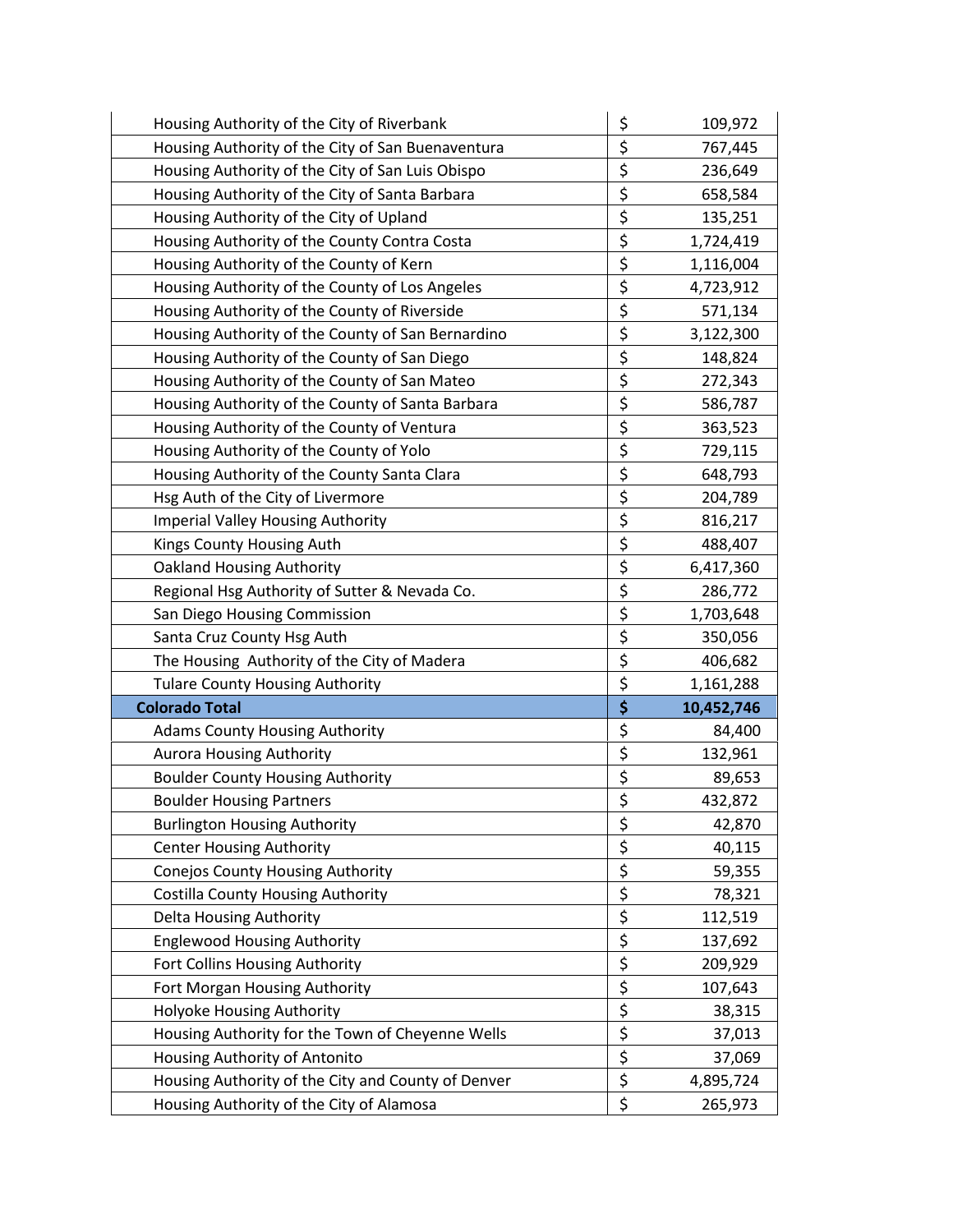| Housing Authority of the City of Brighton         | \$       | 49,556     |
|---------------------------------------------------|----------|------------|
| Housing Authority of the City of Brush            | \$       | 38,337     |
| Housing Authority of the City of Colorado Springs | \$       | 788,440    |
| Housing Authority of the City of Fort Lupton      | \$       | 58,767     |
| Housing Authority of the City of Fountain         | \$       | 44,998     |
| Housing Authority of the City of Greeley          | \$       | 110,699    |
| Housing Authority of the City of Lamar            | \$       | 37,939     |
| Housing Authority of the City of Pueblo           | \$       | 1,113,068  |
| Housing Authority of the City of Salida           | \$       | 60,094     |
| Housing Authority of the City of Sterling         | \$       | 139,069    |
| Housing Authority of the City of Walsenburg       | \$       | 169,203    |
| Housing Authority of the City of Wray             | \$       | 53,334     |
| Housing Authority of the County of Montezuma      | \$       | 45,894     |
| Housing Authority of the Town of Aguilar          | \$       | 22,969     |
| Housing Authority of the Town of Haxtun           | \$       | 27,041     |
| Housing Authority of the Town of Holly            | \$       | 21,234     |
| Housing Authority of the Town of Keenesburg       | \$       | 23,693     |
| Housing Authority of the Town of Kersey           | \$       | 22,040     |
| Housing Authority of the Town of Limon            | \$       | 51,514     |
| Housing Authority of the Town of Yuma             | \$       | 61,157     |
| Julesburg Housing Authority                       | \$       | 68,131     |
| La Junta Housing Authority                        | \$       | 122,079    |
| Littleton Housing Authority                       | \$       | 183,905    |
| <b>Trinidad Housing Authority</b>                 | \$       | 285,495    |
| <b>Wellington Housing Authority</b>               | \$       | 51,666     |
|                                                   |          | 22,725,602 |
| <b>Connecticut Total</b>                          | \$       |            |
| <b>Bloomfield Housing Authority</b>               | \$       | 24,970     |
| <b>Bristol Housing Authority</b>                  | \$       | 705,469    |
| <b>East Hartford Housing Authority</b>            | \$       | 758,845    |
| <b>Greenwich Housing Authority</b>                | \$       | 431,589    |
| Housing Authority of the City of Ansonia          | \$       | 411,313    |
| Housing Authority of the City of Bridgeport       | \$       | 3,723,342  |
| Housing Authority of the City of Danbury          | \$       | 606,805    |
| Housing Authority of the City of Hartford         | \$       | 2,088,295  |
| Housing Authority of the City of Meriden          | \$       | 696,315    |
| Housing Authority of the City of New Britain      | \$       | 1,090,591  |
| Housing Authority of the City of New Haven        | \$       | 4,027,973  |
| Housing Authority of the City of Norwalk          | \$       | 1,222,609  |
| Housing Authority of the City of Stamford         | \$       | 1,050,073  |
| Housing Authority of the Town of Brooklyn         | \$       | 14,401     |
| Housing Authority of the Town of Glastonbury      | \$       | 306,692    |
| Housing Authority of the Town of Seymour          | \$<br>\$ | 92,202     |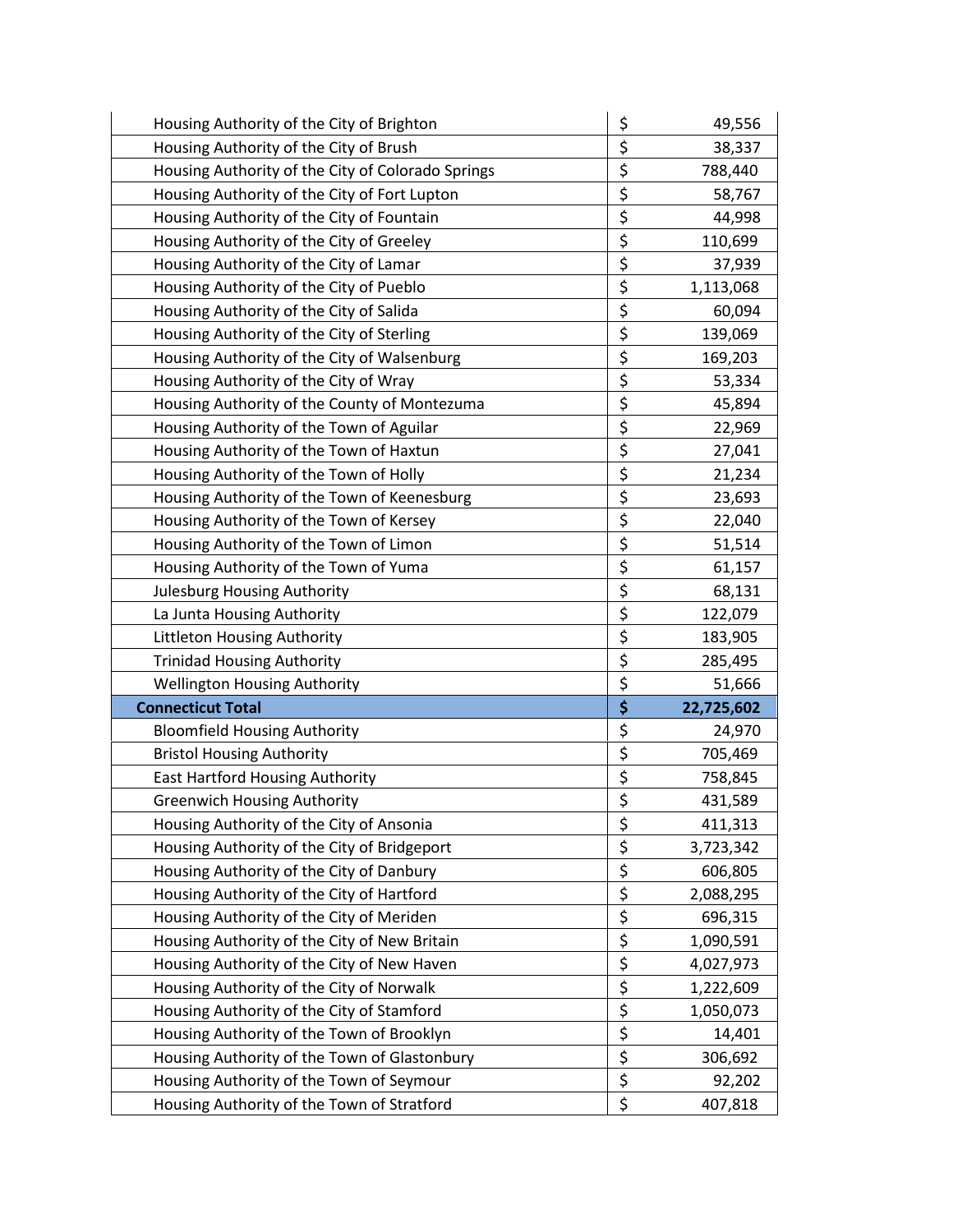| Manchester Housing Authority                  | \$       | 359,771    |
|-----------------------------------------------|----------|------------|
| Middletown Housing Authority                  | \$       | 418,085    |
| Milford Redevelopment And Housing Partnership | \$       | 353,955    |
| Naugatuck Housing Authority                   | \$       | 160,630    |
| New Canaan Housing Authority                  | \$       | 24,636     |
| New London Housing Authority                  | \$       | 245,294    |
| Norwich Housing Authority                     | \$       | 192,237    |
| <b>Portland Housing Authority</b>             | \$       | 65,155     |
| <b>Putnam Housing Authority</b>               | \$       | 210,389    |
| <b>Torrington Housing Authority</b>           | \$       | 367,727    |
| Vernon Housing Authority                      | \$       | 243,143    |
| <b>Waterbury Housing Authority</b>            | \$       | 1,247,860  |
| West Haven Housing Authority                  | \$       | 651,451    |
| <b>Willimantic Housing Authority</b>          | \$       | 347,949    |
| Winchester Housing Authority                  | \$       | 106,837    |
| Windsor Locks Housing Authority               | \$       | 71,181     |
| <b>District of Columbia Total</b>             | \$       | 14,153,533 |
| D.C Housing Authority                         | \$       | 14,153,533 |
| <b>Delaware Total</b>                         | \$       | 4,184,616  |
| Delaware State Housing Authority              | \$       | 694,913    |
| Dover Housing Authority                       | \$       | 429,629    |
|                                               |          |            |
| <b>Newark Housing Authority</b>               | \$       | 122,838    |
| Wilmington Housing Authority                  | \$       | 2,937,236  |
| <b>Florida Total</b>                          | \$       | 47,978,986 |
| Alachua County                                | \$       | 385,049    |
| Arcadia Housing Authority                     | \$       | 158,299    |
| Area Housing Commission                       | \$       | 770,853    |
| <b>Brooksville Housing Authority</b>          | \$       | 147,443    |
| <b>Chipley Housing Authority</b>              | \$       | 99,673     |
| <b>Clearwater Housing Authority</b>           | \$       | 765,397    |
| <b>Columbia County Housing Authority</b>      | \$       | 103,363    |
| <b>Crestview Housing Authority</b>            | \$       | 335,083    |
| Dania Beach Housing Authority                 | \$       | 55,183     |
| Defuniak Springs Housing Authority            | \$       | 58,473     |
| <b>Deland Housing Authority</b>               | \$       | 399,318    |
| Delray Beach Housing Authority                | \$       | 245,613    |
| <b>Dunedin Housing Authority</b>              | \$       | 16,138     |
| Fort Walton Beach Housing Authority           | \$       | 216,975    |
| <b>Gainesville Housing Authority</b>          | \$       | 788,931    |
| HA Boca Raton                                 | \$       | 119,365    |
| HA Hollywood                                  | \$       | 117,186    |
| <b>HA Lee County</b>                          | \$<br>\$ | 336,203    |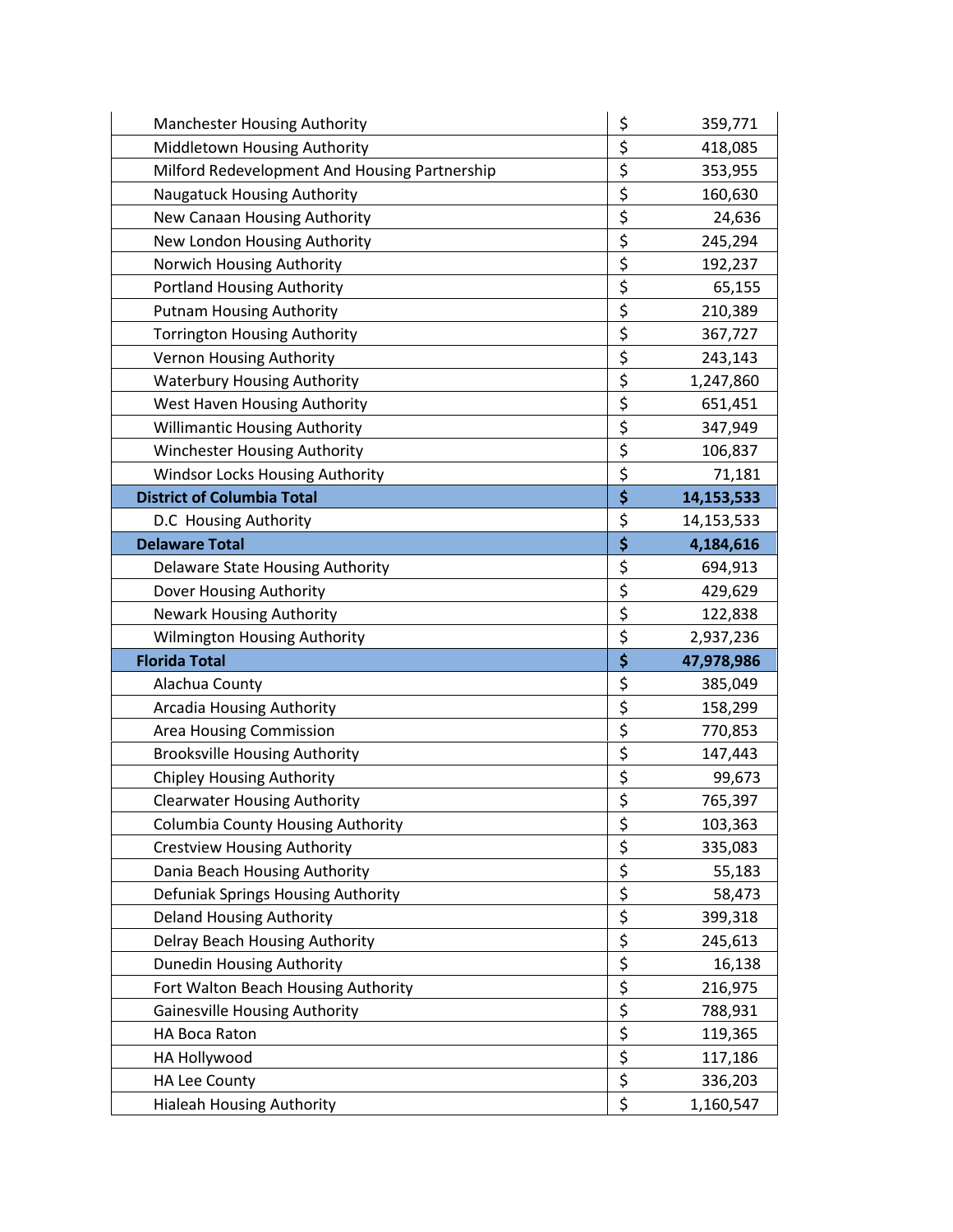| Housing Authority of Avon Park                   | \$<br>167,114    |
|--------------------------------------------------|------------------|
| Housing Authority of Bartow                      | \$<br>95,740     |
| Housing Authority of Brevard County              | \$<br>806,977    |
| Housing Authority of City of Daytona Beach       | \$<br>1,328,419  |
| Housing Authority of City of Fernandina Beach    | \$<br>68,247     |
| Housing Authority of New Smyrna Beach            | \$<br>150,519    |
| Housing Authority of Springfield                 | \$<br>42,633     |
| Housing Authority of the City of Apalachicola    | \$<br>70,562     |
| Housing Authority of the City of Bradenton       | \$<br>301,283    |
| Housing Authority of the City of Cocoa           | \$<br>565,497    |
| Housing Authority of the City of Deerfield Beach | \$<br>209,610    |
| Housing Authority of the City of Eustis          | \$<br>72,063     |
| Housing Authority of the City of Fort Lauderdale | \$<br>997,170    |
| Housing Authority of the City of Fort Pierce     | \$<br>1,172,379  |
| Housing Authority of the City of Key West        | \$<br>648,832    |
| Housing Authority of the City of Lakeland        | \$<br>533,187    |
| Housing Authority of the City of Live Oak        | \$<br>132,164    |
| Housing Authority of the City of Marianna        | \$<br>96,829     |
| Housing Authority of the City of Miami Beach     | \$<br>167,110    |
| Housing Authority of the City of Mulberry        | \$<br>32,112     |
| Housing Authority of the City of St. Petersburg  | \$<br>770,414    |
| Housing Authority of the City of Stuart          | \$<br>81,218     |
| Housing Authority of the City of Titusville      | \$<br>307,770    |
| Housing Authority of the City of Winter Park     | \$<br>203,033    |
| Housing Authority of the County of Flagler       | \$<br>144,692    |
| Housing Authority of the Ctiy of Fort Myers      | \$<br>859,597    |
| Jacksonville Housing Authority                   | \$<br>3,243,160  |
| Lake Wales Housing Authority                     | \$<br>191,847    |
| <b>Macclenny Housing Authority</b>               | \$<br>94,376     |
| Manatee County Housing Authority                 | \$<br>103,363    |
| <b>Melbourne Housing Authority</b>               | \$<br>314,378    |
| Miami Dade Public Housing And Community Dev      | \$<br>11,608,250 |
| Milton Housing Authority                         | \$<br>116,286    |
| Monroe County Housing Authority                  | \$<br>57,889     |
| Niceville Housing Authority                      | \$<br>126,372    |
| North Central Florida Regional Housing Agency    | \$<br>165,696    |
| Northwest Florida Regional Housing Authority     | \$<br>478,426    |
| <b>Ocala Housing Authority</b>                   | \$<br>213,038    |
| <b>Orlando Housing Authority</b>                 | \$<br>2,128,096  |
| <b>Ormond Beach Housing Authority</b>            | \$<br>51,488     |
| Pahokee Housing Authority                        | \$<br>788,475    |
| Palatka Housing Authority                        | \$<br>736,143    |
| Palm Beach County Housing Authority              | \$<br>787,198    |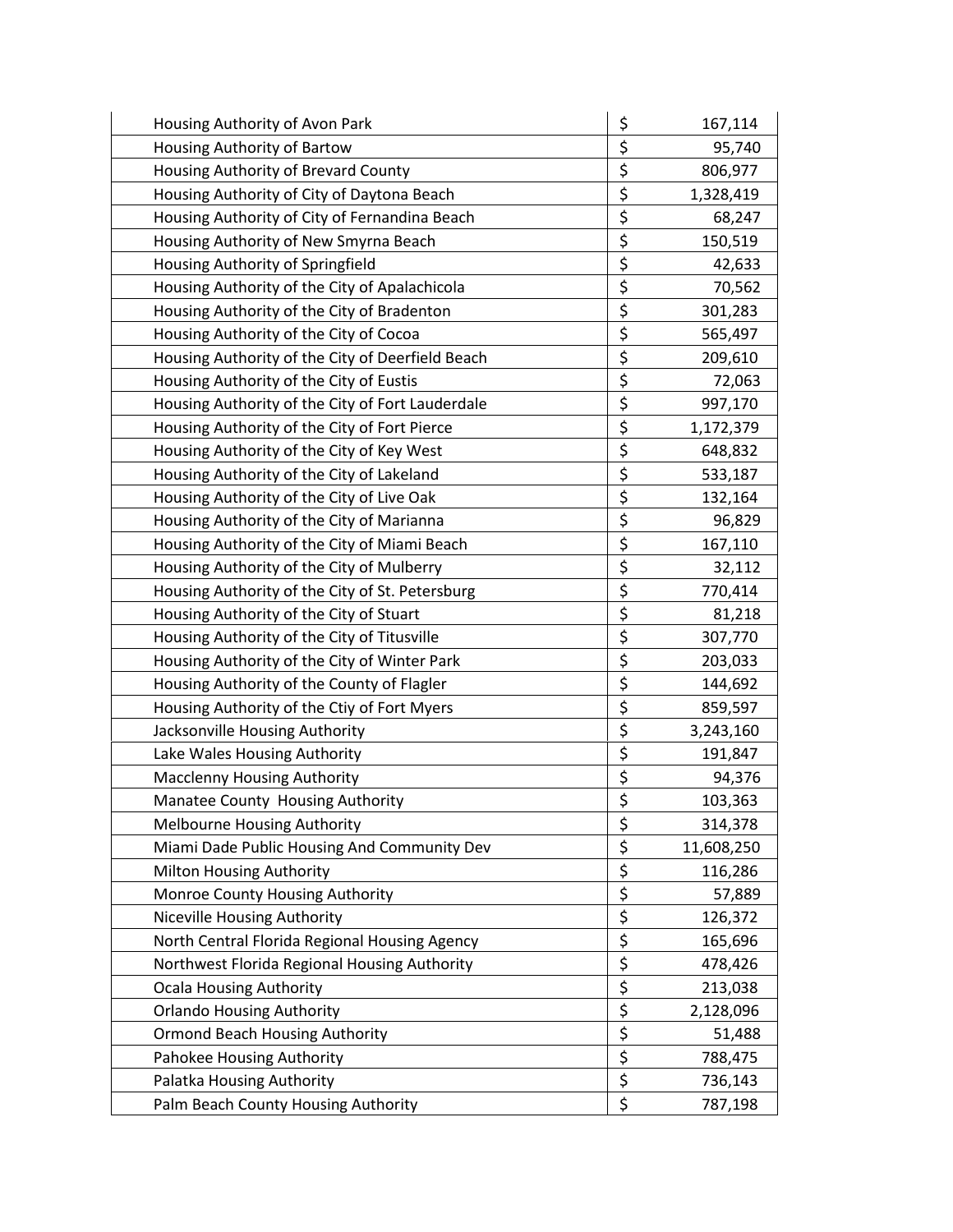| Panama City Housing Authority                    | \$<br>574,905    |
|--------------------------------------------------|------------------|
| Pasco County Housing Authority                   | \$<br>226,093    |
| <b>Pinellas County Housing Authority</b>         | \$<br>484,214    |
| <b>Plant City Housing Authority</b>              | \$<br>249,754    |
| Punta Gorda Housing Authority                    | \$<br>286,583    |
| Sarasota Housing Authority                       | \$<br>710,961    |
| Seminole County Housing Authority                | \$<br>38,942     |
| <b>Tallahassee Housing Authority</b>             | \$<br>850,402    |
| <b>Tampa Housing Authority</b>                   | \$<br>5,157,103  |
| <b>Tarpon Springs Housing Authority</b>          | \$<br>254,736    |
| The Housing Authority of the City of Sanford     | \$<br>626,907    |
| <b>Union County Housing Authority</b>            | \$<br>145,205    |
| <b>Venice Housing Authority</b>                  | \$<br>88,813     |
| West Palm Beach Housing Authority                | \$<br>496,554    |
| Winter Haven Housing Authority                   | \$<br>279,070    |
| <b>Georgia Total</b>                             | \$<br>58,918,383 |
| Etowah Area Consolidated                         | \$<br>508,472    |
| <b>Flint Area Consolidated</b>                   | \$<br>449,839    |
| Housing Authority of Fulton County               | \$<br>292,576    |
| Housing Authority of Savannah                    | \$<br>3,039,273  |
| Housing Authority of the City of Abbeville       | \$<br>16,977     |
| Housing Authority of the City of Adel            | \$<br>61,516     |
| Housing Authority of the City of Alamo           | \$<br>44,341     |
| Housing Authority of the City of Albany          | \$<br>1,306,752  |
| Housing Authority of the City of Alma            | \$<br>363,060    |
| Housing Authority of the City of Americus        | \$<br>605,560    |
| Housing Authority of the City of Arlington       | \$<br>29,867     |
| Housing Authority of the City of Ashburn         | \$<br>170,926    |
| Housing Authority of the City of Athens          | \$<br>1,630,287  |
| Housing Authority of the City of Atlanta Georgia | \$<br>12,200,100 |
| Housing Authority of the City of Augusta         | \$<br>3,376,264  |
| Housing Authority of the City of Bainbridge      | \$<br>344,824    |
| Housing Authority of the City of Barnesville     | \$<br>176,208    |
| Housing Authority of the City of Baxley          | \$<br>195,859    |
| Housing Authority of the City of Blackshear      | \$<br>62,976     |
| Housing Authority of the City of Blakely         | \$<br>169,494    |
| Housing Authority of the City of Blue Ridge      | \$<br>60,816     |
| Housing Authority of the City of Boston          | \$<br>50,506     |
| Housing Authority of the City of Bowdon          | \$<br>61,456     |
| Housing Authority of the City of Bremen          | \$<br>108,526    |
| Housing Authority of the City of Brunswick       | \$<br>760,003    |
| Housing Authority of the City of Buchanan        | \$<br>55,449     |
| Housing Authority of the City of Buena Vista     | \$<br>99,876     |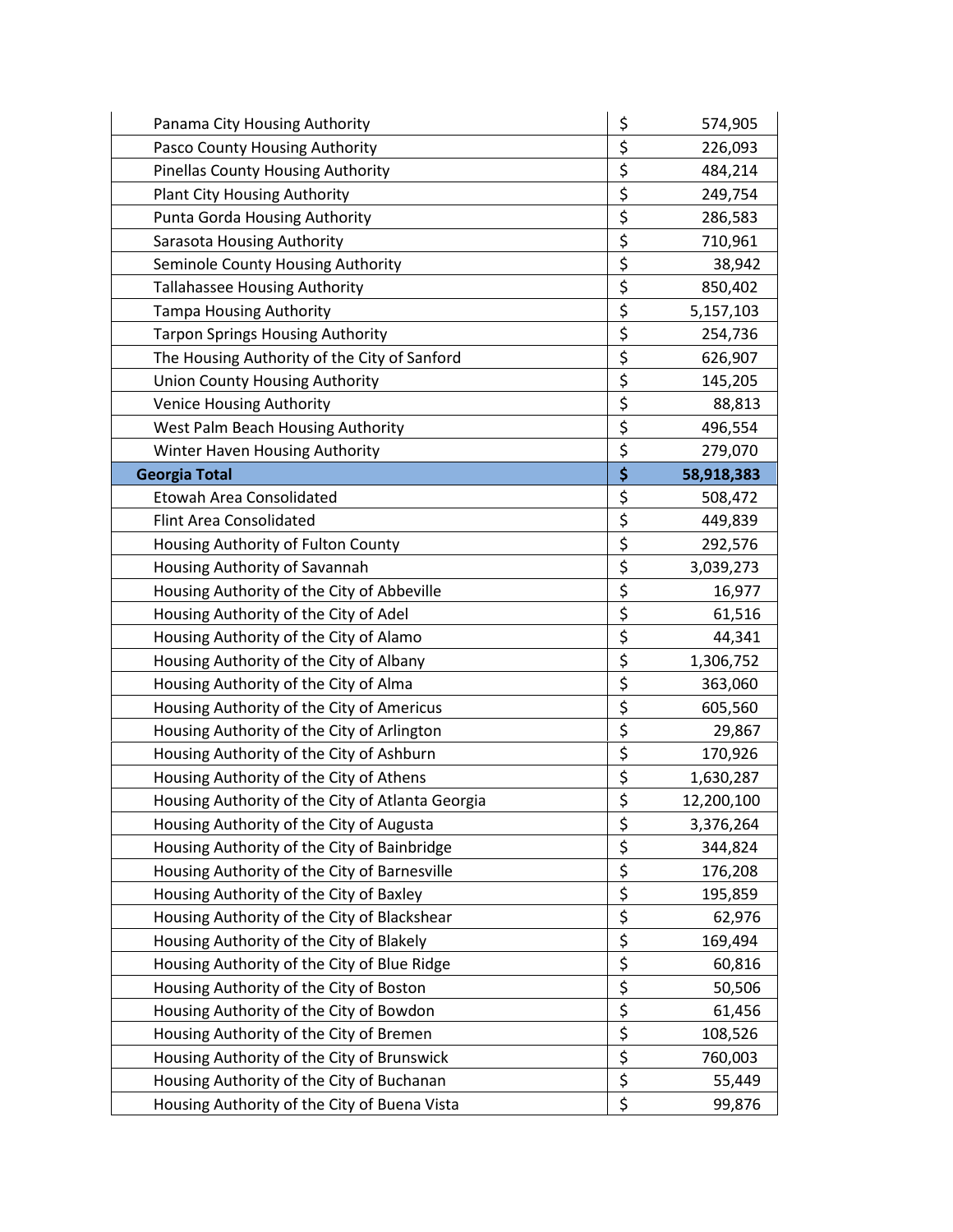| Housing Authority of the City of Buford          | \$<br>226,940   |
|--------------------------------------------------|-----------------|
| Housing Authority of the City of Byron           | \$<br>33,241    |
| Housing Authority of the City of Cairo           | \$<br>207,923   |
| Housing Authority of the City of Calhoun         | \$<br>270,503   |
| Housing Authority of the City of Camilla         | \$<br>622,140   |
| Housing Authority of the City of Canton          | \$<br>160,454   |
| Housing Authority of the City of Carrollton      | \$<br>391,105   |
| Housing Authority of the City of Cave Spring     | \$<br>23,878    |
| Housing Authority of the City of Cedartown       | \$<br>391,554   |
| Housing Authority of the City of Chatsworth      | \$<br>82,728    |
| Housing Authority of the City of Claxton         | \$<br>234,289   |
| Housing Authority of the City of Clayton         | \$<br>108,749   |
| Housing Authority of the City of Cochran         | \$<br>123,924   |
| Housing Authority of the City of College Park    | \$<br>382,908   |
| Housing Authority of the City of Colquitt        | \$<br>94,324    |
| Housing Authority of the City of Columbus        | \$<br>2,703,247 |
| Housing Authority of the City of Comer           | \$<br>37,480    |
| Housing Authority of the City of Commerce        | \$<br>61,980    |
| Housing Authority of the City of Conyers         | \$<br>388,152   |
| Housing Authority of the City of Cordele         | \$<br>594,716   |
| Housing Authority of the City of Covington       | \$<br>389,862   |
| Housing Authority of the City of Crawfordville   | \$<br>15,895    |
| Housing Authority of the City of Cumming         | \$<br>56,807    |
| Housing Authority of the City of Cuthbert        | \$<br>148,658   |
| Housing Authority of the City of Dahlonega       | \$<br>35,940    |
| Housing Authority of the City of Dallas          | \$<br>190,583   |
| Housing Authority of the City of Danielsville    | \$<br>35,434    |
| Housing Authority of the City of Dawson          | \$<br>128,612   |
| Housing Authority of the City of Decatur         | \$<br>311,851   |
| Housing Authority of the City of Doerun          | \$<br>54,659    |
| Housing Authority of the City of Douglas         | \$<br>461,148   |
| Housing Authority of the City of Dublin          | \$<br>643,276   |
| Housing Authority of the City of East Point      | \$<br>635,842   |
| Housing Authority of the City of Eastman         | \$<br>252,883   |
| Housing Authority of the City of Edison          | \$<br>74,832    |
| Housing Authority of the City of Elberton        | \$<br>238,970   |
| Housing Authority of the City of Ellaville       | \$<br>50,002    |
| Housing Authority of the City of Ellijay         | \$<br>131,846   |
| Housing Authority of the City of Fairburn        | \$<br>28,176    |
| Housing Authority of the City of Fitzgerald      | \$<br>253,478   |
| Housing Authority of the City of Fort Gaines     | \$<br>29,575    |
| Housing Authority of the City of Fort Oglethorpe | \$<br>74,274    |
| Housing Authority of the City of Fort Valley     | \$<br>114,155   |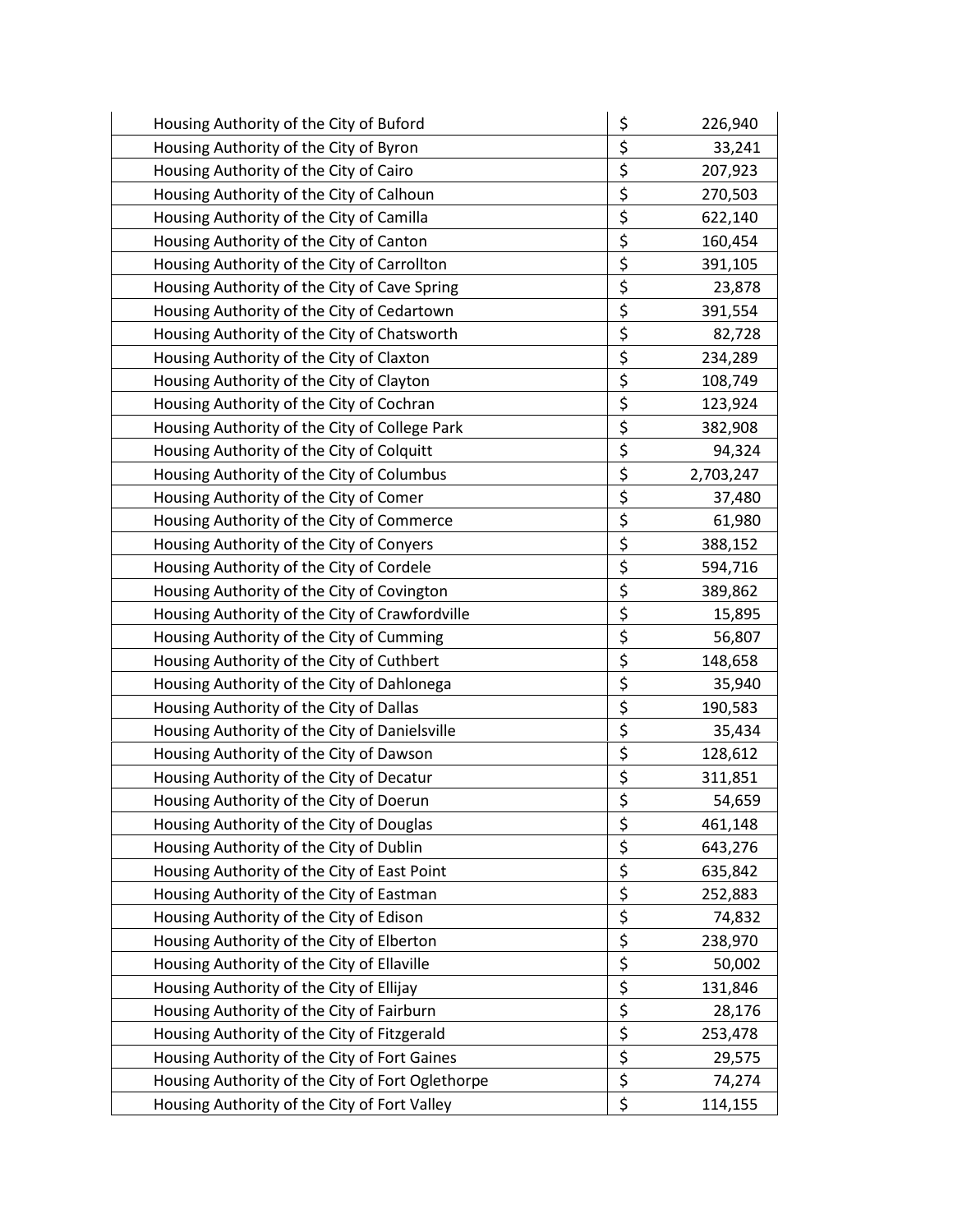| Housing Authority of the City of Franklin      | \$<br>93,521    |
|------------------------------------------------|-----------------|
| Housing Authority of the City of Gainesville   | \$<br>625,842   |
| Housing Authority of the City of Gibson        | \$<br>27,070    |
| Housing Authority of the City of Glennville    | \$<br>134,390   |
| Housing Authority of the City of Glenwood      | \$<br>51,400    |
| Housing Authority of the City of Grantville    | \$<br>25,960    |
| Housing Authority of the City of Greensboro    | \$<br>133,725   |
| Housing Authority of the City of Greenville    | \$<br>96,973    |
| Housing Authority of the City of Griffin       | \$<br>238,447   |
| Housing Authority of the City of Hahira        | \$<br>18,784    |
| Housing Authority of the City of Hampton       | \$<br>28,404    |
| Housing Authority of the City of Harlem        | \$<br>53,490    |
| Housing Authority of the City of Hartwell      | \$<br>180,440   |
| Housing Authority of the City of Hawkinsville  | \$<br>95,285    |
| Housing Authority of the City of Hazlehurst    | \$<br>150,014   |
| Housing Authority of the City of Hinesville    | \$<br>89,956    |
| Housing Authority of the City of Hogansville   | \$<br>142,758   |
| Housing Authority of the City of Homerville    | \$<br>93,920    |
| Housing Authority of the City of Jackson       | \$<br>116,760   |
| Housing Authority of the City of Jefferson     | \$<br>109,696   |
| Housing Authority of the City of Jesup         | \$<br>257,437   |
| Housing Authority of the City of Jonesboro     | \$<br>36,950    |
| Housing Authority of the City of Lafayette     | \$<br>373,196   |
| Housing Authority of the City of Lagrange      | \$<br>648,655   |
| Housing Authority of the City of Lakeland      | \$<br>22,398    |
| Housing Authority of the City of Lawrenceville | \$<br>242,695   |
| Housing Authority of the City of Lincolnton    | \$<br>74,629    |
| Housing Authority of the City of Lithonia      | \$<br>95,600    |
| Housing Authority of the City of Loganville    | \$<br>24,792    |
| Housing Authority of the City of Louisville    | \$<br>96,338    |
| Housing Authority of the City of Lumber City   | \$<br>26,867    |
| Housing Authority of the City of Lyons         | \$<br>152,620   |
| Housing Authority of the City of Macon         | \$<br>1,649,741 |
| Housing Authority of the City of Madison       | \$<br>82,865    |
| Housing Authority of the City of Manchester    | \$<br>57,778    |
| Housing Authority of the City of Mccaysville   | \$<br>96,152    |
| Housing Authority of the City of Mcdonough     | \$<br>138,020   |
| Housing Authority of the City of Mcrae         | \$<br>74,597    |
| Housing Authority of the City of Menlo         | \$<br>23,308    |
| Housing Authority of the City of Metter        | \$<br>141,936   |
| Housing Authority of the City of Milledgeville | \$<br>407,444   |
| Housing Authority of the City of Millen        | \$<br>102,396   |
| Housing Authority of the City of Monroe        | \$<br>496,369   |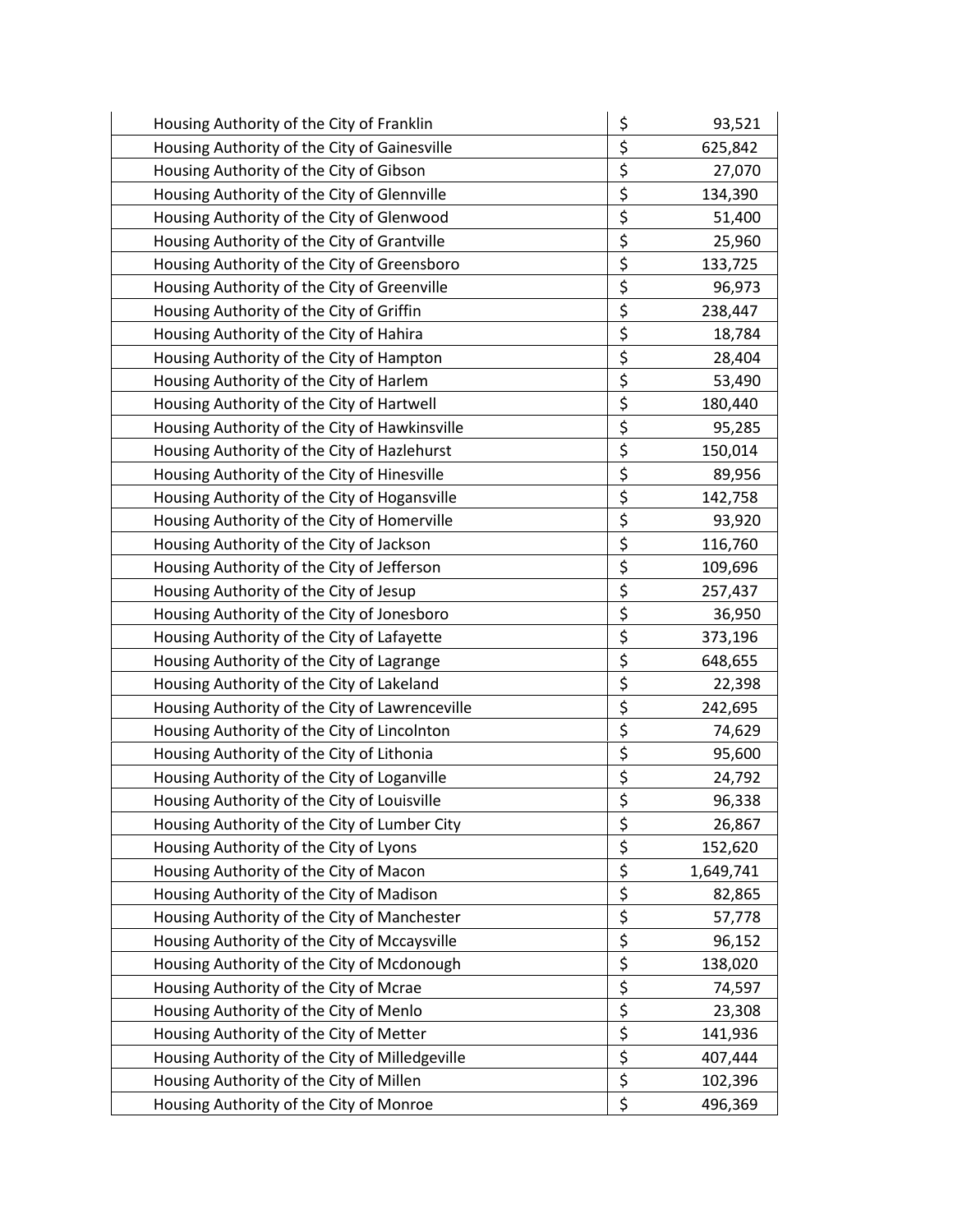| Housing Authority of the City of Monticello    | \$<br>68,331  |
|------------------------------------------------|---------------|
| Housing Authority of the City of Moultrie      | \$<br>425,612 |
| Housing Authority of the City of Mount Vernon  | \$<br>40,101  |
| Housing Authority of the City of Nahunta       | \$<br>41,508  |
| Housing Authority of the City of Nashville     | \$<br>157,325 |
| Housing Authority of the City of Newnan        | \$<br>614,006 |
| Housing Authority of the City of Newton        | \$<br>45,685  |
| Housing Authority of the City of Nicholls      | \$<br>23,480  |
| Housing Authority of the City of Norcross      | \$<br>48,503  |
| Housing Authority of the City of Ocilla        | \$<br>183,237 |
| Housing Authority of the City of Palmetto      | \$<br>24,500  |
| Housing Authority of the City of Pearson       | \$<br>22,626  |
| Housing Authority of the City of Pelham        | \$<br>247,749 |
| Housing Authority of the City of Perry         | \$<br>57,596  |
| Housing Authority of the City of Quitman       | \$<br>244,347 |
| Housing Authority of the City of Reidsville    | \$<br>188,688 |
| Housing Authority of the City of Ringgold      | \$<br>33,868  |
| Housing Authority of the City of Roberta       | \$<br>78,916  |
| Housing Authority of the City of Rochelle      | \$<br>16,594  |
| Housing Authority of the City of Roswell       | \$<br>103,217 |
| Housing Authority of the City of Royston       | \$<br>217,903 |
| Housing Authority of the City of Sandersville  | \$<br>170,616 |
| Housing Authority of the City of Senoia        | \$<br>38,309  |
| Housing Authority of the City of Shellman      | \$<br>24,208  |
| Housing Authority of the City of Social Circle | \$<br>84,109  |
| Housing Authority of the City of Soperton      | \$<br>135,892 |
| Housing Authority of the City of Sparta        | \$<br>27,635  |
| Housing Authority of the City of Statesboro    | \$<br>173,553 |
| Housing Authority of the City of Summerville   | \$<br>242,053 |
| Housing Authority of the City of Swainsboro    | \$<br>273,330 |
| Housing Authority of the City of Sylvania      | \$<br>91,559  |
| Housing Authority of the City of Sylvester     | \$<br>301,472 |
| Housing Authority of the City of Tallapoosa    | \$<br>257,751 |
| Housing Authority of the City of Tennille      | \$<br>83,097  |
| Housing Authority of the City of Thomaston     | \$<br>395,277 |
| Housing Authority of the City of Thomasville   | \$<br>286,416 |
| Housing Authority of the City of Thomson       | \$<br>260,238 |
| Housing Authority of the City of Tifton        | \$<br>490,213 |
| Housing Authority of the City of Unadilla      | \$<br>180,151 |
| Housing Authority of the City of Union City    | \$<br>16,621  |
| Housing Authority of the City of Union Point   | \$<br>68,635  |
| Housing Authority of the City of Valdosta      | \$<br>639,887 |
| Housing Authority of the City of Vidalia       | \$<br>127,002 |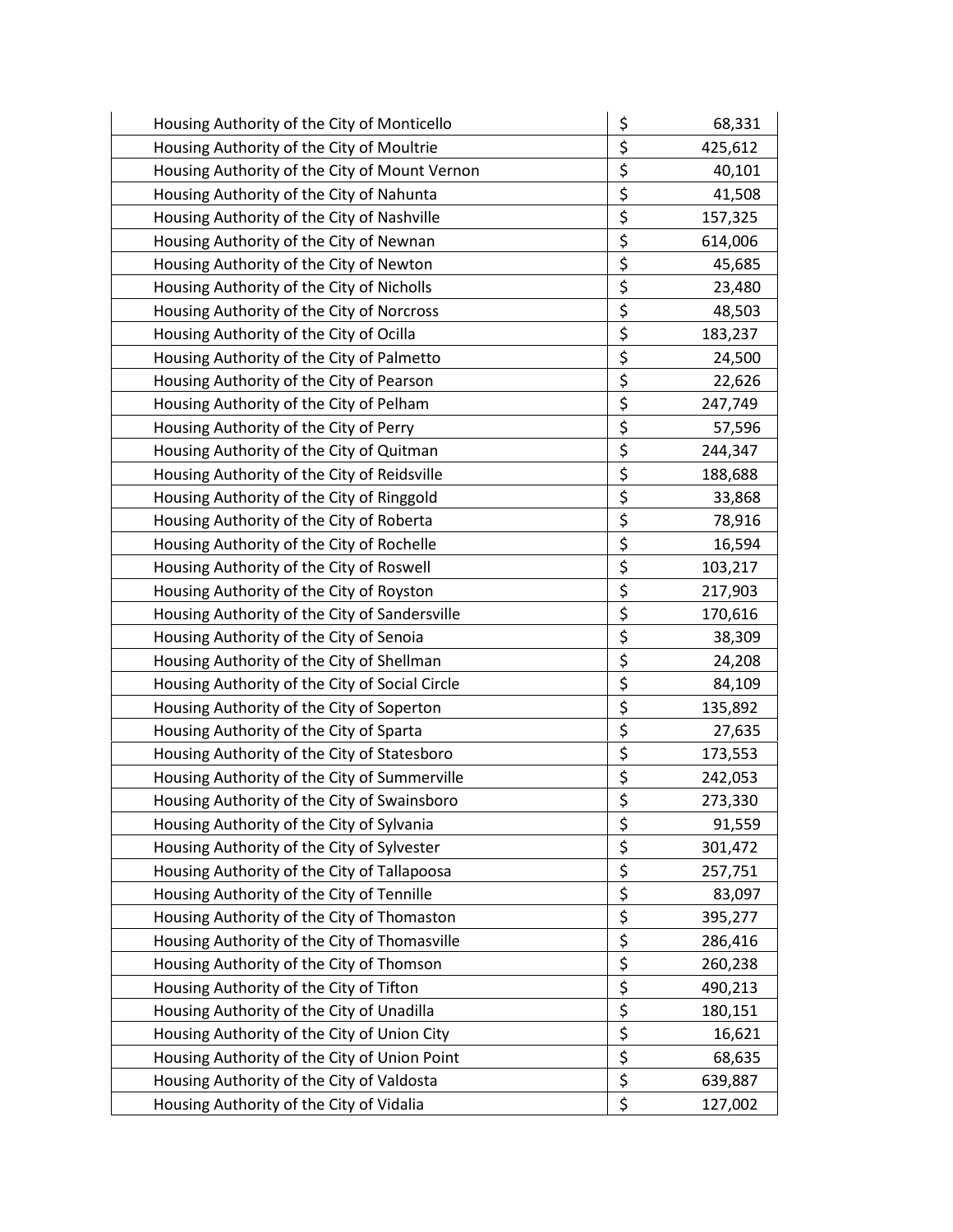| Housing Authority of the City of Vienna        | \$               | 94,034    |
|------------------------------------------------|------------------|-----------|
| Housing Authority of the City of Villa Rica    | \$               | 163,157   |
| Housing Authority of the City of Warner Robins | \$               | 488,035   |
| Housing Authority of the City of Warrenton     | \$               | 126,690   |
| Housing Authority of the City of Washington    | \$               | 140,455   |
| Housing Authority of the City of Waycross      | \$               | 587,872   |
| Housing Authority of the City of Waynesboro    | \$               | 491,729   |
| Housing Authority of the City of West Point    | \$               | 277,264   |
| Housing Authority of the City of Winder        | \$               | 374,240   |
| Housing Authority of the City of Wrightsville  | \$               | 106,706   |
| Housing Authority of the County of Atkinson    | \$               | 24,944    |
| Housing Authority of the County of Harris      | \$               | 49,444    |
| Housing Authority of the County of Houston     | \$               | 44,342    |
| Housing Authority of the County of Lee         | \$               | 121,307   |
| Housing Authority of the County of Screven     | \$               | 18,348    |
| Housing Authority of the County of Stewart     | \$               | 82,972    |
| Northeast Georgia Housing Authority            | \$               | 928,274   |
| Northwest GA Housing Authority                 | \$               | 1,706,854 |
| Southeast Georgia Consolidated Housing Author  | \$               | 189,688   |
| <b>Tri-City Housing Authority</b>              | \$               | 81,798    |
| <b>Guam Total</b>                              | \$               | 1,301,660 |
|                                                |                  |           |
| Guam Housing & Urban Renewal Authority         | \$               | 1,301,660 |
| <b>Hawaii Total</b>                            | \$               | 9,036,788 |
| Hawaii Public Housing Authority                | \$               | 9,036,788 |
| <b>Iowa Total</b>                              | \$               | 4,586,250 |
| <b>Afton Housing Commission</b>                | \$               | 28,420    |
| Albia Housing Agency                           | \$               | 41,845    |
| Area XV Multi-County Housing Agency            | \$               | 92,541    |
| <b>Centerville Municipal Housing Agency</b>    | \$               | 108,265   |
| Central Iowa Regional Housing Authority        | \$               | 157,420   |
| <b>Chariton Housing Authority</b>              | \$               | 62,305    |
| Charles City Hsg And Redev Authority           | \$               | 135,174   |
| City of Iowa City Housing Authority            | \$               | 105,023   |
| <b>Clarinda Low Rent Housing Agency</b>        | \$               | 65,427    |
| <b>Corning Housing Commission</b>              | $\overline{\xi}$ | 40,003    |
| <b>Davenport Housing Commission</b>            | \$               | 52,283    |
| Des Moines Municipal Housing Agency            | $\overline{\xi}$ | 925,291   |
| Eastern Iowa Regional Housing Authority        | \$               | 172,560   |
| <b>Essex Low Rent Housing Agency</b>           | $\overline{\xi}$ | 11,906    |
| <b>Evansdale Municipal Housing Authority</b>   | \$               | 45,770    |
| Fort Dodge Municipal Housing Agency            | $\overline{\xi}$ | 135,281   |
| Fort Madison Housing Authority                 | \$<br>\$         | 135,606   |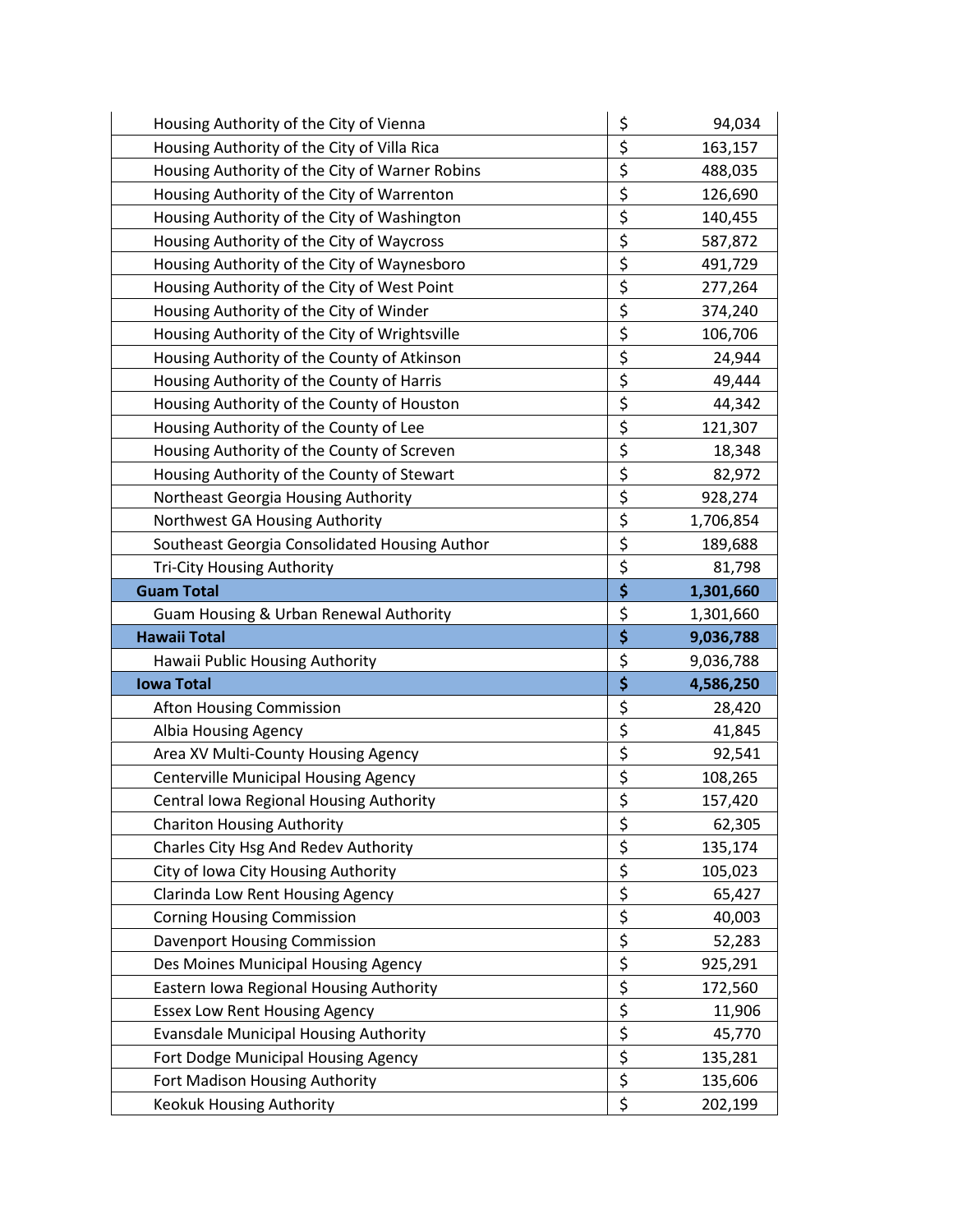| Lenox Low Rent Housing Agency                    | \$<br>23,051      |
|--------------------------------------------------|-------------------|
| Lone Tree Housing Commission                     | \$<br>16,608      |
| Low Rent Housing Agency of Bancroft              | \$<br>24,497      |
| Low Rent Housing Agency of Burlington            | \$<br>197,294     |
| Low Rent Housing Agency of Clinton               | \$<br>69,871      |
| Low Rent Housing Agency of Farragut              | \$<br>17,941      |
| Low Rent Housing Agency of Hamburg               | \$<br>21,128      |
| Low Rent Housing Agency of Knoxville             | \$<br>67,287      |
| Low Rent Housing Agency of Leon                  | \$<br>36,272      |
| Low Rent Housing Agency of Missouri Valley       | \$<br>44,304      |
| Low Rent Housing Agency of Mount Ayr             | \$<br>22,586      |
| Low Rent Housing Agency of Onawa                 | \$<br>54,108      |
| Low Rent Housing Agency of Red Oak               | \$<br>45,623      |
| Low Rent Housing Agency of Sidney                | \$<br>17,909      |
| Low Rent Housing Agency of Sioux Center          | \$<br>70,094      |
| Low Rent Housing Agency of Winterset             | \$<br>35,345      |
| Malvern Low Rent Housing Agency                  | \$<br>15,657      |
| Municipal Housing Agency of Council Bluffs       | \$<br>268,032     |
| Municipal Housing Agency of Manning              | \$<br>24,082      |
| <b>Muscatine Municipal Housing Agency</b>        | \$<br>163,243     |
| North Iowa Regional Housing Authority            | \$<br>123,800     |
| <b>Ottumwa Housing Authority</b>                 | \$<br>357,122     |
| Rock Rapids Municipal Housing Agency             | \$<br>45,970      |
| Shenandoah Low Rent Housing Agency               | \$<br>61,965      |
| Southern Iowa Regional Housing Authority         | \$<br>120,165     |
| <b>Stanton Housing Commission</b>                | \$<br>17,514      |
| Tabor Low Rent Housing Agency                    | \$<br>16,990      |
| Villisca Low Rent Housing Agency                 | \$<br>44,082      |
| <b>Waterloo Housing Authority</b>                | \$<br>46,391      |
| <b>Idaho Total</b>                               | \$<br>941,276     |
| Ada County Housing Authority                     | \$<br>13,707      |
| <b>Boise City Housing Authority</b>              | \$<br>149,221     |
| Housing Authority of the City Jerome             | \$<br>51,915      |
| Housing Authority of the City of American Falls  | \$<br>51,185      |
| Housing Authority of the City of Buhl            | \$<br>43,031      |
| Housing Authority of the City of Pocatello       | \$<br>79,689      |
| Idaho Housing And Finance Association            | \$<br>99,161      |
| Nampa Housing Authority                          | \$<br>183,802     |
| Southwestern Idaho Cooperative Housing Authority | \$<br>55,945      |
| Twin Falls Housing Authority                     | \$<br>213,620     |
| <b>Illinois Total</b>                            | \$<br>115,854,322 |
| Alexander County Housing Authority               | \$<br>647,779     |
| Aurora Housing Authority ofthe City of Aurora    | \$<br>1,051,603   |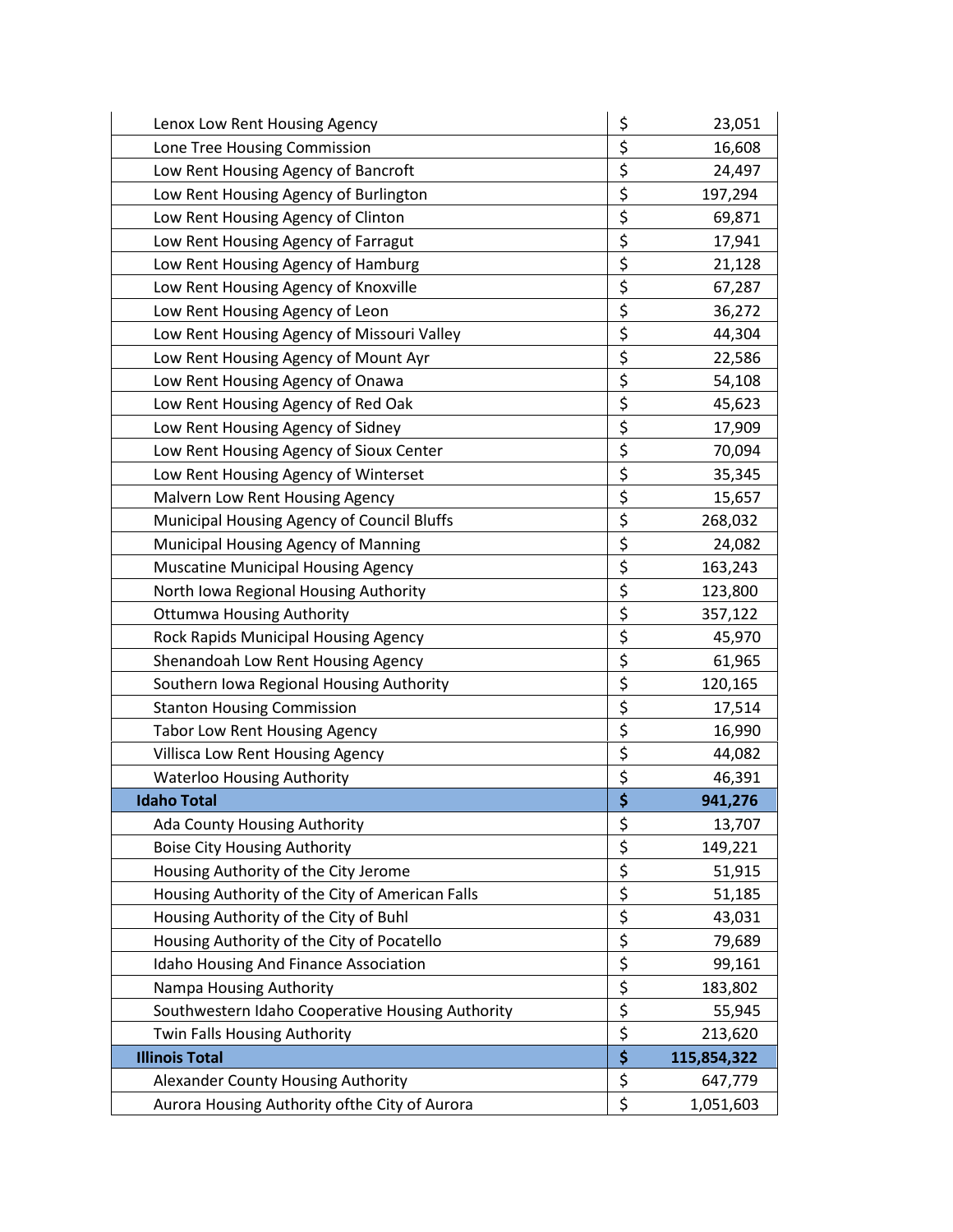| <b>Bureau County Housing Authority</b>             | \$<br>304,111    |
|----------------------------------------------------|------------------|
| <b>Carroll County Housing Authority</b>            | \$<br>96,479     |
| <b>Chicago Housing Authority</b>                   | \$<br>66,700,248 |
| Clay County Housing Authority                      | \$<br>210,038    |
| <b>Decatur Housing Authority</b>                   | \$<br>835,864    |
| Dewitt County Housing Authority                    | \$<br>304,088    |
| <b>Edwards County Housing Authority</b>            | \$<br>51,184     |
| <b>Effingham County Housing Authority</b>          | \$<br>116,236    |
| <b>Fulton County Housing Authority</b>             | \$<br>390,027    |
| <b>Granite City Housing Authority</b>              | \$<br>1,183,267  |
| Grtr Metro. Area Hsng Auth of Rock Island County   | \$<br>756,606    |
| <b>Grundy County Housing Authority</b>             | \$<br>79,182     |
| Hamilton County Housing Authority                  | \$<br>92,303     |
| <b>Hancock County Housing Authority</b>            | \$<br>30,005     |
| Housing Authority - City of Alton                  | \$<br>494,469    |
| Housing Authority - County of Saline               | \$<br>692,030    |
| <b>Housing Authority Cook County</b>               | \$<br>3,076,847  |
| Housing Authority County of Coles                  | \$<br>236,446    |
| Housing Authority for Lasalle County               | \$<br>1,301,823  |
| Housing Authority of Adams County                  | \$<br>133,662    |
| Housing Authority of Calhoun County                | \$<br>52,624     |
| Housing Authority of Champaign County              | \$<br>862,258    |
| Housing Authority of Christian County, Illinois    | \$<br>253,654    |
| Housing Authority of Edgar County                  | \$<br>237,536    |
| Housing Authority of Elgin                         | \$<br>355,666    |
| Housing Authority of Gallatin County               | \$<br>118,039    |
| Housing Authority of Greene County                 | \$<br>180,711    |
| Housing Authority of Jefferson County              | \$<br>523,977    |
| Housing Authority of Johnson County                | \$<br>87,583     |
| Housing Authority of Joliet                        | \$<br>1,713,121  |
| Housing Authority of Marion County                 | \$<br>617,003    |
| Housing Authority of Piatt County                  | \$<br>120,231    |
| Housing Authority of Pope County                   | \$<br>133,960    |
| Housing Authority of Pulaski County                | \$<br>161,850    |
| Housing Authority of the City of Bloomington, Il   | \$<br>758,257    |
| Housing Authority of the City of Freeport          | \$<br>668,294    |
| Housing Authority of the City of Marion, Illinois  | \$<br>448,145    |
| Housing Authority of the City of North Chicago, Il | \$<br>115,524    |
| Housing Authority of the City of Pekin             | \$<br>199,816    |
| Housing Authority of the City of Rock Island       | \$<br>774,285    |
| Housing Authority of the City of Waukegan          | \$<br>601,728    |
| Housing Authority of the County of Bond            | \$<br>167,950    |
| Housing Authority of the County of Brown           | \$<br>65,584     |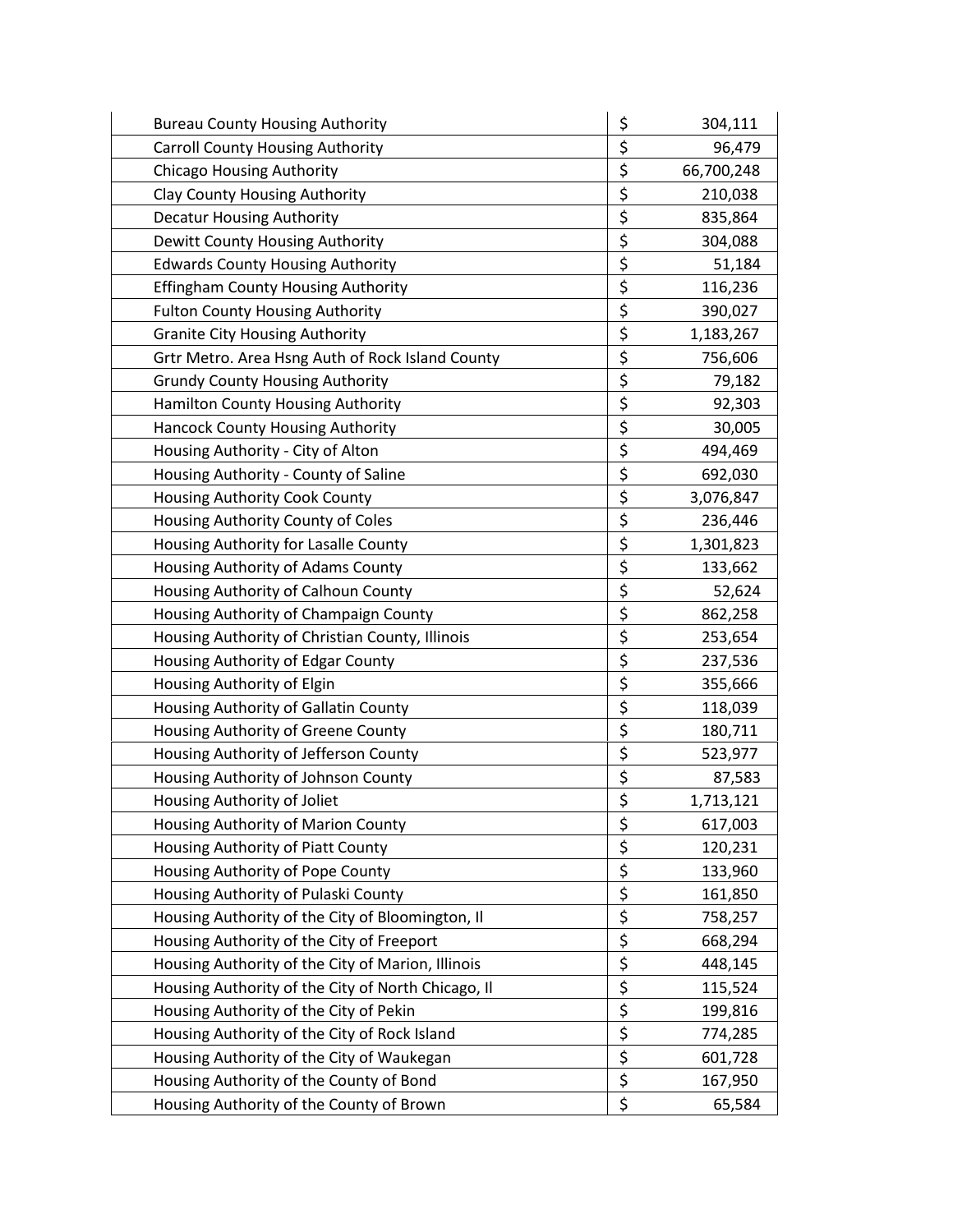| Housing Authority of the County of Clark, II.      | \$                              | 95,305    |
|----------------------------------------------------|---------------------------------|-----------|
| Housing Authority of the County of Cumberland, II. | \$                              | 99,196    |
| Housing Authority of the County of Dekalb          | \$                              | 394,939   |
| Housing Authority of the County of Ford            | \$                              | 71,291    |
| Housing Authority of the County of Franklin        | \$                              | 1,004,369 |
| Housing Authority of the County of Hardin          | \$                              | 153,151   |
| Housing Authority of the County of Jackson, Il.    | $\overline{\boldsymbol{\zeta}}$ | 1,101,300 |
| Housing Authority of the County of Jersey          | \$                              | 150,176   |
| Housing Authority of the County of Jodaviess       | \$                              | 103,371   |
| Housing Authority of the County of Lake, II.       | \$                              | 825,117   |
| Housing Authority of the County of Lawrence, Il.   | $\overline{\xi}$                | 166,378   |
| Housing Authority of the County of Mcdonough       | \$                              | 409,817   |
| Housing Authority of the County of Richland        | \$                              | 85,062    |
| Housing Authority of the County of Shelby, Il.     | \$                              | 122,916   |
| Housing Authority of the County of Union           | $\overline{\xi}$                | 489,484   |
| Housing Authority of the County of Vermilion, Ill. | \$                              | 214,625   |
| Housing Authority of the County of Wabash, Il.     | \$                              | 137,457   |
| Housing Authority of the County of Wayne, Illinois | \$                              | 223,927   |
| Housing Authority of the County of Williamson      | \$                              | 1,010,642 |
| Housing Authority of the Village of Oak Park       | \$                              | 164,423   |
| Kankakee County Housing Authority                  | \$                              | 451,787   |
| Knox County Housing Authority                      | \$                              | 598,801   |
| Lee County Housing Authority                       | $\overline{\xi}$                | 222,664   |
| Livingston County Housing Authority                | \$                              | 330,897   |
| Logan County Housing Authority                     | \$                              | 207,120   |
| Macoupin County Housing Authority                  | \$                              | 544,438   |
| <b>Madison County Housing Authority</b>            | $\overline{\xi}$                | 913,544   |
| <b>Mason County Housing Authority</b>              | \$                              | 59,642    |
| <b>Massac County Housing Authority</b>             | \$                              | 255,848   |
| Mchenry County Housing Authority                   | $\overline{\xi}$                | 30,112    |
| <b>Menard County Housing Authority</b>             | \$                              | 182,023   |
| <b>Mercer County Housing Authority</b>             | \$                              | 56,971    |
| <b>Moline Housing Authority</b>                    | $\overline{\xi}$                | 711,653   |
| Montgomery County Housing Authority                | $\overline{\xi}$                | 310,569   |
| Morgan County Housing Authority                    | $\overline{\xi}$                | 570,911   |
| <b>Ogle County Housing Authority</b>               | \$                              | 383,755   |
| Peoria Housing Authority                           | $\overline{\xi}$                | 2,038,351 |
| Perry County Housing Authority                     | $\overline{\xi}$                | 438,954   |
| Pike County Housing Authority                      | $\overline{\xi}$                | 221,808   |
| <b>Quincy Housing Authority</b>                    | $\overline{\xi}$                | 620,044   |
| Randolph County Housing Authority                  | $\overline{\xi}$                | 247,575   |
| <b>Rockford Housing Authority</b>                  | $\overline{\xi}$                | 2,983,997 |
| <b>Scott County Housing Authority</b>              | \$                              | 106,587   |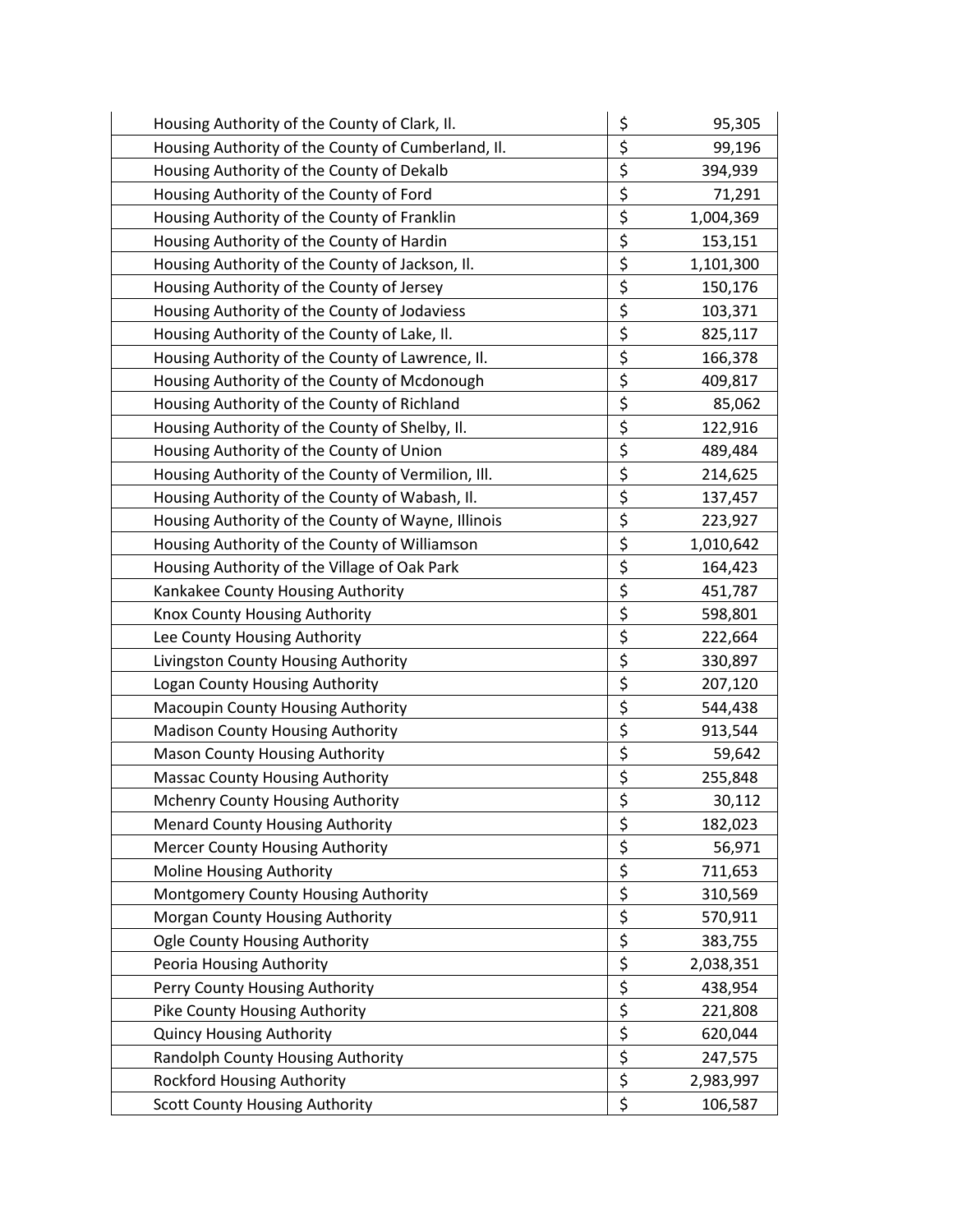| Springfield Housing Authority                     | \$<br>1,284,420  |
|---------------------------------------------------|------------------|
| St. Clair County Housing Authority                | \$<br>1,404,252  |
| The Housing Authority of City of East St. Louis   | \$<br>2,980,443  |
| The Housing Authority of Henry County             | \$<br>644,913    |
| The Housing Authority of The City Of Danville, IL | \$<br>685,742    |
| The Housing Authority of the County Of Cass IL.   | \$<br>61,134     |
| <b>Warren County Housing Authority</b>            | \$<br>364,419    |
| White County Housing Authority                    | \$<br>115,638    |
| Whiteside County Housing Authority                | \$<br>429,320    |
| Winnebago County Housing Authority                | \$<br>308,159    |
| Woodford County Housing Authority                 | \$<br>62,792     |
| <b>Indiana Total</b>                              | \$<br>21,939,108 |
| <b>Bloomfield Housing Authority</b>               | \$<br>86,099     |
| <b>Brazil Housing Authority</b>                   | \$<br>304,742    |
| <b>Columbus Housing Authority</b>                 | \$<br>188,671    |
| <b>Delaware County Housing Authority</b>          | \$<br>178,368    |
| Fort Wayne Housing Authority                      | \$<br>995,349    |
| <b>Fremont Housing Authority</b>                  | \$<br>37,916     |
| <b>Greendale Housing Authority</b>                | \$<br>43,859     |
| Housing Authority of South Bend                   | \$<br>1,187,253  |
| Housing Authority of the City of Anderson         | \$<br>160,475    |
| Housing Authority of the City of Angola           | \$<br>195,834    |
| Housing Authority of the City of Bedford          | \$<br>172,039    |
| Housing Authority of the City of Bloomington      | \$<br>461,594    |
| Housing Authority of the City of Charlestown      | \$<br>326,474    |
| Housing Authority of the City of East Chicago     | \$<br>1,270,037  |
| Housing Authority of the City of Elkhart          | \$<br>835,463    |
| Housing Authority of the City of Evansville       | \$<br>1,176,509  |
| Housing Authority of the City of Gary Indiana     | \$<br>3,466,627  |
| Housing Authority of the City of Hammond          | \$<br>704,978    |
| Housing Authority of the City of Huntingburg      | \$<br>53,091     |
| Housing Authority of the City of Jeffersonville   | \$<br>487,631    |
| Housing Authority of the City of Kendallville     | \$<br>102,230    |
| Housing Authority of the City of Marion, In       | \$<br>346,443    |
| Housing Authority of the City of Michigan City    | \$<br>200,025    |
| Housing Authority of the City of Mishawaka        | \$<br>361,802    |
| Housing Authority of the City of Muncie           | \$<br>741,384    |
| Housing Authority of the City of New Albany       | \$<br>1,451,462  |
| Housing Authority of the City of Peru             | \$<br>109,486    |
| Housing Authority of the City of Richmond         | \$<br>415,387    |
| Housing Authority of the City of Rome City        | \$<br>52,688     |
| Housing Authority of the City of Tell City        | \$<br>197,267    |
| Housing Authority of the City of Terre Haute      | \$<br>1,050,605  |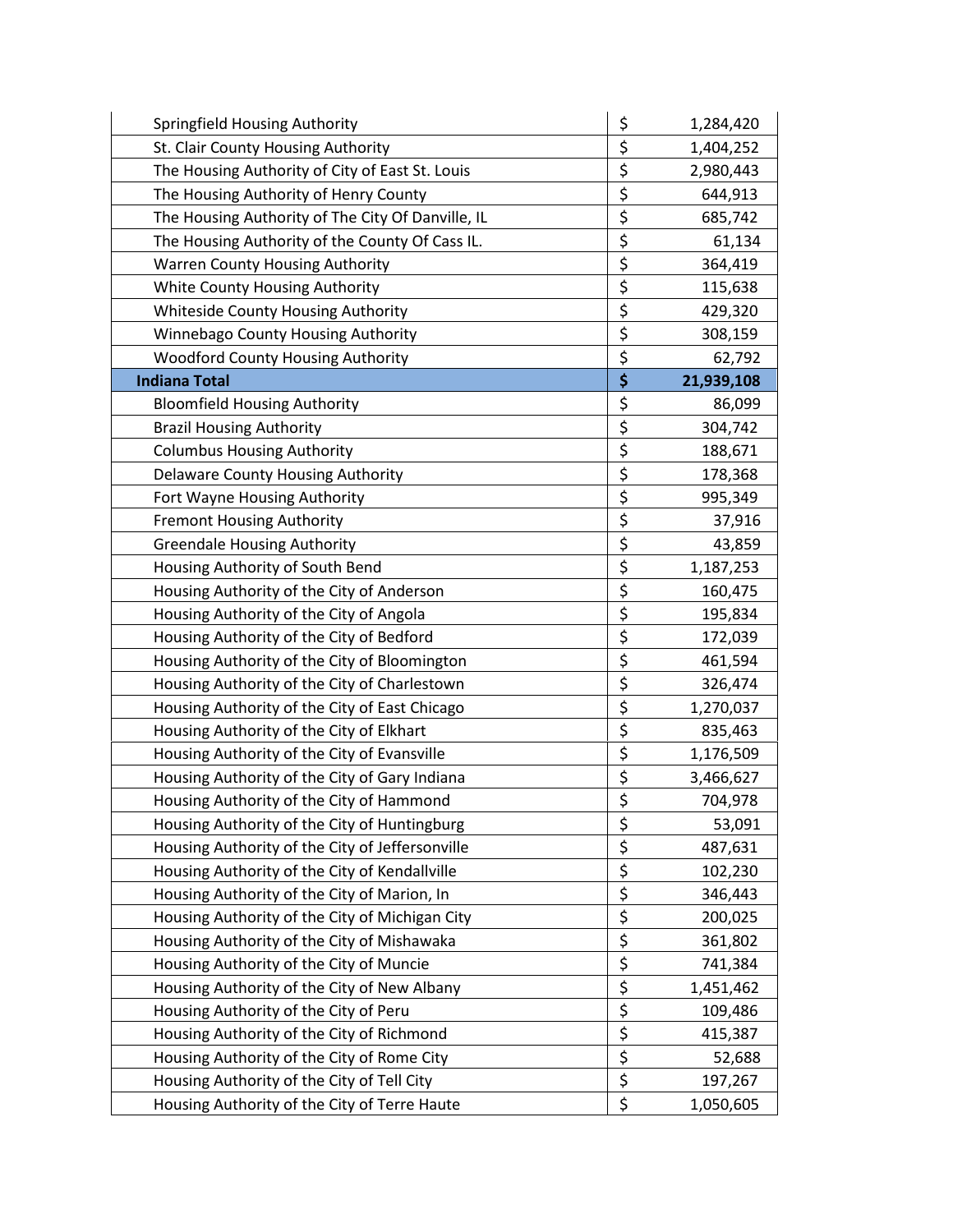| Indianapolis Housing Agency             | \$<br>2,499,747  |
|-----------------------------------------|------------------|
| Knox County Housing Authority           | \$<br>96,523     |
| Kokomo Housing Authority                | \$<br>641,874    |
| Linton Housing Authority                | \$<br>59,105     |
| Mount Vernon Housing Authority          | \$<br>70,048     |
| New Castle Housing Authority            | \$<br>161,945    |
| <b>Rockport Housing Authority</b>       | \$<br>139,531    |
| <b>Sullivan Housing Authority</b>       | \$<br>274,982    |
| <b>Vincennes Housing Authority</b>      | \$<br>433,440    |
| <b>Washington Housing Authority</b>     | \$<br>200,125    |
| <b>Kansas Total</b>                     | \$<br>10,097,260 |
| <b>Agra Housing Authority</b>           | \$<br>11,446     |
| Anthony Housing Authority               | \$<br>41,998     |
| <b>Atchison Housing Authority</b>       | \$<br>215,739    |
| <b>Atwood Housing Authority</b>         | \$<br>21,155     |
| Augusta Housing Authority               | \$<br>60,546     |
| <b>Belleville Housing Authority</b>     | \$<br>22,261     |
| <b>Beloit Housing Authority</b>         | \$<br>34,540     |
| <b>Bird City Housing Authority</b>      | \$<br>19,531     |
| <b>Blue Rapids Housing Authority</b>    | \$<br>17,584     |
| <b>Bonner Springs Housing Authority</b> | \$<br>45,535     |
| <b>Burrton Housing Authority</b>        | \$<br>15,532     |
| Cawker City Housing Authority           | \$<br>26,652     |
| <b>Chanute Housing Authority</b>        | \$<br>129,400    |
| <b>Chapman Housing Authority</b>        | \$<br>28,007     |
| <b>Cherryvale Housing Authority</b>     | \$<br>25,300     |
| <b>Columbus Housing Authority</b>       | \$<br>27,303     |
| Dodge City Housing Authority            | \$<br>326,466    |
| Downs Housing Authority                 | \$<br>33,096     |
| <b>Florence Housing Authority</b>       | \$<br>23,832     |
| Fort Scott Housing Authority            | \$<br>216,253    |
| <b>Frontenac Housing Authority</b>      | \$<br>24,555     |
| <b>Galena Housing Authority</b>         | \$<br>39,842     |
| <b>Garden City Housing Authority</b>    | \$<br>101,936    |
| <b>Gaylord Housing Authority</b>        | \$<br>10,587     |
| <b>Girard Housing Authority</b>         | \$<br>22,975     |
| <b>Great Bend Housing Authority</b>     | \$<br>75,310     |
| <b>Greenleaf Housing Authority</b>      | \$<br>18,041     |
| <b>Halstead Housing Authority</b>       | \$<br>38,079     |
| Hanover Housing Authority               | \$<br>16,116     |
| Hays Housing Authority                  | \$<br>32,674     |
| Hill City Housing Authority             | \$<br>24,777     |
| <b>Hillsboro Housing Authority</b>      | \$<br>22,123     |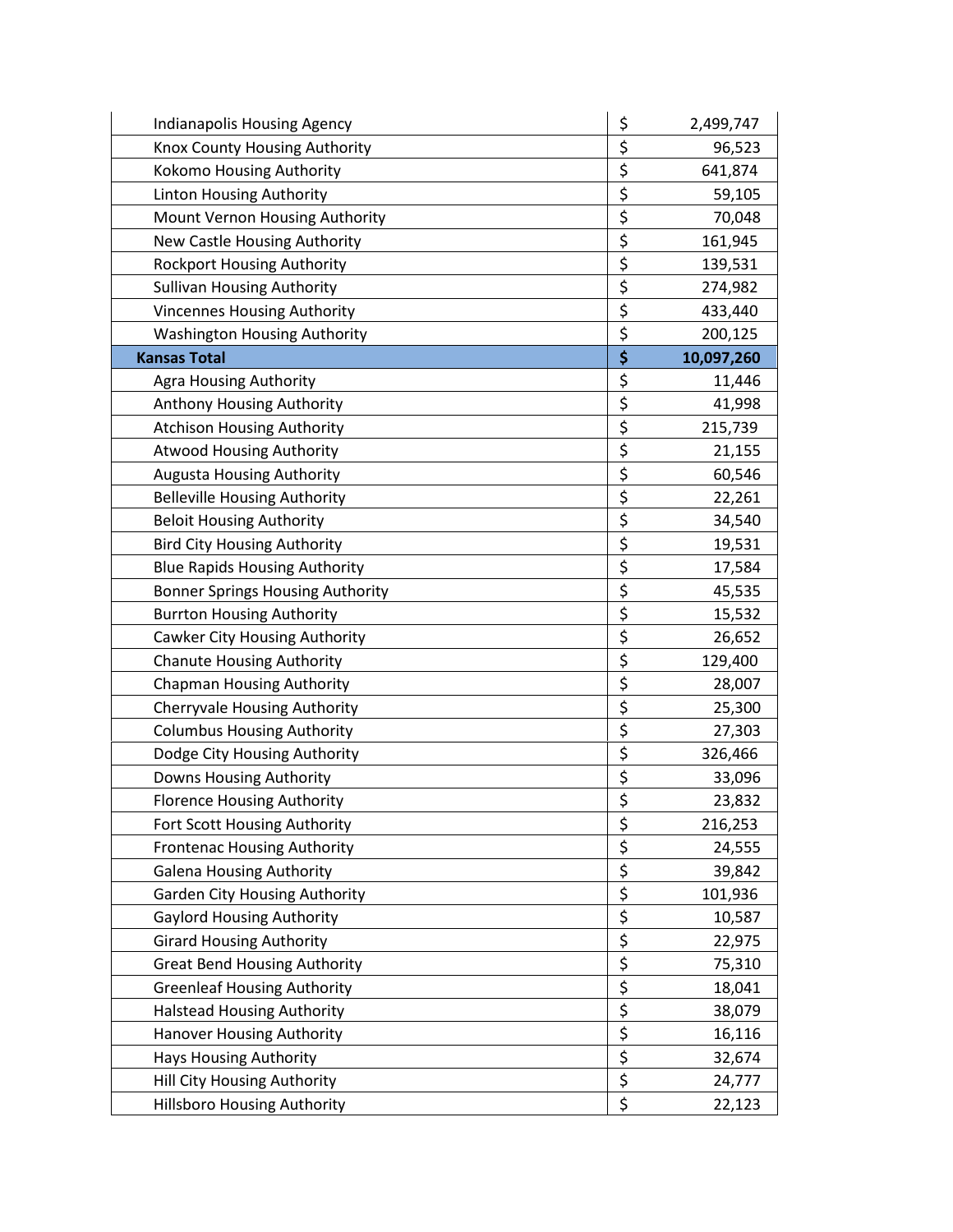| <b>Holton Housing Authority</b>               | \$<br>54,501    |
|-----------------------------------------------|-----------------|
| Horton Housing Authority                      | \$<br>60,991    |
| Housing Authority of Medicine Lodge           | \$<br>35,602    |
| Housing Authority of the City of Colby        | \$<br>119,311   |
| Housing Authority of the City of Goodland     | \$<br>81,139    |
| Housing Authority of the City of Herington KS | \$<br>36,159    |
| Housing Authority of the City of Hoxie        | \$<br>29,760    |
| <b>Howard Housing Authority</b>               | \$<br>47,229    |
| <b>Humboldt Housing Authority</b>             | \$<br>49,980    |
| Iola Housing Authority                        | \$<br>185,492   |
| Jetmore Housing Authority                     | \$<br>18,946    |
| Junction City Housing Authority               | \$<br>140,952   |
| Kansas City, KS Housing Authority             | \$<br>2,783,028 |
| Kinsley Housing Authority                     | \$<br>26,596    |
| Lawrence/Douglas County Housing Authority     | \$<br>495,675   |
| Leavenworth Housing Authority                 | \$<br>88,655    |
| <b>Liberal Housing Authority</b>              | \$<br>84,949    |
| Lincoln Housing Authority                     | \$<br>22,454    |
| Lindsborg Housing Authority                   | \$<br>67,442    |
| Linn Housing Authority                        | \$<br>16,127    |
| Luray Housing Authority                       | \$<br>9,220     |
| Lyons Housing Authority                       | \$<br>79,206    |
| Manhattan Housing Authority                   | \$<br>312,027   |
| <b>Mankato Housing Authority</b>              | \$<br>22,849    |
| <b>Marion Housing Authority</b>               | \$<br>24,354    |
| Minneapolis Housing Authority                 | \$<br>72,464    |
| Moundridge Housing Authority                  | \$<br>48,208    |
| Neodesha Housing Authority                    | \$<br>58,821    |
| Newton Housing Authority                      | \$<br>128,135   |
| Nicodemus Housing Authority                   | \$<br>7,987     |
| North Newton Housing Authority                | \$<br>52,070    |
| Norton Housing Authority                      | \$<br>32,949    |
| <b>Oakley Housing Authority</b>               | \$<br>42,562    |
| <b>Oberlin Housing Authority</b>              | \$<br>25,758    |
| <b>Olathe Housing Authority</b>               | \$<br>129,582   |
| <b>Osborne Housing Authority</b>              | \$<br>34,522    |
| Paola Housing Authority                       | \$<br>81,752    |
| Parsons Housing Authority                     | \$<br>127,732   |
| Phillipsburg Housing Authority                | \$<br>37,003    |
| Pleasanton Housing Authority                  | \$<br>48,376    |
| <b>Russell Housing Authority</b>              | \$<br>75,239    |
| Sabetha Housing Authority                     | \$<br>14,994    |
| Salina Housing Authority                      | \$<br>196,480   |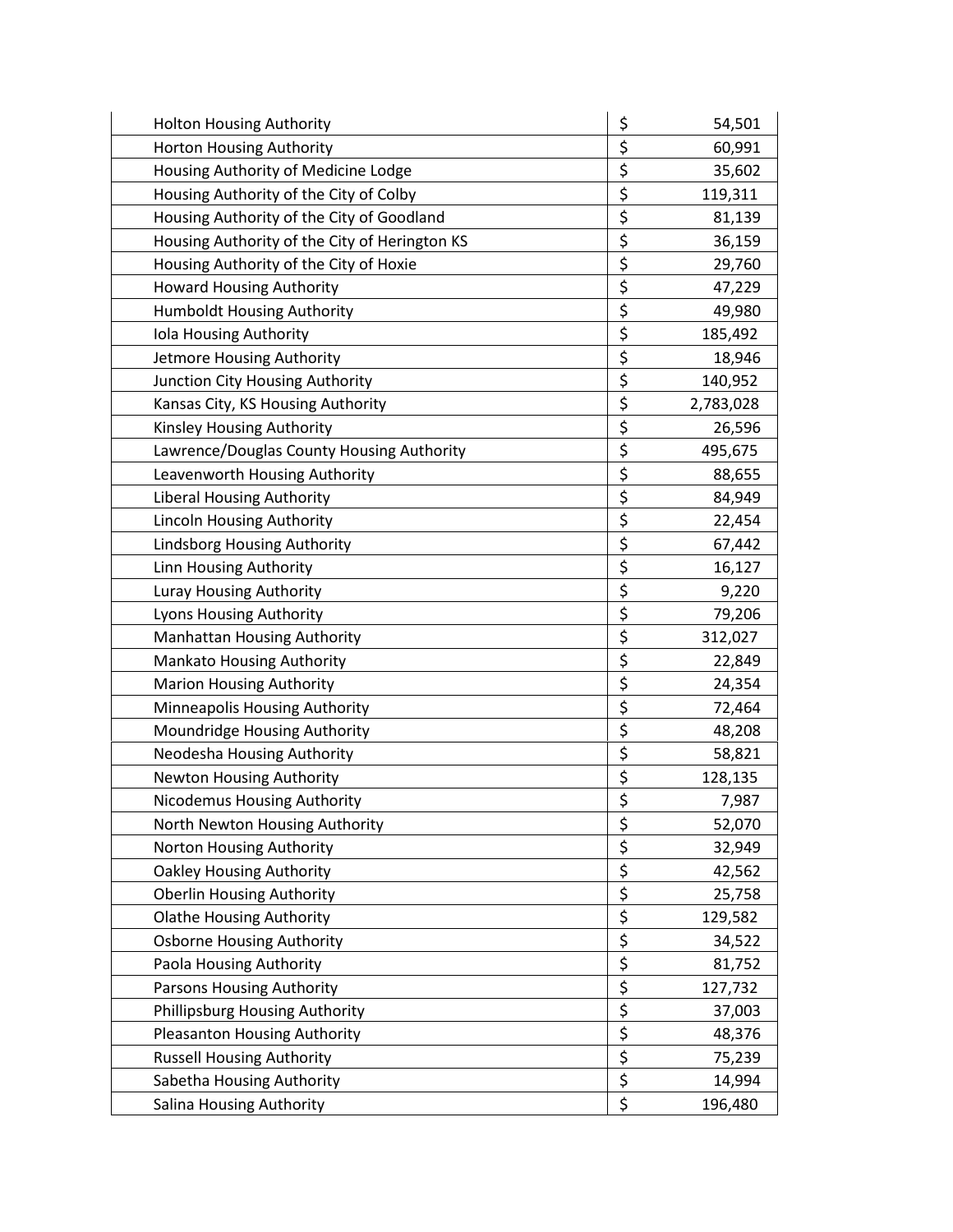| Sedgwick Housing Authority                         | \$       | 18,946     |
|----------------------------------------------------|----------|------------|
| <b>Seneca Housing Authority</b>                    | \$       | 65,191     |
| <b>Solomon Housing Authority</b>                   | \$       | 19,053     |
| South Hutchinson Housing Authority                 | \$       | 140,909    |
| St. Francis Housing Authority                      | \$       | 18,521     |
| <b>Stafford Housing Authority</b>                  | \$       | 30,032     |
| <b>Sterling Housing Authority</b>                  | \$       | 46,968     |
| <b>Strong City Housing Authority</b>               | \$       | 20,116     |
| <b>Topeka Housing Authority</b>                    | \$       | 776,476    |
| <b>Ulysses Housing Authority</b>                   | \$       | 50,168     |
| Valley Falls Housing Authority                     | \$       | 21,974     |
| <b>Victoria Housing Authority</b>                  | \$       | 15,790     |
| <b>Wamego Housing Authority</b>                    | \$       | 27,158     |
| <b>Washington Housing Authority</b>                | \$       | 44,443     |
| <b>Waterville Housing Authority</b>                | \$       | 14,081     |
| <b>Wellington Housing Authority</b>                | \$       | 77,474     |
| Wichita Housing Authority                          | \$       | 774,141    |
| Winfield Housing Authority                         | \$       | 59,350     |
| <b>Kentucky Total</b>                              | \$       | 30,551,012 |
| Campbellsville Housing And Redevelopment Authority | \$       | 398,546    |
| HA of Lawrence County                              | \$       | 101,182    |
| Housing Authority of Albany                        | \$       | 34,849     |
| Housing Authority of Ashland                       | \$       | 381,585    |
| Housing Authority of Barbourville                  | \$       | 168,830    |
| Housing Authority of Bardstown                     | \$       | 233,072    |
| Housing Authority of Beattyville                   | \$       | 35,632     |
| Housing Authority of Beaver Dam                    |          |            |
|                                                    | \$       | 69,514     |
| Housing Authority of Benton                        | \$       | 80,938     |
| Housing Authority of Berea                         | \$       | 66,192     |
| Housing Authority of Bowling Green                 | \$       | 812,509    |
| Housing Authority of Burkesville                   | \$       | 122,816    |
| Housing Authority of Cadiz                         | \$       | 102,244    |
| Housing Authority of Carrollton                    | \$       | 239,813    |
| Housing Authority of Catlettsburg                  | \$       | 132,832    |
| Housing Authority of Central City                  | \$       | 87,064     |
| Housing Authority of Columbia                      | \$       | 102,327    |
| Housing Authority of Corbin                        | \$       | 186,147    |
| Housing Authority of Covington                     | \$       | 1,144,096  |
| Housing Authority of Cumberland                    | \$       | 168,701    |
| Housing Authority of Cynthiana                     | \$       | 349,306    |
| Housing Authority of Danville                      | \$       | 511,920    |
| Housing Authority of Dawson Springs                | \$<br>\$ | 202,737    |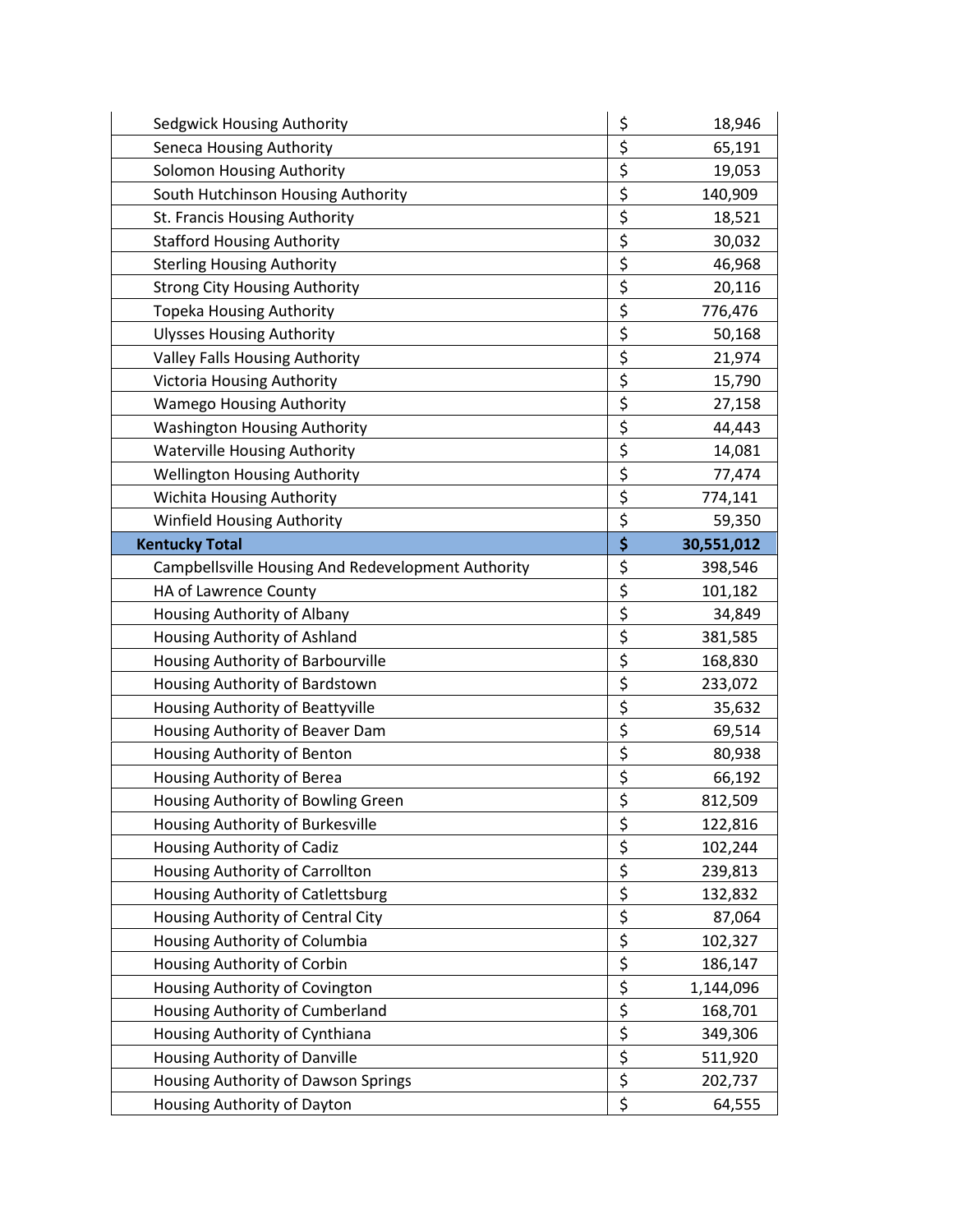| Housing Authority of Dry Ridge       | \$<br>78,100    |
|--------------------------------------|-----------------|
| Housing Authority of Elizabethtown   | \$<br>135,218   |
| Housing Authority of Eminence        | \$<br>109,869   |
| Housing Authority of Falmouth        | \$<br>41,245    |
| Housing Authority of Flemingsburg    | \$<br>53,956    |
| Housing Authority of Floyd County    | \$<br>221,704   |
| Housing Authority of Frankfort       | \$<br>255,177   |
| Housing Authority of Franklin        | \$<br>137,989   |
| Housing Authority of Fulton          | \$<br>258,844   |
| Housing Authority of Georgetown      | \$<br>437,542   |
| Housing Authority of Glasgow         | \$<br>507,988   |
| Housing Authority of Greensburg      | \$<br>31,196    |
| Housing Authority of Greenville      | \$<br>55,771    |
| Housing Authority of Harlan          | \$<br>183,513   |
| Housing Authority of Harrodsburg     | \$<br>203,079   |
| Housing Authority of Hazard          | \$<br>310,081   |
| Housing Authority of Henderson       | \$<br>553,294   |
| Housing Authority of Hickman         | \$<br>152,738   |
| Housing Authority of Hodgenville     | \$<br>121,878   |
| Housing Authority of Hopkinsville    | \$<br>593,738   |
| Housing Authority of Horse Cave      | \$<br>87,817    |
| Housing Authority of Irvine          | \$<br>164,285   |
| Housing Authority of Irvington       | \$<br>37,395    |
| Housing Authority of Jackson         | \$<br>40,635    |
| Housing Authority of Knott County    | \$<br>96,112    |
| Housing Authority of Lancaster       | \$<br>76,271    |
| Housing Authority of Lebanon         | \$<br>289,369   |
| Housing Authority of Lexington       | \$<br>1,070,421 |
| Housing Authority of Liberty         | \$<br>90,425    |
| Housing Authority of London          | \$<br>149,011   |
| Housing Authority of Lyon County     | \$<br>110,800   |
| Housing Authority of Madisonville    | \$<br>214,618   |
| Housing Authority of Manchester      | \$<br>38,264    |
| Housing Authority of Martin          | \$<br>167,116   |
| Housing Authority of Martin County   | \$<br>63,971    |
| Housing Authority of Mayfield        | \$<br>266,717   |
| Housing Authority of Maysville       | \$<br>344,642   |
| Housing Authority of Mccreary County | \$<br>85,196    |
| Housing Authority of Mckee           | \$<br>90,489    |
| Housing Authority of Middlesborough  | \$<br>619,650   |
| Housing Authority of Monticello      | \$<br>133,416   |
| Housing Authority of Morehead        | \$<br>237,691   |
| Housing Authority of Morganfield     | \$<br>79,551    |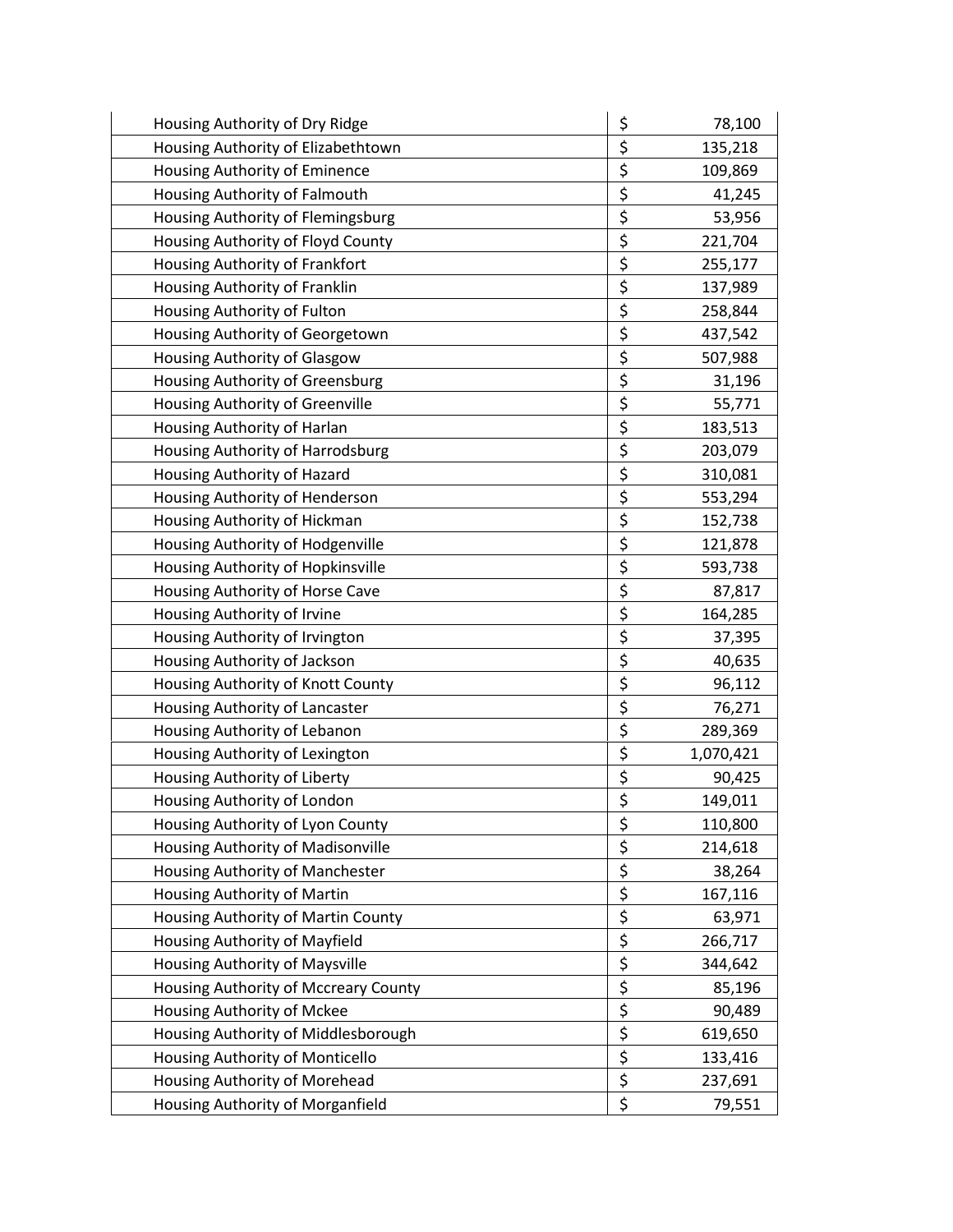| Housing Authority of Morgantown                | \$<br>243,069    |
|------------------------------------------------|------------------|
| Housing Authority of Mount Sterling            | \$<br>254,172    |
| Housing Authority of Mount Vernon              | \$<br>37,181     |
| Housing Authority of Murray                    | \$<br>219,080    |
| Housing Authority of Newport                   | \$<br>653,939    |
| Housing Authority of Nicholasville             | \$<br>68,361     |
| Housing Authority of Olive Hill                | \$<br>97,885     |
| Housing Authority of Owensboro                 | \$<br>751,814    |
| Housing Authority of Owenton                   | \$<br>35,413     |
| Housing Authority of Owingsville               | \$<br>72,465     |
| Housing Authority of Paducah                   | \$<br>1,051,655  |
| Housing Authority of Paintsville               | \$<br>336,005    |
| Housing Authority of Paris                     | \$<br>204,264    |
| Housing Authority of Pikeville                 | \$<br>392,823    |
| Housing Authority of Pineville                 | \$<br>242,317    |
| Housing Authority of Prestonsburg              | \$<br>205,892    |
| Housing Authority of Princeton                 | \$<br>138,610    |
| Housing Authority of Providence                | \$<br>78,171     |
| Housing Authority of Radcliff                  | \$<br>47,006     |
| Housing Authority of Richmond                  | \$<br>393,403    |
| Housing Authority of Russellville              | \$<br>228,872    |
| Housing Authority of Salyersville/Magoffin Co. | \$<br>75,552     |
| Housing Authority of Scottsville               | \$<br>61,857     |
| Housing Authority of Shelbyville               | \$<br>124,881    |
| Housing Authority of Somerset                  | \$<br>275,834    |
| Housing Authority of Springfield               | \$<br>123,362    |
| Housing Authority of Stanford                  | \$<br>61,695     |
| Housing Authority of Stanton                   | \$<br>48,075     |
| Housing Authority of Sturgis                   | \$<br>57,636     |
| Housing Authority of Todd County               | \$<br>130,680    |
| Housing Authority of Tompkinsville             | \$<br>39,175     |
| Housing Authority of Versailles                | \$<br>187,164    |
| Housing Authority of Whitesburg                | \$<br>113,552    |
| Housing Authority of Williamsburg              | \$<br>248,676    |
| Housing Authority of Williamstown              | \$<br>33,680     |
| Housing Authority of Winchester                | \$<br>550,092    |
| <b>Housing Authority Vanceburg</b>             | \$<br>66,270     |
| Louisville Metro Housing Authority             | \$<br>7,806,245  |
| Louisiana Total                                | \$<br>36,633,189 |
| <b>Bogalusa Housing Authority</b>              | \$<br>409,964    |
| East Carroll Parish Housing Authority          | \$<br>49,512     |
| Housing Auth. of the Town of St. Martinville   | \$<br>123,942    |
| Housing Authority of City of Covington         | \$<br>56,266     |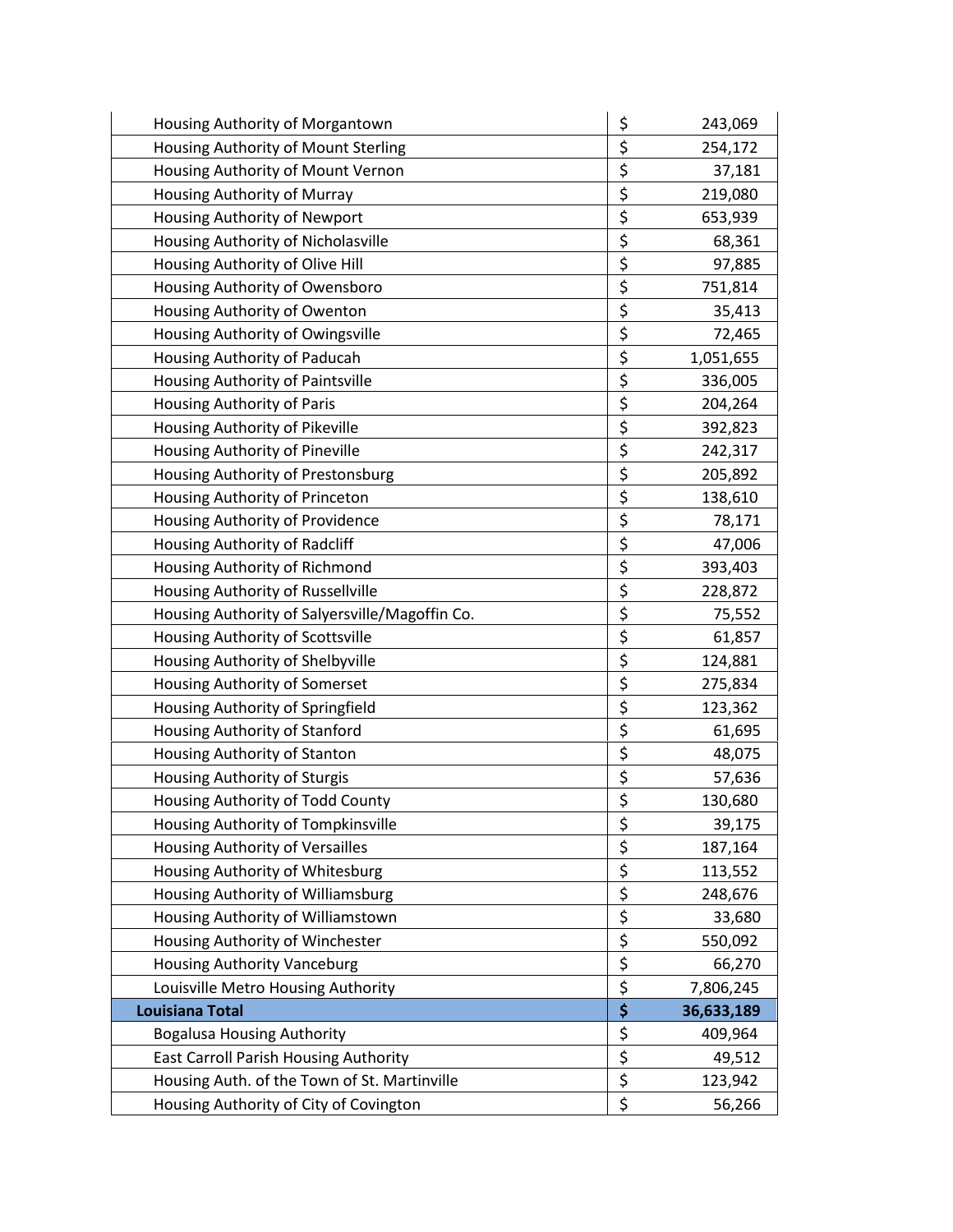| Housing Authority of City of Opelousas           | \$<br>940,162    |
|--------------------------------------------------|------------------|
| Housing Authority of City of Slidell             | \$<br>125,686    |
| Housing Authority of Crowley                     | \$<br>428,516    |
| Housing Authority of Duson                       | \$<br>31,705     |
| Housing Authority of East Baton Rouge            | \$<br>1,438,671  |
| Housing Authority of Farmerville                 | \$<br>49,584     |
| Housing Authority of Ferriday                    | \$<br>78,959     |
| Housing Authority of Gibsland                    | \$<br>24,837     |
| Housing Authority of Grant Parish                | \$<br>31,940     |
| Housing Authority of Homer                       | \$<br>108,445    |
| Housing Authority of Jefferson Parish            | \$<br>256,922    |
| Housing Authority of Jena                        | \$<br>57,188     |
| Housing Authority of Kaplan                      | \$<br>104,805    |
| Housing Authority of Lafourche Parish            | \$<br>329,062    |
| Housing Authority of Lake Charles                | \$<br>1,098,535  |
| Housing Authority of Monroe                      | \$<br>2,154,358  |
| Housing Authority of Natchitoches Parish         | \$<br>120,239    |
| Housing Authority of New Iberia                  | \$<br>226,013    |
| Housing Authority of New Orleans                 | \$<br>13,613,758 |
| Housing Authority of Oakdale                     | \$<br>162,134    |
| Housing Authority of Rapides Parish              | \$<br>221,142    |
| Housing Authority of Rayne                       | \$<br>226,875    |
| Housing Authority of Ruston                      | \$<br>335,232    |
| Housing Authority of Sabine Parish               | \$<br>321,878    |
| Housing Authority of Shreveport                  | \$<br>1,116,182  |
| Housing Authority of South Landry                | \$<br>155,634    |
| Housing Authority of St. Charles Parish          | \$<br>137,897    |
| Housing Authority of St. James Parish            | \$<br>443,916    |
| Housing Authority of St. John the Baptist Parish | \$<br>432,760    |
| Housing Authority of the City of Abbeville       | \$<br>179,133    |
| Housing Authority of the City of Alexandria      | \$<br>1,100,931  |
| Housing Authority of the City of Bossier City    | \$<br>490,988    |
| Housing Authority of the City of Breaux Bridge   | \$<br>117,038    |
| Housing Authority of the City of Denham Springs  | \$<br>54,872     |
| Housing Authority of the City of Dequincy        | \$<br>83,103     |
| Housing Authority of the City of Deridder        | \$<br>149,880    |
| Housing Authority of the City of Donaldsonville  | \$<br>169,470    |
| Housing Authority of the City of Eunice          | \$<br>180,093    |
| Housing Authority of the City of Houma           | \$<br>625,453    |
| Housing Authority of the City of Jennings        | \$<br>212,693    |
| Housing Authority of the City of Kenner          | \$<br>160,250    |
| Housing Authority of the City of Lafayette       | \$<br>609,217    |
| Housing Authority of the City of Leesville       | \$<br>212,141    |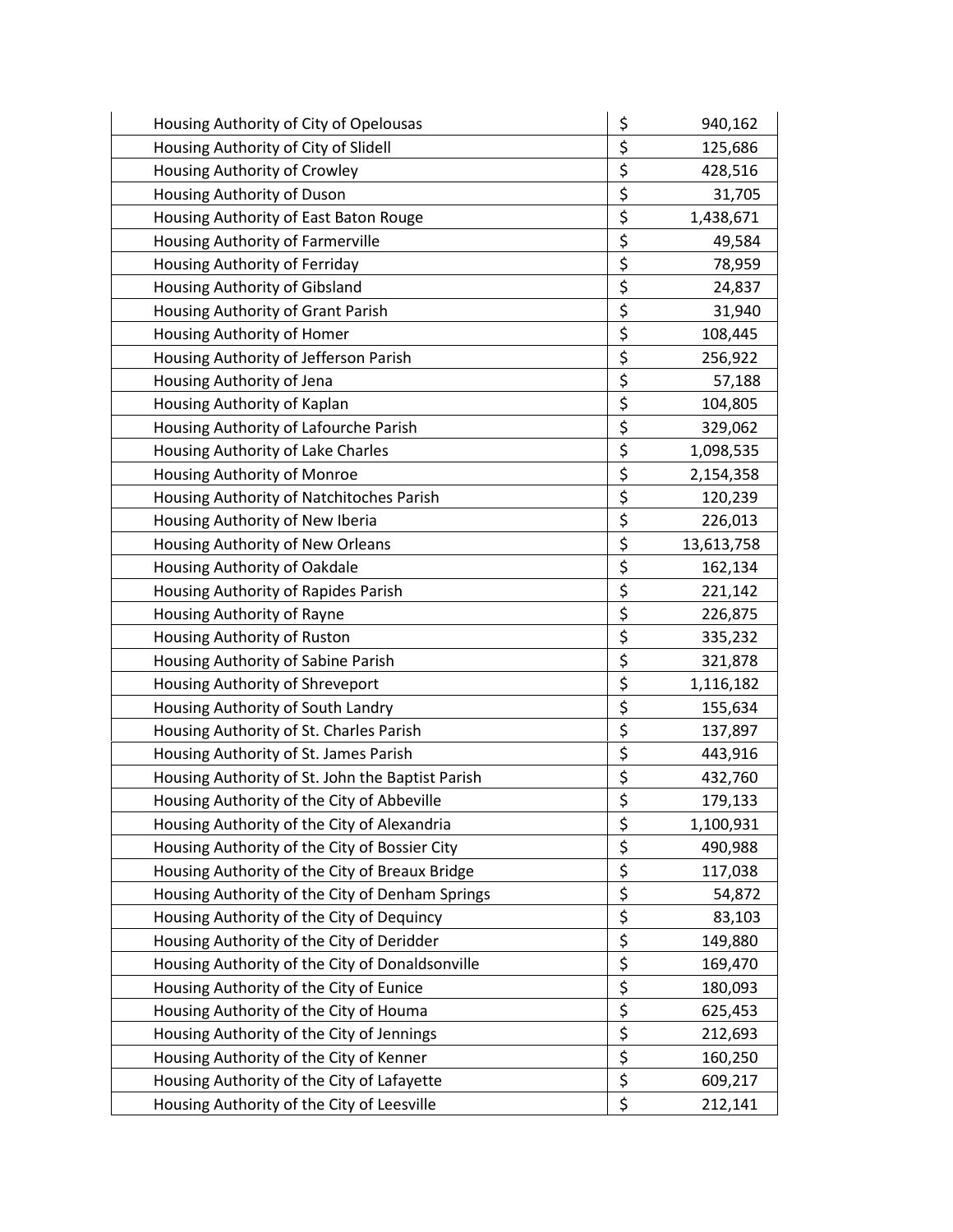| Housing Authority of the City of Minden          | \$                      | 271,454 |
|--------------------------------------------------|-------------------------|---------|
| Housing Authority of the City of Morgan City     | \$                      | 421,586 |
| Housing Authority of the City of Natchitoches    | \$                      | 517,571 |
| Housing Authority of the City of Sulphur         | \$                      | 217,493 |
| Housing Authority of the City of Thibodaux       | \$                      | 436,732 |
| Housing Authority of the Parish of Caldwell      | \$                      | 128,554 |
| Housing Authority of the Parish of St. Landry    | \$                      | 150,639 |
| Housing Authority of the Town of Arcadia         | \$                      | 131,142 |
| Housing Authority of the Town of Basile          | \$                      | 25,558  |
| Housing Authority of the Town of Berwick         | \$                      | 149,536 |
| Housing Authority of the Town of Bunkie          | \$                      | 114,168 |
| Housing Authority of the Town of Church Point    | \$                      | 135,144 |
| Housing Authority of the Town of Colfax          | \$                      | 100,762 |
| Housing Authority of the Town of Cotton Valley   | \$                      | 19,153  |
| Housing Authority of the Town of Cottonport      | \$                      | 67,123  |
| Housing Authority of the Town of Delcambre       | \$                      | 66,141  |
| Housing Authority of the Town of East Hodge      | \$                      | 28,050  |
| Housing Authority of the Town of Elton           | \$                      | 19,738  |
| Housing Authority of the Town of Erath           | \$                      | 60,380  |
| Housing Authority of the Town of Grambling       | \$                      | 106,571 |
| Housing Authority of the Town of Gueydan         | \$                      | 31,912  |
| Housing Authority of the Town of Haynesville     | \$                      | 134,606 |
| Housing Authority of the Town of Iowa            | $\overline{\xi}$        | 67,312  |
| Housing Authority of the Town of Jonesboro       | \$                      | 199,997 |
| Housing Authority of the Town of Kinder          | \$                      | 33,154  |
| Housing Authority of the Town of Lake Arthur     | \$                      | 57,931  |
| Housing Authority of the Town of Lake Providence | $\overline{\xi}$        | 167,176 |
| Housing Authority of the Town of Logansport      | \$                      | 27,549  |
| Housing Authority of the Town of Mamou           | \$                      | 139,995 |
| Housing Authority of the Town of Mansfield       | $\overline{\mathsf{S}}$ | 160,242 |
| Housing Authority of the Town of Marksville      | \$                      | 208,485 |
| Housing Authority of the Town of Merryville      | \$                      | 108,429 |
| Housing Authority of the Town of New Roads       | $\overline{\xi}$        | 71,078  |
| Housing Authority of the Town of Oberlin         | $\overline{\xi}$        | 21,402  |
| Housing Authority of the Town of Oil City        | \$                      | 81,140  |
| Housing Authority of the Town of Olla            | \$                      | 55,447  |
| Housing Authority of the Town of Patterson       | $\overline{\xi}$        | 122,873 |
| Housing Authority of the Town of Pontchatoula    | \$                      | 128,172 |
| Housing Authority of the Town of Rayville        | \$                      | 114,606 |
| Housing Authority of the Town of Simmesport      | \$                      | 63,040  |
| Housing Authority of the Town of Vinton          | $\overline{\xi}$        | 69,616  |
| Housing Authority of the Town of Welsh           | $\overline{\xi}$        | 41,075  |
| Housing Authority of the Town of White Castle    | \$                      | 158,894 |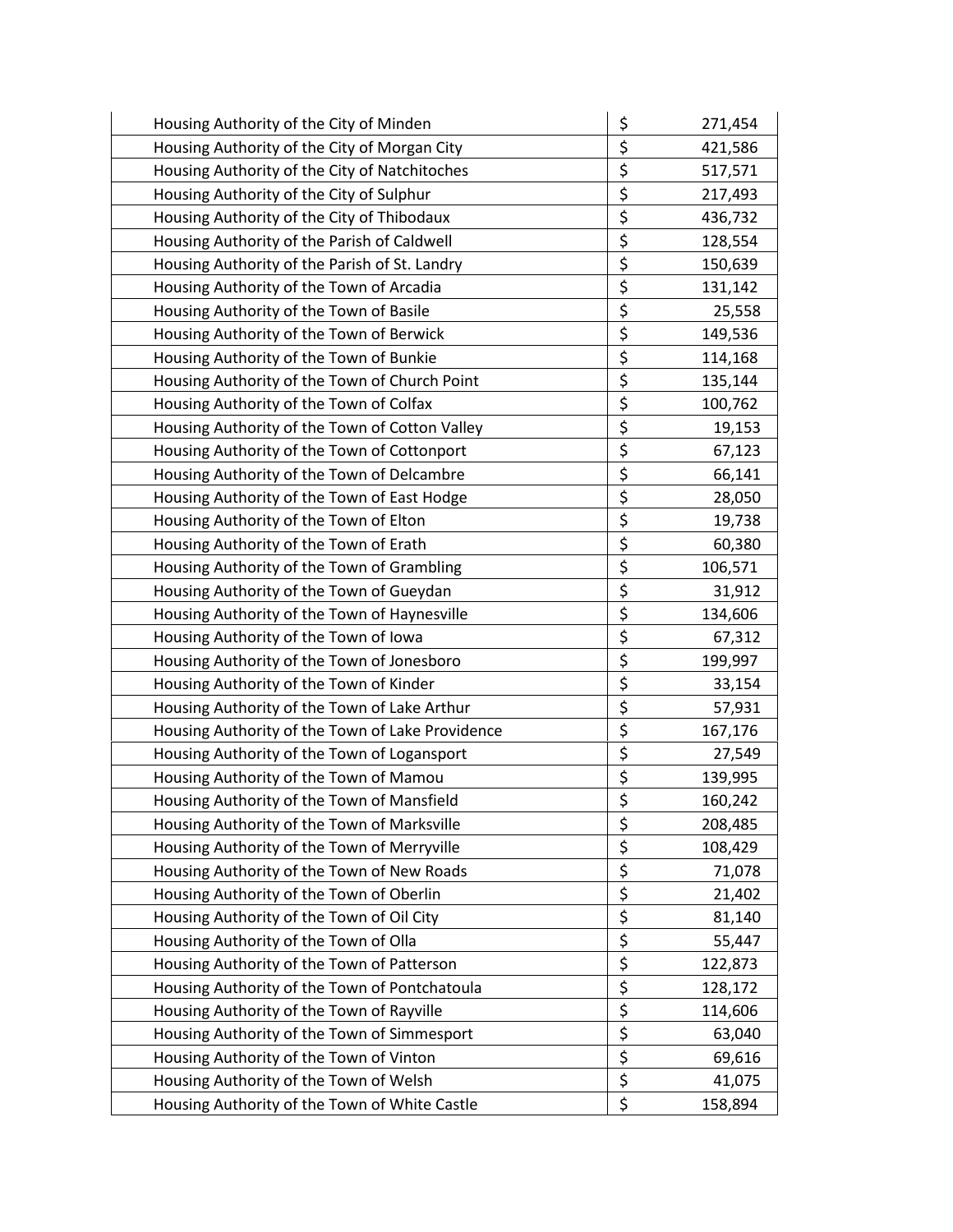| Housing Authority of the Town of Winnsboro      | \$<br>174,142    |
|-------------------------------------------------|------------------|
| Housing Authority of the Town of Youngsville    | \$<br>21,285     |
| Housing Authority of the Village of Parks       | \$<br>13,641     |
| Housing Authority of Vernon Parish              | \$<br>93,387     |
| Housing Authority of Ville Platte               | \$<br>268,419    |
| Housing Authority of Vivian                     | \$<br>83,678     |
| Housing Authority of Westwego                   | \$<br>375,725    |
| Housing Authority of Winnfield                  | \$<br>141,042    |
| <b>Pineville Housing Authority</b>              | \$<br>122,108    |
| Southwest Acadia Consolidated Housing Authority | \$<br>57,118     |
| Town of Independence HA                         | \$<br>60,306     |
| Village of Fenton Housing Authority             | \$<br>32,731     |
| <b>Massachusetts Total</b>                      | \$<br>53,001,395 |
| Amherst Housing Authority                       | \$<br>21,818     |
| <b>Auburn Housing Authority</b>                 | \$<br>102,625    |
| <b>Barnstable Housing Authority</b>             | \$<br>86,784     |
| <b>Beverly Housing Authority</b>                | \$<br>203,644    |
| <b>Boston Housing Authority</b>                 | \$<br>18,098,533 |
| <b>Bourne Housing Authority</b>                 | \$<br>77,060     |
| <b>Brockton Housing Authority</b>               | \$<br>2,003,156  |
| <b>Brookline Housing Authority</b>              | \$<br>667,542    |
| <b>Cambridge Housing Authority</b>              | \$<br>3,134,766  |
| <b>Chelsea Housing Authority</b>                | \$<br>649,948    |
| <b>Chicopee Housing Authority</b>               | \$<br>545,176    |
| <b>Clinton Housing Authority</b>                | \$<br>118,340    |
| <b>Concord Housing Authority</b>                | \$<br>38,805     |
| Danvers Housing Authority                       | \$<br>102,863    |
| Dedham Housing Authority                        | \$<br>32,206     |
| <b>Dracut Housing Authority</b>                 | \$<br>36,538     |
| <b>Fall River Housing Authority</b>             | \$<br>2,424,153  |
| <b>Falmouth Housing Authority</b>               | \$<br>278,257    |
| <b>Fitchburg Housing Authority</b>              | \$<br>128,366    |
| Framingham Housing Authority                    | \$<br>303,856    |
| <b>Gloucester Housing Authority</b>             | \$<br>113,591    |
| <b>Groveland Housing Authority</b>              | \$<br>60,701     |
| <b>Hanson Housing Authority</b>                 | \$<br>7,855      |
| Holyoke Housing Authority                       | \$<br>1,044,012  |
| <b>Hudson Housing Authority</b>                 | \$<br>102,761    |
| Lawrence Housing Authority                      | \$<br>1,584,802  |
| Lexington Housing Authority                     | \$<br>99,142     |
| Lowell Housing Authority                        | \$<br>2,676,032  |
| Lynn Housing Authority                          | \$<br>698,510    |
| <b>Malden Housing Authority</b>                 | \$<br>1,722,784  |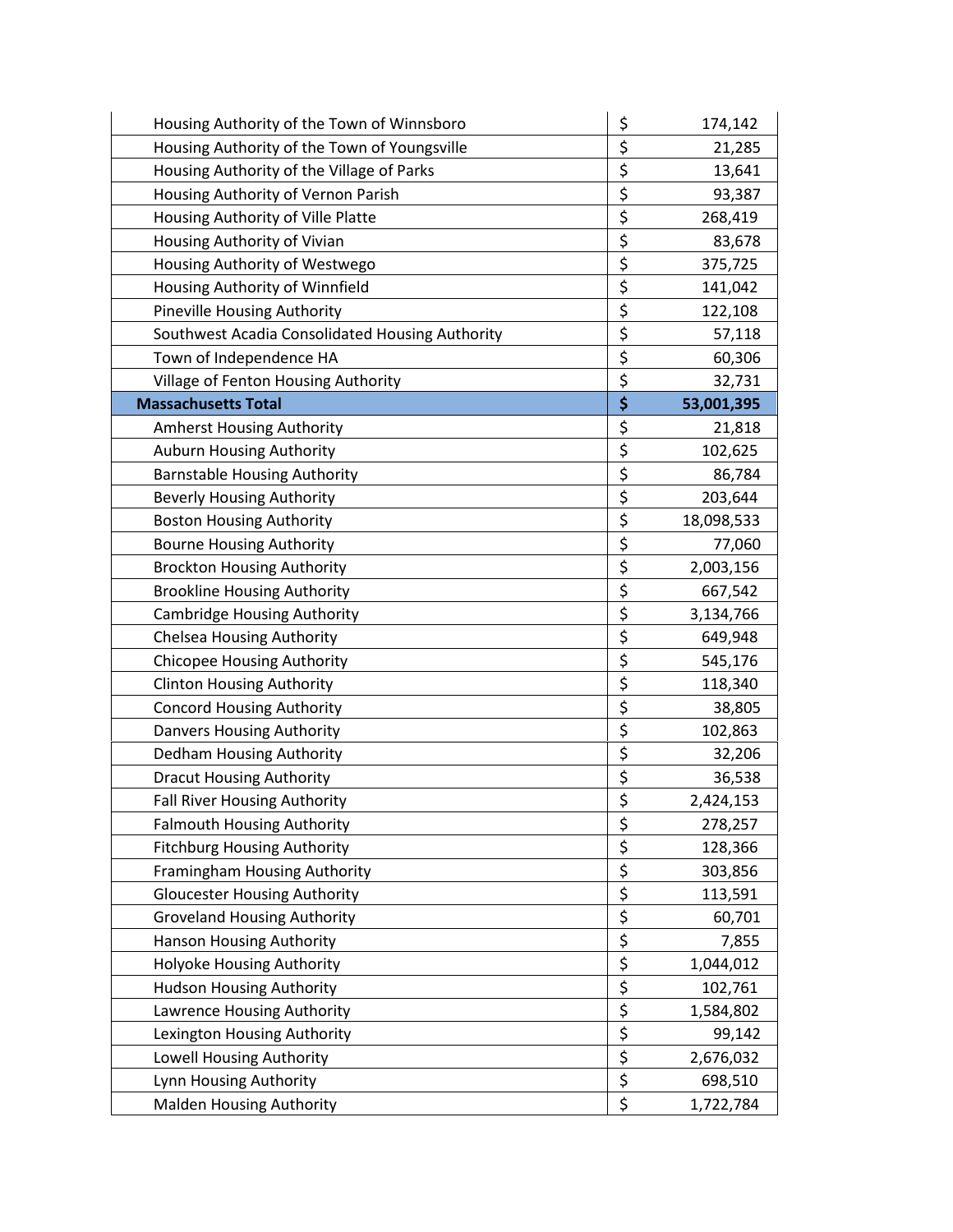| <b>Maynard Housing Authority</b>      | \$               | 43,765     |
|---------------------------------------|------------------|------------|
| <b>Medford Housing Authority</b>      | \$               | 937,217    |
| Medway Housing Authority              | \$               | 366,604    |
| Methuen Housing Authority             | \$               | 57,629     |
| Milford Housing Authority             | \$               | 70,774     |
| Needham Housing Authority             | \$               | 163,753    |
| New Bedford Housing Authority         | \$               | 3,080,641  |
| Newburyport Housing Authority         | \$               | 45,249     |
| <b>Newton Housing Authority</b>       | \$               | 258,110    |
| North Adams Housing Authority         | \$               | 376,589    |
| North Andover Housing Authority       | \$               | 115,906    |
| Northampton Housing Authority         | \$               | 124,105    |
| Norwood Housing Authority             | \$               | 100,938    |
| Pembroke Housing Authority            | \$               | 51,138     |
| <b>Pittsfield Housing Authority</b>   | \$               | 191,492    |
| Plymouth Housing Authority            | \$               | 120,039    |
| <b>Quincy Housing Authority</b>       | \$               | 981,076    |
| <b>Revere Housing Authority</b>       | \$               | 222,812    |
| <b>Rockland Housing Authority</b>     | \$               | 43,206     |
| Salem Housing Authority               | \$               | 41,729     |
| <b>Saugus Housing Authority</b>       | \$               | 112,206    |
| <b>Scituate Housing Authority</b>     | \$               | 48,759     |
| <b>Shrewsbury Housing Authority</b>   | \$               | 93,151     |
| Somerville Housing Authority          | \$               | 822,282    |
| Springfield Housing Authority         | \$               | 2,306,118  |
| <b>Stoughton Housing Authority</b>    | \$               | 38,449     |
| <b>Swansea Housing Authority</b>      | \$               | 8,755      |
| <b>Taunton Housing Authority</b>      | \$               | 728,435    |
| Tewksbury Housing Authority           | \$               | 51,745     |
| <b>Wakefield Housing Authority</b>    | \$               | 40,943     |
| <b>Waltham Housing Authority</b>      | \$               | 372,905    |
| <b>Watertown Housing Authority</b>    | \$               | 56,286     |
| <b>Wayland Housing Authority</b>      | \$               | 141,788    |
| <b>Webster Housing Authority</b>      | \$               | 61,612     |
| <b>Weymouth Housing Authority</b>     | \$               | 83,739     |
| Winchendon Housing Authority          | \$               | 147,577    |
| Woburn Housing Authority              | \$               | 126,931    |
| <b>Worcester Housing Authority</b>    | \$               | 3,202,316  |
| <b>Maryland Total</b>                 | \$               | 26,949,360 |
| <b>College Park Housing Authority</b> | \$               | 102,908    |
| <b>Elkton Housing Authority</b>       | $\overline{\xi}$ | 183,017    |
| <b>Frederick Housing Authority</b>    | \$               | 553,207    |
| <b>Glenarden Housing Authority</b>    | \$               | 76,001     |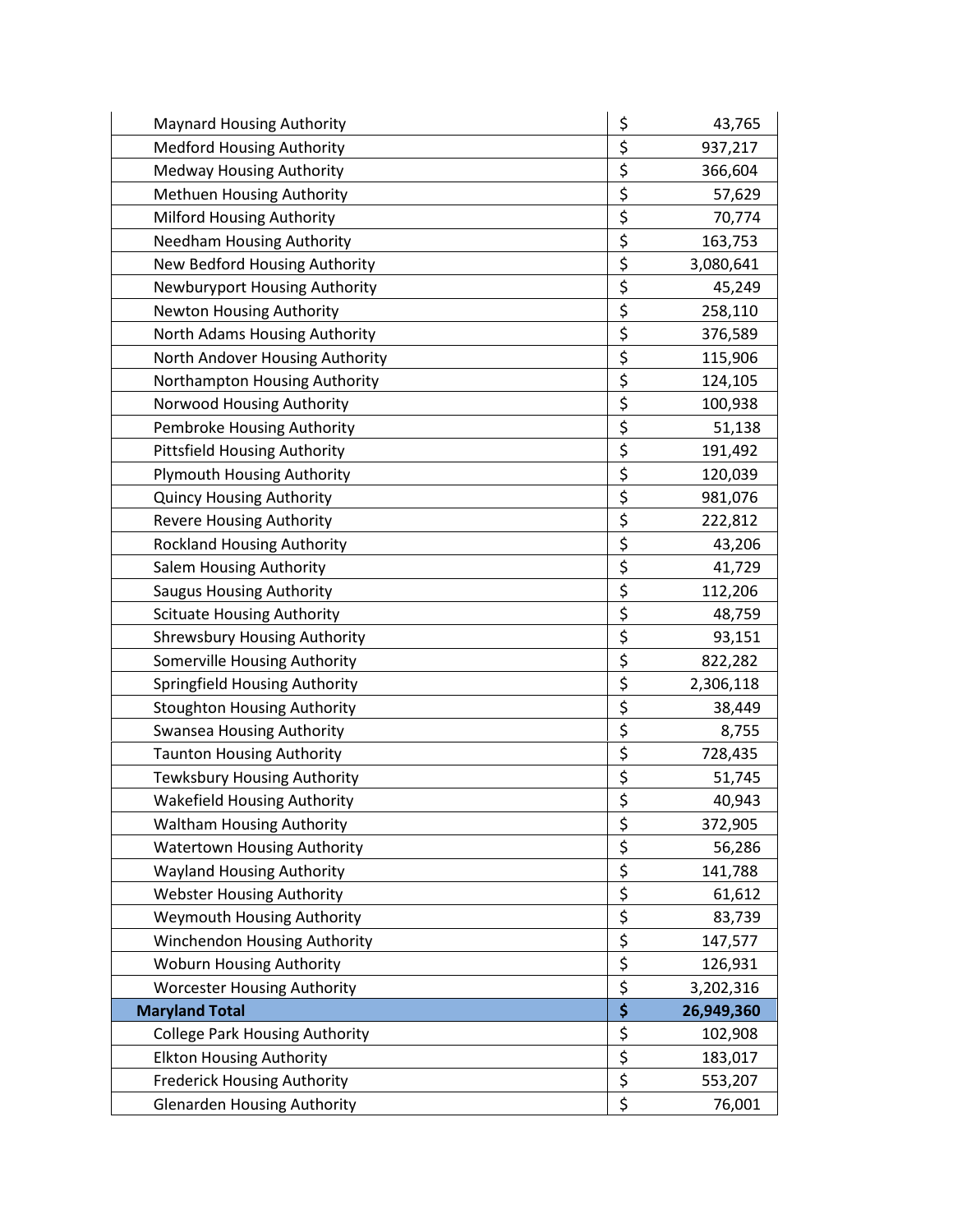| <b>Hagerstown Housing Authority</b>           | \$<br>1,379,385  |
|-----------------------------------------------|------------------|
| Havre de Grace Housing Authority              | \$<br>70,981     |
| Housing Authority of Allegany County          | \$<br>92,481     |
| Housing Authority of Baltimore City           | \$<br>17,507,614 |
| Housing Authority of Cambridge                | \$<br>236,551    |
| Housing Authority of Crisfield                | \$<br>398,622    |
| Housing Authority of Prince Georges County    | \$<br>390,699    |
| Housing Authority of St. Mary'S County, MD    | \$<br>67,200     |
| Housing Authority of the City of Annapolis    | \$<br>1,535,627  |
| Housing Authority of the City of Cumberland   | \$<br>534,393    |
| Housing Authority of the City of Frostburg    | \$<br>100,578    |
| Housing Authority of the Town of Easton       | \$<br>73,954     |
| Housing Commisson Of Anne Arundel County      | \$<br>1,104,992  |
| Housing Opprty Com Of Montgomery Co           | \$<br>1,788,963  |
| <b>Howard County Housing Commission</b>       | \$<br>73,671     |
| Queen Anne's County Housing Authority         | \$<br>33,001     |
| <b>Rockville Housing Enterprises</b>          | \$<br>213,009    |
| St. Michaels Housing Authority                | \$<br>83,486     |
| <b>Wicomico County Housing Authority</b>      | \$<br>349,020    |
| <b>Maine Total</b>                            | \$<br>5,433,859  |
| Auburn Housing Authority                      | \$<br>204,961    |
| <b>Bar Harbor Housing Authority</b>           | \$<br>152,825    |
| <b>Bath Housing Authority</b>                 | \$<br>119,580    |
| <b>Brewer Housing Authority</b>               | \$<br>180,561    |
| <b>Brunswick Housing Authority</b>            | \$<br>230,798    |
| <b>Ellsworth Housing Authority</b>            | \$<br>62,525     |
| Fort Fairfield Housing Authority              | \$<br>106,202    |
| Housing Authority City Of Bangor              | \$<br>871,379    |
| Lewiston Housing Authority                    | \$<br>538,339    |
| Mount Desert Housing Authority                | \$<br>20,775     |
| Old Town Housing Authority                    | \$<br>99,855     |
| <b>Portland Housing Authority</b>             | \$<br>1,463,919  |
| Presque Isle Housing Authority                | \$<br>277,005    |
| Sanford Housing Authority                     | \$<br>159,297    |
| South Portland Housing Authority              | \$<br>390,800    |
| Southwest Harbor Housing Authority            | \$<br>60,618     |
| The Housing Authority of the City of Westbroo | \$<br>76,475     |
| <b>Tremont Housing Authority</b>              | \$<br>25,751     |
| Van Buren Housing Authority                   | \$<br>131,372    |
| <b>Waterville Housing Authority</b>           | \$<br>260,822    |
| <b>Michigan Total</b>                         | \$<br>30,984,522 |
| Albion Housing Commission                     | \$<br>233,942    |
| <b>Algonac Housing Commission</b>             | \$<br>66,312     |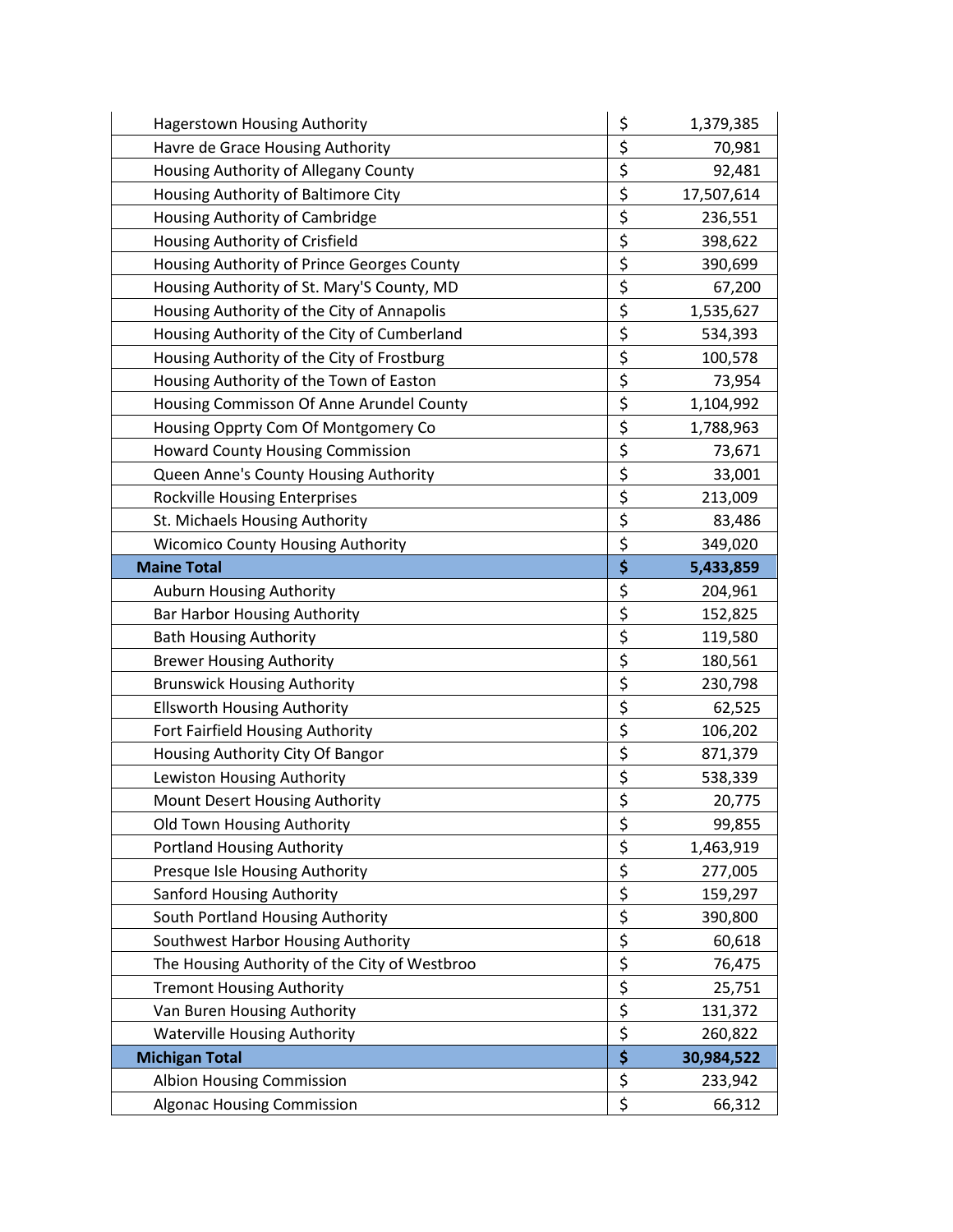| Allen Park Housing Commission                   | \$<br>50,948    |
|-------------------------------------------------|-----------------|
| Alma Housing Commission                         | \$<br>121,438   |
| Alpena Housing Commission                       | \$<br>200,644   |
| Ann Arbor Housing Commission                    | \$<br>152,244   |
| <b>Baldwin Housing Commission</b>               | \$<br>87,038    |
| <b>Bangor Housing Commission</b>                | \$<br>47,937    |
| <b>Baraga Housing Commission</b>                | \$<br>42,387    |
| <b>Bath Charter Township Housing Commission</b> | \$<br>38,195    |
| <b>Battle Creek Housing Commission</b>          | \$<br>410,772   |
| <b>Bay City Housing Commission</b>              | \$<br>768,742   |
| <b>Bay County Housing Department</b>            | \$<br>86,139    |
| <b>Bedford Township Housing Commission</b>      | \$<br>82,012    |
| <b>Belding Housing Commission</b>               | \$<br>136,929   |
| Benton Harbor Housing Commission                | \$<br>443,055   |
| <b>Benton Township Housing Commission</b>       | \$<br>449,137   |
| <b>Bessemer Housing Commission</b>              | \$<br>85,757    |
| <b>Big Rapids Housing Commission</b>            | \$<br>357,961   |
| <b>Boyne City Housing Commission</b>            | \$<br>78,117    |
| <b>Bronson Housing Commission</b>               | \$<br>52,628    |
| <b>Cadillac Housing Commission</b>              | \$<br>122,507   |
| <b>Calumet Housing Commission</b>               | \$<br>96,085    |
| <b>Caseville Housing Commission</b>             | \$<br>50,158    |
| <b>Charlevoix Housing Commission</b>            | \$<br>58,999    |
| Cheboygan Housing Commission                    | \$<br>43,247    |
| <b>Clinton Township Housing Commission</b>      | \$<br>97,389    |
| <b>Coldwater Housing Commission</b>             | \$<br>86,014    |
| <b>Covert Public Housing Commission</b>         | \$<br>36,684    |
| Dearborn Housing Commission                     | \$<br>399,814   |
| <b>Detroit Housing Commission</b>               | \$<br>8,323,478 |
| <b>Dowagiac Housing Commission</b>              | \$<br>83,966    |
| <b>Dundee Housing Commission</b>                | \$<br>65,204    |
| East Jordan Housing Commission                  | \$<br>26,154    |
| <b>East Tawas Housing Commission</b>            | \$<br>34,573    |
| <b>Eastpointe Housing Commission</b>            | \$<br>136,189   |
| <b>Ecorse Housing Commission</b>                | \$<br>224,524   |
| <b>Elk Rapids Housing Commission</b>            | \$<br>16,608    |
| <b>Escanaba Housing Commission</b>              | \$<br>167,474   |
| <b>Evart Housing Commission</b>                 | \$<br>102,280   |
| Ferndale Housing Commission                     | \$<br>142,714   |
| <b>Flint Housing Commission</b>                 | \$<br>1,667,181 |
| <b>Gladstone Housing Commission</b>             | \$<br>85,368    |
| <b>Gladwin City Housing Commission</b>          | \$<br>69,312    |
| <b>Grand Rapids Housing Commission</b>          | \$<br>542,934   |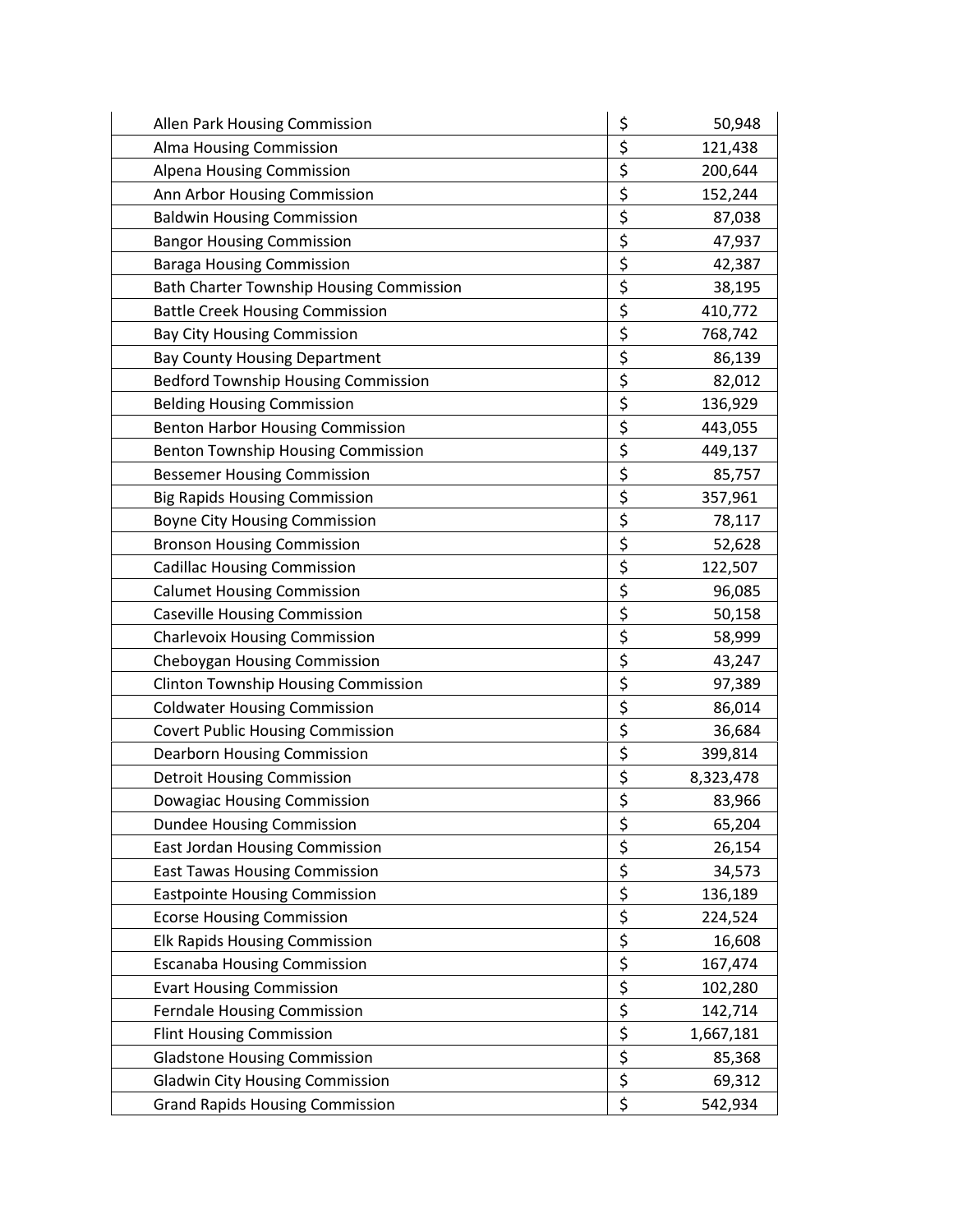| <b>Grayling Housing Commission</b>        | \$<br>87,904    |
|-------------------------------------------|-----------------|
| <b>Greenville Housing Commission</b>      | \$<br>102,986   |
| <b>Hamtramck Housing Commission</b>       | \$<br>889,015   |
| <b>Hancock Housing Commission</b>         | \$<br>93,933    |
| Hermansville Housing Commission           | \$<br>20,685    |
| <b>Highland Park Housing Commission</b>   | \$<br>189,733   |
| Hillsdale Housing Commission              | \$<br>53,170    |
| <b>Houghton Housing Commission</b>        | \$<br>77,197    |
| <b>Ingham County Housing Commission</b>   | \$<br>74,492    |
| <b>Inkster Housing Commission</b>         | \$<br>1,100,462 |
| Ionia Housing Commission                  | \$<br>125,541   |
| Iron County Housing Commission            | \$<br>137,838   |
| Iron Mountain Housing Commission          | \$<br>93,424    |
| Iron River Housing Commission             | \$<br>57,591    |
| <b>Ironwood Housing Commission</b>        | \$<br>138,718   |
| <b>Ishpeming Housing Commission</b>       | \$<br>127,675   |
| Jackson Housing Commission                | \$<br>620,961   |
| Kingsford Housing Commission              | \$<br>68,654    |
| Lake Linden Housing Commission            | \$<br>67,872    |
| L'Anse Housing Commission                 | \$<br>33,750    |
| Lansing Housing Commission                | \$<br>1,324,342 |
| Lapeer Housing Commission                 | \$<br>49,826    |
| Laurium Housing Commission                | \$<br>24,364    |
| Lincoln Park Housing Commission           | \$<br>98,271    |
| Livonia Housing Commission                | \$<br>123,405   |
| Luna Pier Housing Commission              | \$<br>100,441   |
| <b>Mackinac County Housing Commission</b> | \$<br>53,381    |
| <b>Manistee Housing Commission</b>        | \$<br>188,790   |
| <b>Manistique Housing Commission</b>      | \$<br>65,608    |
| <b>Marquette Housing Commission</b>       | \$<br>361,441   |
| <b>Marysville Housing Commission</b>      | \$<br>118,150   |
| Melvindale Housing Commission             | \$<br>175,389   |
| <b>Menominee Housing Commission</b>       | \$<br>137,433   |
| Middleville Housing Commission            | \$<br>46,845    |
| Monroe Housing Commission                 | \$<br>440,439   |
| Montcalm Housing Commission               | \$<br>44,983    |
| Mount Clemens Housing Commission          | \$<br>423,581   |
| Mount Pleasant Housing Commission         | \$<br>119,107   |
| <b>Munising Housing Commission</b>        | \$<br>72,033    |
| Muskegon Heights Housing Commission       | \$<br>508,940   |
| Muskegon Housing Commission               | \$<br>144,578   |
| <b>Negaunee Housing Commission</b>        | \$<br>70,210    |
| New Haven Housing Commission              | \$<br>97,043    |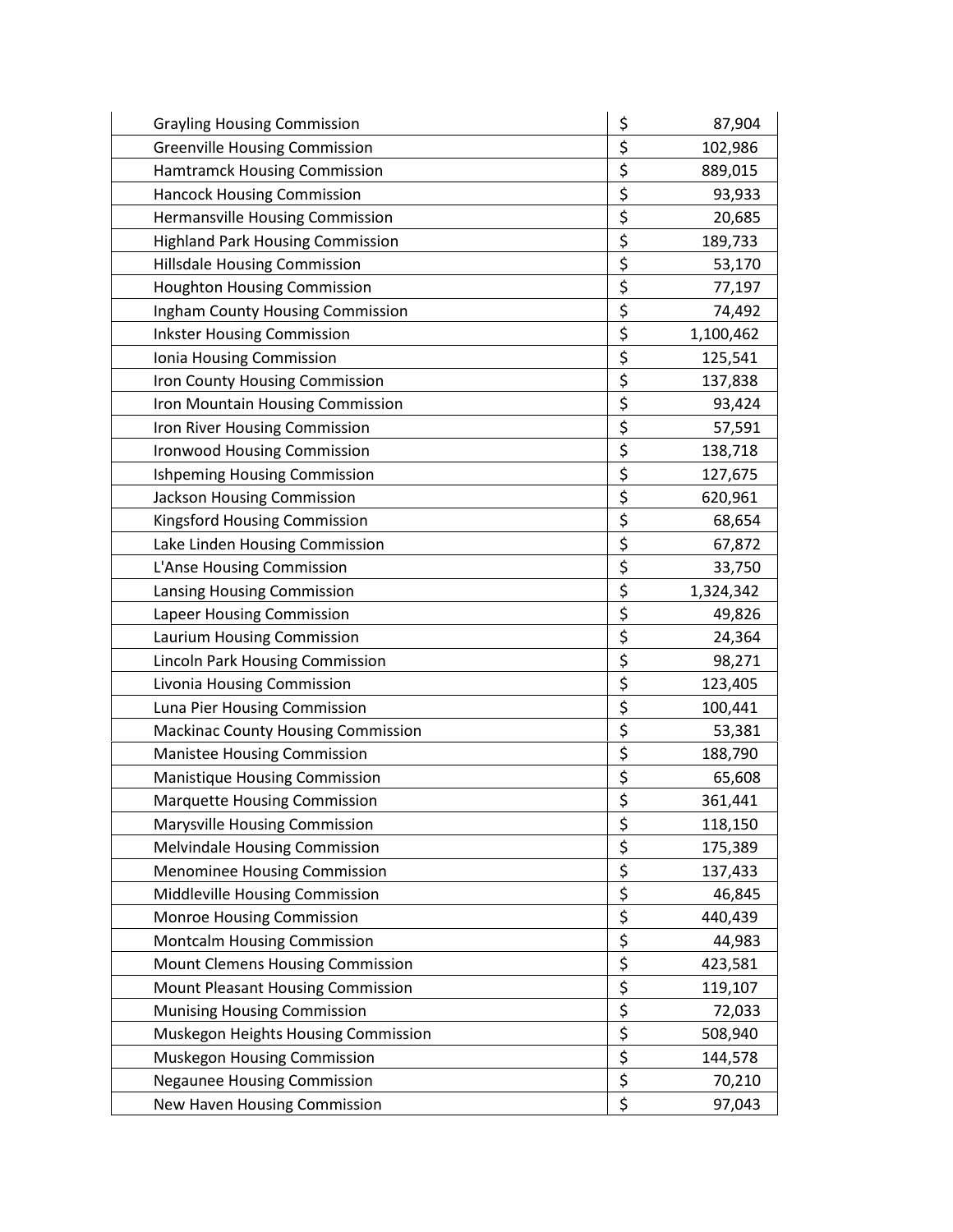| <b>Niles Housing Commission</b>              | \$<br>169,675    |
|----------------------------------------------|------------------|
| <b>Ontonagon Housing Commission</b>          | \$<br>56,305     |
| Paw Paw Housing Commission                   | \$<br>68,141     |
| <b>Pontiac Housing Commission</b>            | \$<br>447,576    |
| Port Huron Housing Commission                | \$<br>691,570    |
| Potterville Housing Commission               | \$<br>21,145     |
| <b>Rapid River Housing Commission</b>        | \$<br>21,617     |
| Reed City Housing Commission                 | \$<br>98,485     |
| River Rouge Housing Commission               | \$<br>554,235    |
| <b>Rockford Housing Commission</b>           | \$<br>43,181     |
| Rockwood Housing Commission                  | \$<br>50,828     |
| <b>Rogers City Housing Commission</b>        | \$<br>33,234     |
| <b>Romulus Housing Commission</b>            | \$<br>118,980    |
| Roseville Housing Commission                 | \$<br>83,345     |
| Royal Oak Township Housing Commission        | \$<br>156,762    |
| <b>Saginaw Housing Commission</b>            | \$<br>683,768    |
| Saint Clair Housing Commission               | \$<br>52,070     |
| Saint Joseph Housing Commission              | \$<br>90,024     |
| Saint Louis Housing Commission               | \$<br>83,423     |
| <b>Saranac Housing Commission</b>            | \$<br>88,414     |
| Sault Ste Marie Housing Commission           | \$<br>330,978    |
| <b>Schoolcraft County Housing Commission</b> | \$<br>57,631     |
| South Haven Housing Commission               | \$<br>128,739    |
| South Lyon Housing Commission                | \$<br>20,981     |
| St Clair Shores Housing Commission           | \$<br>312,343    |
| <b>Sterling Heights Housing Commission</b>   | \$<br>142,668    |
| <b>Sturgis Housing Commission</b>            | \$<br>57,014     |
| <b>Taylor Housing Commission</b>             | \$<br>78,373     |
| <b>Traverse City Housing Commission</b>      | \$<br>129,399    |
| <b>Wakefield Housing Commission</b>          | \$<br>25,204     |
| <b>Wayne Housing Commission</b>              | \$<br>68,672     |
| <b>Wyoming Housing Commission</b>            | \$<br>197,858    |
| Ypsilanti Housing Commission                 | \$<br>200,493    |
| <b>Minnesota Total</b>                       | \$<br>28,632,757 |
| Becker County Economic Development Authority | \$<br>33,812     |
| <b>Big Stone County HRA</b>                  | \$<br>50,540     |
| <b>Blue Earth County EDA</b>                 | \$<br>113,321    |
| Breckenridge HRA of Breckenridge, Minnesota  | \$<br>90,330     |
| Cambridge Economic Development Authority     | \$<br>37,369     |
| Carver County CDA                            | \$<br>74,431     |
| <b>Cass County HRA</b>                       | \$<br>12,506     |
| Clay County HRA                              | \$<br>32,233     |
| Crookston Housing and EDA                    | \$<br>55,065     |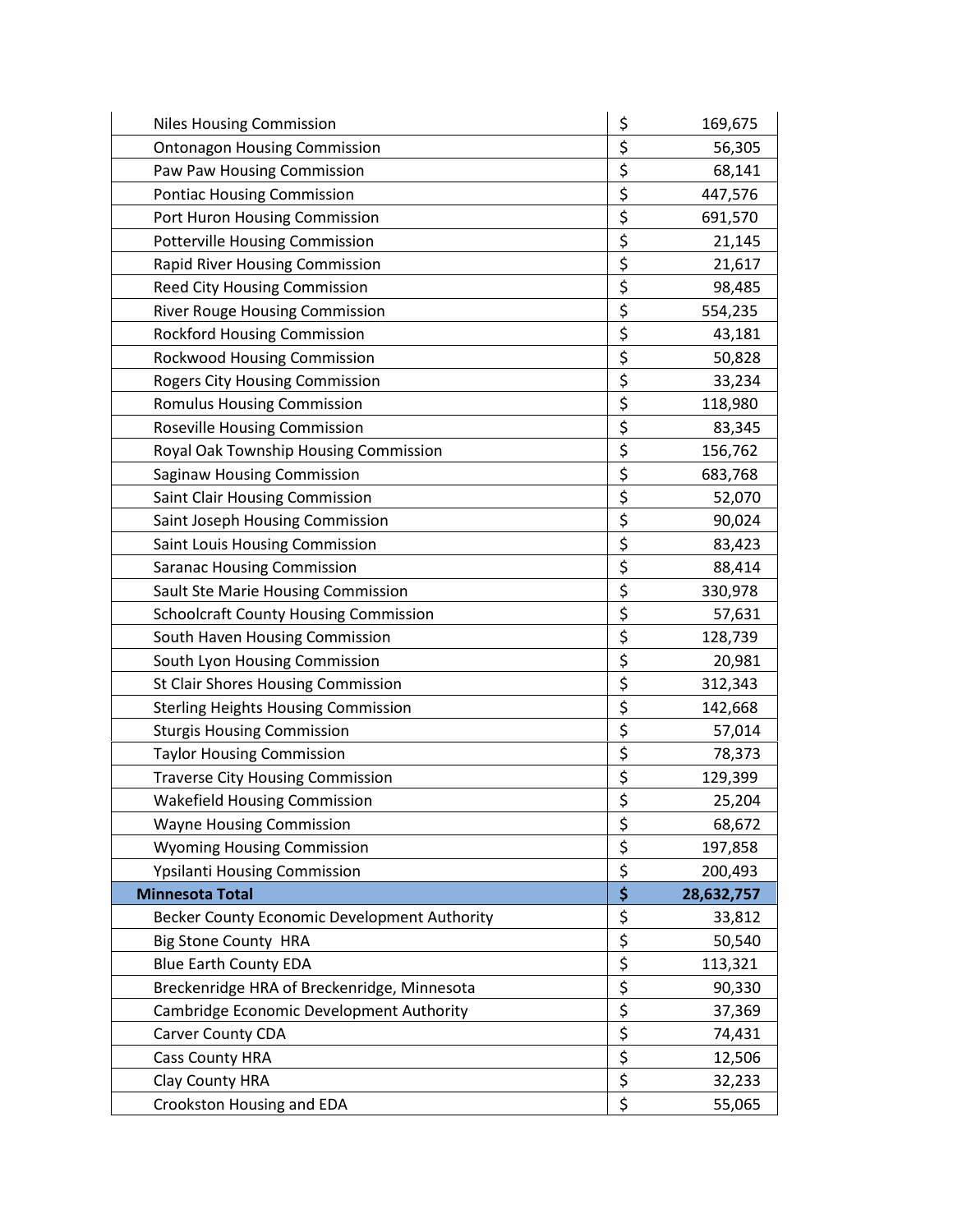| Dakota County CDA                                 | \$<br>511,850   |
|---------------------------------------------------|-----------------|
| Douglas County HRA                                | \$<br>35,140    |
| <b>Grant County HRA</b>                           | \$<br>92,128    |
| Housing & Redevelopment Authority of Austin       | \$<br>459,766   |
| Housing & Redevelopment Authority of Dodge Center | \$<br>37,335    |
| Housing & Redevelopment Authority of Faribault    | \$<br>63,881    |
| Housing & Redevelopment Authority of Janesville   | \$<br>37,909    |
| Housing & Redevelopment Authority of Lincoln      | \$<br>23,412    |
| Housing Authority of St Louis Park, Minnesota     | \$<br>162,385   |
| HRA in and for the City of Albert Lea, Minnesota  | \$<br>188,103   |
| HRA in and for the City of Brainerd, Minnesota    | \$<br>206,905   |
| HRA in and for the City of Willmar, Minnesota     | \$<br>197,902   |
| HRA of Aitkin County, Minnesota                   | \$<br>136,969   |
| HRA of Alexandria, Minnesota                      | \$<br>127,201   |
| HRA of Bagley, Minnesota                          | \$<br>32,174    |
| HRA of Barnesville, Minnesota                     | \$<br>24,912    |
| HRA of Baudette, Minnesota                        | \$<br>28,194    |
| HRA of Bemidji, Minnesota                         | \$<br>122,629   |
| HRA of Benson, Minnesota                          | \$<br>89,565    |
| HRA of Braham, Minnesota                          | \$<br>24,588    |
| HRA of Carlton, Minnesota                         | \$<br>16,604    |
| HRA of Cass Lake, Minnesota                       | \$<br>56,882    |
| HRA of Chisholm, Minnesota                        | \$<br>103,222   |
| HRA of City of Delano, Minnesota                  | \$<br>24,912    |
| HRA of City of Melrose, Minnesota                 | \$<br>24,912    |
| HRA of Clarkfield, Minnesota                      | \$<br>29,501    |
| HRA of Cloquet, Minnesota                         | \$<br>71,971    |
| HRA of Columbia Heights                           | \$<br>84,164    |
| HRA of Cook, Minnesota                            | \$<br>54,794    |
| HRA of Cottonwood, Minnesota                      | \$<br>38,663    |
| HRA of Crosby, Minnesota                          | \$<br>59,554    |
| HRA of Detroit Lakes, Minnesota                   | \$<br>103,420   |
| HRA of Duluth, Minnesota                          | \$<br>1,674,361 |
| HRA of Ely, Minnesota                             | \$<br>107,187   |
| HRA of Eveleth, Minnesota                         | \$<br>40,510    |
| HRA of Fairmont, Minnesota                        | \$<br>116,261   |
| HRA of Fergus Falls, Minnesota                    | \$<br>72,193    |
| HRA of Gilbert, Minnesota                         | \$<br>40,982    |
| HRA of Glenwood, Minnesota                        | \$<br>25,995    |
| HRA of Grand Rapids, Minnesota                    | \$<br>87,964    |
| HRA of Henning, Minnesota                         | \$<br>18,104    |
| HRA of Hopkins, Minnesota                         | \$<br>75,800    |
| HRA of Hutchinson, Minnesota                      | \$<br>97,525    |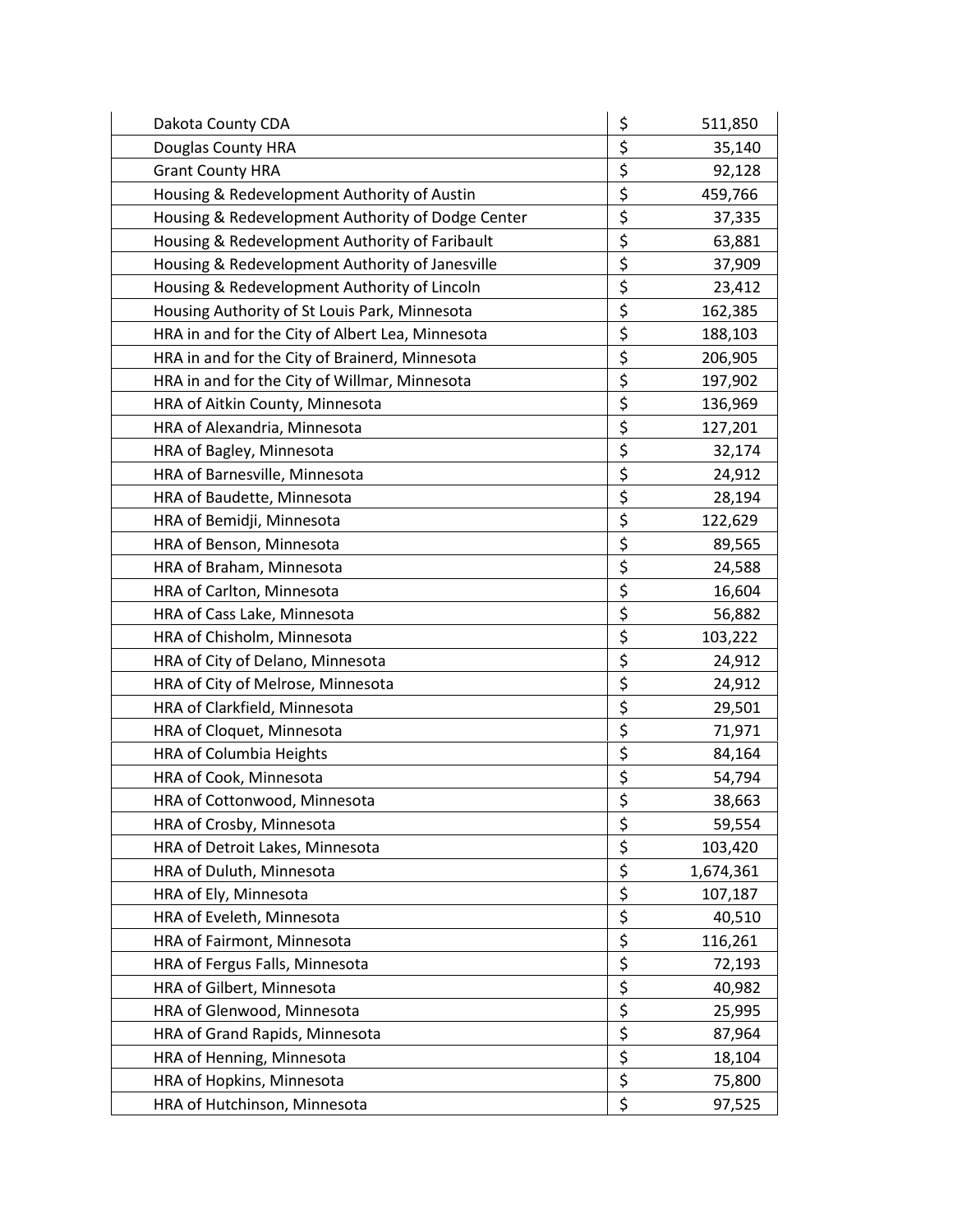| HRA of International Falls, Minnesota       | \$<br>76,438  |
|---------------------------------------------|---------------|
| HRA of Jackson, Minnesota                   | \$<br>74,325  |
| HRA of Lake Benton, Minnesota               | \$<br>23,470  |
| HRA of Le Sueur, Minnesota                  | \$<br>43,421  |
| HRA of Lindstrom, Minnesota                 | \$<br>25,204  |
| HRA of Litchfield, Minnesota                | \$<br>54,964  |
| HRA of Little Falls, Minnesota              | \$<br>90,466  |
| HRA of Long Prairie, Minnesota              | \$<br>34,711  |
| HRA of Luverne, Minnesota                   | \$<br>64,208  |
| HRA of Madison, Minnesota                   | \$<br>30,492  |
| HRA of Montevideo, Minnesota                | \$<br>54,382  |
| HRA of Montgomery, Minnesota                | \$<br>55,022  |
| HRA of Moose Lake, Minnesota                | \$<br>33,627  |
| HRA of Mora, Minnesota                      | \$<br>38,076  |
| HRA of Morris, Minnesota                    | \$<br>47,639  |
| HRA of Mountain Lake, Minnesota             | \$<br>37,190  |
| HRA of New Richland, Minnesota              | \$<br>24,785  |
| HRA of Park Rapids, Minnesota               | \$<br>53,601  |
| HRA of Pequot Lakes, Minnesota              | \$<br>20,222  |
| HRA of Perham, Minnesota                    | \$<br>32,723  |
| HRA of Pine City, Minnesota                 | \$<br>26,124  |
| HRA of Pine River, Minnesota                | \$<br>37,858  |
| HRA of Pipestone, Minnesota                 | \$<br>107,785 |
| HRA of Princeton, Minnesota                 | \$<br>35,063  |
| HRA of Red Lake Falls, Minnesota            | \$<br>19,099  |
| HRA of Red Wing, Minnesota                  | \$<br>131,716 |
| HRA of Redwood Falls, Minnesota             | \$<br>47,206  |
| HRA of Sauk Centre, Minnesota               | \$<br>33,509  |
| HRA of Sleepy Eye, Minnesota                | \$<br>41,007  |
| HRA of St. Cloud, Minnesota                 | \$<br>382,586 |
| HRA of St. James, Minnesota                 | \$<br>75,719  |
| HRA of St. Peter, Minnesota                 | \$<br>53,669  |
| <b>HRA of Staples</b>                       | \$<br>52,375  |
| HRA of the City of Blue Earth, Minnesota    | \$<br>48,375  |
| HRA of the City of Mound, Minnesota         | \$<br>38,689  |
| HRA of the City of South St Paul, Minnesota | \$<br>386,803 |
| HRA of Tracy, Minnesota                     | \$<br>54,058  |
| HRA of Two Harbors, Minnesota               | \$<br>53,637  |
| HRA of Village of Greenbush, Minnesota      | \$<br>17,579  |
| HRA of Virginia, Minnesota                  | \$<br>343,231 |
| HRA of Wadena, Minnesota                    | \$<br>51,532  |
| HRA of Walker, Minnesota                    | \$<br>26,574  |
| HRA of Warren, Minnesota                    | \$<br>73,375  |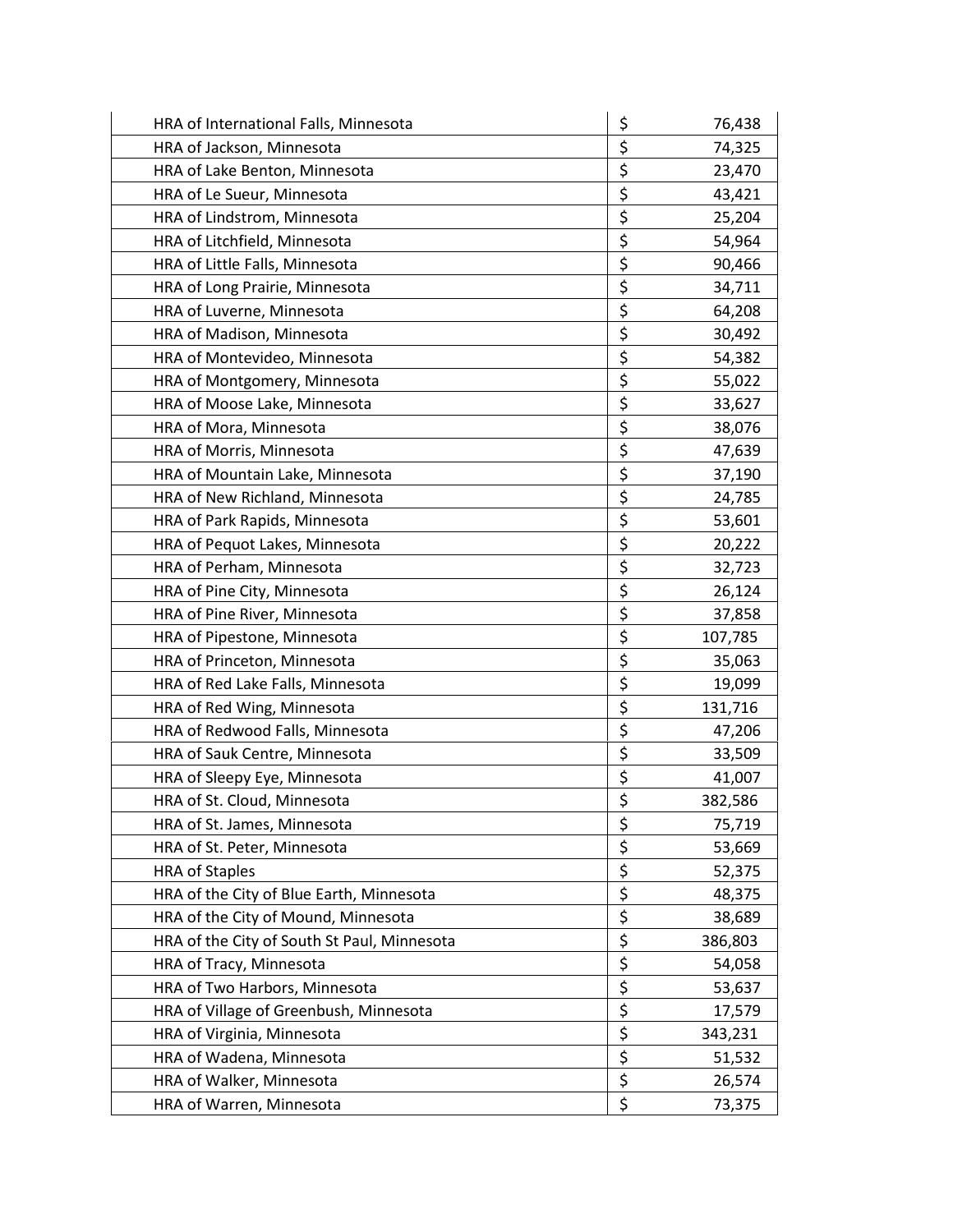| HRA of Warroad, Minnesota                         | \$<br>18,608     |
|---------------------------------------------------|------------------|
| HRA of Waseca, Minnesota                          | \$<br>55,249     |
| HRA of Windom, Minnesota                          | \$<br>81,693     |
| HRA of Winona, Minnesota                          | \$<br>410,060    |
| HRA of Worthington, Minnesota                     | \$<br>127,258    |
| <b>Itasca County HRA</b>                          | \$<br>44,788     |
| Mankato EDA                                       | \$<br>253,193    |
| <b>Meeker County HRA</b>                          | \$<br>29,928     |
| Moorhead Public Housing Agency                    | \$<br>207,809    |
| Mower County HRA                                  | \$<br>29,947     |
| New Ulm Economic Development Authority            | \$<br>57,910     |
| North Mankato Housing and Redevelopment Autho     | \$<br>67,338     |
| NW MN Multi-County HRA                            | \$<br>100,795    |
| <b>Olmsted County HRA</b>                         | \$<br>130,492    |
| <b>Otter Tail County HRA</b>                      | \$<br>19,489     |
| PHA in and for the City of Minneapolis            | \$<br>10,081,379 |
| Public Housing Agency of the City of St Paul      | \$<br>6,808,441  |
| Public Housing Commission of the City of Marshall | \$<br>159,077    |
| <b>Renville County HRA</b>                        | \$<br>27,675     |
| Scott County Community Development Agency         | \$<br>40,398     |
| Southeast MN Multi-County HRA                     | \$<br>114,143    |
| <b>Stearns County HRA</b>                         | \$<br>26,184     |
| The HRA of Hibbing, Minnesota                     | \$<br>383,547    |
| Thief River Falls Housing & Redevelopment Aut     | \$<br>74,435     |
| <b>Todd County HRA</b>                            | \$<br>15,156     |
| <b>Washington County HRA</b>                      | \$<br>87,194     |
| <b>Missouri Total</b>                             | \$<br>25,707,065 |
| Anderson Housing Authority                        | \$<br>35,885     |
| <b>Aurora Housing Authority</b>                   | \$<br>70,406     |
| <b>Bethany Housing Authority</b>                  | \$<br>91,419     |
| <b>Branson Housing Authority</b>                  | \$<br>31,275     |
| <b>Brookfield Housing Authority</b>               | \$<br>90,831     |
| <b>Brunswick Housing Authority</b>                | \$<br>30,289     |
| <b>Carrollton Housing Authority</b>               | \$<br>82,213     |
| <b>Chillicothe Housing Authority</b>              | \$<br>104,678    |
| <b>Clinton Housing Authority</b>                  | \$<br>178,693    |
| <b>Excelsior Springs Housing Authority</b>        | \$<br>153,526    |
| <b>Higginsville Housing Authority</b>             | \$<br>73,049     |
| Housing Authority of Kansas City, Missouri        | \$<br>2,248,867  |
| Housing Authority of Southwest City               | \$<br>52,663     |
| Housing Authority of St. Louis County             | \$<br>595,172    |
| Housing Authority of the City of Alton            | \$<br>25,633     |
| Housing Authority of the City of Ava              | \$<br>39,465     |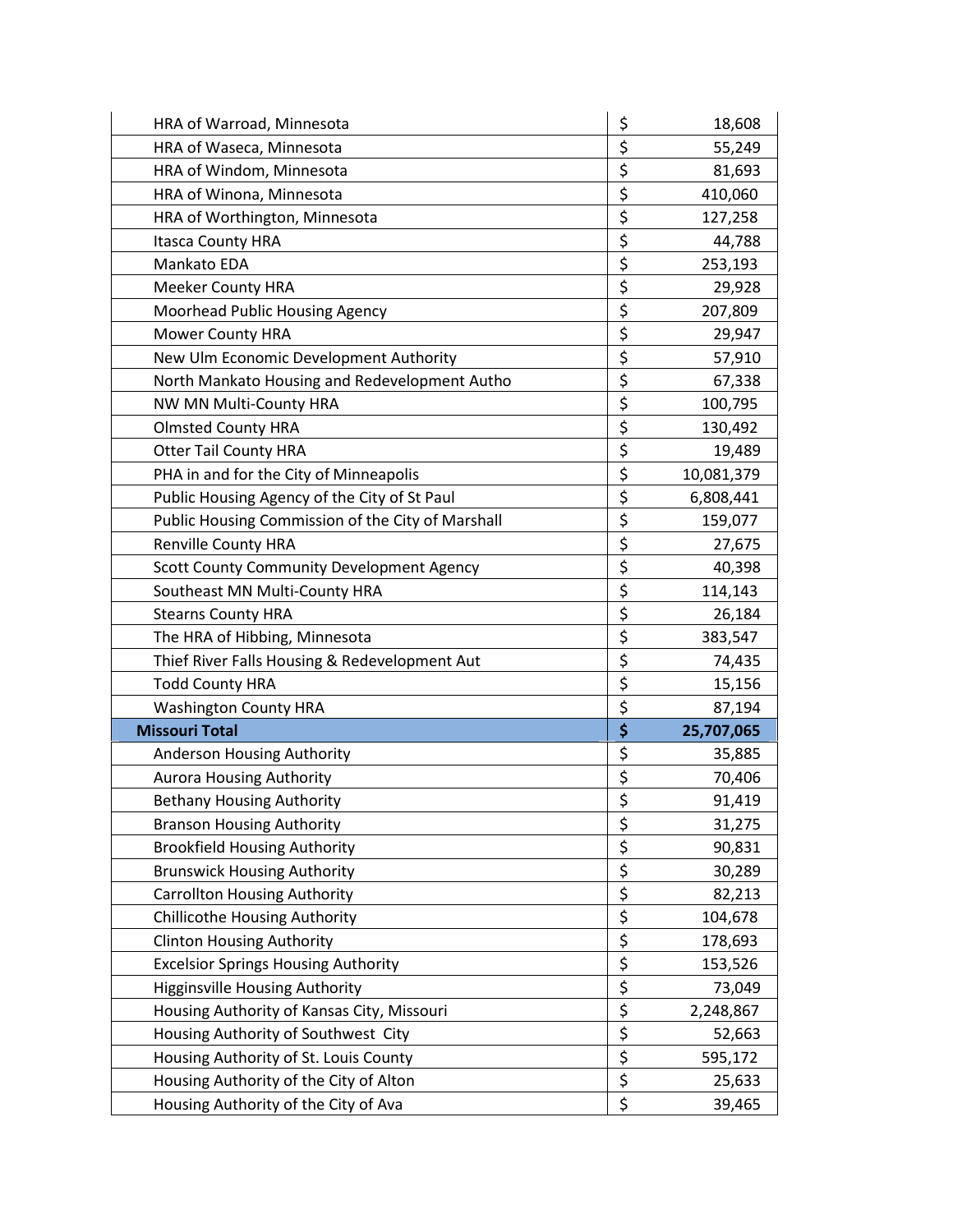| Housing Authority of the City of Bernie         | \$<br>62,338  |
|-------------------------------------------------|---------------|
| Housing Authority of the City of Bloomfield     | \$<br>44,122  |
| Housing Authority of the City of Boonville      | \$<br>53,941  |
| Housing Authority of the City of Bowling Green  | \$<br>113,725 |
| Housing Authority of the City of Cabool         | \$<br>40,912  |
| Housing Authority of the City of Cameron        | \$<br>94,925  |
| Housing Authority of the City of Campbell       | \$<br>53,630  |
| Housing Authority of the City of Cardwell       | \$<br>19,032  |
| Housing Authority of the City of Caruthersville | \$<br>450,976 |
| Housing Authority of the City of Chaffee        | \$<br>155,374 |
| Housing Authority of the City of Charleston     | \$<br>503,309 |
| Housing Authority of the City of Clarkton       | \$<br>83,324  |
| Housing Authority of the City of Columbia, MO   | \$<br>868,784 |
| Housing Authority of the City of Dexter         | \$<br>145,198 |
| Housing Authority of the City of East Prairie   | \$<br>133,466 |
| Housing Authority of the City of Fayette        | \$<br>47,953  |
| Housing Authority of the City of Festus         | \$<br>73,494  |
| Housing Authority of the City of Fulton         | \$<br>208,448 |
| Housing Authority of the City of Gideon         | \$<br>35,248  |
| Housing Authority of the City of Glasgow        | \$<br>31,342  |
| Housing Authority of the City of Hannibal       | \$<br>330,838 |
| Housing Authority of the City of Hayti          | \$<br>165,021 |
| Housing Authority of the City of Hayti Heights  | \$<br>107,227 |
| Housing Authority of the City of Hillsdale      | \$<br>25,558  |
| Housing Authority of the City of Holcomb        | \$<br>26,068  |
| Housing Authority of the City of Hornersville   | \$<br>34,850  |
| Housing Authority of the City of Houston        | \$<br>64,949  |
| Housing Authority of the City of Illmo          | \$<br>29,134  |
| Housing Authority of the City of Jefferson      | \$<br>461,709 |
| Housing Authority of the City of Joplin, Mo     | \$<br>253,575 |
| Housing Authority of the City of Kennett        | \$<br>506,128 |
| Housing Authority of the City of Kirksville     | \$<br>137,091 |
| Housing Authority of the City of Kirkwood       | \$<br>84,503  |
| Housing Authority of the City of Lancaster      | \$<br>31,050  |
| Housing Authority of the City of Macon          | \$<br>114,186 |
| Housing Authority of the City of Malden         | \$<br>107,685 |
| Housing Authority of the City of Mansfield      | \$<br>81,257  |
| Housing Authority of the City of Memphis        | \$<br>47,072  |
| Housing Authority of the City of Mexico         | \$<br>290,515 |
| Housing Authority of the City of Moberly        | \$<br>342,696 |
| Housing Authority of the City of Morehouse      | \$<br>26,943  |
| Housing Authority of the City of Mountain Grove | \$<br>151,584 |
| Housing Authority of the City of New Madrid     | \$<br>114,747 |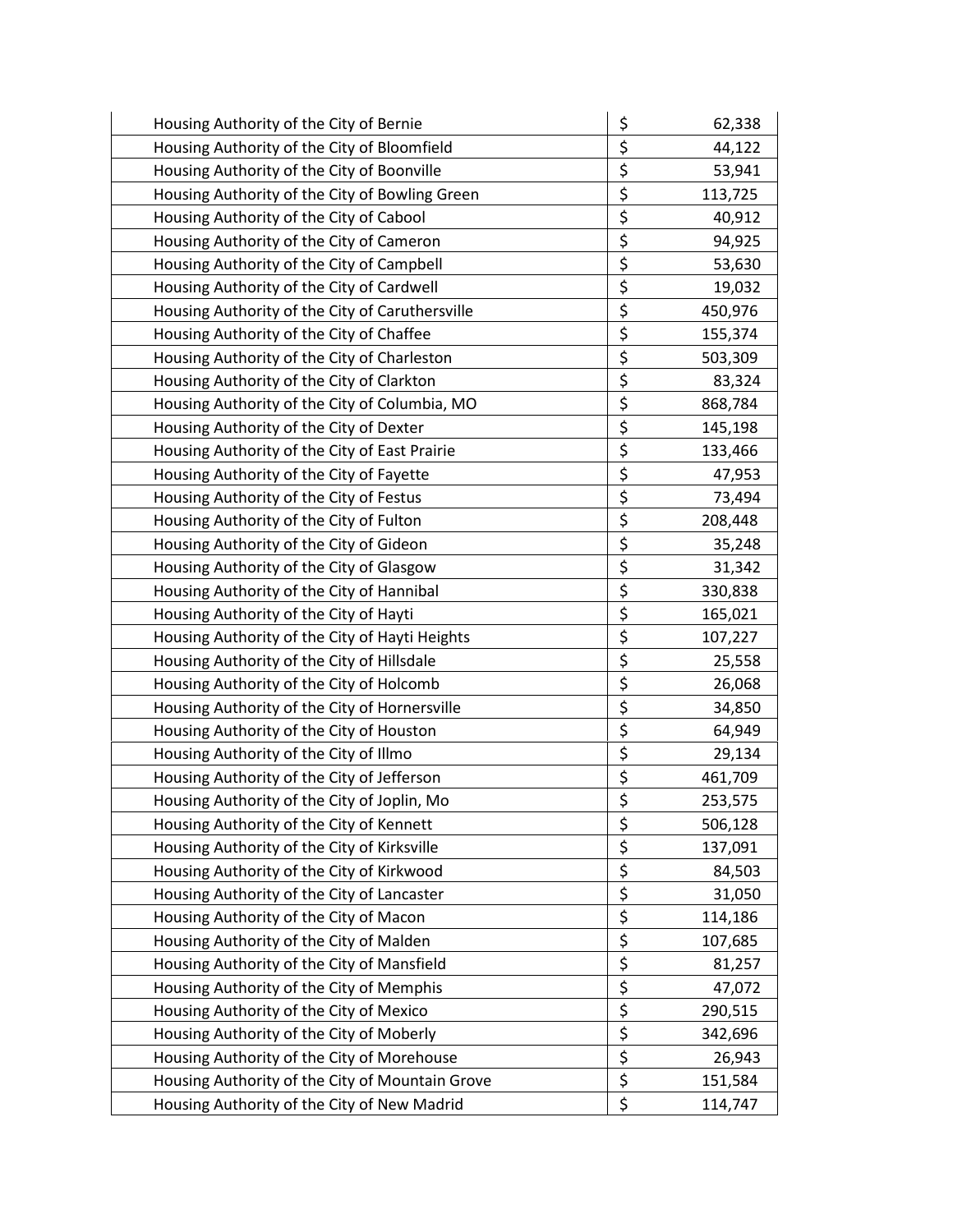| Housing Authority of the City of Norwood          | \$               | 29,597  |
|---------------------------------------------------|------------------|---------|
| Housing Authority of the City of Olivette         | \$               | 17,248  |
| Housing Authority of the City of Pagedale         | \$               | 99,608  |
| Housing Authority of the City of Poplar Bluff     | \$               | 817,266 |
| Housing Authority of the City of Portageville     | \$               | 143,158 |
| Housing Authority of the City of Potosi           | \$               | 115,722 |
| Housing Authority of the City of Rolla            | \$               | 152,994 |
| Housing Authority of the City of Sainte Genevieve | \$               | 36,352  |
| Housing Authority of the City of Salem            | \$               | 94,632  |
| Housing Authority of the City of Sedalia, Mo      | \$               | 265,927 |
| Housing Authority of the City of Senath           | \$               | 30,741  |
| Housing Authority of the City of Sikeston         | \$               | 284,893 |
| Housing Authority of the City of St. Charles      | \$               | 80,017  |
| Housing Authority of the City of Steele           | \$               | 86,288  |
| Housing Authority of the City of Thayer           | \$               | 35,149  |
| Housing Authority of the City of Vandalia         | \$               | 93,746  |
| Housing Authority of the City of Wardell          | \$               | 30,243  |
| Housing Authority of the City of West Plains      | \$               | 343,675 |
| Independence Housing Authority                    | \$               | 581,410 |
| Lanagan Housing Authority                         | \$               | 22,634  |
| Lawson Housing Authority                          | \$               | 38,478  |
| Lebanon Housing Authority                         | \$               | 169,558 |
| Lee'S Summit Housing Authority                    | \$               | 102,466 |
| Lexington Housing Authority                       | \$               | 41,663  |
| <b>Marceline Housing Authority</b>                | \$               | 76,873  |
| Marionville Housing Authority                     | \$               | 25,831  |
| <b>Marshall Housing Authority</b>                 | \$               | 227,134 |
| Maryville Housing Authority                       | \$               | 148,853 |
| Mound City Housing Authority                      | \$               | 42,187  |
| <b>Neosho Housing Authority</b>                   | \$               | 71,204  |
| Nevada Housing Authority                          | \$               | 216,504 |
| <b>Noel Housing Authority</b>                     | \$               | 110,791 |
| <b>Osceola Housing Authority</b>                  | \$               | 76,991  |
| Pineville Housing Authority                       | \$               | 31,343  |
| <b>Plattsburg Housing Authority</b>               | \$               | 30,173  |
| Princeton Housing Authority                       | \$               | 26,647  |
| <b>Republic Housing Authority</b>                 | \$               | 50,251  |
| <b>Richland Housing Authority</b>                 | \$               | 104,529 |
| <b>Richmond Housing Authority</b>                 | \$               | 106,892 |
| <b>Slater Housing Authority</b>                   | \$               | 35,461  |
| Smithville Housing Authority                      | $\overline{\xi}$ | 93,870  |
| Springfield Housing Authority                     | \$               | 833,181 |
| St. Joseph Housing Authority                      | \$               | 230,380 |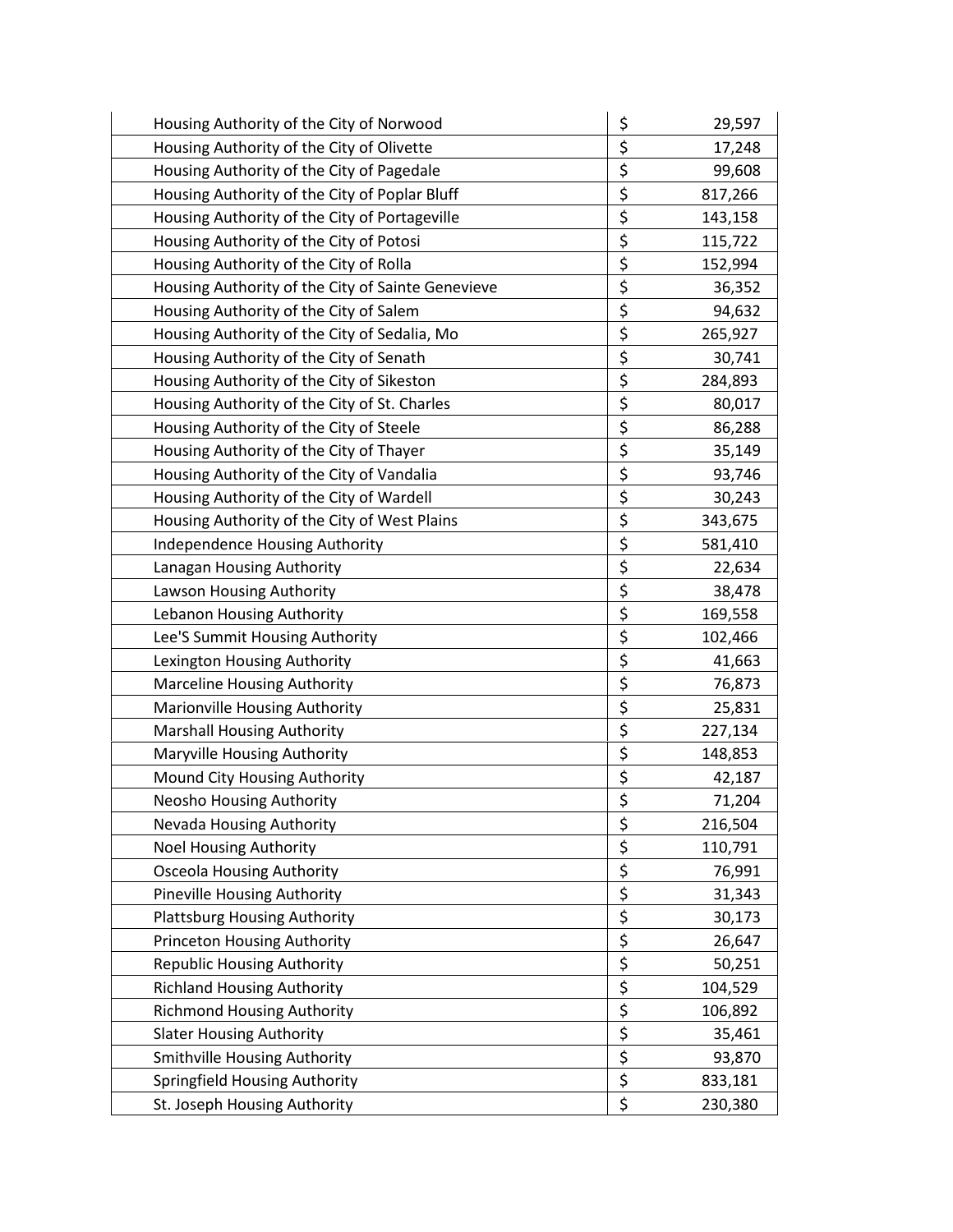| St. Louis Housing Authority                        | \$<br>8,429,531  |
|----------------------------------------------------|------------------|
| <b>Tarkio Housing Authority</b>                    | \$<br>36,652     |
| Webb City Housing Authority                        | \$<br>89,439     |
| <b>Wellston Housing Authority</b>                  | \$<br>240,892    |
| <b>Mississippi Total</b>                           | \$<br>15,465,292 |
| Bay Waveland Housing Authority                     | \$<br>328,060    |
| Housing Authority of the City of Vicksburg         | \$<br>548,130    |
| Mississippi Regional Housing Authority No. IV      | \$<br>514,150    |
| Mississippi Regional Housing Authority No. V       | \$<br>772,906    |
| Mississippi Regional Housing Authority No. VI      | \$<br>192,434    |
| Mississippi Regional Housing Authority No. VII     | \$<br>146,121    |
| Mississippi Regional Housing Authority No. VIII    | \$<br>1,045,664  |
| <b>Oxford Housing Authority</b>                    | \$<br>244,021    |
| The Housing Authority of Attala County             | \$<br>80,235     |
| The Housing Authority of the City of Aberdeen      | \$<br>164,372    |
| The Housing Authority of the City of Amory         | \$<br>136,847    |
| The Housing Authority of the City of Baldwyn       | \$<br>71,031     |
| The Housing Authority of the City of Biloxi        | \$<br>552,046    |
| The Housing Authority of the City of Booneville    | \$<br>173,876    |
| The Housing Authority of the City of Brookhaven    | \$<br>414,258    |
| The Housing Authority of the City of Canton        | \$<br>182,431    |
| The Housing Authority of the City of Clarksdale    | \$<br>347,116    |
| The Housing Authority of the City of Columbus      | \$<br>645,361    |
| The Housing Authority of the City of Corinth       | \$<br>394,155    |
| The Housing Authority of the City of Forest        | \$<br>108,131    |
| The Housing Authority of the City of Greenwood     | \$<br>552,639    |
| The Housing Authority of the City of Hattiesburg   | \$<br>325,316    |
| The Housing Authority of the City of Hazlehurst    | \$<br>161,567    |
| The Housing Authority of the City of Holly Springs | \$<br>103,226    |
| The Housing Authority of the City of Itta Bena     | \$<br>90,564     |
| The Housing Authority of the City of luka          | \$<br>89,573     |
| The Housing Authority of the City of Jackson       | \$<br>680,238    |
| The Housing Authority of the City of Laurel        | \$<br>651,713    |
| The Housing Authority of the City of Louisville    | \$<br>197,610    |
| The Housing Authority of the City of Mccomb        | \$<br>561,281    |
| The Housing Authority of the City of Meridian      | \$<br>1,694,258  |
| The Housing Authority of the City of Mound Bayou   | \$<br>126,256    |
| The Housing Authority of the City of Natchez       | \$<br>431,584    |
| The Housing Authority of the City of Okolona       | \$<br>83,988     |
| The Housing Authority of the City of Picayune      | \$<br>409,802    |
| The Housing Authority of the City of Pontotoc      | \$<br>94,333     |
| The Housing Authority of the City of Sardis        | \$<br>92,340     |
| The Housing Authority of the City of Senatobia     | \$<br>143,855    |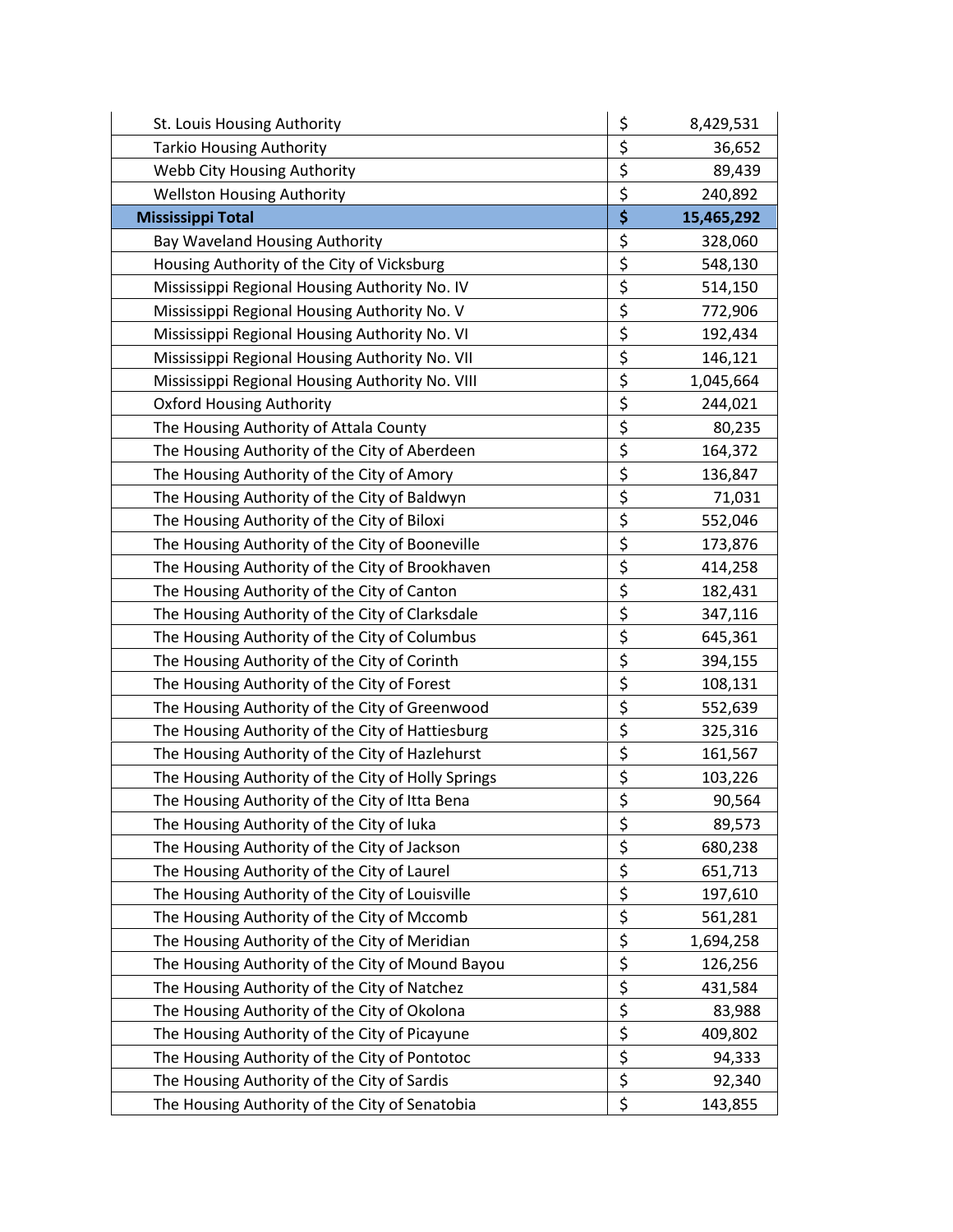| The Housing Authority of the City of Starkville   | \$<br>290,985    |
|---------------------------------------------------|------------------|
| The Housing Authority of the City of Summit       | \$<br>37,480     |
| The Housing Authority of the City of Tupelo       | \$<br>561,943    |
| The Housing Authority of the City of Water Valley | \$<br>254,508    |
| The Housing Authority of the City of Waynesboro   | \$<br>56,807     |
| The Housing Authority of the City of West Point   | \$<br>267,755    |
| The Housing Authority of the City of Winona       | \$<br>196,586    |
| The Housing Authority of the City of Yazoo City   | \$<br>247,740    |
| <b>Montana Total</b>                              | \$<br>2,603,662  |
| Dawson County Housing Authority                   | \$<br>27,480     |
| <b>Great Falls Housing Authority</b>              | \$<br>680,279    |
| <b>Helena Housing Authority</b>                   | \$<br>424,156    |
| Housing Authority of Billings                     | \$<br>363,644    |
| Housing Authority of Butte                        | \$<br>391,133    |
| Housing Authority of Glasgow                      | \$<br>81,425     |
| Housing Authority of the City of Anaconda         | \$<br>206,622    |
| Missoula Housing Authority                        | \$<br>254,966    |
| <b>Richland County Housing Authority</b>          | \$<br>116,922    |
| Whitefish Housing Authority                       | \$<br>57,035     |
| <b>North Carolina Total</b>                       | \$<br>47,075,024 |
| Ahoskie Housing Authority                         | \$<br>135,931    |
| <b>Andrews Housing Authority</b>                  | \$<br>62,650     |
| <b>Asheboro Housing Authority</b>                 | \$<br>253,158    |
| Ayden Housing Authority                           | \$<br>213,525    |
| <b>Belmont Housing Authority</b>                  | \$<br>69,287     |
| <b>Benson Housing Authority</b>                   | \$<br>248,809    |
| <b>Bladenboro Housing Authority</b>               | \$<br>109,552    |
| <b>Brevard Housing Authority</b>                  | \$<br>215,142    |
| <b>Burlington Housing Authority</b>               | \$<br>542,931    |
| City of Albemarle Department of Public Housing    | \$<br>292,217    |
| City of Hickory Public Housing Authority          | \$<br>405,778    |
| City of Mount Holly, Dept. of Housing             | \$<br>56,037     |
| City of Shelby, Department of Housing             | \$<br>239,330    |
| <b>Clarkton Housing Authority</b>                 | \$<br>72,198     |
| Dunn Housing Authority                            | \$<br>204,627    |
| Eastern Carolina Regional Housing Authority       | \$<br>1,019,468  |
| Elizabeth City Housing Authority                  | \$<br>412,760    |
| Elizabethtown Housing Authority                   | \$<br>38,407     |
| <b>Fairmont Housing Authority</b>                 | \$<br>67,723     |
| <b>Farmville Housing Authority</b>                | \$<br>206,453    |
| Fayetteville Metropolitan Housing Authority       | \$<br>1,337,373  |
| <b>Forest City Housing Authority</b>              | \$<br>202,292    |
| <b>Gastonia Housing Authority</b>                 | \$<br>571,422    |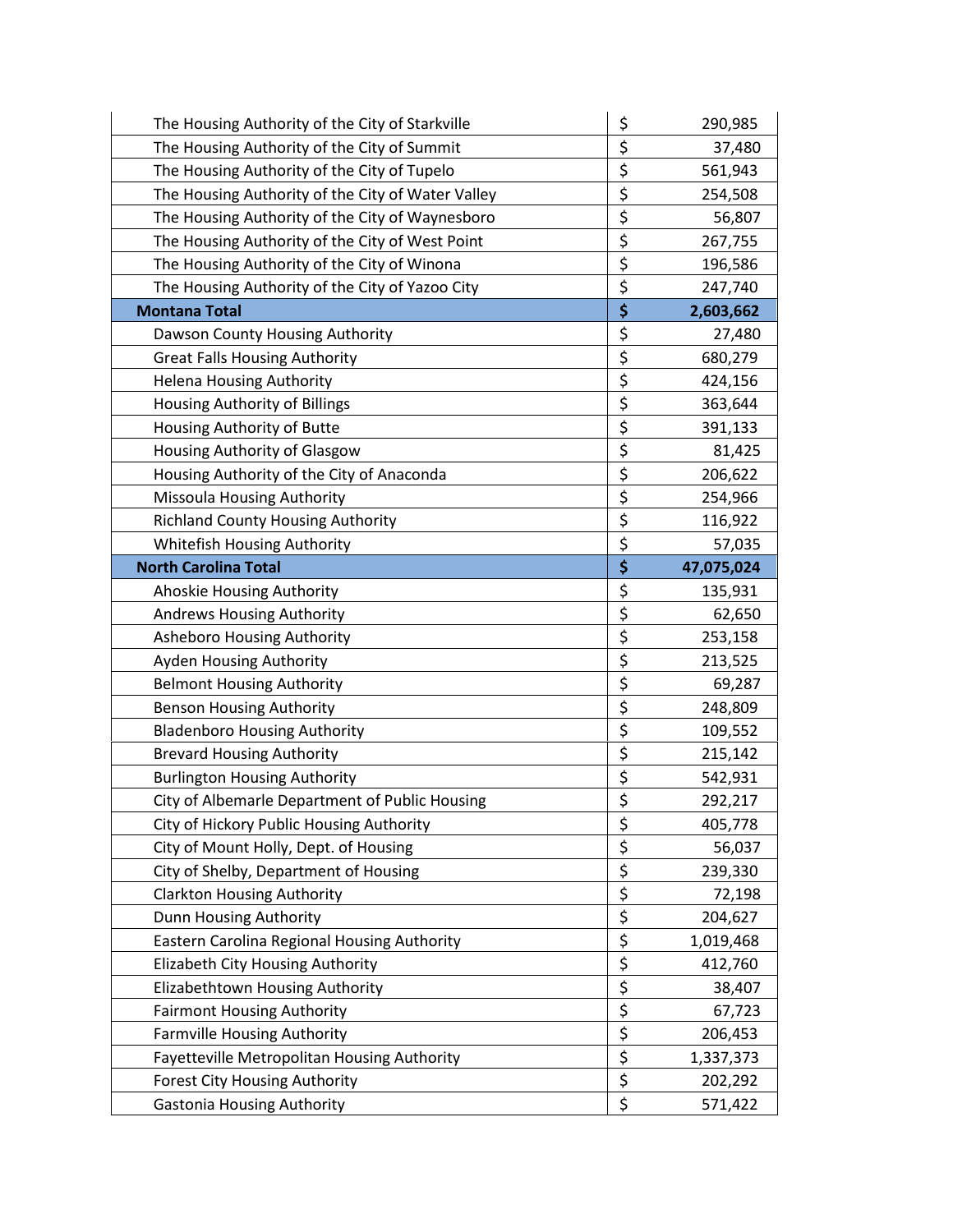| <b>Hamlet Housing Authority</b>                 | \$<br>298,990   |
|-------------------------------------------------|-----------------|
| Hendersonville Housing Authority                | \$<br>470,867   |
| Hot Springs Housing Authority                   | \$<br>68,856    |
| Housing Authority of the City of Asheville      | \$<br>120,929   |
| Housing Authority of the City of Charlotte      | \$<br>4,613,639 |
| Housing Authority of the City of Concord        | \$<br>195,893   |
| Housing Authority of the City of Goldsboro      | \$<br>1,674,002 |
| Housing Authority of the City of Greensboro     | \$<br>3,251,206 |
| Housing Authority of the City of Greenville     | \$<br>1,021,308 |
| Housing Authority of the City of High Point     | \$<br>1,641,819 |
| Housing Authority of the City of Kinston        | \$<br>1,024,707 |
| Housing Authority of the City of Lumberton      | \$<br>1,038,983 |
| Housing Authority of the City of New Bern       | \$<br>688,122   |
| Housing Authority of the City of Raleigh        | \$<br>2,314,294 |
| Housing Authority of the City of Salisbury      | \$<br>671,093   |
| Housing Authority of the City of Wilmington     | \$<br>1,845,231 |
| Housing Authority of the City of Wilson         | \$<br>978,739   |
| Housing Authority of the City of Winston-Salem  | \$<br>1,950,226 |
| Housing Authority of the County of Wake         | \$<br>452,835   |
| Housing Authority of the Town of Beaufort       | \$<br>129,578   |
| Housing Authority of the Town of Laurinburg     | \$<br>706,167   |
| Housing Authority of the Town of Mount Airy     | \$<br>424,314   |
| Housing Programs of the Town of Murphy          | \$<br>93,813    |
| Kings Mountain Housing Authority                | \$<br>335,302   |
| Lenoir Housing Authority                        | \$<br>176,047   |
| Lincolnton Housing Authority                    | \$<br>325,062   |
| <b>Madison County Housing Authority</b>         | \$<br>51,083    |
| <b>Madison Housing Authority</b>                | \$<br>60,167    |
| Mars Hill Housing Authority                     | \$<br>52,895    |
| <b>Marshall Housing Authority</b>               | \$<br>56,655    |
| Mid-East Regional Housing Authority             | \$<br>184,943   |
| Monroe Housing Authority                        | \$<br>271,629   |
| Mooresville Housing Authority                   | \$<br>145,914   |
| Morganton Housing Authority                     | \$<br>344,721   |
| Mount Gilead Housing Authority                  | \$<br>37,547    |
| Mount Olive Housing Authority                   | \$<br>27,795    |
| North Wilkesboro Housing Authority              | \$<br>276,463   |
| Northwestern Regional Housing Authority         | \$<br>104,552   |
| <b>Oxford Housing Authority</b>                 | \$<br>408,338   |
| Pembroke Housing Authority                      | \$<br>356,860   |
| <b>Plymouth Housing Authority</b>               | \$<br>228,102   |
| Princeville Housing Authority                   | \$<br>55,526    |
| Redevelopment Commission of the Town of Tarboro | \$<br>227,201   |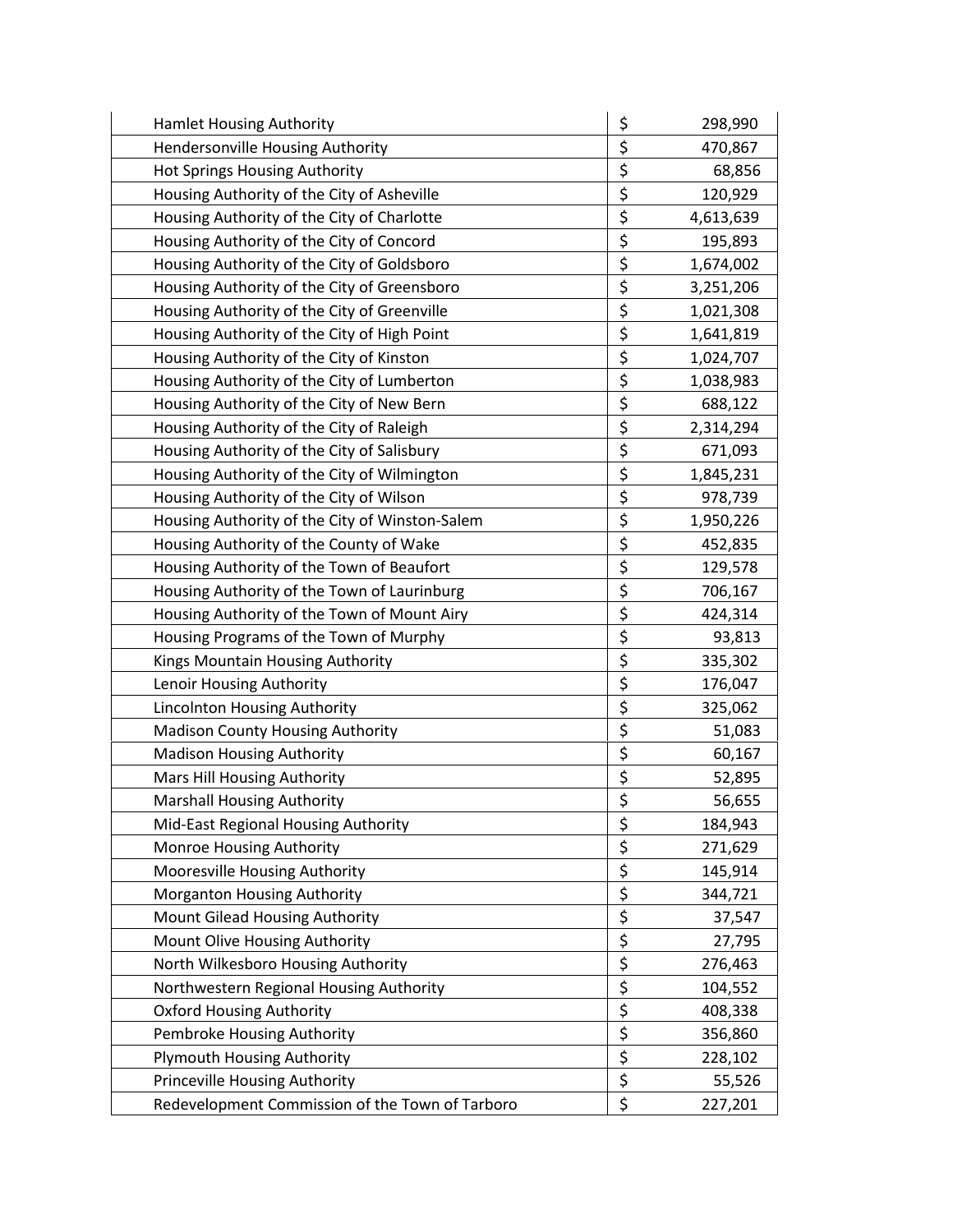| Roanoke Rapids Housing Authority            | \$<br>276,181   |
|---------------------------------------------|-----------------|
| Roanoke-Chowan Regional Housing Authority   | \$<br>548,412   |
| Robersonville Housing Authority             | \$<br>126,068   |
| Robeson County Housing Authority            | \$<br>417,936   |
| Rockingham Housing Authority                | \$<br>281,671   |
| Rocky Mount Housing Authority               | \$<br>930,611   |
| Rowan County Housing Authority              | \$<br>240,013   |
| <b>Roxboro Housing Authority</b>            | \$<br>265,647   |
| Sanford Housing Authority                   | \$<br>587,908   |
| Selma Housing Authority                     | \$<br>201,526   |
| <b>Smithfield Housing Authority</b>         | \$<br>238,047   |
| Southern Pines Housing Authority            | \$<br>138,351   |
| Spruce Pine Housing Authority               | \$<br>111,214   |
| <b>Star Housing Authority</b>               | \$<br>34,160    |
| <b>Statesville Housing Authority</b>        | \$<br>648,198   |
| The Graham Housing Authority                | \$<br>198,443   |
| The Housing Authority of the City of Durham | \$<br>2,835,019 |
| The New Edenton Housing Authority           | \$<br>125,291   |
| The New Randleman Housing Authority         | \$<br>95,085    |
| The New Reidsville Housing Authority        | \$<br>139,325   |
| Thomasville Housing Authority               | \$<br>310,640   |
| Town of Chapel Hill Department Of Housing   | \$<br>454,460   |
| <b>Troy Housing Authority</b>               | \$<br>113,762   |
| <b>Valdese Housing Authority</b>            | \$<br>140,809   |
| Vance County Housing Authority              | \$<br>100,616   |
| <b>Wadesboro Housing Authority</b>          | \$<br>230,393   |
| <b>Washington Housing Authority</b>         | \$<br>515,962   |
| <b>Waynesville Housing Authority</b>        | \$<br>129,616   |
| Whiteville Housing Authority                | \$<br>65,670    |
| <b>Williamston Housing Authority</b>        | \$<br>194,507   |
| <b>North Dakota Total</b>                   | \$<br>2,068,375 |
| <b>Barnes County Housing Authority</b>      | \$<br>50,791    |
| <b>Benson County Housing Authority</b>      | \$<br>18,180    |
| <b>Burleigh County Housing Authority</b>    | \$<br>390,554   |
| <b>Emmons County Housing Authority</b>      | \$<br>17,718    |
| Fargo Housing and Redevelopment Authority   | \$<br>698,253   |
| Housing Authority of Cass County            | \$<br>164,974   |
| Housing Authority of the City of Williston  | \$<br>127,015   |
| Mcintosh County Housing Authority           | \$<br>8,310     |
| <b>Mercer County Housing Authority</b>      | \$<br>39,062    |
| Minot Housing Authority                     | \$<br>316,043   |
| Nelson County Housing Authority             | \$<br>31,574    |
| Ramsey County Housing Authority             | \$<br>81,851    |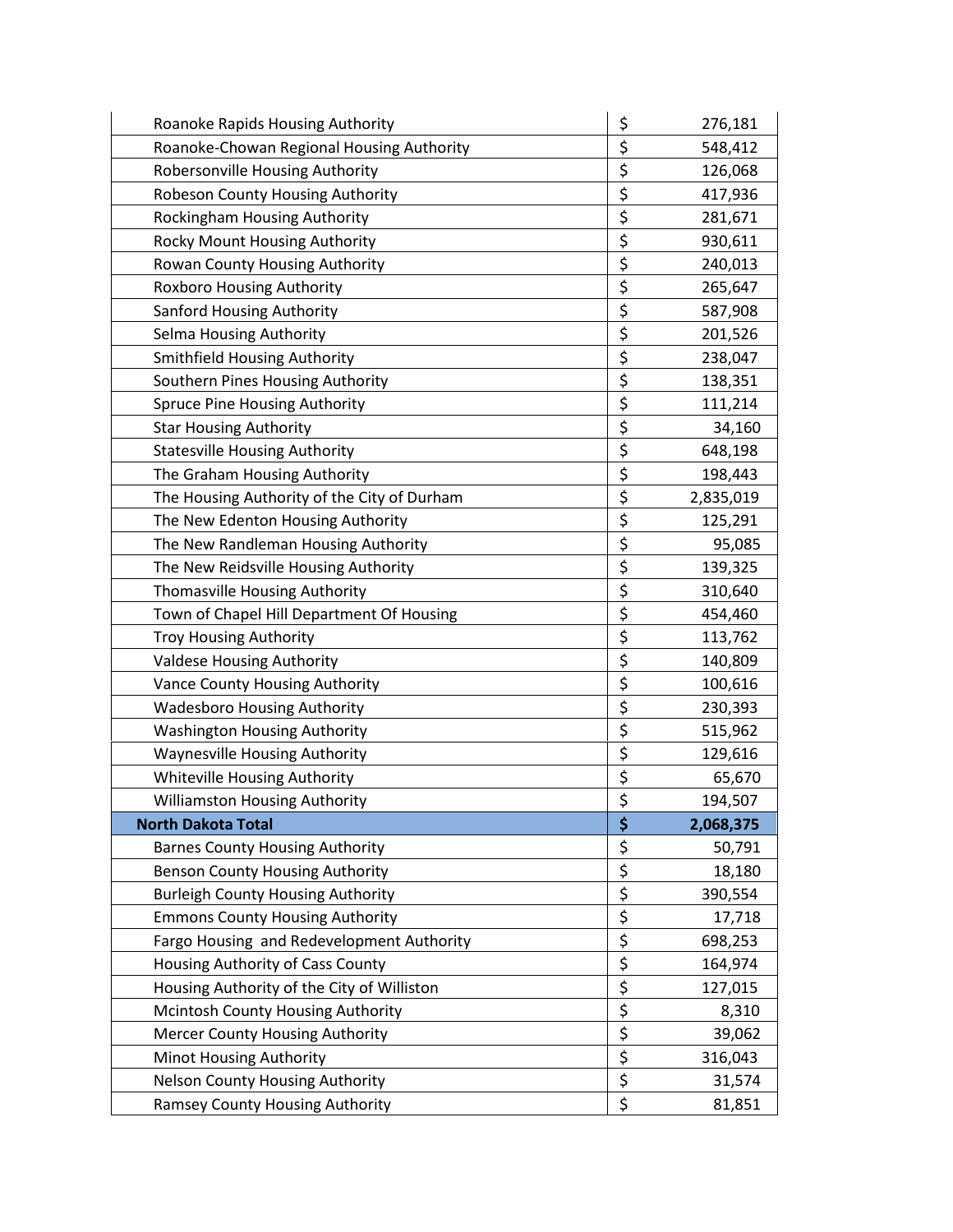| Rolette County Housing Authority       | \$<br>67,663    |
|----------------------------------------|-----------------|
| Towner County Housing Authority        | \$<br>23,515    |
| <b>Traill County Housing Authority</b> | \$<br>32,872    |
| <b>Nebraska Total</b>                  | \$<br>8,024,678 |
| Ainsworth Housing Authority            | \$<br>28,641    |
| Albion Housing Authority               | \$<br>40,417    |
| <b>Alliance Housing Authority</b>      | \$<br>79,975    |
| Alma Housing Authority                 | \$<br>15,408    |
| Ansley Housing Authority               | \$<br>17,552    |
| Auburn Housing Authority               | \$<br>40,075    |
| <b>Aurora Housing Authority</b>        | \$<br>36,212    |
| <b>Bassett Housing Authority</b>       | \$<br>20,628    |
| <b>Bayard Housing Authority</b>        | \$<br>17,667    |
| <b>Beemer Housing Authority</b>        | \$<br>16,421    |
| <b>Bellevue Housing Authority</b>      | \$<br>65,027    |
| <b>Benkelman Housing Authority</b>     | \$<br>35,435    |
| <b>Blair Housing Authority</b>         | \$<br>84,408    |
| <b>Blue Hill Housing Authority</b>     | \$<br>35,925    |
| <b>Bridgeport Housing Authority</b>    | \$<br>16,748    |
| <b>Broken Bow Housing Authority</b>    | \$<br>91,737    |
| <b>Burwell Housing Authority</b>       | \$<br>67,893    |
| <b>Cairo Housing Authority</b>         | \$<br>16,629    |
| <b>Cambridge Housing Authority</b>     | \$<br>15,976    |
| <b>Chappell Housing Authority</b>      | \$<br>34,830    |
| <b>Clarkson Housing Authority</b>      | \$<br>23,685    |
| <b>Clay Center Housing Authority</b>   | \$<br>29,915    |
| <b>Coleridge Housing Authority</b>     | \$<br>22,112    |
| <b>Columbus Housing Authority</b>      | \$<br>87,225    |
| <b>Cozad Housing Authority</b>         | \$<br>37,036    |
| <b>Creighton Housing Authority</b>     | \$<br>31,283    |
| <b>Crete Housing Authority</b>         | \$<br>34,785    |
| <b>Curtis Housing Authority</b>        | \$<br>23,242    |
| David City Housing Authority           | \$<br>54,438    |
| <b>Deshler Housing Authority</b>       | \$<br>29,663    |
| Douglas County Housing Authority       | \$<br>87,434    |
| <b>Edgar Housing Authority</b>         | \$<br>17,910    |
| <b>Emerson Housing Authority</b>       | \$<br>20,116    |
| <b>Fairbury Housing Authority</b>      | \$<br>48,566    |
| <b>Fairmont Housing Authority</b>      | \$<br>15,399    |
| Falls City Housing Authority           | \$<br>78,290    |
| <b>Fremont Housing Authority</b>       | \$<br>239,981   |
| <b>Friend Housing Authority</b>        | \$<br>26,549    |
| <b>Genoa Housing Authority</b>         | \$<br>20,180    |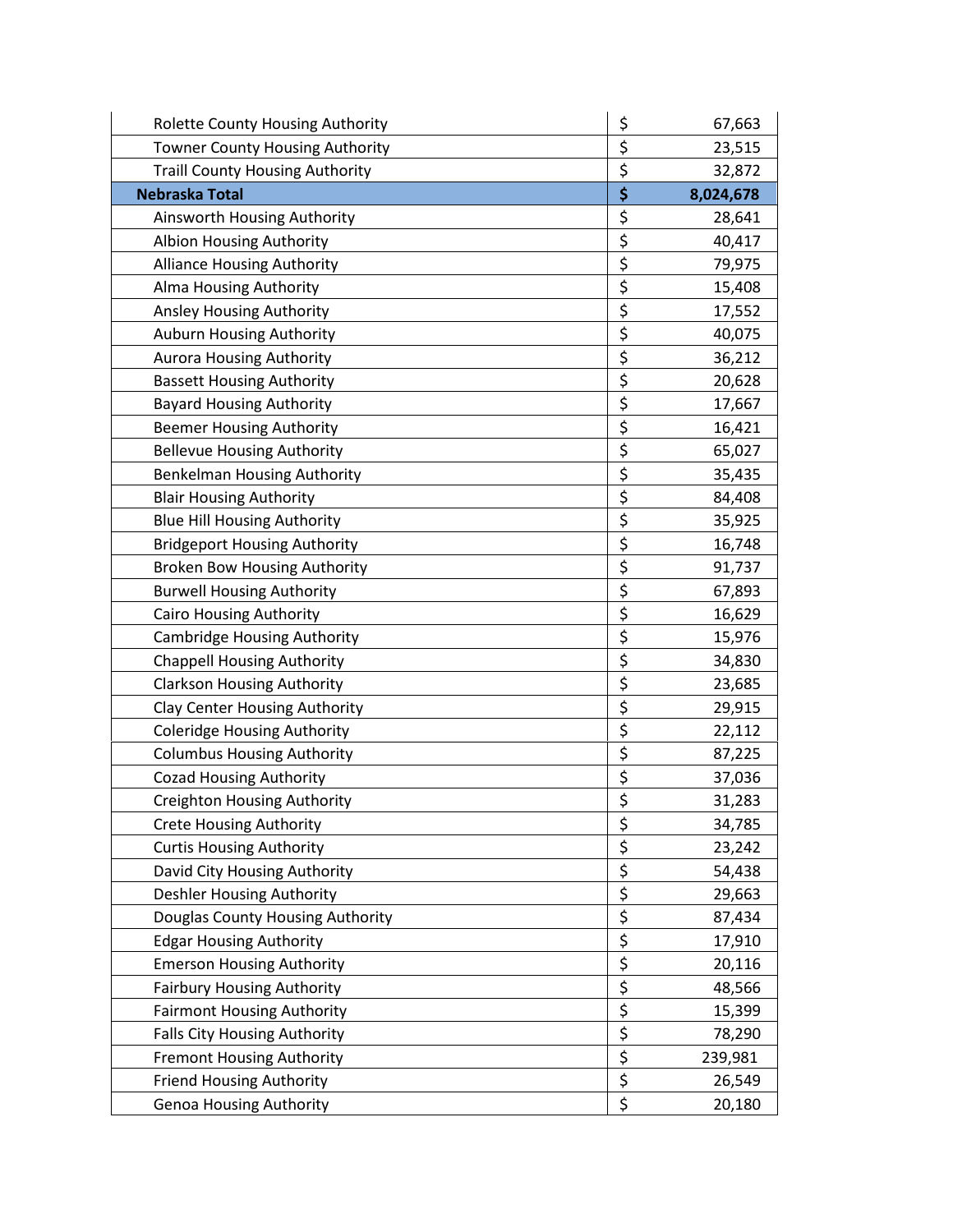| <b>Gibbon Housing Authority</b>              | \$<br>38,329    |
|----------------------------------------------|-----------------|
| <b>Gordon Housing Authority</b>              | \$<br>23,043    |
| <b>Gothenburg Housing Authority</b>          | \$<br>79,565    |
| <b>Grant Housing Authority</b>               | \$<br>17,573    |
| <b>Greeley Housing Authority</b>             | \$<br>13,498    |
| <b>Gresham Housing Authority</b>             | \$<br>11,217    |
| Hall County Housing Authority                | \$<br>446,750   |
| Harvard Housing Authority                    | \$<br>19,376    |
| Hay Springs Housing Authority                | \$<br>16,775    |
| Hemingford Housing Authority                 | \$<br>15,021    |
| <b>Henderson Housing Authority</b>           | \$<br>17,512    |
| <b>Hooper Housing Authority</b>              | \$<br>23,059    |
| Humboldt Housing Authority                   | \$<br>24,068    |
| <b>Imperial Housing Authority</b>            | \$<br>19,038    |
| Indianola Housing Authority                  | \$<br>23,166    |
| Kearney Housing Authority                    | \$<br>169,720   |
| Lexington Housing Authority                  | \$<br>86,262    |
| <b>Lincoln Housing Authority</b>             | \$<br>415,813   |
| Loup City Housing Authority                  | \$<br>32,467    |
| Lynch Housing Authority                      | \$<br>9,563     |
| Lyons Housing Authority                      | \$<br>16,778    |
| <b>Mccook Housing Authority</b>              | \$<br>29,807    |
| Minden Housing Authority                     | \$<br>27,649    |
| Nebraska City Housing Authority              | \$<br>66,697    |
| Neligh Housing Authority                     | \$<br>31,840    |
| <b>Nelson Housing Authority</b>              | \$<br>13,909    |
| Newman Grove Housing Authority               | \$<br>17,039    |
| Niobrara Housing Authority                   | \$<br>17,605    |
| North Loup Housing Authority                 | \$<br>17,823    |
| North Platte Housing Authority               | \$<br>346,843   |
| <b>Oakland Housing Authority</b>             | \$<br>20,770    |
| <b>Omaha Housing Authority</b>               | \$<br>3,206,935 |
| <b>Ord Housing Authority</b>                 | \$<br>114,237   |
| <b>Oshkosh Housing Authority</b>             | \$<br>18,237    |
| <b>Oxford Housing Authority</b>              | \$<br>19,497    |
| Pawnee City Housing Authority                | \$<br>50,921    |
| <b>Plattsmouth Housing Authority</b>         | \$<br>51,286    |
| Ravenna Housing Authority                    | \$<br>18,670    |
| <b>Red Cloud Housing Authority</b>           | \$<br>50,225    |
| <b>Sargent Housing Authority</b>             | \$<br>18,675    |
| Schuyler Housing Authority                   | \$<br>56,270    |
| <b>Scotts Bluff County Housing Authority</b> | \$<br>173,513   |
| <b>Shelton Housing Authority</b>             | \$<br>17,179    |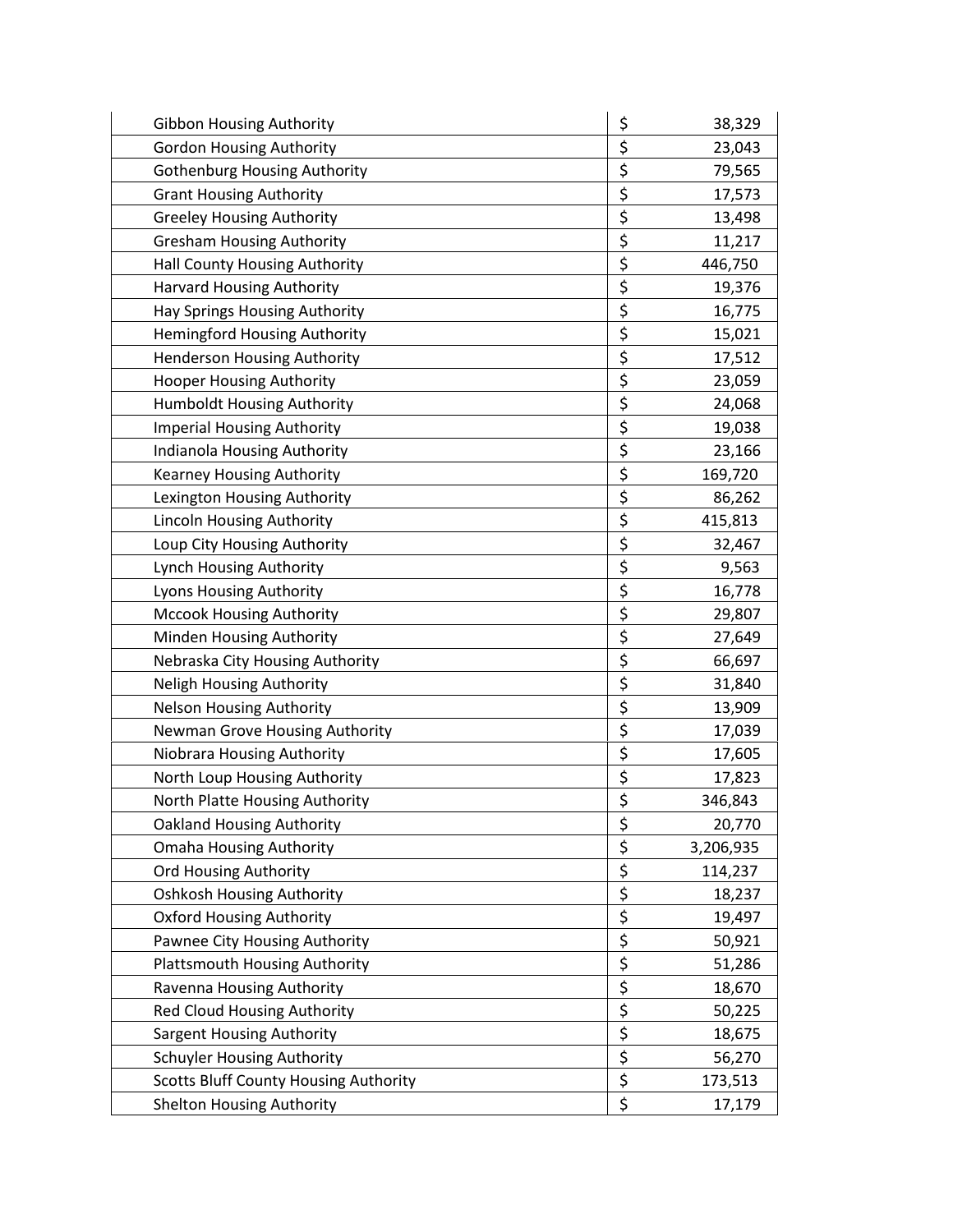| St. Edward Housing Authority                  | \$               | 14,596     |
|-----------------------------------------------|------------------|------------|
| St. Paul Housing Authority                    | \$               | 38,274     |
| <b>Stanton Housing Authority</b>              | \$               | 28,770     |
| <b>Stromsburg Housing Authority</b>           | \$               | 31,109     |
| <b>Sutherland Housing Authority</b>           | \$               | 18,917     |
| <b>Syracuse Housing Authority</b>             | \$               | 19,125     |
| <b>Tecumseh Housing Authority</b>             | \$               | 22,322     |
| <b>Tekamah Housing Authority</b>              | \$               | 24,635     |
| <b>Tilden Housing Authority</b>               | \$               | 17,469     |
| Verdigre Housing Authority                    | \$               | 15,679     |
| <b>Wayne Housing Authority</b>                | \$               | 33,491     |
| <b>Weeping Water Housing Authority</b>        | \$               | 16,395     |
| <b>Wilber Housing Authority</b>               | \$               | 27,651     |
| <b>Wood River Housing Authority</b>           | \$               | 18,751     |
| <b>Wymore Housing Authority</b>               | \$               | 24,325     |
| <b>York Housing Authority</b>                 | \$               | 63,536     |
| <b>New Hampshire Total</b>                    | \$               | 4,725,555  |
| <b>Berlin Housing Authority</b>               | \$               | 56,992     |
| <b>Claremont Housing Authority</b>            | \$               | 98,895     |
| <b>Concord Housing Authority</b>              | \$               | 305,584    |
| Dover Housing Authority                       | \$               | 561,065    |
| <b>Exeter Housing Authority</b>               | \$               | 126,483    |
| Housing Authority of the City of Rochester NH | \$               | 269,890    |
| Housing Authority of the Town of Salem        | \$               | 165,156    |
| Laconia Housing & Redevelopment Authority     | \$               | 116,330    |
| Lebanon Housing Authority                     | \$               | 181,816    |
| Manchester Housing & Redevelopment Authority  | \$               | 1,312,857  |
| Nashua Housing Authority                      | \$               | 765,390    |
| Newmarket Housing Authority                   | \$               | 65,196     |
| Portsmouth Housing Authority                  | \$               | 513,189    |
| Somersworth Housing Authority                 | \$               | 186,712    |
| <b>New Jersey Total</b>                       | \$               | 61,232,549 |
| <b>Asbury Park Housing Authority</b>          | \$               | 903,409    |
| <b>Bayonne Housing Authority</b>              | \$               | 2,016,995  |
| <b>Belmar Housing Authority</b>               | \$               | 38,959     |
| Bergen County Housing Authority               | \$               | 583,527    |
| <b>Berkeley Housing Authority</b>             | \$               | 80,503     |
| <b>Beverly Housing Authority</b>              | \$               | 79,711     |
| <b>Boonton Housing Authority</b>              | $\overline{\xi}$ | 77,376     |
| Borough of Clementon Housing Authority        | \$               | 54,326     |
| <b>Brick Housing Authority</b>                | \$               | 251,352    |
| <b>Bridgeton Housing Authority</b>            | \$               | 555,255    |
| <b>Buena Housing Authority</b>                | \$               | 66,756     |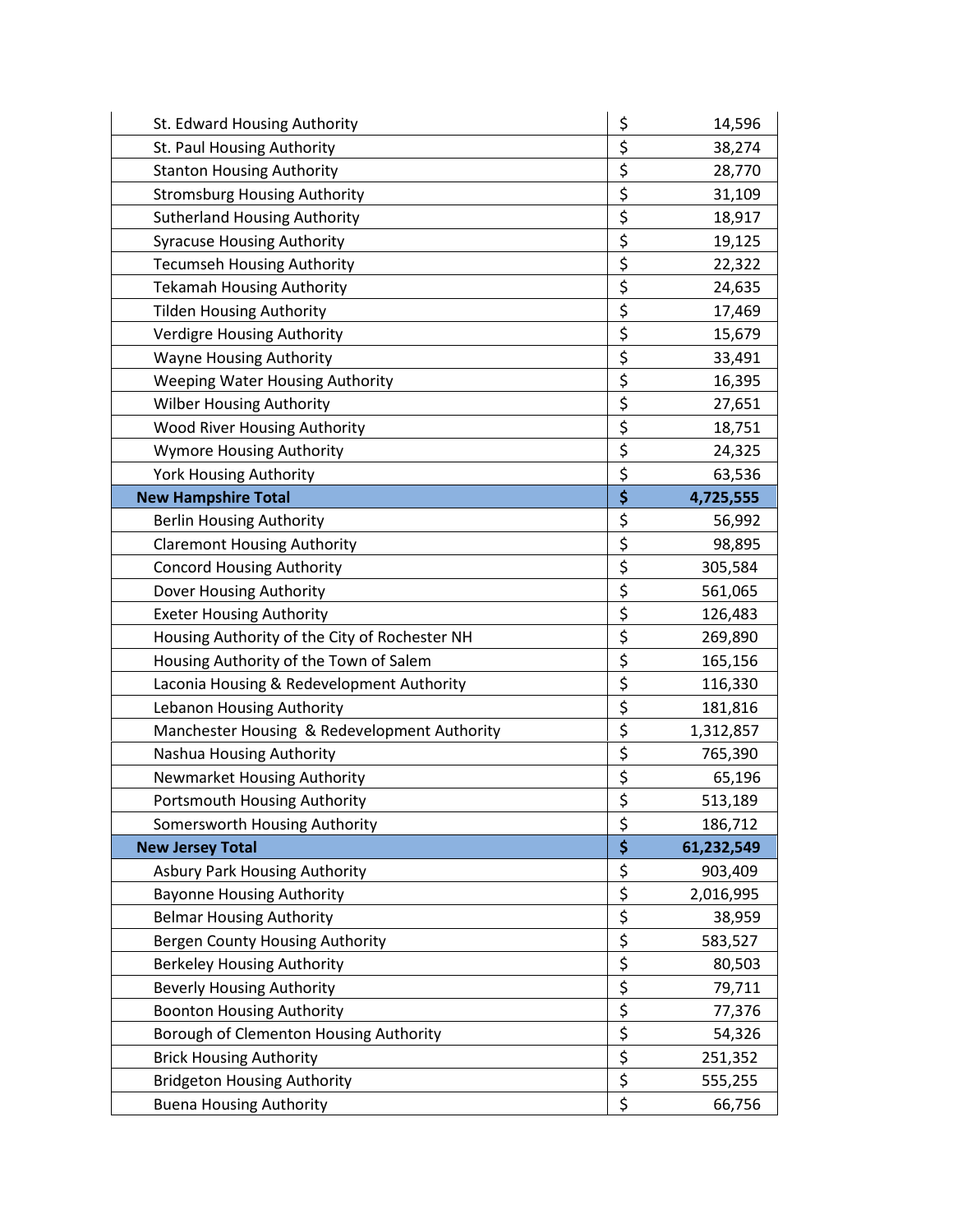| <b>Burlington Housing Authority</b>           | \$<br>98,704    |
|-----------------------------------------------|-----------------|
| Cape May Housing Authority                    | \$<br>92,657    |
| <b>Carteret Housing Authority</b>             | \$<br>329,107   |
| <b>Cliffside Park Housing Authority</b>       | \$<br>439,989   |
| <b>Collingswood Housing Authority</b>         | \$<br>80,059    |
| Dover Housing Authority                       | \$<br>49,640    |
| East Orange Housing Authority                 | \$<br>324,298   |
| <b>Edgewater Housing Authority</b>            | \$<br>26,553    |
| <b>Edison Housing Authority</b>               | \$<br>178,105   |
| <b>Elizabeth Housing Authority</b>            | \$<br>2,020,422 |
| <b>Englewood Housing Authority</b>            | \$<br>131,813   |
| <b>Florence Housing Authority</b>             | \$<br>61,688    |
| Fort Lee Housing Authority                    | \$<br>44,240    |
| Franklin Housing Authority                    | \$<br>158,252   |
| <b>Freehold Housing Authority</b>             | \$<br>80,455    |
| <b>Garfield Housing Authority</b>             | \$<br>575,409   |
| <b>Glassboro Housing Authority</b>            | \$<br>191,588   |
| <b>Gloucester City Housing Authority</b>      | \$<br>114,719   |
| <b>Gloucester County Housing Authority</b>    | \$<br>360,710   |
| <b>Guttenberg Housing Authority</b>           | \$<br>380,071   |
| <b>Hackensack Housing Authority</b>           | \$<br>718,264   |
| <b>Haddon Housing Authority</b>               | \$<br>83,041    |
| Harrison Housing Authority                    | \$<br>575,077   |
| <b>Highland Park Housing Authority</b>        | \$<br>115,939   |
| <b>Highlands Housing Authority</b>            | \$<br>126,801   |
| <b>Hightstown Housing Authority</b>           | \$<br>101,174   |
| Hoboken Housing Authority                     | \$<br>2,006,599 |
| Housing Authority And Urban Redevelopment Age | \$<br>2,136,417 |
| Housing Authority City of Jersey City         | \$<br>4,541,428 |
| Housing Authority City of Linden              | \$<br>182,471   |
| Housing Authority of the Borough of Lodi      | \$<br>224,208   |
| Housing Authority of the City of Camden       | \$<br>2,233,771 |
| Housing Authority of the City of Orange       | \$<br>701,252   |
| Housing Authority of the City of Passaic      | \$<br>1,075,617 |
| Housing Authority of the Township of Lakewood | \$<br>328,526   |
| Housing Authority of the Township of Middleto | \$<br>84,311    |
| <b>Irvington Housing Authority</b>            | \$<br>827,753   |
| <b>Keansburg Housing Authority</b>            | \$<br>61,469    |
| Long Branch Housing Authority                 | \$<br>977,305   |
| <b>Madison Housing Authority</b>              | \$<br>170,335   |
| Millville Housing Authority                   | \$<br>536,070   |
| Morris County Housing Authority               | \$<br>287,259   |
| Morristown Housing Authority                  | \$<br>562,721   |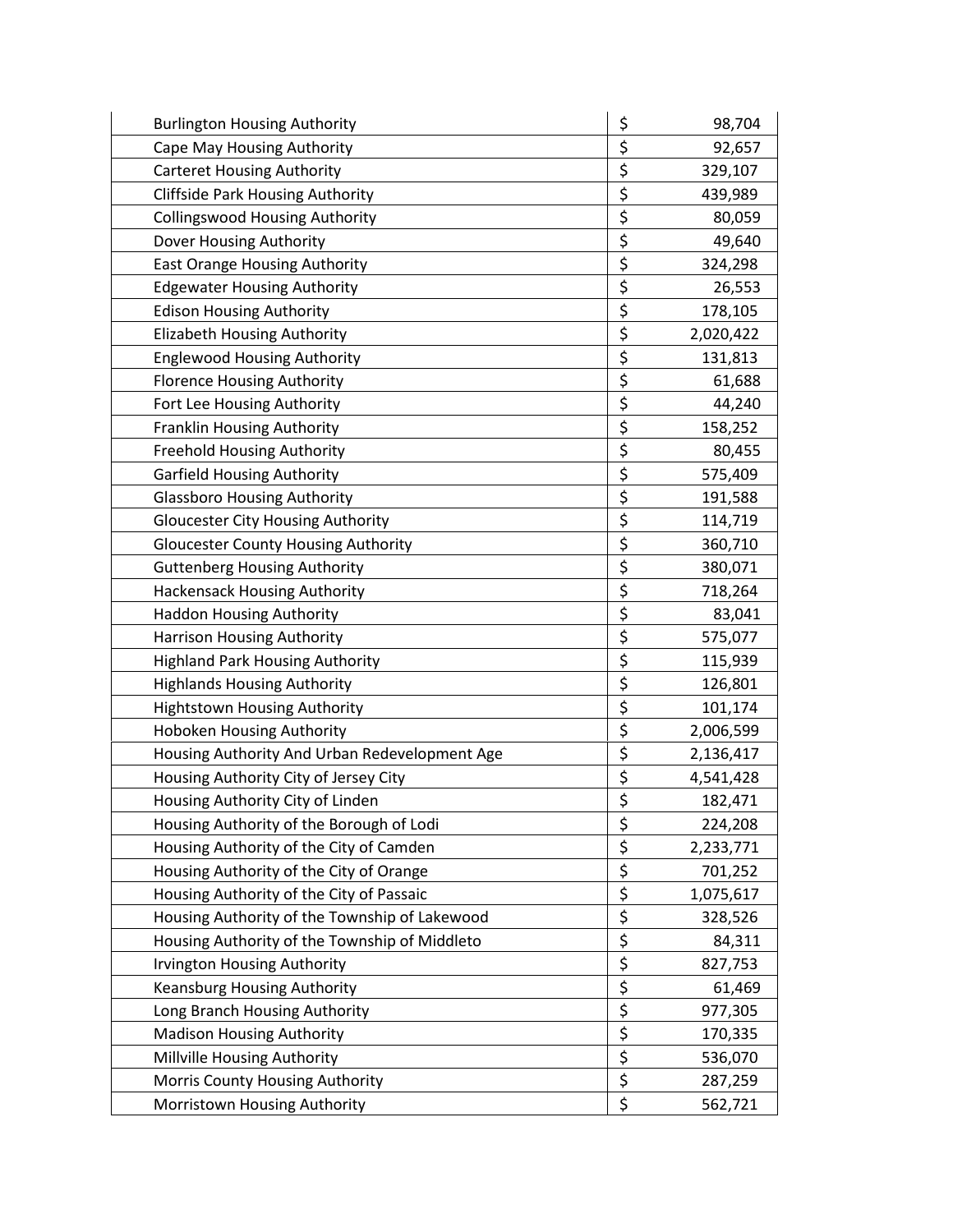| <b>Neptune Housing Authority</b>                       | \$<br>442,813    |
|--------------------------------------------------------|------------------|
| New Brunswick Housing Authority                        | \$<br>560,117    |
| <b>Newark Housing Authority</b>                        | \$<br>16,592,765 |
| <b>Newton Housing Authority</b>                        | \$<br>66,433     |
| North Bergen Housing Authority                         | \$<br>1,224,347  |
| Ocean City Housing Authority                           | \$<br>117,912    |
| Paterson Housing Authority                             | \$<br>2,283,209  |
| Penns Grove Housing Authority                          | \$<br>173,710    |
| Perth Amboy Housing Authority                          | \$<br>1,015,101  |
| Phillipsburg Housing Authority                         | \$<br>1,059,803  |
| <b>Plainfield Housing Authority</b>                    | \$<br>613,097    |
| Pleasantville Housing Authority                        | \$<br>255,622    |
| <b>Princeton Housing Authority</b>                     | \$<br>210,418    |
| <b>Rahway Housing Authority</b>                        | \$<br>364,750    |
| Red Bank Housing Authority                             | \$<br>94,028     |
| Salem Housing Authority                                | \$<br>378,440    |
| <b>Secaucus Housing Authority</b>                      | \$<br>257,492    |
| South Amboy Housing Authority                          | \$<br>165,802    |
| <b>Summit Housing Authority</b>                        | \$<br>239,846    |
| <b>Trenton Housing Authority</b>                       | \$<br>2,627,251  |
| Union City Housing Authority                           | \$<br>601,935    |
| <b>Vineland Housing Authority</b>                      | \$<br>758,655    |
| Weehawken Housing Authority                            | \$<br>97,474     |
| West New York Housing Authority                        | \$<br>1,030,028  |
| Wildwood Housing Authority                             | \$<br>184,267    |
| Woodbridge Housing Authority                           | \$<br>712,778    |
| <b>New Mexico Total</b>                                | \$<br>5,411,643  |
| <b>Bernalillo County Housing Department</b>            | \$<br>28,469     |
| City Of Albuquerque Housing Authority                  | \$<br>1,128,695  |
| Clovis Housing And Redevelopment Agency, Inc.          | \$<br>193,355    |
| <b>Eastern Regional Housing Authority</b>              | \$<br>170,942    |
| Housing Authority of the City of Alamogordo            | \$<br>285,274    |
| Housing Authority of the City of Artesia               | \$<br>177,656    |
| Housing Authority of the City of Gallup                | \$<br>339,706    |
| Housing Authority of the City of Grants                | \$<br>32,227     |
| Housing Authority of the City of Las Vegas             | \$<br>421,872    |
| Housing Authority of the City of Lordsburg             | \$<br>130,357    |
| Housing Authority of the City of Lovington             | \$<br>65,440     |
| Housing Authority of the City of Raton                 | \$<br>219,903    |
| Housing Authority of the City of Sunland Park          | \$<br>52,368     |
| Housing Authority of the City of Truth Or Consequences | \$<br>122,422    |
| Housing Authority of the City of Tucumcari             | \$<br>122,727    |
| Housing Authority of the County of Rio Arriba          | \$<br>76,381     |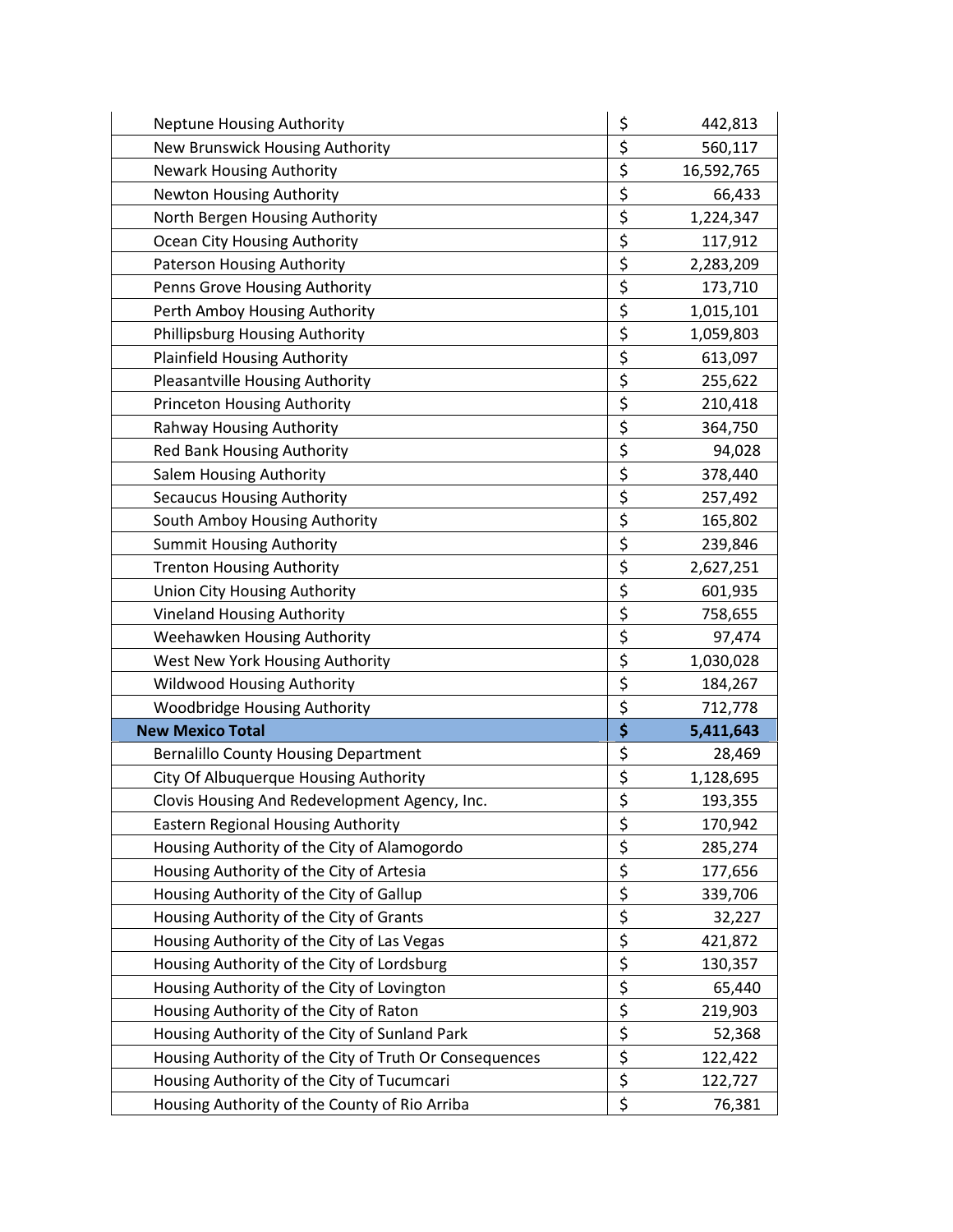| Housing Authority of the County of Santa Fe     | \$       | 249,391     |
|-------------------------------------------------|----------|-------------|
| Housing Authority of the Town of Bayard         | \$       | 96,962      |
| Housing Authority of the Town of Clayton        | \$       | 67,646      |
| Housing Authority of the Town of Springer       | \$       | 73,539      |
| Housing Authority of the Village of Chama       | \$       | 51,319      |
| Housing Authority of the Village of Cimarron    | \$       | 22,141      |
| Housing Authority of the Village of Cuba        | \$       | 33,755      |
| Housing Authority of the Village of Fort Sumner | \$       | 61,328      |
| Housing Authority of the Village of Maxwell     | \$       | 30,585      |
| Housing Authority of the Village of Pecos       | \$       | 46,890      |
| Housing Authority of the Village of Wagon Mound | \$       | 24,610      |
| Mesilla Valley Public Housing Authority         | \$       | 286,707     |
| Northern Regional Housing Authority             | \$       | 234,924     |
| Santa Clara Housing Authority                   | \$       | 39,187      |
| Santa Fe Civic Housing Authority                | \$       | 456,740     |
| <b>Western Regional Housing Authority</b>       | \$       | 68,125      |
| <b>Nevada Total</b>                             | \$       | 1,620,242   |
| City Of Reno Housing Authority                  | \$       | 894,635     |
| Southern Nevada Regional Housing Authority      | \$       | 725,607     |
| <b>New York Total</b>                           | \$       | 356,747,472 |
| <b>Albany Housing Authority</b>                 | \$       | 2,249,899   |
| Amsterdam Housing Authority                     | \$       | 342,041     |
| Auburn Housing Authority                        | \$       | 67,657      |
| <b>Batavia Housing Authority</b>                | \$       | 209,814     |
| <b>Binghamton Housing Authority</b>             | \$       | 801,115     |
| <b>Buffalo Municipal Housing Authority</b>      | \$       | 7,795,773   |
| <b>Canton Housing Authority</b>                 | \$       | 213,754     |
| <b>Catskill Housing Authority</b>               | \$       | 113,897     |
| <b>Cohoes Housing Authority</b>                 | \$       | 458,255     |
| <b>Cortland Housing Authority</b>               | \$       | 442,072     |
| Dunkirk Housing Authority                       | \$       | 265,298     |
| <b>Ellenville Housing Authority</b>             | \$       | 76,975      |
| <b>Elmira Housing Authority</b>                 | \$       | 516,084     |
| <b>Freeport Housing Authority</b>               | \$       | 397,032     |
| <b>Geneva Housing Authority</b>                 | \$       | 258,756     |
| Glen Cove Public Housing Authority              | \$       | 360,833     |
| <b>Glens Falls Housing Authority</b>            | \$       | 254,618     |
| <b>Gloversville Housing Authority</b>           | \$       | 351,345     |
| <b>Greenburgh Housing Authority</b>             |          |             |
|                                                 | \$       | 147,725     |
| Harrietstown Housing Authority                  | \$       | 132,844     |
| Herkimer Housing Authority                      | \$       | 186,800     |
| <b>Hoosick Housing Authority</b>                | \$<br>\$ | 31,278      |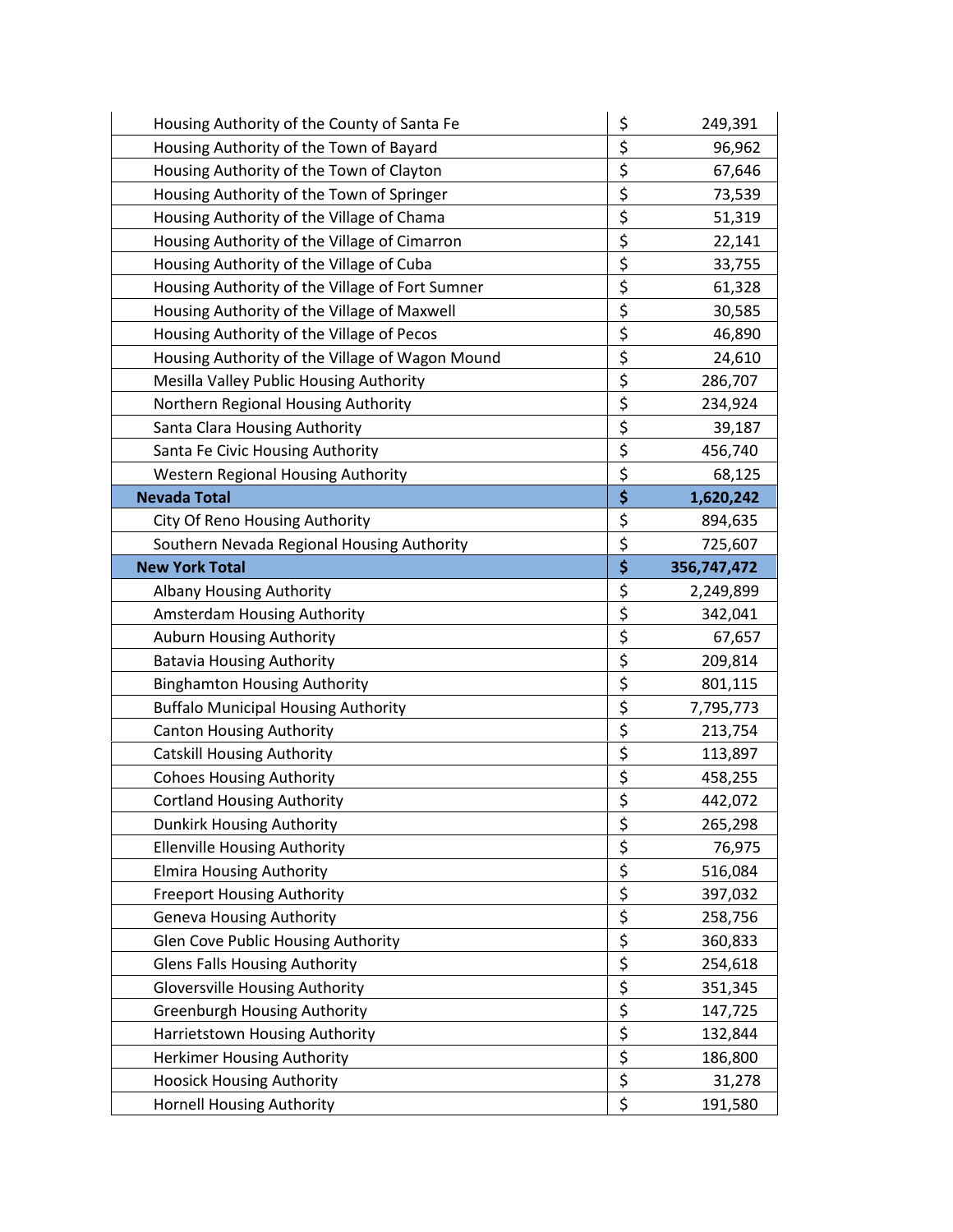| Housing Authority of Long Beach                | \$                              | 492,615     |
|------------------------------------------------|---------------------------------|-------------|
| Housing Authority of Newburgh                  | \$                              | 132,394     |
| <b>Hudson Housing Authority</b>                | \$                              | 187,360     |
| <b>Ithaca Housing Authority</b>                | \$                              | 421,197     |
| Jamestown Housing Authority                    | \$                              | 214,659     |
| Kenmore Municipal Housing Authority            | \$                              | 209,169     |
| Kingston Housing Authority                     | \$                              | 205,986     |
| Lackawanna Municipal Housing Authority         | \$                              | 798,870     |
| Lockport Housing Authority                     | \$                              | 455,884     |
| <b>Malone Housing Authority</b>                | \$                              | 228,828     |
| <b>Massena Housing Authority</b>               | \$                              | 294,788     |
| Mechanicville Housing Authority                | \$                              | 173,597     |
| Monticello Housing Authority                   | \$                              | 131,467     |
| Mount Kisco Housing Authority                  | \$                              | 84,740      |
| New Rochelle Housing Authority                 | \$                              | 696,778     |
| New York City Housing Authority                | \$                              | 308,103,593 |
| <b>Newark Housing Authority</b>                | \$                              | 202,050     |
| Niagara Falls Housing Authority                | \$                              | 1,182,423   |
| North Hempstead Housing Authority              | \$                              | 157,241     |
| North Tarrytown Housing Authority              | \$                              | 87,443      |
| Norwich Housing Authority                      | \$                              | 133,778     |
| <b>Ogdensburg Housing Authority</b>            | \$                              | 444,301     |
| <b>Olean Housing Authority</b>                 | \$                              | 414,113     |
| <b>Oneida Housing Authority</b>                | \$                              | 145,589     |
| <b>Oneonta Housing Authority</b>               | \$                              | 117,084     |
| Peekskill Housing Authority                    | \$                              | 436,899     |
| Plattsburgh Housing Authority                  | \$                              | 709,339     |
| Port Chester Housing Authority                 | \$                              | 460,658     |
| Port Jervis Housing Authority                  | \$                              | 76,310      |
| Poughkeepsie Housing Authority                 | \$                              | 598,159     |
| <b>Rensselaer Housing Authority</b>            | \$                              | 181,359     |
| <b>Rochester Housing Authority</b>             | \$                              | 3,502,637   |
| Rockville Centre Ha                            | \$                              | 38,418      |
| Rome Housing Authority                         | \$                              | 310,603     |
| Saratoga Springs Housing Authority             | $\overline{\boldsymbol{\zeta}}$ | 407,005     |
| <b>Schenectady Municipal Housing Authority</b> | \$                              | 1,376,443   |
| <b>Syracuse Housing Authority</b>              | \$                              | 3,051,361   |
| Tarrytown Municipal Housing Authority          | \$                              | 160,643     |
| The City Of Beacon Housing Authority           | $\overline{\boldsymbol{\zeta}}$ | 251,874     |
| The Municipal Hsng Authority City Yonkers      | \$                              | 3,815,968   |
| Town of Hempstead Housing Authority            | \$                              | 1,228,063   |
| Town of Huntington Housing Authority           | \$                              | 100,336     |
| Town of Islip Housing Authority                | \$                              | 370,142     |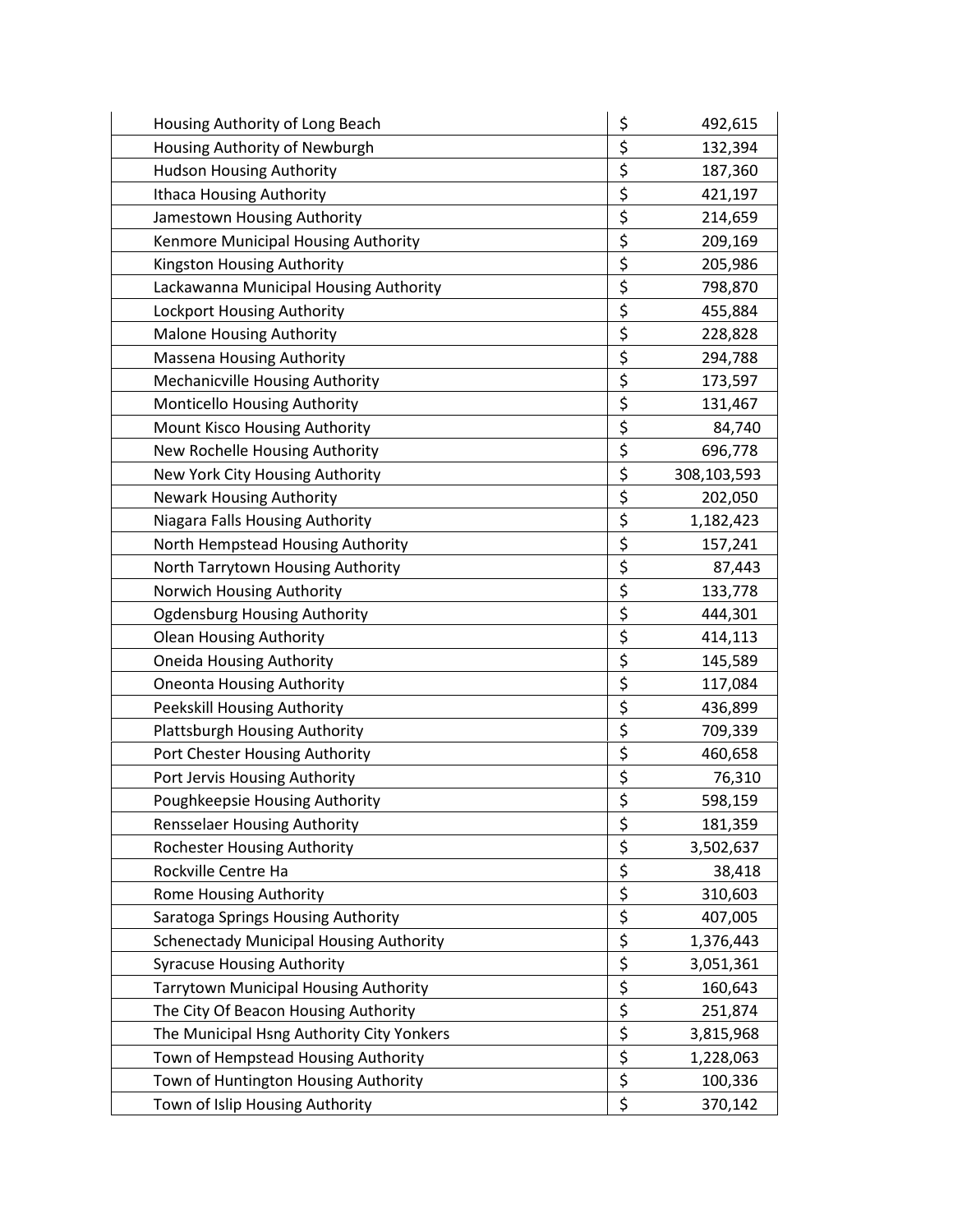| Town of Oyster Bay Housing Authority            | \$<br>864,312    |
|-------------------------------------------------|------------------|
| Town of Ramapo Housing Authority                | \$<br>169,637    |
| <b>Troy Housing Authority</b>                   | \$<br>1,945,408  |
| <b>Tuckahoe Housing Authority</b>               | \$<br>146,774    |
| <b>Tupper Lake Housing Authority</b>            | \$<br>127,748    |
| <b>Utica Housing Authority</b>                  | \$<br>1,468,253  |
| Village of Great Neck Housing Authority         | \$<br>62,574     |
| Village of Hempstead HA                         | \$<br>405,580    |
| Village of Kiryas Joel HA                       | \$<br>95,419     |
| Village of Spring Valley Housing Authority      | \$<br>153,158    |
| <b>Watertown Housing Authority</b>              | \$<br>899,489    |
| <b>Watervliet Housing Authority</b>             | \$<br>427,359    |
| West Carthage Housing Authority                 | \$<br>61,812     |
| White Plains Housing Authority                  | \$<br>1,084,149  |
| Wilna Housing Authority                         | \$<br>117,908    |
| Woodridge Housing Authority                     | \$<br>60,283     |
| <b>Ohio Total</b>                               | \$<br>72,912,128 |
| Adams Metropolitan Housing Authority            | \$<br>170,538    |
| Akron Metropolitan Housing Authority            | \$<br>6,612,602  |
| Allen Metropolitan Housing Authority            | \$<br>298,960    |
| Ashtabula Metropolitan Housing Authority        | \$<br>725,174    |
| Athens Metropolitan Housing Authority           | \$<br>93,225     |
| <b>Belmont Metropolitan Housing Authority</b>   | \$<br>898,834    |
| Brown Metropolitan Housing Authority            | \$<br>26,884     |
| <b>Butler Metropolitan Housing Authority</b>    | \$<br>1,622,670  |
| Cambridge Metropolitan Housing Authority        | \$<br>210,452    |
| Chillicothe Metropolitan Housing Authority      | \$<br>487,279    |
| Cincinnati Metropolitan Housing Authority       | \$<br>9,186,077  |
| <b>Clermont Metropolitan Housing Authority</b>  | \$<br>269,259    |
| Columbiana Metropolitan Housing Authority       | \$<br>577,414    |
| <b>Columbus Metropolitan Housing Authority</b>  | \$<br>4,984,995  |
| <b>Coshocton Metropolitan Housing Authority</b> | \$<br>163,870    |
| Cuyahoga Metropolitan Housing Authority         | \$<br>19,733,537 |
| Dayton Metropolitan Housing Authority           | \$<br>5,068,970  |
| Erie Metropolitan Housing Authority             | \$<br>288,224    |
| Fairfield Metropolitan Housing Authority        | \$<br>135,836    |
| <b>Gallia Metropolitan Housing Authority</b>    | \$<br>175,003    |
| Geauga Metropolitan Housing Authority           | \$<br>255,569    |
| <b>Greene Metropolitan Housing Authority</b>    | \$<br>432,094    |
| Harrison Metropolitan Housing Authority         | \$<br>49,700     |
| Hocking Metropolitan Housing Authority          | \$<br>214,158    |
| Ironton Metropolitan Housing Authority          | \$<br>362,897    |
| Jackson County Metropolitan Housing Authority   | \$<br>187,694    |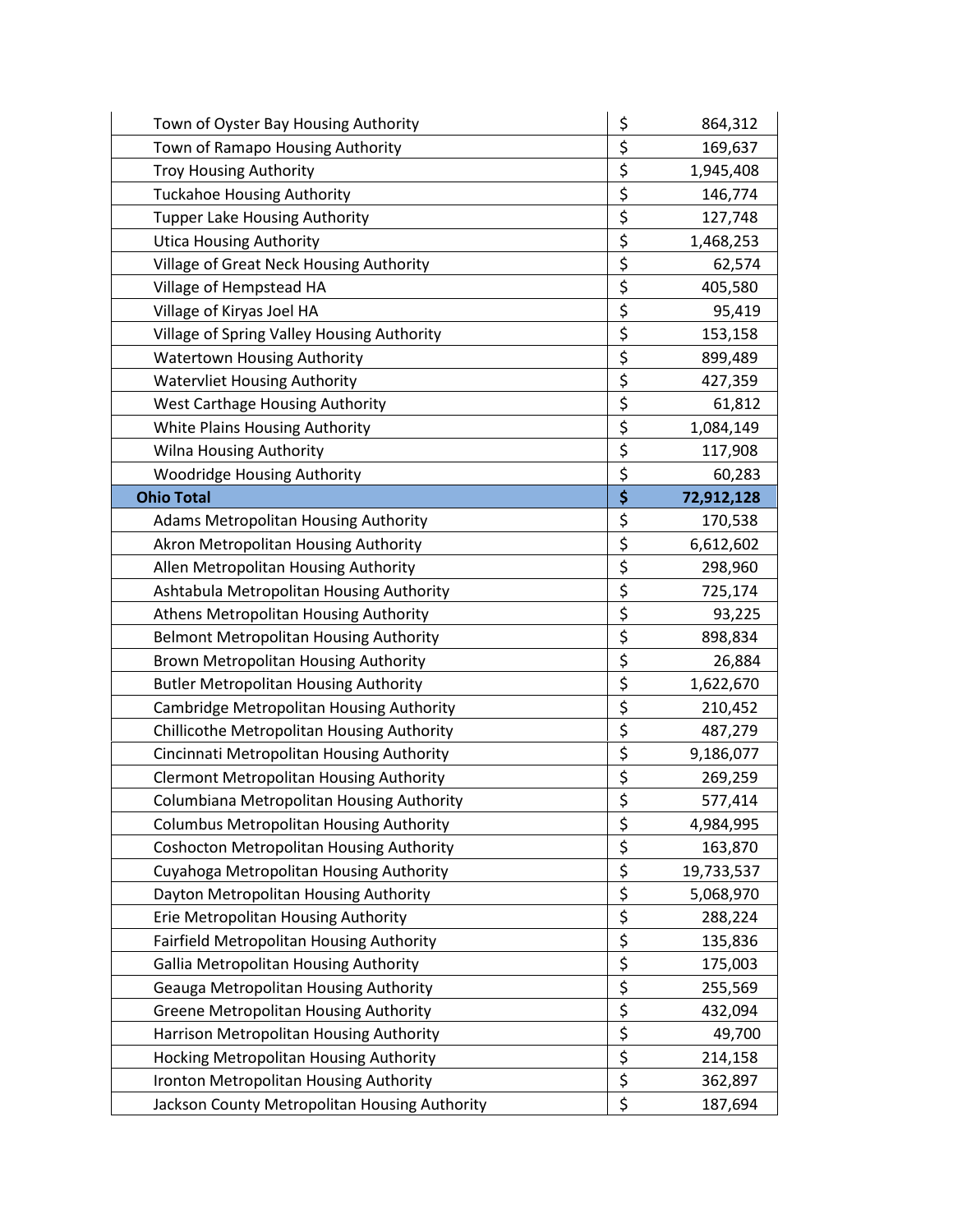| Jefferson Metropolitan Housing Authority           | \$<br>846,153    |
|----------------------------------------------------|------------------|
| Lake Metropolitan Housing Authority                | \$<br>217,490    |
| Licking Metropolitan Housing Authority             | \$<br>76,836     |
| Logan County Metropolitan Housing Authority        | \$<br>139,034    |
| London Metropolitan Housing Authority              | \$<br>112,268    |
| Lorain Metropolitan Housing Authority              | \$<br>2,041,652  |
| Lucas Metropolitan Housing Authority               | \$<br>4,124,123  |
| Medina Metropolitan Housing Authority              | \$<br>70,586     |
| Miami Metropolitan Housing Authority               | \$<br>127,599    |
| Morgan Metropolitan Housing Authority              | \$<br>73,410     |
| Noble Metropolitan Housing Authority               | \$<br>31,900     |
| Parma Public Housing Agency                        | \$<br>67,736     |
| Perry County Metropolitan Housing Authority        | \$<br>136,790    |
| Pickaway Metropolitan Housing Authority            | \$<br>137,586    |
| Pike Metropolitan Housing Authority                | \$<br>110,311    |
| Portage Metropolitan Housing Authority             | \$<br>386,443    |
| Portsmouth Metropolitan Housing Authority          | \$<br>1,143,964  |
| Sandusky Metropolitan Housing Authority            | \$<br>59,167     |
| Shelby Metropolitan Housing Authority              | \$<br>204,115    |
| Springfield Metropolitan Housing Authority         | \$<br>1,015,923  |
| <b>Stark Metropolitan Housing Authority</b>        | \$<br>3,423,914  |
| Trumbull Metropolitan Housing Authority            | \$<br>1,722,688  |
| Warren Metropolitan Housing Authority              | \$<br>230,779    |
| Wayne Metropolitan Housing Authority               | \$<br>233,561    |
| Youngstown Metropolitan Housing Authority          | \$<br>1,956,597  |
| Zanesville Metropolitan Housing Authority          | \$<br>989,588    |
| <b>Oklahoma Total</b>                              | \$<br>14,697,908 |
| Housing Authority of Osage County                  | \$<br>291,124    |
| Housing Authority of the Caddo Electric Cooperativ | \$<br>40,134     |
| Housing Authority of the Choctaw Electric Cooperat | \$<br>103,548    |
| Housing Authority of the City of Ada               | \$<br>250,682    |
| Housing Authority of the City of Afton             | \$<br>24,470     |
| Housing Authority of the City of Anadarko          | \$<br>93,247     |
| Housing Authority of the City of Atoka             | \$<br>129,316    |
| Housing Authority of the City of Beggs             | \$<br>51,823     |
| Housing Authority of the City of Boley             | \$<br>12,410     |
| Housing Authority of the City of Boswell           | \$<br>19,099     |
| Housing Authority of the City of Bristow           | \$<br>152,457    |
| Housing Authority of the City of Broken Bow        | \$<br>149,690    |
| Housing Authority of the City of Coalgate          | \$<br>85,512     |
| Housing Authority of the City of Comanche          | \$<br>38,558     |
| Housing Authority of the City of Commerce          | \$<br>36,149     |
| Housing Authority of the City of Del City          | \$<br>92,638     |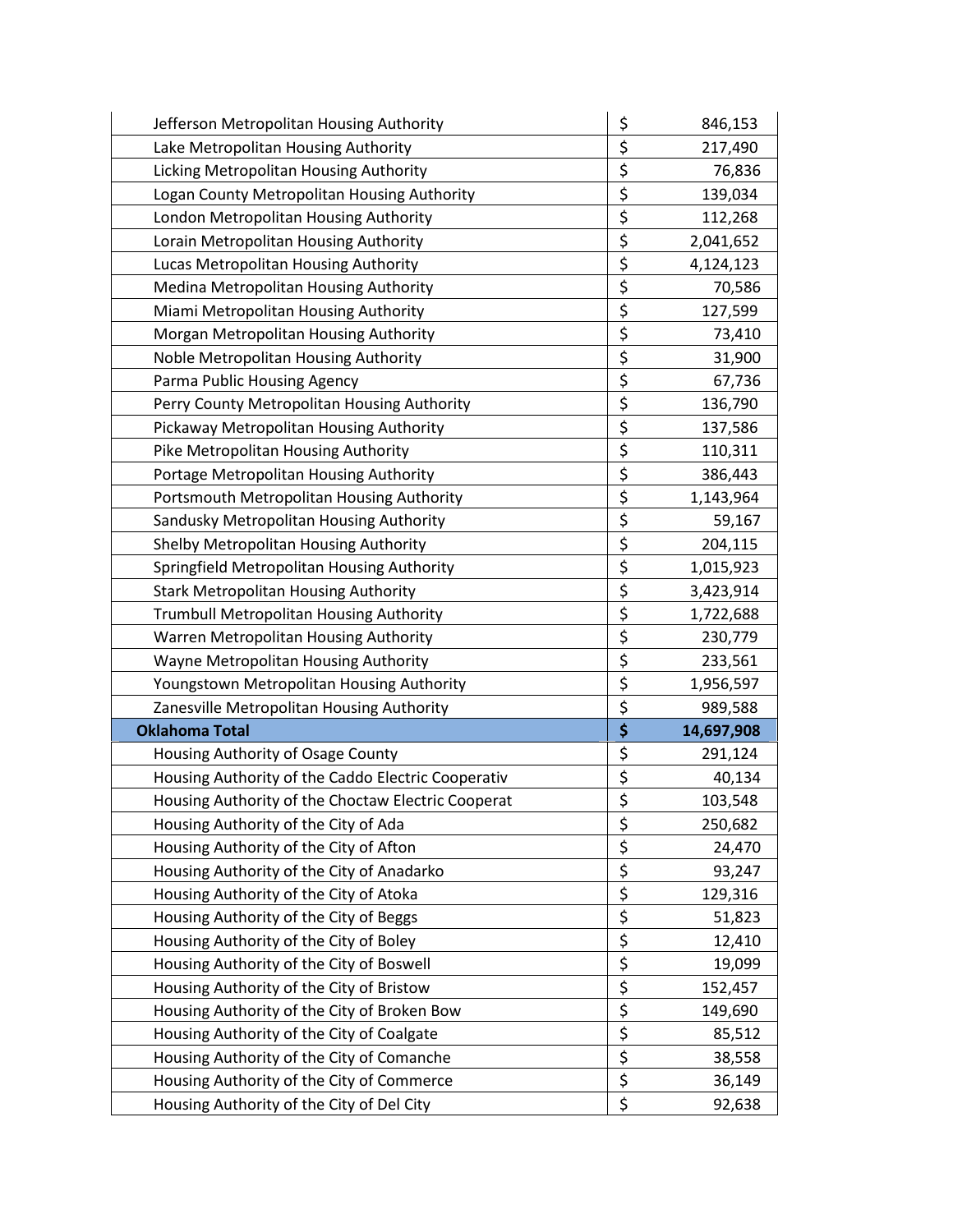| Housing Authority of the City of Drumright     | \$<br>156,220   |
|------------------------------------------------|-----------------|
| Housing Authority of the City of Elk City      | \$<br>180,340   |
| Housing Authority of the City of Geary         | \$<br>28,885    |
| Housing Authority of the City of Grandfield    | \$<br>45,873    |
| Housing Authority of the City of Guthrie       | \$<br>150,126   |
| Housing Authority of the City of Haileyville   | \$<br>20,894    |
| Housing Authority of the City of Hartshorne    | \$<br>40,714    |
| Housing Authority of the City of Heavener      | \$<br>28,556    |
| Housing Authority of the City of Henryetta     | \$<br>53,229    |
| Housing Authority of the City of Hobart        | \$<br>80,537    |
| Housing Authority of the City of Holdenville   | \$<br>77,398    |
| Housing Authority of the City of Hugo          | \$<br>243,333   |
| Housing Authority of the City of Idabel        | \$<br>209,427   |
| Housing Authority of the City of Keota         | \$<br>19,809    |
| Housing Authority of the City of Kingston      | \$<br>21,475    |
| Housing Authority of the City of Konawa        | \$<br>36,445    |
| Housing Authority of the City of Krebs         | \$<br>39,425    |
| Housing Authority of the City of Langston      | \$<br>77,201    |
| Housing Authority of the City of Lawton        | \$<br>322,208   |
| Housing Authority of the City of Madill        | \$<br>43,438    |
| Housing Authority of the City of Maud          | \$<br>46,280    |
| Housing Authority of the City of Mcalester     | \$<br>310,608   |
| Housing Authority of the City of Miami, Oklaho | \$<br>245,804   |
| Housing Authority of the City of Minco         | \$<br>39,631    |
| Housing Authority of the City of Muskogee      | \$<br>446,688   |
| Housing Authority of the City of Newkirk       | \$<br>47,679    |
| Housing Authority of the City of Norman        | \$<br>190,401   |
| Housing Authority of the City of Oilton        | \$<br>20,150    |
| Housing Authority of the City of Oklahoma City | \$<br>3,528,212 |
| Housing Authority of the City of Pauls Valley  | \$<br>63,984    |
| Housing Authority of the City of Pawnee        | \$<br>40,604    |
| Housing Authority of the City of Ponca City    | \$<br>193,512   |
| Housing Authority of the City of Sayre         | \$<br>40,981    |
| Housing Authority of the City of Seminole      | \$<br>124,341   |
| Housing Authority of the City of Shawnee       | \$<br>500,320   |
| Housing Authority of the City of Snyder        | \$<br>65,103    |
| Housing Authority of the City of Stigler       | \$<br>35,774    |
| Housing Authority of the City of Stillwater    | \$<br>153,911   |
| Housing Authority of the City of Stilwell      | \$<br>86,781    |
| Housing Authority of the City of Stroud        | \$<br>47,301    |
| Housing Authority of the City of Tecumseh      | \$<br>65,050    |
| Housing Authority of the City of Tulsa         | \$<br>3,186,954 |
| Housing Authority of the City of Walters       | \$<br>29,861    |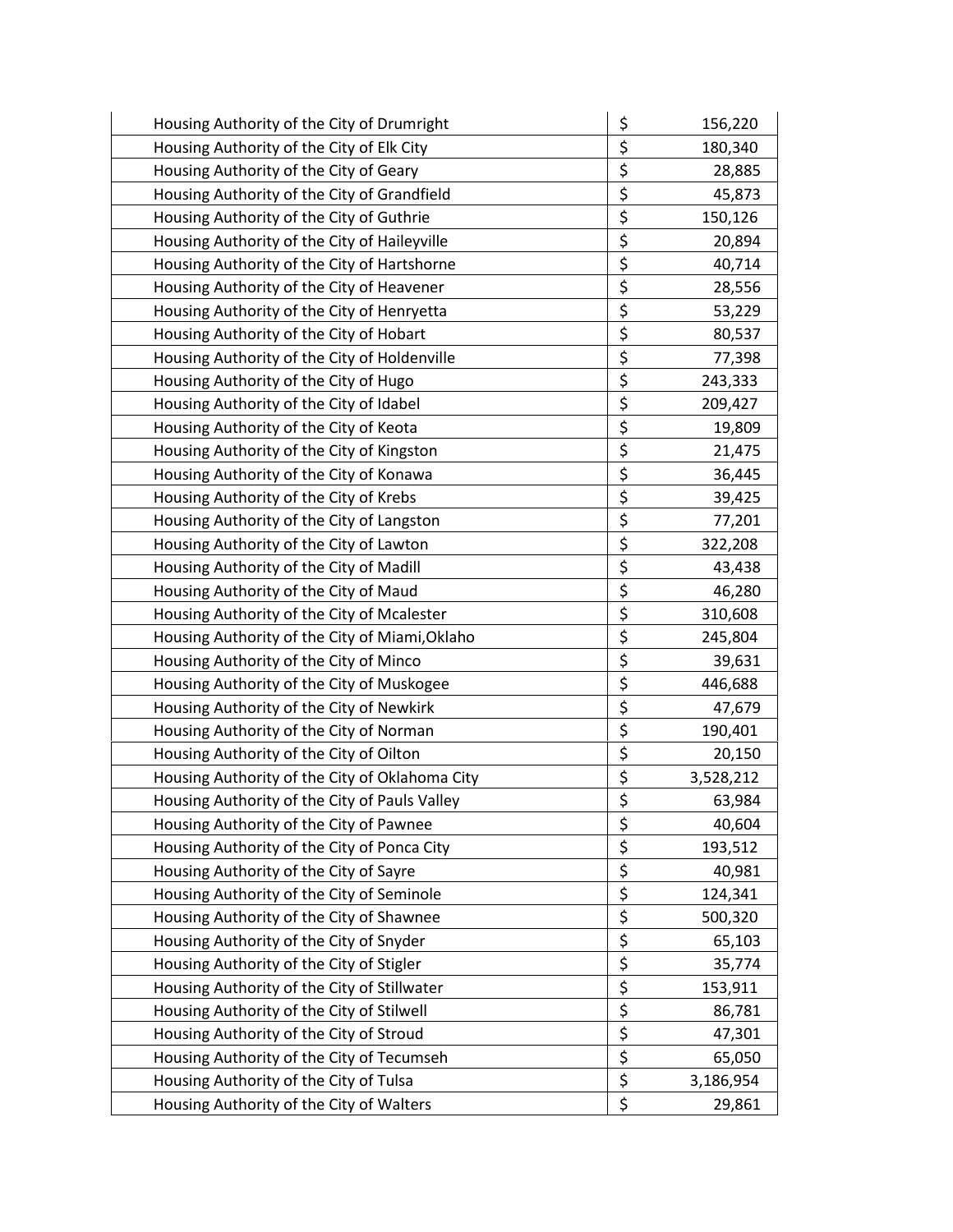| Housing Authority of the City of Watonga           | \$<br>48,020  |
|----------------------------------------------------|---------------|
| Housing Authority of the City of Waurika           | \$<br>102,487 |
| Housing Authority of the City of Waynoka           | \$<br>28,697  |
| Housing Authority of the City of Wetumka           | \$<br>62,335  |
| Housing Authority of the City of Wewoka            | \$<br>92,502  |
| Housing Authority of the City of Wilburton         | \$<br>37,476  |
| Housing Authority of the City of Wynnewood         | \$<br>28,981  |
| Housing Authority of the City of Yale              | \$<br>30,070  |
| Housing Authority of the Cookson Hills Electric Co | \$<br>37,972  |
| Housing Authority of the Kiamichi Electric Coop    | \$<br>156,798 |
| Housing Authority of the Town of Antlers           | \$<br>94,056  |
| Housing Authority of the Town of Apache            | \$<br>33,568  |
| Housing Authority of the Town of Cache             | \$<br>36,528  |
| Housing Authority of the Town of Cement            | \$<br>37,919  |
| Housing Authority of the Town of Cheyenne          | \$<br>22,693  |
| Housing Authority of the Town of Clayton           | \$<br>30,550  |
| Housing Authority of the Town of Cushing           | \$<br>40,804  |
| Housing Authority of the Town of Cyril             | \$<br>22,257  |
| Housing Authority of the Town of Fort Cobb         | \$<br>23,977  |
| Housing Authority of the Town of Fort Gibson       | \$<br>66,100  |
| Housing Authority of the Town of Granite           | \$<br>35,667  |
| Housing Authority of the Town of Hydro             | \$<br>18,102  |
| Housing Authority of the Town of Indiahoma         | \$<br>8,397   |
| Housing Authority of the Town of Lone Wolf         | \$<br>27,762  |
| Housing Authority of the Town of Mangum            | \$<br>58,740  |
| Housing Authority of the Town of Mountain Park     | \$<br>17,946  |
| Housing Authority of the Town of Mountain View     | \$<br>52,211  |
| Housing Authority of the Town of Prague            | \$<br>39,136  |
| Housing Authority of the Town of Ringling          | \$<br>48,982  |
| Housing Authority of the Town of Roosevelt         | \$<br>8,396   |
| Housing Authority of the Town of Ryan              | \$<br>58,331  |
| Housing Authority of the Town of Seiling           | \$<br>14,570  |
| Housing Authority of the Town of Sterling          | \$<br>24,079  |
| Housing Authority of the Town of Stratford         | \$<br>64,686  |
| Housing Authority of the Town of Talihina          | \$<br>32,279  |
| Housing Authority of the Town of Temple            | \$<br>29,445  |
| Housing Authority of the Town of Terral            | \$<br>12,096  |
| Housing Authority of the Town of Tipton            | \$<br>24,099  |
| Housing Authority of the Town of Tishomingo        | \$<br>38,429  |
| Housing Authority of the Town of Tuttle            | \$<br>19,267  |
| Housing Authority of the Town of Valliant          | \$<br>15,855  |
| Housing Authority of the Town of Weleetka          | \$<br>24,310  |
| Housing Authority of the Town of Wister            | \$<br>35,013  |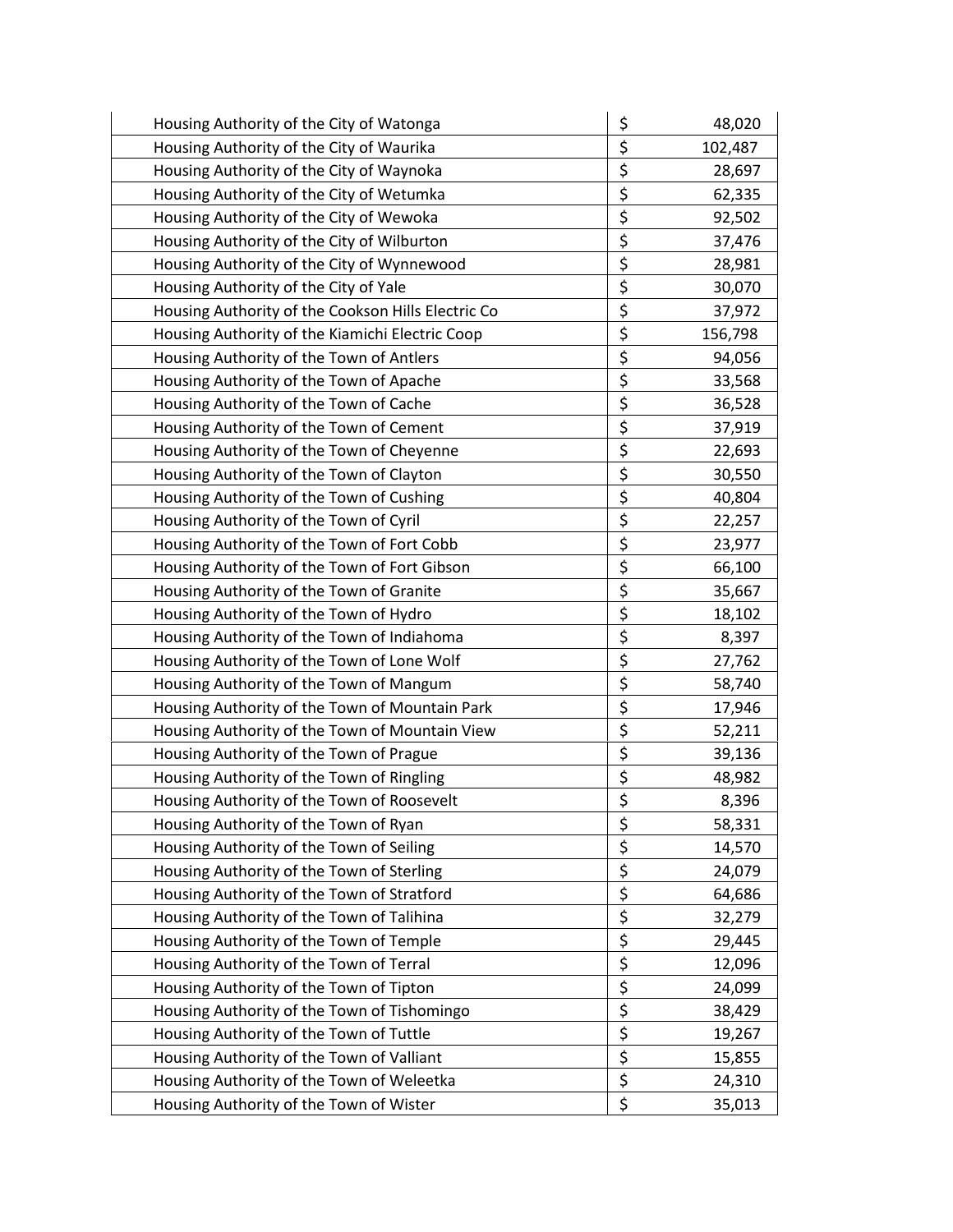| <b>Oregon Total</b>                             | \$<br>8,217,126   |
|-------------------------------------------------|-------------------|
| Coos-Curry Housing Authority                    | \$<br>88,371      |
| Housing and Urban Renewal Agency of Polk County | \$<br>456,687     |
| Housing Authority & Comm Svcs of Lane Co        | \$<br>952,712     |
| Housing Authority of Clackamas County           | \$<br>897,434     |
| Housing Authority of Douglas County             | \$<br>221,660     |
| Housing Authority of Lincoln County             | \$<br>181,095     |
| Housing Authority of Malheur County             | \$<br>72,318      |
| Housing Authority of Portland                   | \$<br>3,832,810   |
| Housing Authority of the City of Salem          | \$<br>393,762     |
| Housing Authority of the County of Umatilla     | \$<br>154,367     |
| Housing Authority of Washington County          | \$<br>514,941     |
| Klamath Housing Authority                       | \$<br>104,057     |
| Marion County Housing Authority                 | \$<br>25,602      |
| North Bend Housing Authority                    | \$<br>150,128     |
| Northeast Oregon Housing Authority              | \$<br>171,182     |
| Pennsylvania Total                              | \$<br>114,186,528 |
| Allegheny County Housing Authority              | \$<br>4,109,747   |
| Allentown Housing Authority                     | \$<br>1,775,496   |
| Altoona Housing Authority                       | \$<br>524,740     |
| <b>Bethlehem Housing Authority</b>              | \$<br>2,159,219   |
| <b>Bradford County Housing Authority</b>        | \$<br>441,399     |
| <b>Bucks County Housing Authority</b>           | \$<br>622,490     |
| <b>Carbon County Housing Authority</b>          | \$<br>178,824     |
| <b>Centre County Housing Authority</b>          | \$<br>28,299      |
| <b>Chester Housing Authority</b>                | \$<br>1,887,207   |
| <b>Clearfield County Housing Authority</b>      | \$<br>243,843     |
| <b>Columbia County Housing Authority</b>        | \$<br>85,828      |
| <b>Connellsville Housing Authority</b>          | \$<br>209,849     |
| <b>Easton Housing Authority</b>                 | \$<br>750,415     |
| <b>Fayette County Housing Authority</b>         | \$<br>2,095,925   |
| Harrisburg Housing Authority                    | \$<br>2,607,167   |
| Housing Auth Co of Lawrence                     | \$<br>1,047,154   |
| Housing Auth of the County of Northumberland    | \$<br>270,749     |
| Housing Authority County of Delaware            | \$<br>1,408,989   |
| Housing Authority of Indiana County             | \$<br>205,329     |
| Housing Authority of the City of Dubois         | \$<br>232,792     |
| Housing Authority of the City of Erie           | \$<br>2,983,908   |
| Housing Authority of the City of Franklin       | \$<br>123,010     |
| Housing Authority of the City of Mckeesport     | \$<br>1,370,349   |
| Housing Authority of the City of Meadville      | \$<br>433,138     |
| Housing Authority of the City of Oil City       | \$<br>192,557     |
| Housing Authority of the City of Pittsburgh     | \$<br>12,453,748  |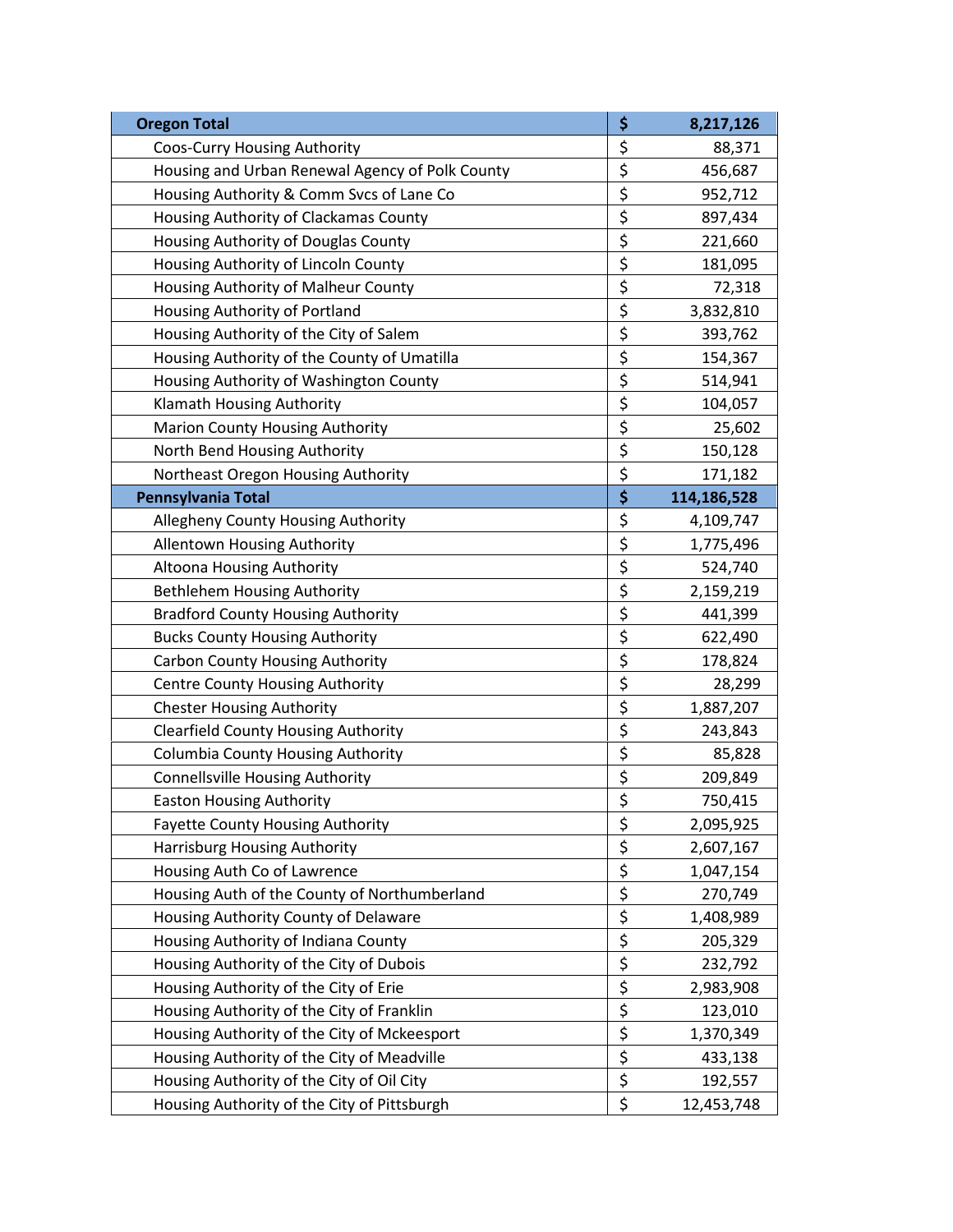| Housing Authority of the City of Pittston     | \$<br>417,871    |
|-----------------------------------------------|------------------|
| Housing Authority of the City of Pottsville   | \$<br>590,540    |
| Housing Authority of the City of York         | \$<br>1,236,558  |
| Housing Authority of the County of Armstrong  | \$<br>610,509    |
| Housing Authority of the County of Beaver     | \$<br>2,666,090  |
| Housing Authority of the County of Bedford    | \$<br>28,385     |
| Housing Authority of the County of Berks      | \$<br>249,761    |
| Housing Authority of the County of Blair      | \$<br>92,420     |
| Housing Authority of the County of Butler     | \$<br>411,903    |
| Housing Authority of the County of Chester    | \$<br>391,849    |
| Housing Authority of the County of Clarion    | \$<br>57,669     |
| Housing Authority of the County of Cumberland | \$<br>229,609    |
| Housing Authority of the County of Dauphin    | \$<br>855,174    |
| Housing Authority of the County of Elk        | \$<br>170,751    |
| Housing Authority of the County of Erie       | \$<br>218,573    |
| Housing Authority of the County of Franklin   | \$<br>506,020    |
| Housing Authority of the County of Greene     | \$<br>363,437    |
| Housing Authority of the County of Huntingdon | \$<br>428,871    |
| Housing Authority of the County of Jefferson  | \$<br>296,366    |
| Housing Authority of the County of Lebanon    | \$<br>567,582    |
| Housing Authority of the County of Luzerne    | \$<br>1,592,096  |
| Housing Authority of the County of Lycoming   | \$<br>610,909    |
| Housing Authority of the County of Mckean     | \$<br>475,683    |
| Housing Authority of the County of Venango    | \$<br>30,260     |
| Housing Authority of the County of Warren     | \$<br>297,080    |
| Johnstown Housing Authority                   | \$<br>1,966,964  |
| Lackawanna County Housing Authority           | \$<br>1,455,349  |
| Lehigh County Housing Authority               | \$<br>292,638    |
| <b>Mercer County Housing Authority</b>        | \$<br>950,412    |
| Montgomery County Housing Authority           | \$<br>758,191    |
| Northampton County Housing Authority          | \$<br>94,857     |
| Philadelphia Housing Authority                | \$<br>43,160,399 |
| <b>Reading Housing Authority</b>              | \$<br>2,172,433  |
| Schuylkill County Housing Authority           | \$<br>724,984    |
| <b>Scranton Housing Authority</b>             | \$<br>1,618,121  |
| <b>Shamokin Housing Authority</b>             | \$<br>237,041    |
| <b>Snyder County Housing Authority</b>        | \$<br>59,376     |
| Somerset County Housing Authority             | \$<br>242,823    |
| <b>Sunbury Housing Authority</b>              | \$<br>396,078    |
| The Housing Auth of the City of Carbondale    | \$<br>418,418    |
| The Housing Auth of the City of Lancaster     | \$<br>686,476    |
| The Housing Auth of the City of Nanticoke     | \$<br>517,490    |
| The Housing Auth of the County of Mifflin     | \$<br>338,743    |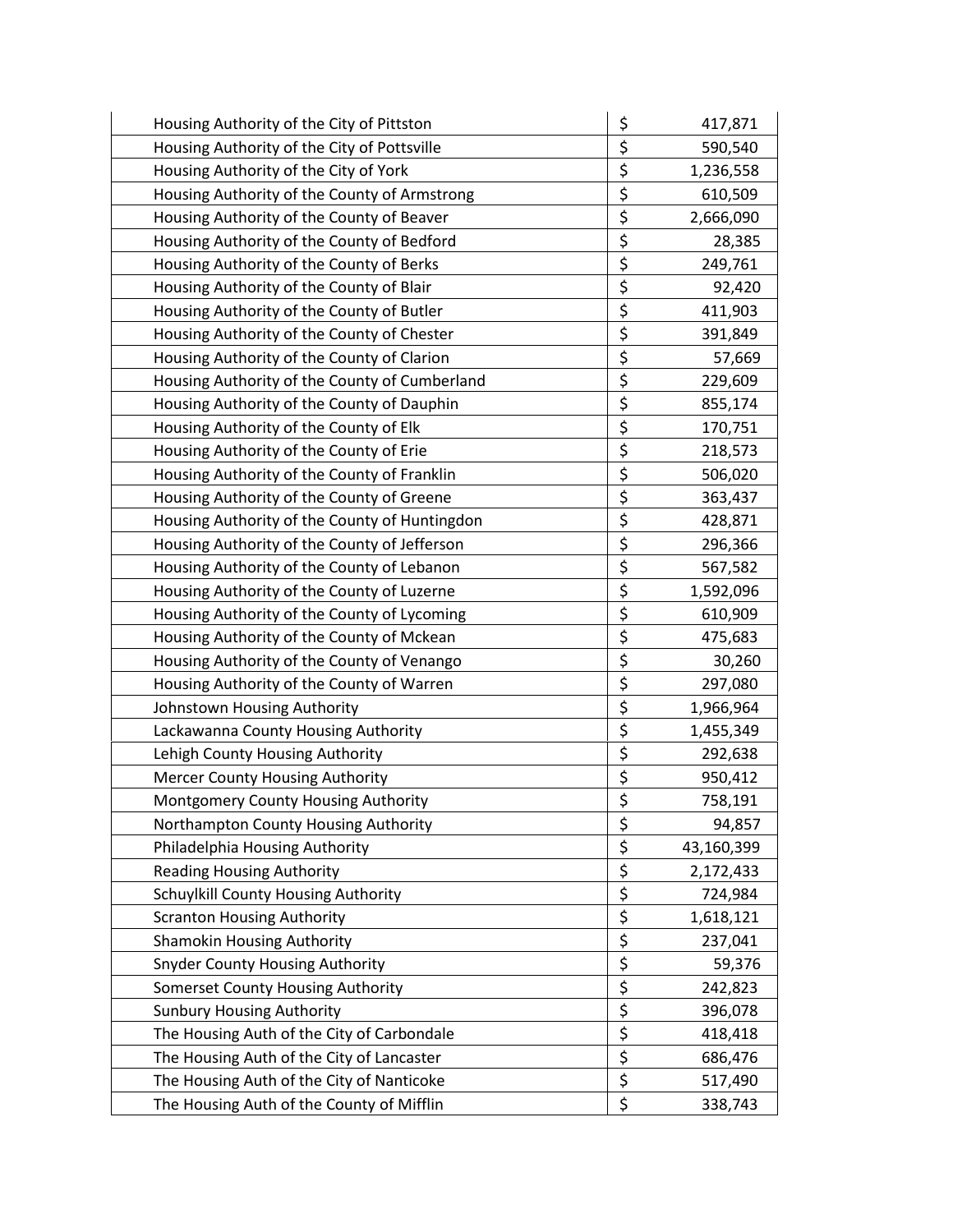| The Housing Authority of Clinton County       | \$<br>577,236     |
|-----------------------------------------------|-------------------|
| The Housing Authority of Monroe County        | \$<br>364,404     |
| The Housing Authority of Montour County       | \$<br>150,425     |
| The Housing Authority of the City of Hazleton | \$<br>318,810     |
| The Wyoming Co Housing & Redevelopment Auth   | \$<br>80,458      |
| <b>Tioga County Housing Authority</b>         | \$<br>517,227     |
| <b>Titusville Housing Authority</b>           | \$<br>192,162     |
| <b>Washington County Housing Authority</b>    | \$<br>1,040,875   |
| <b>Westmoreland County Hsg Authority</b>      | \$<br>1,949,868   |
| <b>Wilkes Barre Housing Authority</b>         | \$<br>1,066,133   |
| <b>Puerto Rico Total</b>                      | \$<br>103,246,682 |
| Puerto Rico Public Housing Administration     | \$<br>103,246,682 |
| <b>Rhode Island Total</b>                     | \$<br>12,485,503  |
| <b>Bristol Housing Authority</b>              | \$<br>192,423     |
| <b>Burrillville Housing Authority</b>         | \$<br>95,157      |
| <b>Central Falls Housing Authority</b>        | \$<br>358,232     |
| <b>Coventry Housing Authority</b>             | \$<br>183,508     |
| <b>Cranston Housing Authority</b>             | \$<br>645,635     |
| <b>Cumberland Housing Authority</b>           | \$<br>149,900     |
| East Greenwich Housing Authority              | \$<br>37,208      |
| East Providence Housing Authority             | \$<br>497,543     |
| Housing Authority of the City of Pawtucket    | \$<br>1,408,295   |
| Housing Authority Providence                  | \$<br>3,474,496   |
| Jamestown Housing Authority                   | \$<br>29,064      |
| Johnston Housing Authority                    | \$<br>155,964     |
| Lincoln Housing Authority                     | \$<br>258,918     |
| Narragansett Housing Authority                | \$<br>15,568      |
| North Providence Housing Authority            | \$<br>129,721     |
| Portsmouth Housing Authority                  | \$<br>38,549      |
| <b>Smithfield Housing Authority</b>           | \$<br>58,206      |
| South Kingstown Housing Authority             | \$<br>104,093     |
| The Housing Authority of the City of Newport  | \$<br>1,730,051   |
| <b>Tiverton Housing Authority</b>             | \$<br>46,902      |
| <b>Warren Housing Authority</b>               | \$<br>142,727     |
| <b>Warwick Housing Authority</b>              | \$<br>537,507     |
| West Warwick Housing Authority                | \$<br>242,974     |
| <b>Westerly Housing Authority</b>             | \$<br>135,547     |
| Woonsocket Housing Authority                  | \$<br>1,817,315   |
| <b>South Carolina Total</b>                   | \$<br>20,437,618  |
| Charleston Co Hsg & Redev Auth                | \$<br>396,685     |
| Housing Authority of Darlington               | \$<br>217,181     |
| Housing Authority of Abbeville                | \$<br>167,111     |
| Housing Authority of Aiken                    | \$<br>465,224     |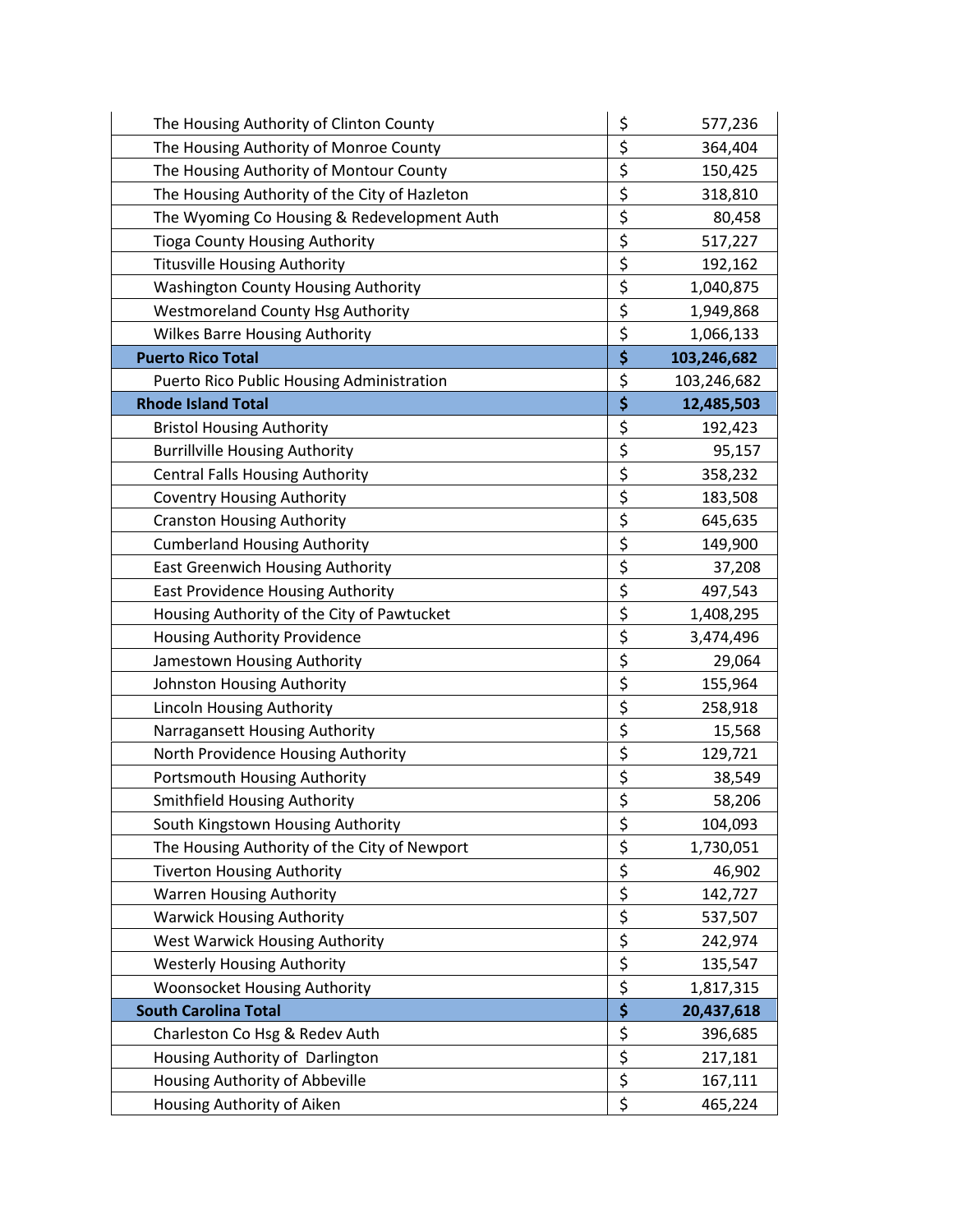| Housing Authority of Anderson                        | \$<br>364,886   |
|------------------------------------------------------|-----------------|
| Housing Authority of Beaufort                        | \$<br>393,372   |
| Housing Authority of Bennettsville                   | \$<br>200,974   |
| Housing Authority of Cheraw                          | \$<br>316,389   |
| Housing Authority of Chester                         | \$<br>151,420   |
| Housing Authority of Conway                          | \$<br>370,045   |
| Housing Authority of Easley                          | \$<br>119,324   |
| Housing Authority of Florence                        | \$<br>1,093,174 |
| Housing Authority of Gaffney                         | \$<br>366,785   |
| Housing Authority of Georgetown                      | \$<br>430,300   |
| Housing Authority of Greenwood                       | \$<br>295,837   |
| Housing Authority of Greer                           | \$<br>198,161   |
| Housing Authority of Hartsville                      | \$<br>121,186   |
| Housing Authority of Kingstree                       | \$<br>195,623   |
| Housing Authority of Lake City                       | \$<br>401,018   |
| Housing Authority of Lancaster                       | \$<br>195,714   |
| Housing Authority of Laurens                         | \$<br>156,448   |
| Housing Authority of Marion                          | \$<br>504,112   |
| Housing Authority of Mccoll                          | \$<br>44,561    |
| Housing Authority of Mullins                         | \$<br>256,490   |
| Housing Authority of N Charleston                    | \$<br>695,471   |
| Housing Authority of Newberry                        | \$<br>478,506   |
| Housing Authority of Rock Hill                       | \$<br>499,794   |
| Housing Authority of Spartanburg                     | \$<br>1,512,061 |
| Housing Authority of Sumter                          | \$<br>441,226   |
| Housing Authority of the City of Cayce               | \$<br>53,136    |
| Housing Authority of the City of Charleston          | \$<br>2,004,389 |
| Housing Authority of the City of Columbia            | \$<br>2,519,901 |
| Housing Authority of Union                           | \$<br>395,962   |
| Housing Authority of Woodruff                        | \$<br>128,366   |
| Housing Authority of York                            | \$<br>141,688   |
| Marlboro Co Hsg & Redev Authority                    | \$<br>74,022    |
| Sc Regional Housing Authority No 1                   | \$<br>1,867,747 |
| Sc Regional Housing Authority No 3                   | \$<br>1,082,364 |
| The Greenville Housing Authority                     | \$<br>1,120,965 |
| <b>South Dakota Total</b>                            | \$<br>1,612,844 |
| Aberdeen Housing & Redevelopment Commission          | \$<br>98,532    |
| Burke Housing And Redevelopment Commission           | \$<br>18,287    |
| Canton Housing & Redevopment Commission              | \$<br>16,608    |
| City Of Lennox Housing And Redevelopment Commission  | \$<br>24,647    |
| City Of Mitchell Housing And Redevolpment Commission | \$<br>94,374    |
| De Smet Housing & Redevelopment Commission           | \$<br>29,576    |
| Hot Springs Housing And Redevelopment Commission     | \$<br>78,535    |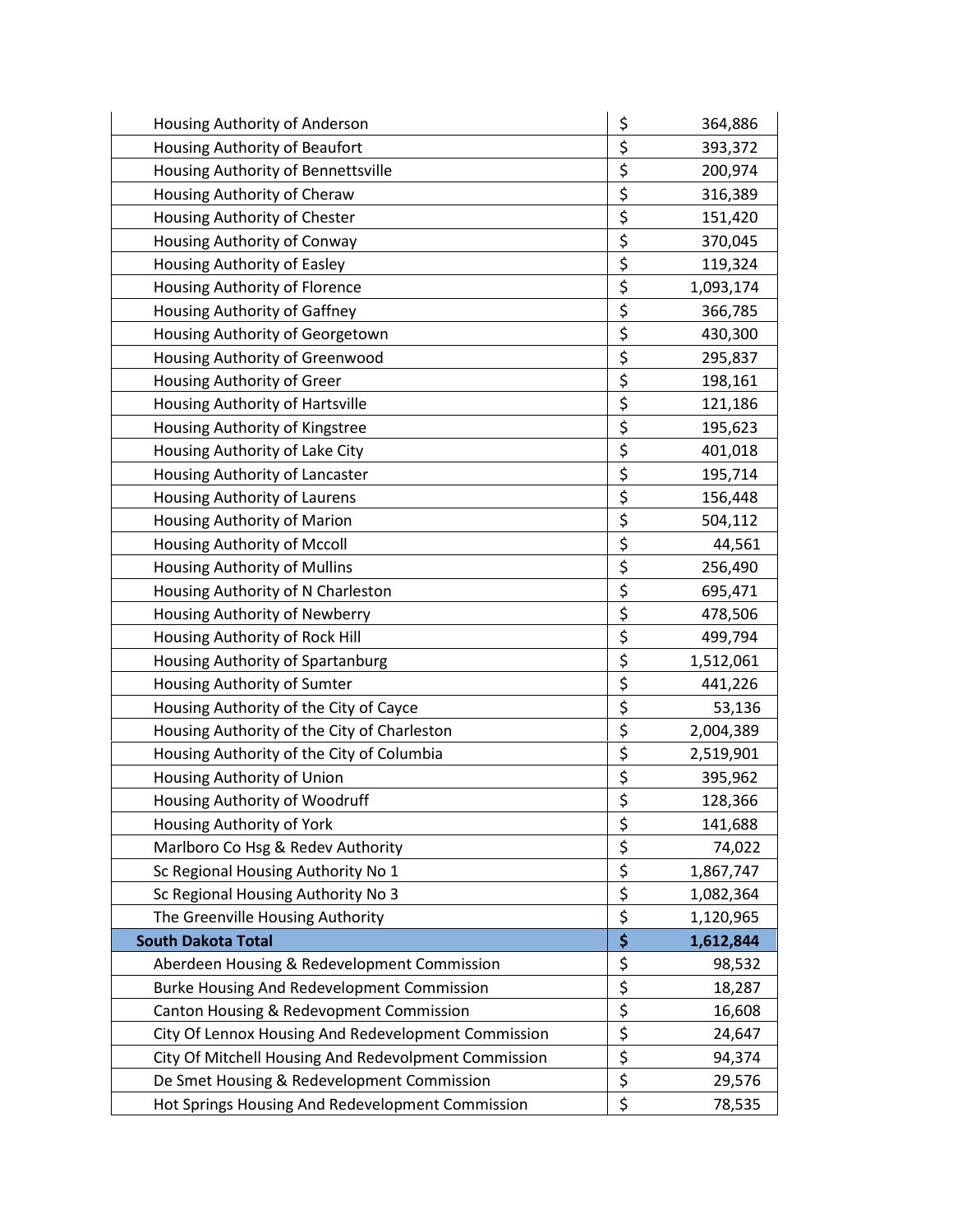| Howard Housing And Redevelopment Commission             | \$       | 16,838     |
|---------------------------------------------------------|----------|------------|
| Kennebec Housing & Redevelopment Commission             | \$       | 16,970     |
| Lake Andes Housing And Redevelopment Commission         | \$       | 27,094     |
| Lake Norden Housing And Redevelopment Commission        | \$       | 14,948     |
| Lemmon Housing & Redevelopment Commission               | \$       | 36,851     |
| Madison Housing And Redevelopment Commission            | \$       | 73,037     |
| Martin Housing & Redevelopment Commission               | \$       | 34,237     |
| Meade County Housing And Redevelopment Commission       | \$       | 62,777     |
| Miller Housing & Redevelopment Commision                | \$       | 29,739     |
| Murdo Housing And Redevelopment Commission              | \$       | 27,933     |
| Parker Housing & Redevelopment Commission               | \$       | 19,580     |
| Pennington County Housing And Redevelopment Commission  | \$       | 594,492    |
| Pierre Housing & Redevelopment Commision                | \$       | 54,380     |
| Sioux Falls Housing And Redevelopment Commission        | \$       | 33,542     |
| Sisseton Housing & Redevelopment Commission             | \$       | 62,580     |
| Volga Housing And Redevelopment Commission              | \$       | 16,891     |
| Watertown Housing And Redevelopment Commission          | \$       | 84,322     |
| Webster Housing And Redevelopment Commision             | \$       | 27,158     |
| Wessington Springs Housing And Redevelopment Commission | \$       | 18,916     |
| <b>Tennessee Total</b>                                  | \$       | 47,655,822 |
| <b>Athens Housing Authority</b>                         | \$       | 555,711    |
| <b>Bolivar Housing Authority</b>                        | \$       | 142,828    |
| <b>Bristol Housing</b>                                  | \$       | 332,879    |
| <b>Brownsville Housing Authority</b>                    | \$       | 208,970    |
| Chattanooga Housing Authority                           | \$       | 3,755,489  |
| <b>Cleveland Housing Authority</b>                      | \$       | 505,438    |
| <b>Clinton Housing Authority</b>                        | \$       | 171,910    |
| Columbia Housing And Redevelopment Corporatio           | \$       | 332,341    |
| <b>Covington Housing Authority</b>                      | \$       | 339,275    |
| <b>Crossville Housing Authority</b>                     | \$       | 388,015    |
| Dayton Housing Authority                                | \$       | 374,549    |
| <b>Dickson Housing Authority</b>                        | \$       | 141,393    |
| <b>Dyersburg Housing Authority</b>                      | \$       | 682,933    |
| Elizabethton Housing and Development Agency             |          |            |
|                                                         | \$       | 386,482    |
| <b>Erin Housing Authority</b>                           | \$       | 60,164     |
| <b>Erwin Housing Authority</b>                          | \$       | 79,034     |
| <b>Etowah Housing Authority</b>                         | \$       | 150,587    |
| <b>Fayetteville Housing Authority</b>                   | \$       | 399,825    |
| Franklin County Housing Authority                       | \$       | 324,994    |
| Franklin Housing Authority                              | \$       | 437,941    |
| <b>Gallatin Housing Authority</b>                       | \$       | 506,106    |
| <b>Gallaway Housing Authority</b>                       | \$<br>\$ | 59,623     |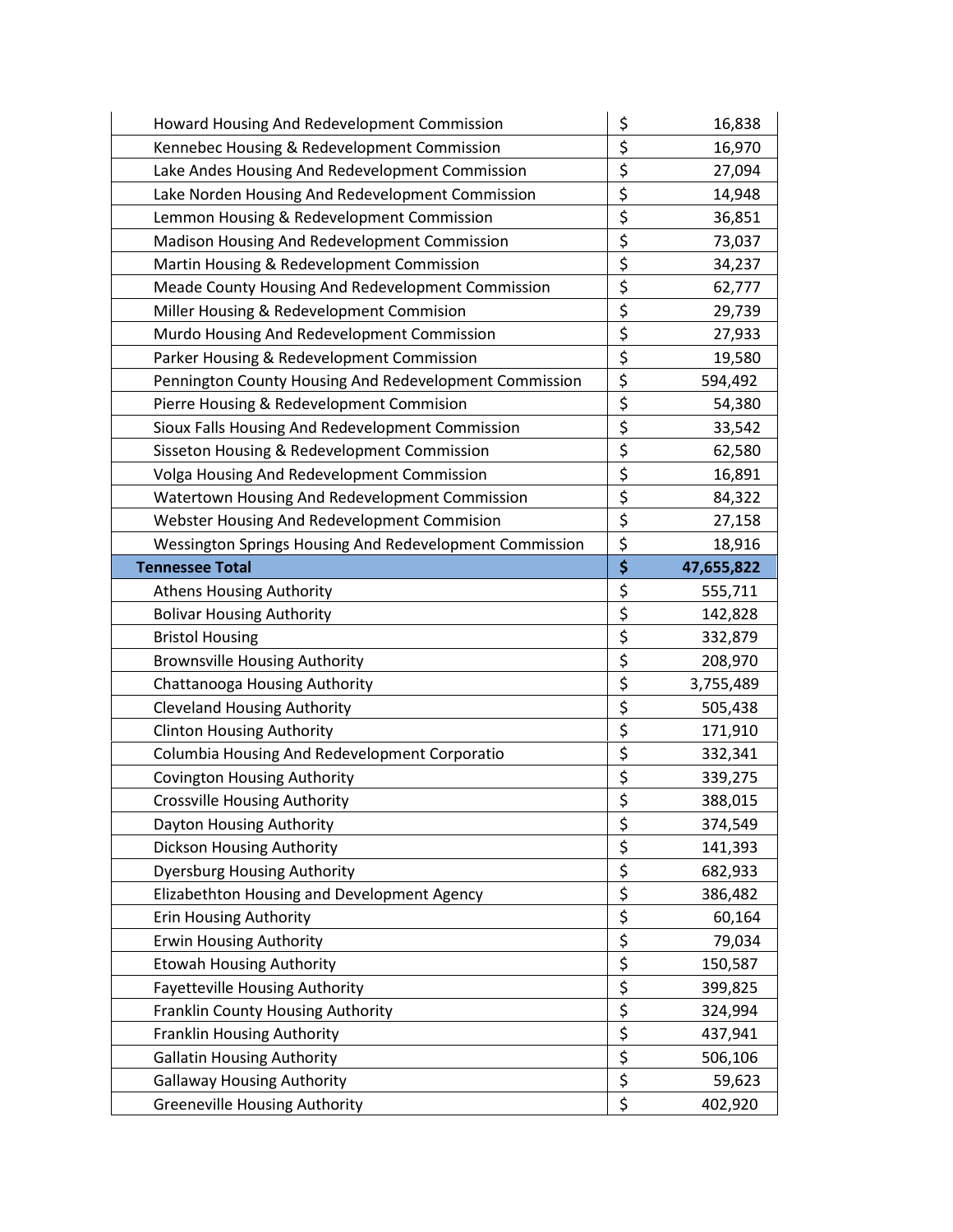| <b>Grundy Housing Authority</b>               | \$<br>138,955   |
|-----------------------------------------------|-----------------|
| Harriman Housing Authority                    | \$<br>403,948   |
| <b>Hartsville Housing Authority</b>           | \$<br>42,503    |
| <b>Highlands Residential Services</b>         | \$<br>683,225   |
| <b>Hohenwald Housing Authority</b>            | \$<br>128,757   |
| Humboldt Housing Authority                    | \$<br>308,332   |
| Huntingdon Housing Authority                  | \$<br>164,017   |
| Jackson Housing Authority                     | \$<br>1,393,530 |
| Jefferson City Housing Authority              | \$<br>220,240   |
| Jellico Housing Authority                     | \$<br>138,458   |
| Johnson City Housing Authority                | \$<br>877,382   |
| Kingsport Housing And Redevelopment Authority | \$<br>619,071   |
| Knoxville's Community Development Corp.       | \$<br>4,915,058 |
| Lafayette Housing Authority                   | \$<br>130,020   |
| Lafollette Housing Authority                  | \$<br>1,319,955 |
| Lawrenceburg Housing Authority                | \$<br>347,037   |
| Lebanon Housing Authority                     | \$<br>442,122   |
| Lenoir City Housing Authority                 | \$<br>164,283   |
| Lewisburg Housing Authority                   | \$<br>258,280   |
| Lexington Housing Authority                   | \$<br>147,582   |
| Livingston Housing Authority                  | \$<br>69,580    |
| Loudon Housing Authority                      | \$<br>139,937   |
| <b>Manchester Housing Authority</b>           | \$<br>80,050    |
| Martin Housing Authority                      | \$<br>345,490   |
| Maryville Housing Authority                   | \$<br>460,619   |
| Mckenzie Housing Authority                    | \$<br>168,045   |
| Mcminnville Housing Authority                 | \$<br>587,210   |
| <b>Memphis Housing Authority</b>              | \$<br>6,589,736 |
| Metropolitan Development & Housing Agency     | \$<br>7,491,760 |
| Milan Housing Authority                       | \$<br>114,653   |
| Millington Housing Authority                  | \$<br>111,563   |
| Morristown Housing Authority                  | \$<br>877,948   |
| Mt. Pleasant Housing Authority                | \$<br>137,257   |
| Murfreesboro Housing Authority                | \$<br>480,282   |
| Newbern Housing Authority                     | \$<br>187,062   |
| <b>Newport Housing Authority</b>              | \$<br>485,293   |
| Oak Ridge Housing Authority                   | \$<br>142,534   |
| <b>Oliver Springs Housing Authority</b>       | \$<br>135,005   |
| Paris Housing Authority                       | \$<br>209,600   |
| Parsons-Decaturville Housing Authority        | \$<br>78,608    |
| <b>Portland Housing Authority</b>             | \$<br>134,430   |
| Pulaski Housing Authority                     | \$<br>221,977   |
| <b>Ripley Housing Authority</b>               | \$<br>306,629   |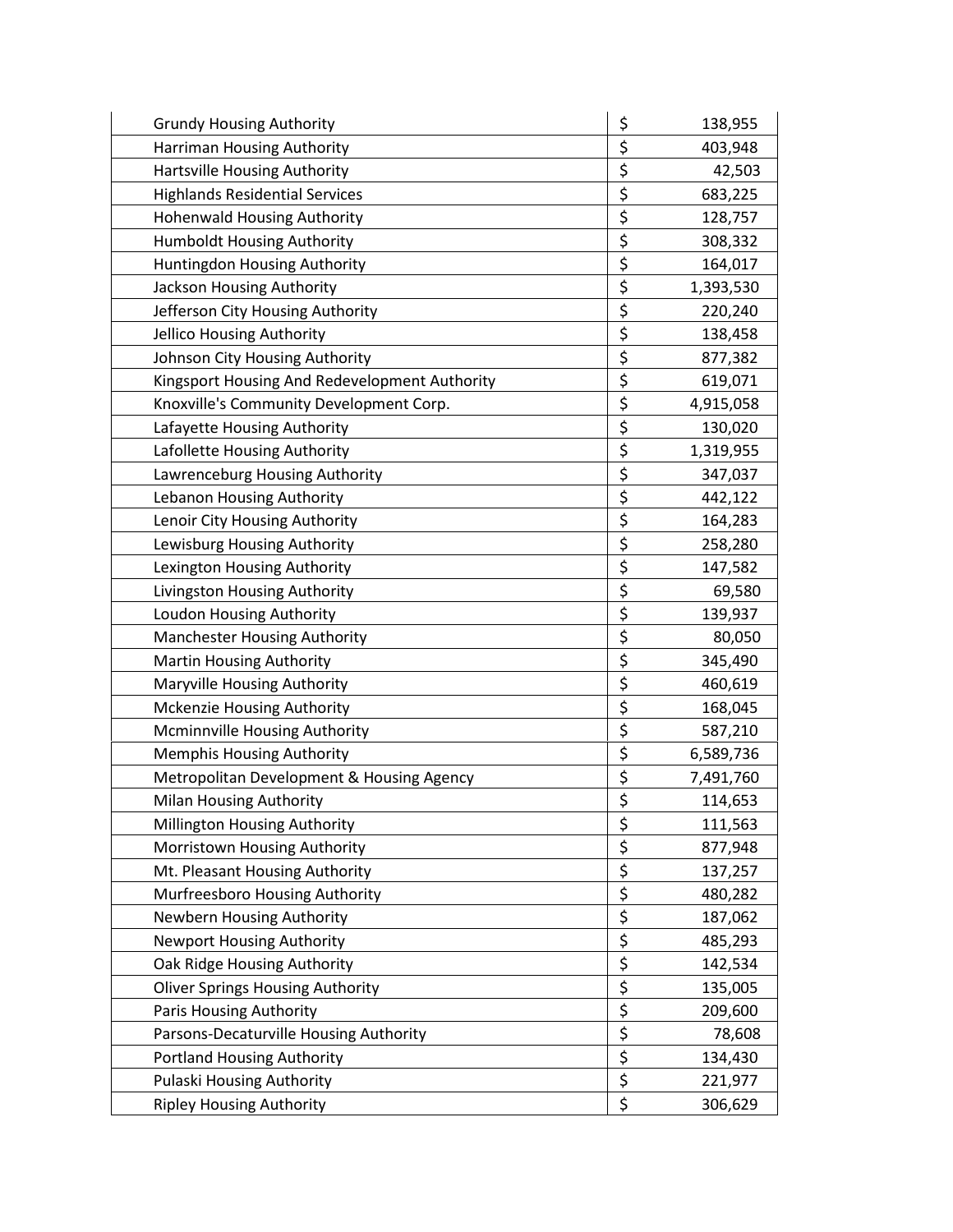| Rockwood Housing Authority               | \$<br>140,656    |
|------------------------------------------|------------------|
| Rogersville Housing Authority            | \$<br>229,612    |
| Savannah Housing Authority               | \$<br>76,621     |
| Sevierville Housing Authority            | \$<br>286,749    |
| Shelbyville Housing Authority            | \$<br>566,664    |
| Smithville Housing Authority             | \$<br>219,330    |
| South Carthage Housing Authority         | \$<br>85,334     |
| South Pittsburg Housing Authority        | \$<br>221,463    |
| <b>Sparta Housing Authority</b>          | \$<br>189,766    |
| Springfield Housing Authority            | \$<br>495,114    |
| <b>Sweetwater Housing Authority</b>      | \$<br>191,409    |
| The Clarksville Housing Authority        | \$<br>746,400    |
| <b>Trenton Housing Authority</b>         | \$<br>245,215    |
| <b>Tullahoma Housing Authority</b>       | \$<br>299,432    |
| Union City Housing Authority             | \$<br>314,339    |
| <b>Waverly Housing Authority</b>         | \$<br>86,761     |
| <b>Woodbury Housing Authority</b>        | \$<br>123,527    |
| <b>Texas Total</b>                       | \$<br>73,527,456 |
| Alamo Housing Authority                  | \$<br>116,950    |
| Alice Housing Authority                  | \$<br>300,485    |
| Aransas Pass Housing Authority           | \$<br>125,292    |
| <b>Atlanta Property Management</b>       | \$<br>84,842     |
| <b>Austin Housing Authority</b>          | \$<br>2,370,772  |
| <b>Bastrop Housing Authority</b>         | \$<br>50,990     |
| <b>Beeville Housing Authority</b>        | \$<br>245,165    |
| <b>Bexar County Housing Authority</b>    | \$<br>41,981     |
| <b>Bowie County Housing Authority</b>    | \$<br>16,684     |
| <b>Brackettville Housing Authority</b>   | \$<br>55,271     |
| <b>Brownsville Housing Authority</b>     | \$<br>1,503,055  |
| <b>Burnet Housing Authority</b>          | \$<br>44,910     |
| <b>Cameron County Housing Authority</b>  | \$<br>403,354    |
| <b>Carrizo Springs Housing Authority</b> | \$<br>101,751    |
| Corpus Christi Housing Authority         | \$<br>2,154,747  |
| <b>Cotulla Housing Authority</b>         | \$<br>70,255     |
| <b>Crystal City Housing Authority</b>    | \$<br>398,608    |
| <b>Cuero Housing Authority</b>           | \$<br>199,396    |
| Del Rio Housing Authority                | \$<br>497,083    |
| Devine Housing Authority                 | \$<br>79,311     |
| Donna Housing Authority                  | \$<br>158,507    |
| Duval County Housing Authority           | \$<br>61,777     |
| Eagle Pass Housing Authority             | \$<br>627,651    |
| <b>Edcouch Housing Authority</b>         | \$<br>39,105     |
| <b>Edinburg Housing Authority</b>        | \$<br>599,619    |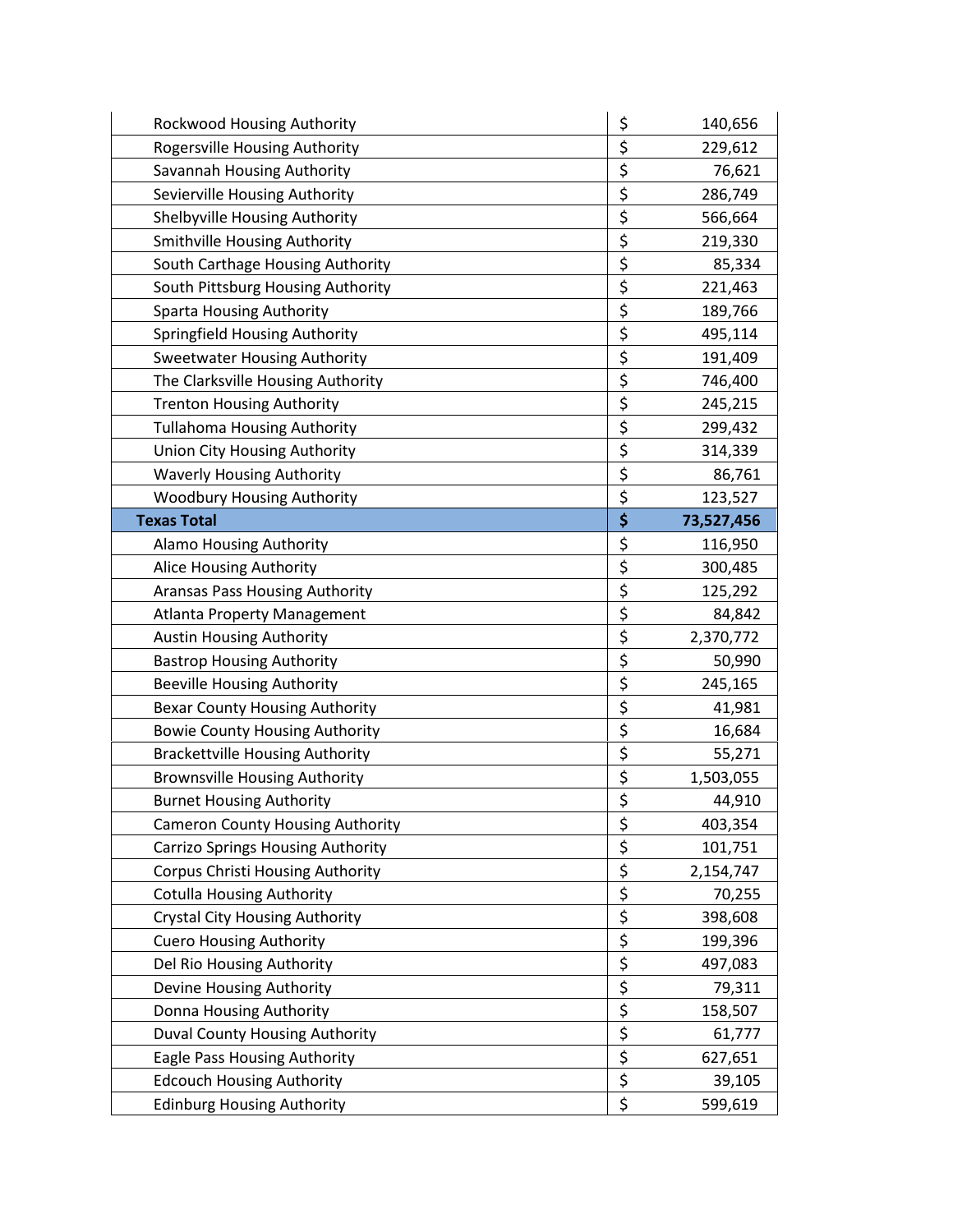| <b>Edna Housing Authority</b>                | \$               | 34,409  |
|----------------------------------------------|------------------|---------|
| El Paso County Housing Authority             | \$               | 115,827 |
| <b>Electra Housing Authority</b>             | \$               | 81,418  |
| <b>Elgin Housing Authority</b>               | \$               | 32,090  |
| <b>Elsa Housing Authority</b>                | \$               | 138,760 |
| <b>Falfurrias Housing Authority</b>          | \$               | 157,837 |
| Falls City Housing Authority                 | \$               | 8,565   |
| <b>Flatonia Housing Authority</b>            | \$               | 19,306  |
| Floresville Housing Authority                | \$               | 50,475  |
| Georgetown Housing Authority                 | \$               | 161,421 |
| <b>Goliad Housing Authority</b>              | \$               | 56,418  |
| <b>Gonzales Housing Authority</b>            | \$               | 161,211 |
| <b>Granger Housing Authority</b>             | \$               | 23,222  |
| <b>Gregory Housing Authority</b>             | \$               | 69,985  |
| Harlingen Housing Authority                  | \$               | 770,225 |
| <b>Hidalgo County Housing Authority</b>      | \$               | 81,037  |
| Housing Authority the City Of Mineral Wells  | \$               | 70,450  |
| Housing Authority City Of Alpine             | \$               | 52,412  |
| Housing Authority City Of Orange             | \$               | 542,654 |
| Housing Authority of Alto                    | \$               | 66,646  |
| Housing Authority of the City of Nacogdoches | \$               | 94,677  |
| Housing Authority of Alba                    | \$               | 14,498  |
| Housing Authority of Anson                   | \$               | 78,226  |
| Housing Authority of Anthony                 | \$               | 33,912  |
| Housing Authority of Archer City             | \$               | 17,161  |
| Housing Authority of Aspermont               | \$               | 35,042  |
| Housing Authority of Avery                   | \$               | 21,971  |
| Housing Authority of Avinger                 | \$               | 39,433  |
| Housing Authority of Baird                   | \$               | 47,205  |
| Housing Authority of Ballinger               | \$               | 76,935  |
| Housing Authority of Balmorhea               | \$               | 23,207  |
| Housing Authority of Bangs                   | \$               | 60,778  |
| Housing Authority of Bartlett                | $\overline{\xi}$ | 50,916  |
| Housing Authority of Beckville               | \$               | 14,920  |
| Housing Authority of Bells                   | $\overline{\xi}$ | 20,746  |
| Housing Authority of Belton                  | \$               | 167,832 |
| Housing Authority of Big Sandy               | $\overline{\xi}$ | 16,456  |
| Housing Authority of Blooming Grove          | \$               | 16,320  |
| Housing Authority of Blossom                 | $\overline{\xi}$ | 20,314  |
| Housing Authority of Bogata                  | \$               | 36,587  |
| Housing Authority of Bonham                  | $\overline{\xi}$ | 113,871 |
| Housing Authority of Borger                  | \$               | 241,206 |
| Housing Authority of Brady                   | \$               | 191,517 |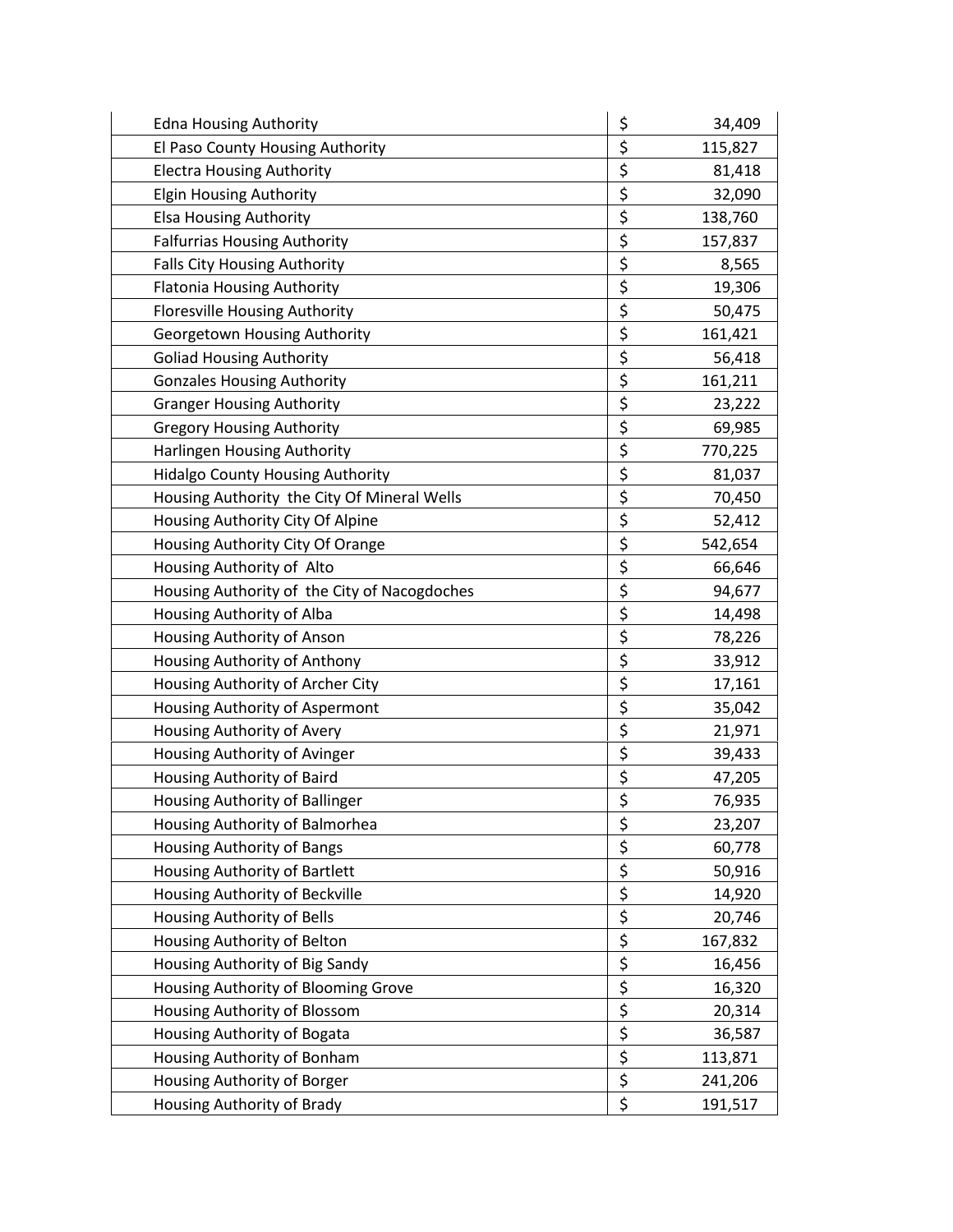| Housing Authority of Breckenridge     | \$<br>94,787  |
|---------------------------------------|---------------|
| Housing Authority of Bridgeport       | \$<br>23,038  |
| Housing Authority of Bronte           | \$<br>30,991  |
| Housing Authority of Bryson           | \$<br>16,166  |
| Housing Authority of Burkburnett      | \$<br>58,964  |
| Housing Authority of Caddo Mills      | \$<br>20,408  |
| Housing Authority of Cameron          | \$<br>165,927 |
| Housing Authority of Canyon           | \$<br>43,107  |
| Housing Authority of Celeste          | \$<br>22,767  |
| Housing Authority of Center           | \$<br>70,133  |
| Housing Authority of Childress        | \$<br>90,870  |
| Housing Authority of Cisco            | \$<br>89,490  |
| Housing Authority of City of Moody    | \$<br>48,015  |
| Housing Authority of City of Leonard  | \$<br>46,610  |
| Housing Authority of City of Navasota | \$<br>59,391  |
| Housing Authority of City of Oglesby  | \$<br>12,989  |
| Housing Authority of Clarendon        | \$<br>74,696  |
| Housing Authority of Cleveland        | \$<br>79,173  |
| Housing Authority of Clifton          | \$<br>36,790  |
| Housing Authority of Coleman          | \$<br>96,238  |
| Housing Authority of Colorado City    | \$<br>102,354 |
| Housing Authority of Comanche         | \$<br>66,069  |
| Housing Authority of Commerce         | \$<br>173,894 |
| Housing Authority of Como             | \$<br>15,818  |
| Housing Authority of Coolidge         | \$<br>23,057  |
| Housing Authority of Cooper           | \$<br>91,653  |
| Housing Authority of Copperas Cove    | \$<br>104,420 |
| Housing Authority of Corrigan         | \$<br>139,659 |
| Housing Authority of Corsicana        | \$<br>349,625 |
| Housing Authority of Crockett         | \$<br>312,994 |
| Housing Authority of Crosbyton        | \$<br>55,150  |
| Housing Authority of Cross Plains     | \$<br>29,733  |
| Housing Authority of Cumby            | \$<br>9,279   |
| Housing Authority of Daingerfield     | \$<br>87,848  |
| Housing Authority of Dawson           | \$<br>48,178  |
| Housing Authority of De Kalb          | \$<br>51,454  |
| Housing Authority of Decatur          | \$<br>33,189  |
| Housing Authority of Deleon           | \$<br>93,913  |
| Housing Authority of Denison          | \$<br>226,875 |
| Housing Authority of Deport           | \$<br>45,639  |
| Housing Authority of Detroit          | \$<br>36,812  |
| Housing Authority of Diboll           | \$<br>376,492 |
| Housing Authority of Dublin           | \$<br>84,832  |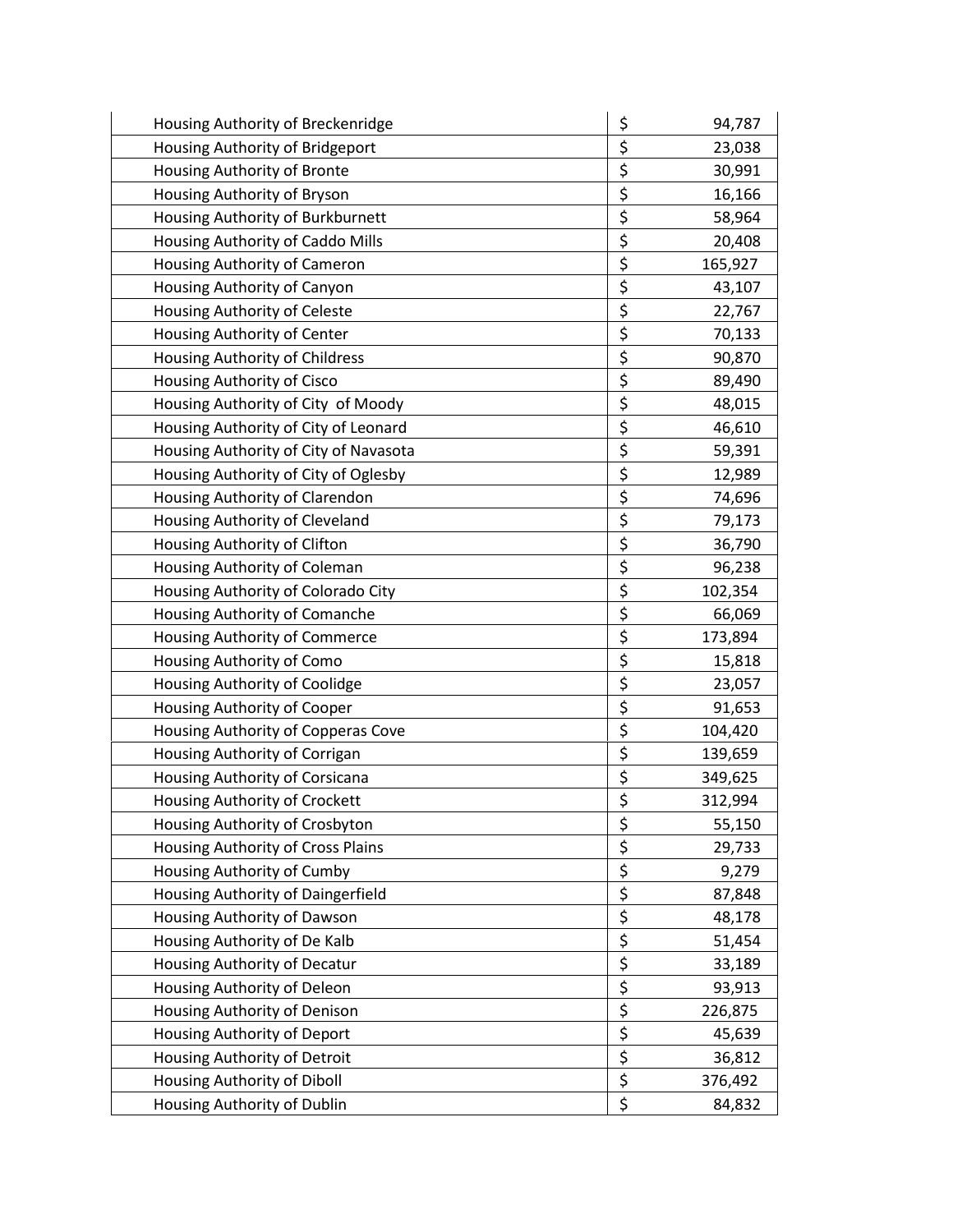| Housing Authority of Ector        | \$<br>12,688    |
|-----------------------------------|-----------------|
| Housing Authority of Eden         | \$<br>35,598    |
| Housing Authority of Edgewood     | \$<br>53,864    |
| Housing Authority of Eldorado     | \$<br>41,544    |
| Housing Authority of Ennis        | \$<br>103,226   |
| Housing Authority of Farmersville | \$<br>45,464    |
| Housing Authority of Ferris       | \$<br>36,910    |
| Housing Authority of Floydada     | \$<br>65,886    |
| Housing Authority of Fort Worth   | \$<br>1,111,814 |
| Housing Authority of Fruitvale    | \$<br>21,627    |
| Housing Authority of Garrison     | \$<br>23,384    |
| Housing Authority of Gatesville   | \$<br>76,283    |
| Housing Authority of Gilmer       | \$<br>156,592   |
| Housing Authority of Goldthwaite  | \$<br>34,251    |
| Housing Authority of Gorman       | \$<br>71,700    |
| Housing Authority of Granbury     | \$<br>96,650    |
| Housing Authority of Grand Saline | \$<br>115,675   |
| Housing Authority of Grandfalls   | \$<br>31,599    |
| Housing Authority of Grandview    | \$<br>21,285    |
| Housing Authority of Grapeland    | \$<br>64,644    |
| Housing Authority of Grapevine    | \$<br>92,798    |
| Housing Authority of Groesbeck    | \$<br>84,603    |
| Housing Authority of Gunter       | \$<br>13,472    |
| Housing Authority of Hale Center  | \$<br>50,368    |
| Housing Authority of Haltom City  | \$<br>155,544   |
| Housing Authority of Hamilton     | \$<br>42,456    |
| Housing Authority of Hamlin       | \$<br>39,896    |
| Housing Authority of Haskell      | \$<br>55,185    |
| Housing Authority of Hemphill     | \$<br>19,943    |
| Housing Authority of Henderson    | \$<br>86,895    |
| Housing Authority of Henrietta    | \$<br>51,449    |
| Housing Authority of Hico         | \$<br>55,118    |
| Housing Authority of Honey Grove  | \$<br>69,337    |
| Housing Authority of Howe         | \$<br>22,360    |
| Housing Authority of Hubbard      | \$<br>22,937    |
| Housing Authority of Huntington   | \$<br>65,056    |
| Housing Authority of Jasper       | \$<br>66,126    |
| Housing Authority of Jefferson    | \$<br>61,395    |
| Housing Authority of Junction     | \$<br>41,557    |
| Housing Authority of Kemp         | \$<br>59,429    |
| Housing Authority of Kerens       | \$<br>61,506    |
| Housing Authority of Kirbyville   | \$<br>82,998    |
| Housing Authority of Ladonia      | \$<br>21,576    |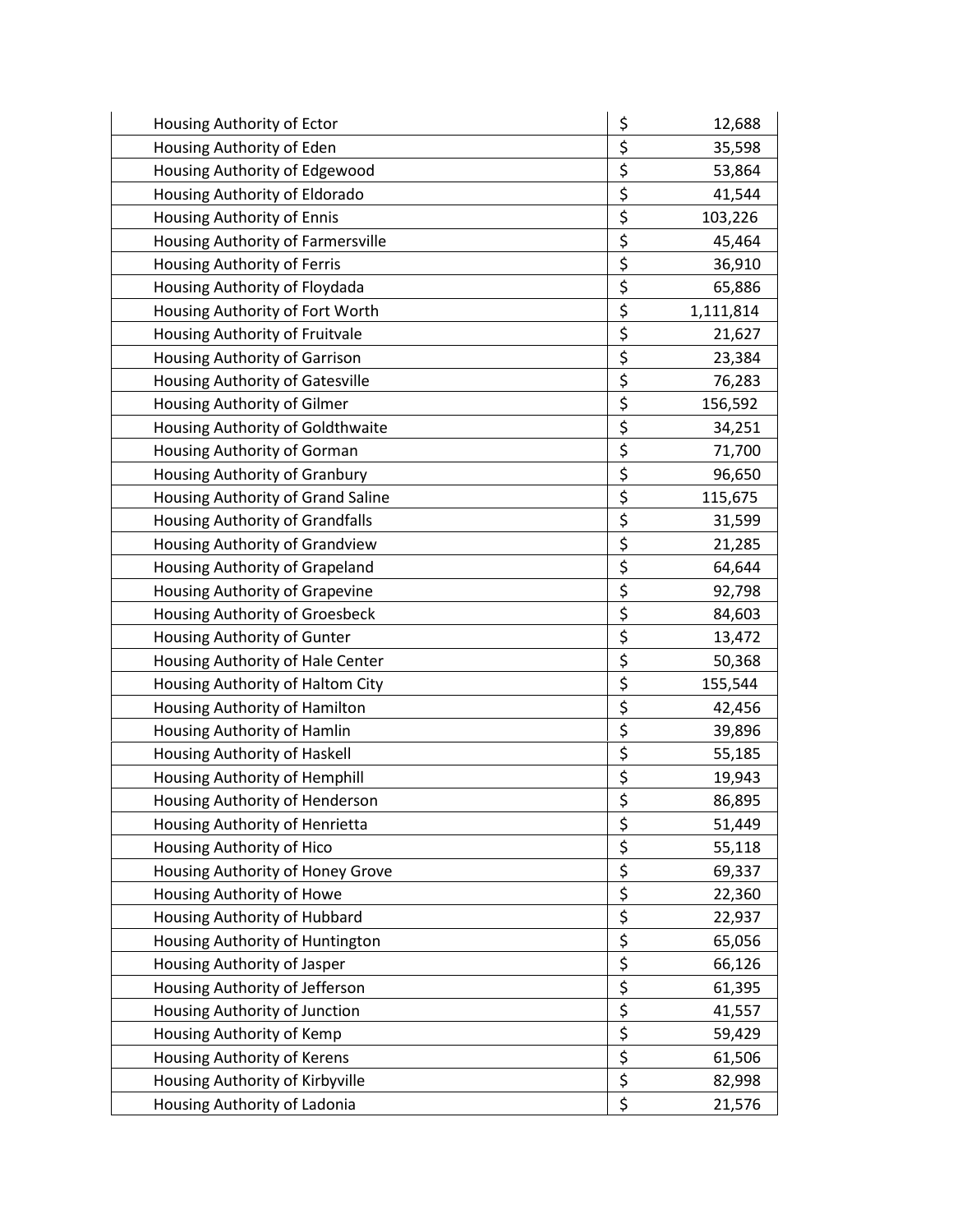| Housing Authority of Levelland      | \$<br>70,294  |
|-------------------------------------|---------------|
| Housing Authority of Linden         | \$<br>50,780  |
| Housing Authority of Livingston     | \$<br>123,021 |
| Housing Authority of Lockney        | \$<br>24,091  |
| Housing Authority of Lometa         | \$<br>21,633  |
| Housing Authority of Loraine        | \$<br>24,042  |
| Housing Authority of Lott           | \$<br>49,709  |
| Housing Authority of Lubbock        | \$<br>589,583 |
| Housing Authority of Mabank         | \$<br>16,794  |
| Housing Authority of Malakoff       | \$<br>51,059  |
| Housing Authority of Marfa          | \$<br>81,437  |
| Housing Authority of Marlin         | \$<br>179,776 |
| Housing Authority of Marshall       | \$<br>70,380  |
| Housing Authority of Mart           | \$<br>51,313  |
| Housing Authority of Mason          | \$<br>51,178  |
| Housing Authority of Maud           | \$<br>25,098  |
| Housing Authority of Mcgregor       | \$<br>79,233  |
| Housing Authority of Mckinney       | \$<br>202,817 |
| Housing Authority of Mclean         | \$<br>14,641  |
| Housing Authority of Memphis        | \$<br>85,846  |
| Housing Authority of Meridian       | \$<br>43,527  |
| Housing Authority of Merkel         | \$<br>29,575  |
| Housing Authority of Midland        | \$<br>86,262  |
| Housing Authority of Mount Pleasant | \$<br>156,979 |
| Housing Authority of Mount Vernon   | \$<br>62,932  |
| Housing Authority of Naples         | \$<br>67,165  |
| Housing Authority of Newcastle      | \$<br>17,448  |
| Housing Authority of Newton         | \$<br>70,312  |
| Housing Authority of Odessa         | \$<br>88,096  |
| Housing Authority of O'Donnell      | \$<br>26,653  |
| Housing Authority of Olney          | \$<br>214,483 |
| Housing Authority of Olton          | \$<br>21,962  |
| Housing Authority of Omaha          | \$<br>55,164  |
| Housing Authority of Overton        | \$<br>61,516  |
| Housing Authority of Paducah        | \$<br>67,039  |
| Housing Authority of Paris          | \$<br>280,131 |
| Housing Authority of Pecos          | \$<br>167,683 |
| Housing Authority of Pineland       | \$<br>63,519  |
| Housing Authority of Pittsburg      | \$<br>111,271 |
| Housing Authority of Plano          | \$<br>32,556  |
| Housing Authority of Point          | \$<br>16,485  |
| Housing Authority of Port Arthur    | \$<br>566,846 |
| Housing Authority of Post           | \$<br>98,285  |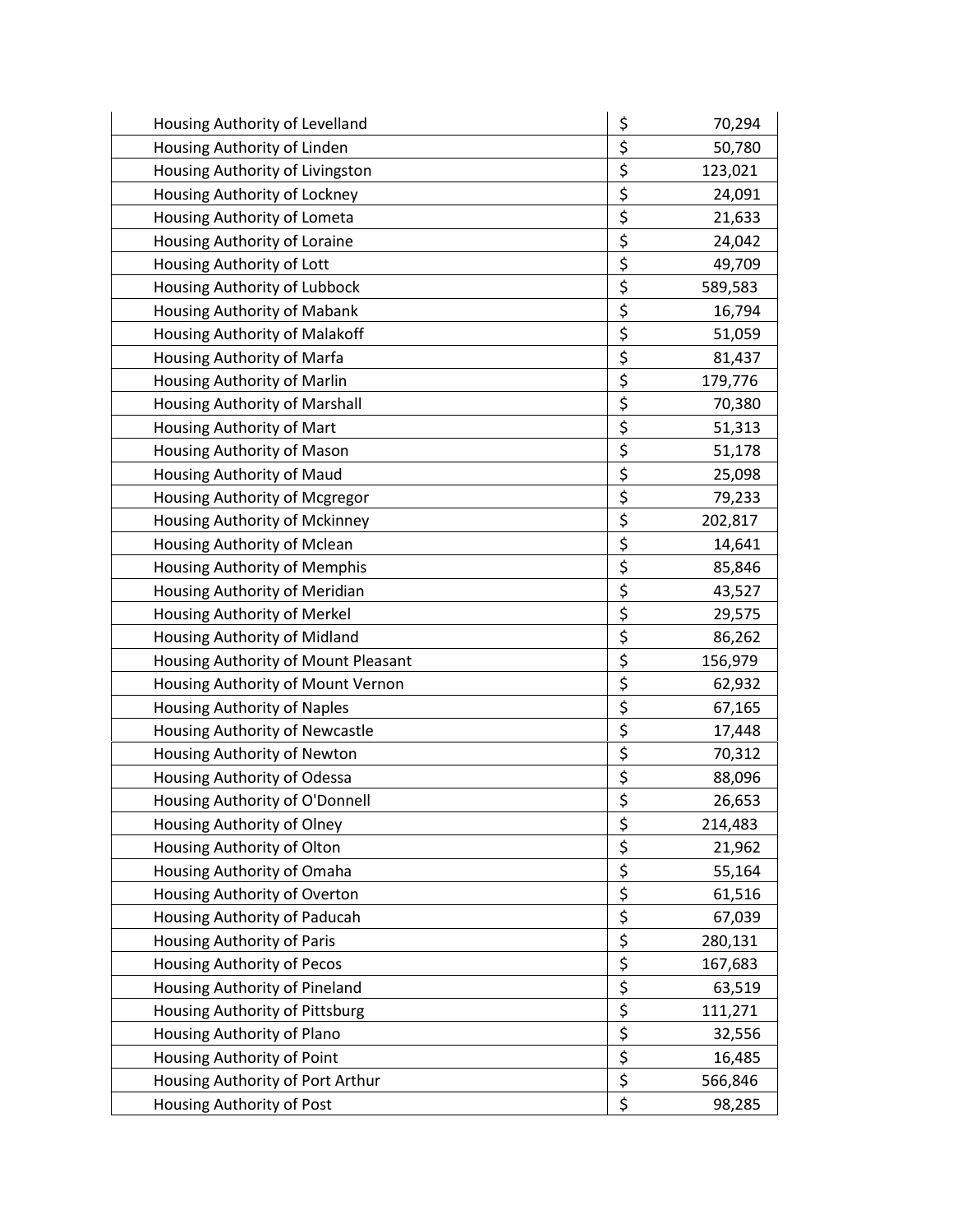| Housing Authority of Pottsboro             | \$<br>14,396  |
|--------------------------------------------|---------------|
| Housing Authority of Princeton             | \$<br>15,624  |
| Housing Authority of Quanah                | \$<br>99,817  |
| Housing Authority of Ralls                 | \$<br>41,793  |
| Housing Authority of Ranger                | \$<br>85,710  |
| Housing Authority of Rankin                | \$<br>10,245  |
| Housing Authority of Rising Star           | \$<br>22,282  |
| Housing Authority of Robert Lee            | \$<br>43,451  |
| Housing Authority of Roby                  | \$<br>20,806  |
| Housing Authority of Rockdale              | \$<br>72,639  |
| Housing Authority of Rockwall              | \$<br>55,395  |
| Housing Authority of Rogers                | \$<br>38,036  |
| Housing Authority of Rosebud               | \$<br>24,234  |
| Housing Authority of Rotan                 | \$<br>96,865  |
| Housing Authority of Royse City            | \$<br>44,994  |
| Housing Authority of San Augustine         | \$<br>79,456  |
| Housing Authority of Santa Anna            | \$<br>56,976  |
| Housing Authority of Savoy                 | \$<br>26,021  |
| Housing Authority of Seagraves             | \$<br>71,569  |
| Housing Authority of Seymour               | \$<br>205,453 |
| Housing Authority of Sherman               | \$<br>314,754 |
| Housing Authority of Slaton                | \$<br>71,689  |
| Housing Authority of Spearman              | \$<br>12,980  |
| Housing Authority of Spur                  | \$<br>25,233  |
| Housing Authority of Stamford              | \$<br>68,726  |
| Housing Authority of Stanton               | \$<br>137,986 |
| Housing Authority of Strawn                | \$<br>21,268  |
| Housing Authority of Sweetwater            | \$<br>218,148 |
| Housing Authority of Talco                 | \$<br>11,227  |
| Housing Authority of Tatum                 | \$<br>44,012  |
| Housing Authority of Teague                | \$<br>38,195  |
| Housing Authority of Temple                | \$<br>334,559 |
| Housing Authority of Tenaha                | \$<br>58,212  |
| Housing Authority of Texarkana             | \$<br>634,191 |
| Housing Authority of the City of Abilene   | \$<br>256,056 |
| Housing Authority of the City of Bay City  | \$<br>105,845 |
| Housing Authority of the City of Baytown   | \$<br>134,574 |
| Housing Authority of the City of Beaumont  | \$<br>762,851 |
| Housing Authority of the City of Bellville | \$<br>32,274  |
| Housing Authority of the City of Bremond   | \$<br>29,726  |
| Housing Authority of the City of Brenham   | \$<br>322,359 |
| Housing Authority of the City of Brownwood | \$<br>244,072 |
| Housing Authority of the City of Bryan     | \$<br>376,978 |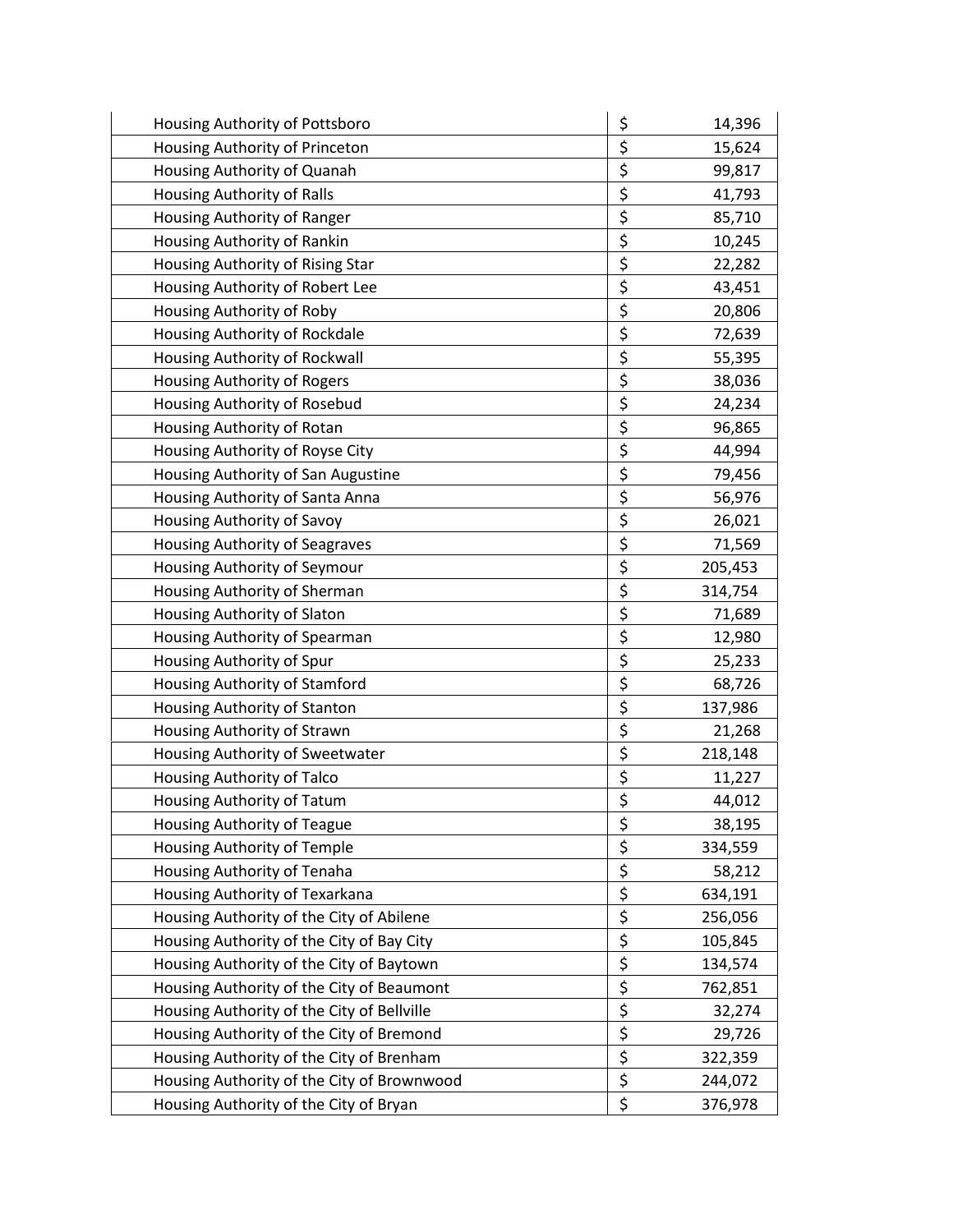| Housing Authority of the City of Buffalo      | \$<br>25,391    |
|-----------------------------------------------|-----------------|
| Housing Authority of the City of Caldwell     | \$<br>44,908    |
| Housing Authority of the City of Calvert      | \$<br>34,949    |
| Housing Authority of the City of Centerville  | \$<br>52,417    |
| Housing Authority of the City of Clarksville  | \$<br>99,245    |
| Housing Authority of the City of Crowell      | \$<br>33,589    |
| Housing Authority of the City of Dallas, Texa | \$<br>5,654,075 |
| Housing Authority of the City of Dayton       | \$<br>121,998   |
| Housing Authority of the City of El Campo     | \$<br>188,874   |
| Housing Authority of the City of El Paso, TX  | \$<br>8,164,101 |
| Housing Authority of the City of Franklin     | \$<br>38,562    |
| Housing Authority of the City of Frisco       | \$<br>23,038    |
| Housing Authority of the City of Galveston    | \$<br>1,466,100 |
| Housing Authority of the City of Gladewater   | \$<br>138,232   |
| Housing Authority of the City of Groveton     | \$<br>19,281    |
| Housing Authority of the City of Hearne       | \$<br>166,625   |
| Housing Authority of the City of Huntsville   | \$<br>113,068   |
| Housing Authority of the City of Killeen      | \$<br>142,782   |
| Housing Authority of the City of Knox City    | \$<br>38,848    |
| Housing Authority of the City of Laredo       | \$<br>1,290,584 |
| Housing Authority of the City of Madisonville | \$<br>63,757    |
| Housing Authority of the City of Mineola      | \$<br>65,781    |
| Housing Authority of the City of Monahans     | \$<br>85,588    |
| Housing Authority of the City of Munday       | \$<br>88,347    |
| Housing Authority of the City of Nocona       | \$<br>94,345    |
| Housing Authority of the City of Palacios     | \$<br>48,125    |
| Housing Authority of the City of Pearsall     | \$<br>88,489    |
| Housing Authority of the City of San Saba     | \$<br>52,039    |
| Housing Authority of the City of Texas City   | \$<br>153,431   |
| Housing Authority of the City of Waco         | \$<br>1,087,630 |
| Housing Authority of the City of Winters      | \$<br>81,911    |
| Housing Authority of the City of Woodville    | \$<br>97,448    |
| Housing Authority of Thorndale                | \$<br>25,687    |
| Housing Authority of Throckmorton             | \$<br>33,740    |
| Housing Authority of Timpson                  | \$<br>47,954    |
| Housing Authority of Tioga                    | \$<br>5,421     |
| Housing Authority of Tom Bean                 | \$<br>20,162    |
| Housing Authority of Travis County            | \$<br>110,826   |
| Housing Authority of Trenton                  | \$<br>19,086    |
| Housing Authority of Trinidad                 | \$<br>54,488    |
| Housing Authority of Tulia                    | \$<br>56,630    |
| Housing Authority of Van                      | \$<br>29,180    |
| Housing Authority of Van Alstyne              | \$<br>23,914    |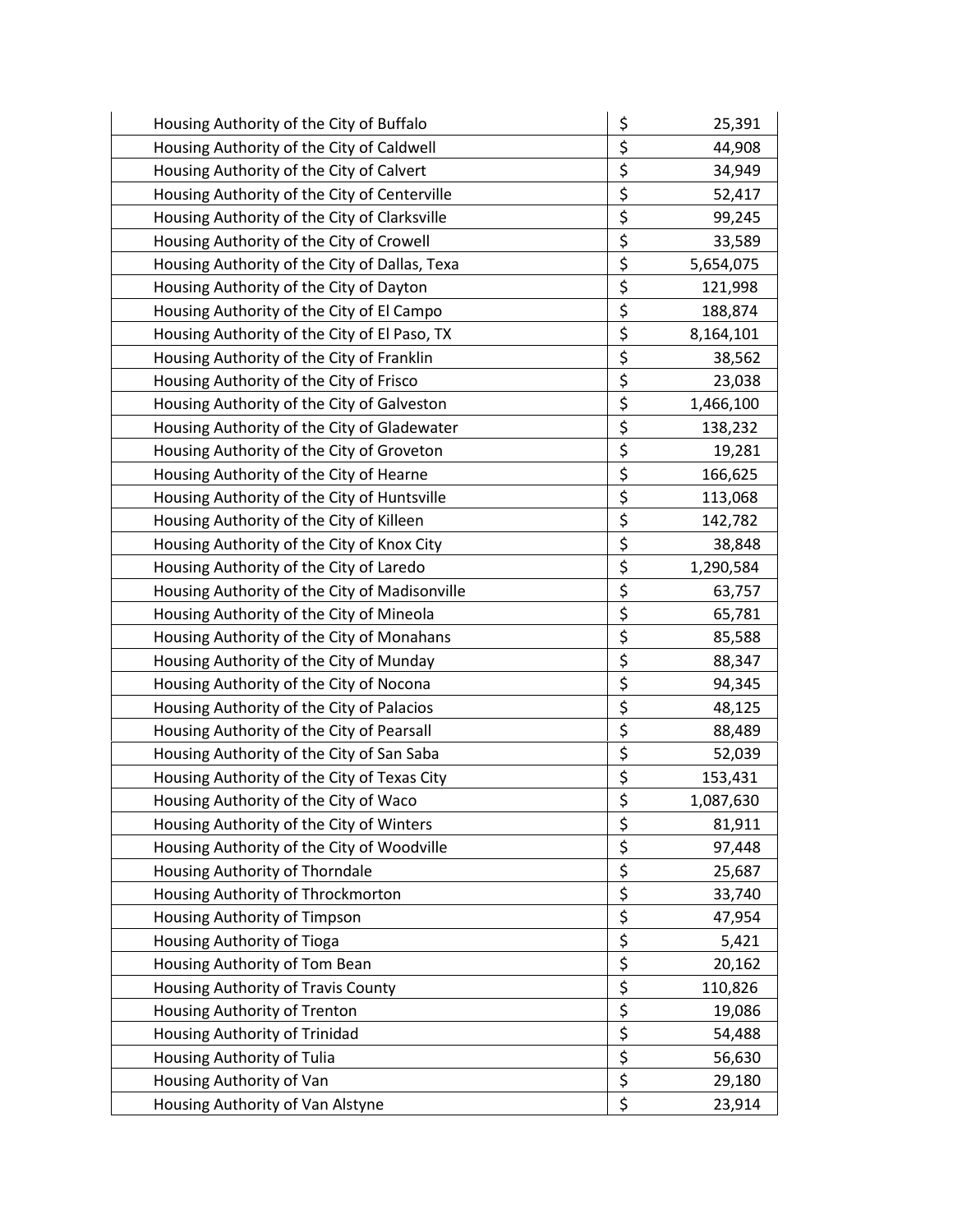| Housing Authority of Van Horn       | \$<br>45,341    |
|-------------------------------------|-----------------|
| Housing Authority of Vernon         | \$<br>272,493   |
| Housing Authority of Waxahachie     | \$<br>121,436   |
| Housing Authority of Wellington     | \$<br>36,108    |
| Housing Authority of Whitesboro     | \$<br>73,234    |
| Housing Authority of Whitewright    | \$<br>31,078    |
| Housing Authority of Whitney        | \$<br>50,518    |
| Housing Authority of Wichita Falls  | \$<br>806,298   |
| Housing Authority of Wills Point    | \$<br>58,079    |
| Housing Authority of Windom         | \$<br>6,736     |
| Housing Authority of Wink           | \$<br>28,717    |
| Housing Authority of Winnsboro      | \$<br>43,707    |
| Housing Authority of Wolfe City     | \$<br>21,670    |
| Housing Authority of Wortham        | \$<br>75,079    |
| Houston Housing Authority           | \$<br>5,135,953 |
| <b>Hughes Springs</b>               | \$<br>39,929    |
| Ingleside Housing Authority         | \$<br>112,347   |
| Johnson City Housing Authority      | \$<br>51,856    |
| Kenedy Housing Authority            | \$<br>87,146    |
| Kingsville Housing Authority        | \$<br>265,705   |
| Kyle Housing Authority              | \$<br>19,986    |
| La Grange Housing Authority         | \$<br>94,640    |
| La Joya Housing Authority           | \$<br>67,895    |
| <b>Llano Housing Authority</b>      | \$<br>52,255    |
| Lockhart Housing Authority          | \$<br>117,158   |
| Los Fresnos Housing Authority       | \$<br>53,184    |
| Luling Housing Authority            | \$<br>136,104   |
| <b>Mathis Housing Authority</b>     | \$<br>108,826   |
| <b>Mcallen Housing Authority</b>    | \$<br>328,524   |
| <b>Mercedes Housing Authority</b>   | \$<br>364,934   |
| <b>Mexia Housing Authority</b>      | \$<br>136,553   |
| <b>Mission Housing Authority</b>    | \$<br>312,767   |
| New Boston Property Management      | \$<br>191,653   |
| New Braunfels Housing Authority     | \$<br>175,124   |
| Nixon Housing Authority             | \$<br>36,230    |
| <b>Pharr Housing Authority</b>      | \$<br>521,367   |
| <b>Pleasanton Housing Authority</b> | \$<br>68,277    |
| Port Isabel Housing Authority       | \$<br>193,914   |
| Port Lavaca Housing Authority       | \$<br>81,150    |
| <b>Poteet Housing Authority</b>     | \$<br>67,264    |
| Robstown Housing Authority          | \$<br>297,877   |
| Roma Housing Authority              | \$<br>70,216    |
| Round Rock Housing Authority        | \$<br>93,812    |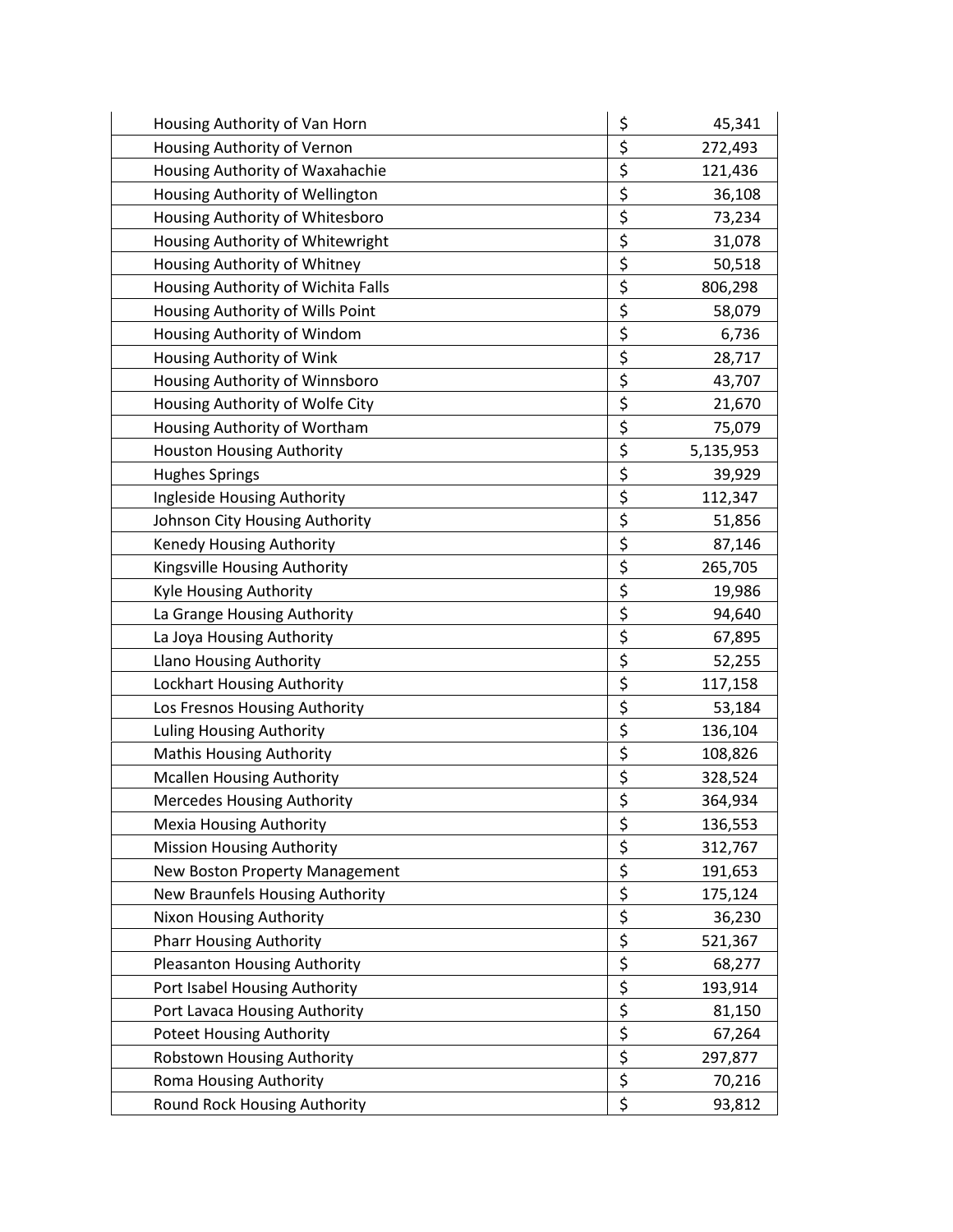| Runge Housing Authority                                                                    | \$       | 60,640     |
|--------------------------------------------------------------------------------------------|----------|------------|
| San Angelo Housing Authority                                                               | \$       | 192,107    |
| San Antonio Housing Authority                                                              | \$       | 7,941,253  |
| San Benito Housing Authority                                                               | \$       | 299,374    |
| San Marcos Housing Authority                                                               | \$       | 394,968    |
| <b>Schertz Housing Authority</b>                                                           | \$       | 71,118     |
| <b>Schulenburg Housing Authority</b>                                                       | \$       | 37,835     |
| Seguin Housing Authority                                                                   | \$       | 209,985    |
| <b>Sinton Housing Authority</b>                                                            | \$       | 97,228     |
| <b>Smiley Housing Authority</b>                                                            | \$       | 18,599     |
| Smithville Housing Authority                                                               | \$       | 92,460     |
| <b>Starr County Housing Authority</b>                                                      | \$       | 94,006     |
| <b>Stockdale Housing Authority</b>                                                         | \$       | 27,086     |
| <b>Taft Housing Authority</b>                                                              | \$       | 95,354     |
| <b>Tahoka Housing Authority</b>                                                            | \$       | 57,338     |
| <b>Taylor Housing Authority</b>                                                            | \$       | 129,385    |
| Three Rivers Housing Authority                                                             | \$       | 45,494     |
| <b>Uvalde Housing Authority</b>                                                            | \$       | 59,787     |
| Victoria Housing Authority                                                                 | \$       | 411,026    |
| <b>Waelder Housing Authority</b>                                                           | \$       | 48,724     |
| <b>Weslaco Housing Authority</b>                                                           | \$       | 336,442    |
| Yoakum Housing Authority                                                                   | \$       | 94,901     |
| Yorktown Housing Authority                                                                 | \$       | 60,435     |
| <b>Utah Total</b>                                                                          | \$       | 2,403,329  |
| <b>Beaver City Housing Authority</b>                                                       | \$       | 20,059     |
| Davis Community Housing Authority                                                          | \$       | 181,581    |
| <b>Emery County Housing Authority</b>                                                      | \$       | 30,881     |
| Housing Authority of Carbon County                                                         | \$       | 150,602    |
| Housing Authority of Salt Lake City                                                        | \$       | 653,140    |
| Housing Authority of the City of Ogden                                                     |          | 250,662    |
|                                                                                            | \$       |            |
| Housing Authority of the City of Provo                                                     | \$       | 320,472    |
| Housing Authority of the County of Salt Lake                                               | \$       | 727,058    |
| St. George Housing Authority                                                               | \$       | 37,188     |
| Tooele County Housing Authority                                                            | \$       | 31,686     |
| <b>Virginia Total</b>                                                                      | \$       | 30,412,003 |
| Abingdon Redevelopment and Housing Authority                                               | \$       | 34,740     |
| Alexandria Redevelopment & Housing Authority                                               | \$       | 1,182,173  |
| Bristol Redevelopment & Housing Authority                                                  | \$       | 476,710    |
| Charlottesville Redev & Housing Authority                                                  | \$       | 506,109    |
| Chesapeake Redevelopment & Housing Authority                                               | \$       | 627,239    |
| <b>Cumberland Plateau Regional Housing Authority</b>                                       | \$       | 320,458    |
| Danville Redevelopment & Housing Authority<br>Fairfax County Redevelopment & Hsg Authority | \$<br>\$ | 674,444    |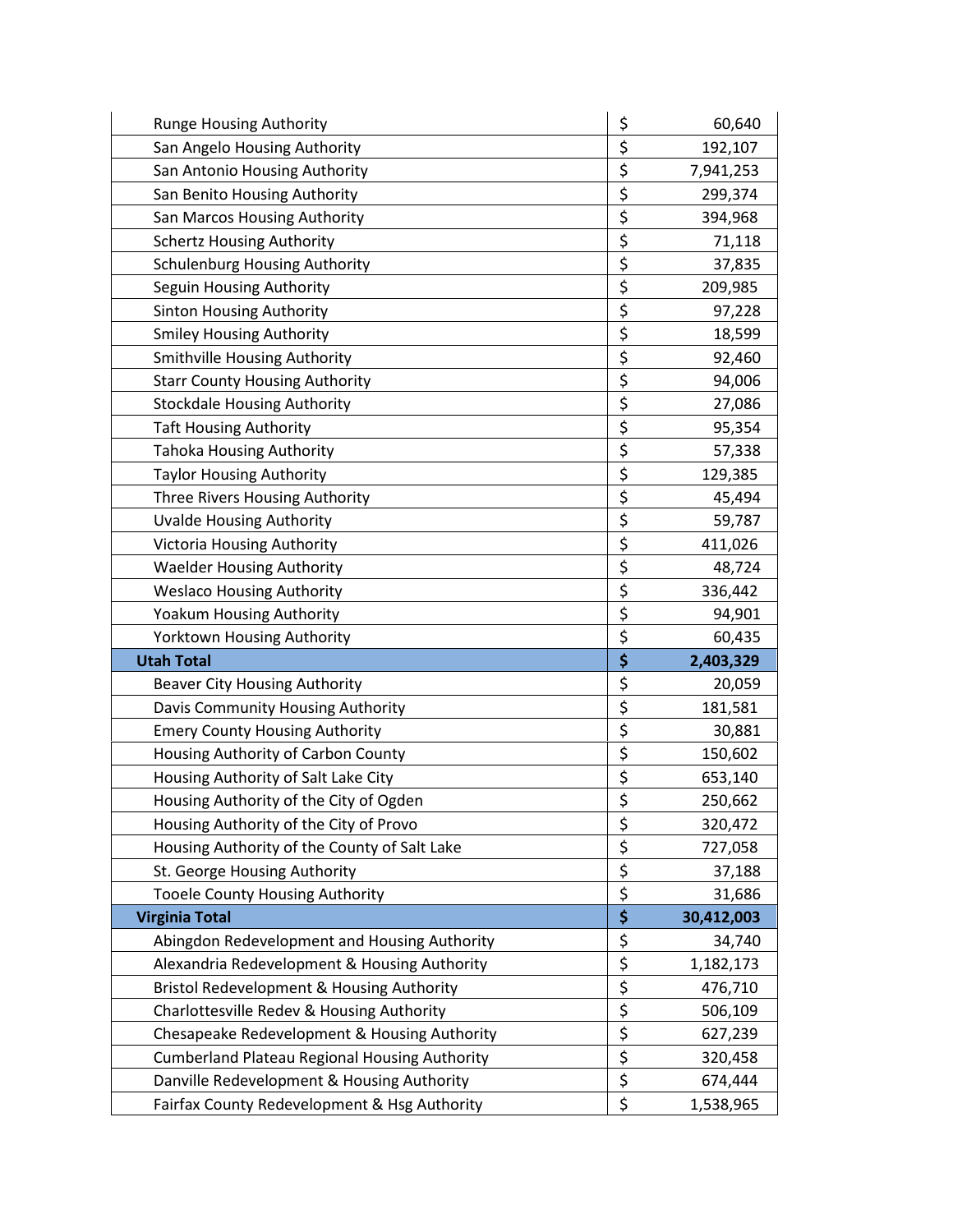| Hampton Redevelopment & Housing Authority     | \$       | 792,694    |
|-----------------------------------------------|----------|------------|
| Hopewell Redevelopment & Housing Authority    | \$       | 589,972    |
| Lee County Redevelopment & Housing Authority  | \$       | 85,027     |
| Lynchburg Redevelopment & Housing Authority   | \$       | 483,540    |
| Marion Redevelopment & Housing Authority      | \$       | 326,179    |
| Newport News Redevelopment & Housng Authority | \$       | 2,888,854  |
| Norfolk Redevelopment & Housing Authority     | \$       | 6,988,486  |
| Norton Redevelopment & Housing Authority      | \$       | 283,830    |
| Petersburg Redevelopment & Housing Authority  | \$       | 611,996    |
| Portsmouth Redevelopment & Housing Authority  | \$       | 1,651,640  |
| Richmond Redevelopment & Housing Authority    | \$       | 6,415,087  |
| Roanoke Redevelopment & Housing Authority     | \$       | 2,094,273  |
| Scott County Redev. & Housing Authority       | \$       | 121,554    |
| Staunton Redevelopment & Housing Authority    | \$       | 203,947    |
| Suffolk Redevelopment And Housing Authority   | \$       | 619,773    |
| Waynesboro Redevelopment & Housing Authority  | \$       | 240,442    |
| Williamsburg Redevelopment & Housing Auth.    | \$       | 139,093    |
| Wise County Redevelopment & Housing Authority | \$       | 233,666    |
| Wytheville Redev. & Housing Authority         | \$       | 281,112    |
| <b>Virgin Islands Total</b>                   | \$       | 5,743,371  |
| Virgin Islands Housing Authority              | \$       | 5,743,371  |
| <b>Vermont Total</b>                          | \$       | 1,894,779  |
| <b>Barre Housing Authority</b>                | \$       | 367,408    |
| <b>Bennington Housing Authority</b>           | \$       | 287,085    |
| <b>Brattleboro Housing Authority</b>          | \$       | 340,343    |
| <b>Burlington Housing Authority</b>           | \$       | 207,294    |
| Montpelier Housing Authority                  | \$       | 62,995     |
| <b>Rutland Housing Authority</b>              | \$       | 214,595    |
| Springfield Housing Authority                 | \$       | 157,708    |
| Winooski Housing Authority                    | \$       | 257,351    |
| <b>Washington Total</b>                       | \$       | 24,239,935 |
| HA City of Anacortes                          | \$       | 177,127    |
| HA City of Everett                            | \$       | 365,132    |
| HA City of Kalama                             | \$       | 21,702     |
| HA City of Kelso                              | \$       | 135,982    |
| HA City of Kennewick                          | \$       | 256,633    |
| HA City of Pasco And Franklin County          | \$       | 373,937    |
| HA City of Renton                             | \$       | 313,969    |
| HA City of Sedro Woolley                      | \$       | 121,798    |
| HA City of Spokane                            | \$       | 162,943    |
|                                               |          |            |
| HA City of Tacoma                             | \$       | 2,659,503  |
| HA City of Walla Walla<br>HA of King County   | \$<br>\$ | 158,208    |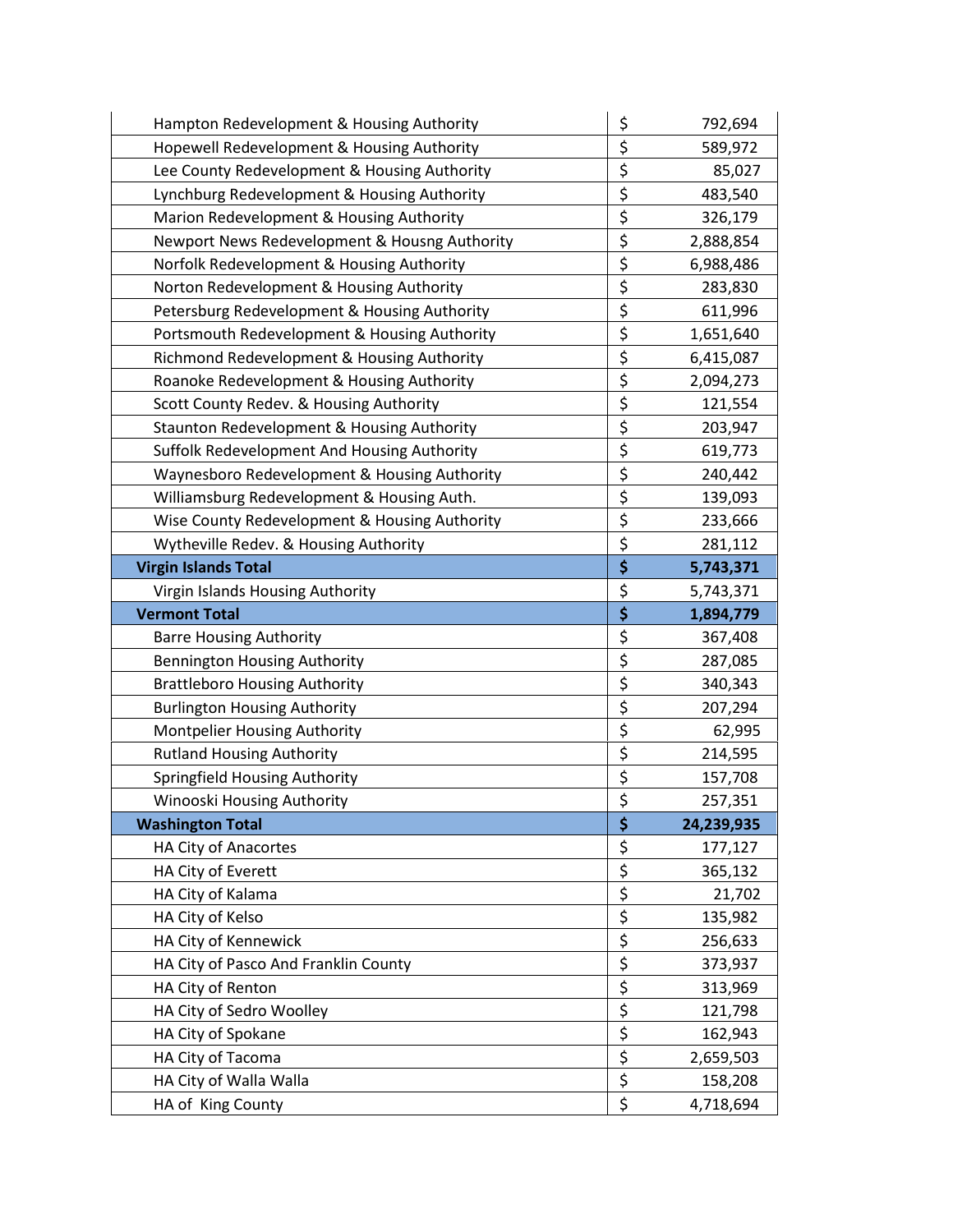| HA of Asotin County                        | \$<br>213,651    |
|--------------------------------------------|------------------|
| HA of Grant County                         | \$<br>296,378    |
| HA of Grays HArbor County                  | \$<br>398,204    |
| HA of Island County                        | \$<br>127,403    |
| HA of Pierce County                        | \$<br>168,066    |
| HA of Whatcom County                       | \$<br>103,394    |
| Housing Authority City of Bellingham       | \$<br>524,602    |
| Housing Authority City of Othello          | \$<br>85,824     |
| Housing Authority of Kittitas County       | \$<br>156,994    |
| Housing Authority of Snohomish County      | \$<br>301,494    |
| Housing Authority of Sunnyside, Washington | \$<br>187,670    |
| Housing Authority of the City of Bremerton | \$<br>883,012    |
| Housing Authority of the City of Vancouver | \$<br>548,535    |
| Kitsap County Consolidated Housing Auth    | \$<br>194,199    |
| Peninsula Housing Authority                | \$<br>349,229    |
| Seattle Housing Authority                  | \$<br>10,235,652 |
| <b>Wisconsin Total</b>                     | \$<br>16,262,300 |
| Abbotsford Housing Authority               | \$<br>28,551     |
| Albany Housing Authority                   | \$<br>23,789     |
| <b>Algoma Housing Authority</b>            | \$<br>35,019     |
| Altoona Housing Authority                  | \$<br>33,986     |
| Amery Housing Authority                    | \$<br>51,122     |
| Ashland County Housing Authority           | \$<br>35,406     |
| <b>Ashland Housing Authority</b>           | \$<br>178,810    |
| Baraboo Community Development Authority    | \$<br>54,413     |
| <b>Beloit Housing Authority</b>            | \$<br>152,977    |
| <b>Boscobel Housing Authority</b>          | \$<br>54,315     |
| <b>Brillion Housing Authority</b>          | \$<br>19,930     |
| <b>Bruce Housing Authority</b>             | \$<br>45,075     |
| <b>Burnett County Housing Authority</b>    | \$<br>34,945     |
| <b>Chetek Housing Authority</b>            | \$<br>27,189     |
| <b>Chilton Housing Authority</b>           | \$<br>43,552     |
| City of Appleton Housing Authority         | \$<br>214,050    |
| City of Edgerton Housing Authority         | \$<br>87,778     |
| <b>Clintonville Housing Authority</b>      | \$<br>56,627     |
| Dane County Housing Authority              | \$<br>90,800     |
| Deforest Housing Authority                 | \$<br>28,743     |
| Depere Housing Authority                   | \$<br>93,855     |
| Eau Claire County Housing Authority        | \$<br>24,127     |
| Eau Claire Housing Authority               | \$<br>155,353    |
| Fond du Lac County Housing Authority       | \$<br>44,798     |
| Fond du Lac Housing Authority              | \$<br>349,921    |
|                                            | \$               |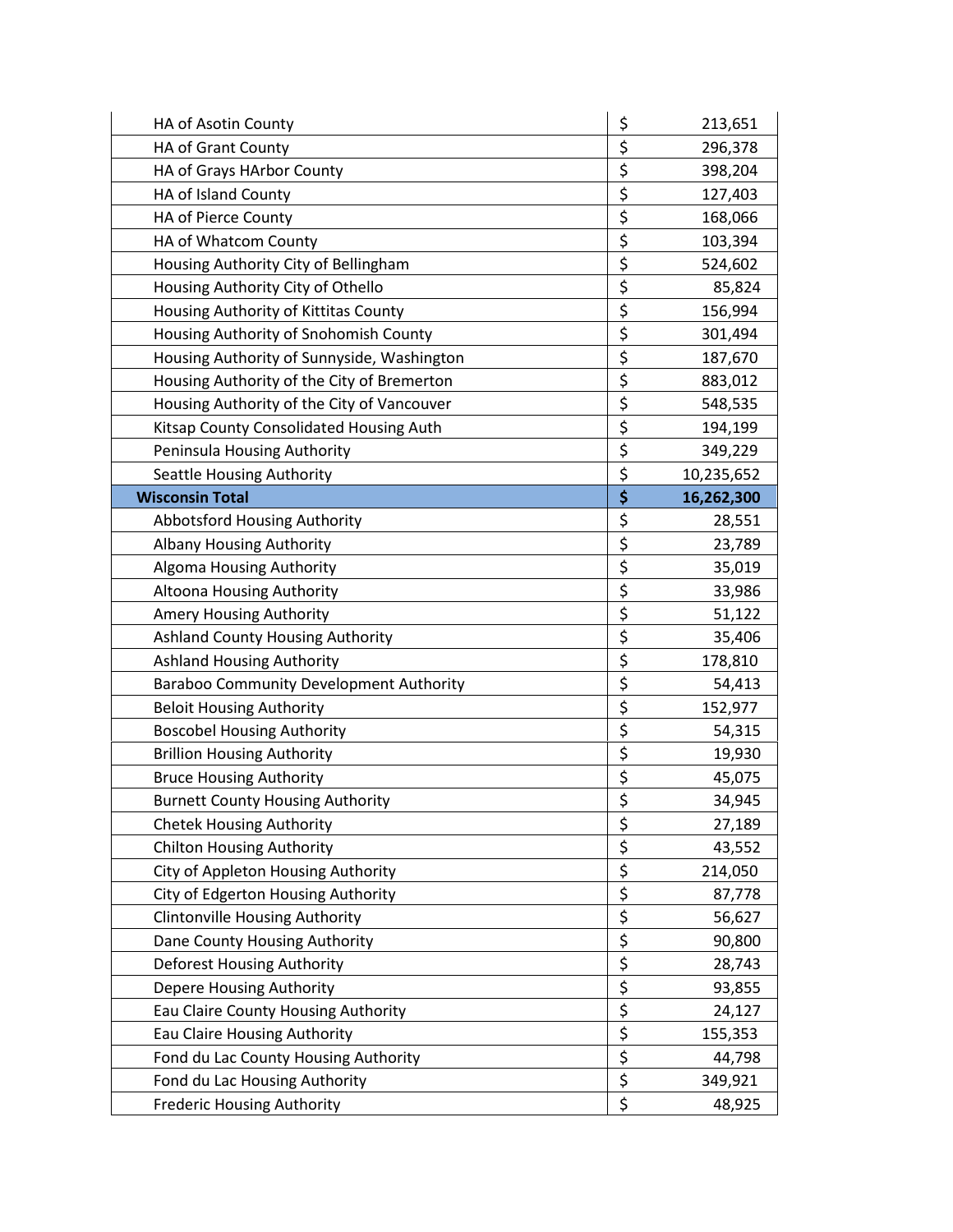| <b>Grantsburg Housing Authority</b>           | \$<br>22,642    |
|-----------------------------------------------|-----------------|
| <b>Green Bay Housing Authority</b>            | \$<br>187,845   |
| <b>Greenwood Housing Authority</b>            | \$<br>15,975    |
| Housing Authority of Racine County            | \$<br>11,863    |
| Housing Authority of the City of Barron       | \$<br>27,666    |
| Housing Authority of the City of Cumberland   | \$<br>23,063    |
| Housing Authority of the City of Milwaukee    | \$<br>6,566,098 |
| Housing Authority of the City of New Richmond | \$<br>34,386    |
| Housing Authority of the City of Oshkosh, WI  | \$<br>319,541   |
| Housing Authority of the City of Shell Lake   | \$<br>24,874    |
| Housing Authority of the City of Superior     | \$<br>661,839   |
| Housing Authority of Winnebago County, WI     | \$<br>110,749   |
| <b>Hudson Housing Authority</b>               | \$<br>42,840    |
| Hurley Housing Authority                      | \$<br>45,135    |
| Jefferson Housing Authority                   | \$<br>69,893    |
| Kaukauna Housing Authority                    | \$<br>59,240    |
| La Crosse Housing Authority                   | \$<br>752,362   |
| Lacrosse County Housing Authority             | \$<br>128,506   |
| Ladysmith Housing Authority                   | \$<br>46,006    |
| Lafayette County Housing Authority            | \$<br>26,216    |
| Lake Mills Housing Authority                  | \$<br>57,131    |
| Lincoln County Housing Authority              | \$<br>19,269    |
| Luck Housing Authority                        | \$<br>13,329    |
| Madison Community Development Authority       | \$<br>934,240   |
| <b>Manitowoc Housing Authority</b>            | \$<br>96,348    |
| Marinette Housing Authority                   | \$<br>68,329    |
| Marshfield Community Development Authority    | \$<br>204,887   |
| <b>Mauston Housing Authority</b>              | \$<br>51,039    |
| Menomonie Housing Authority                   | \$<br>133,240   |
| <b>Merrill Housing Authority</b>              | \$<br>97,520    |
| Mondovi Housing Authority                     | \$<br>19,978    |
| Monroe Housing Authority                      | \$<br>77,787    |
| New London Housing Authority                  | \$<br>57,956    |
| <b>Oconto Housing Authority</b>               | \$<br>64,306    |
| <b>Osceola Housing Authority</b>              | \$<br>26,284    |
| Park Falls Housing Authority                  | \$<br>37,222    |
| Peshtigo Housing Authority                    | \$<br>39,547    |
| Plymouth Housing Authority                    | \$<br>42,106    |
| Prairie Du Chien Housing Authority            | \$<br>36,511    |
| Pulaski Housing Authority                     | \$<br>21,285    |
| Reedsville Housing Authority                  | \$<br>23,701    |
| <b>Rhinelander Housing Authority</b>          | \$<br>42,827    |
| Rice Lake Housing Authority                   | \$<br>117,230   |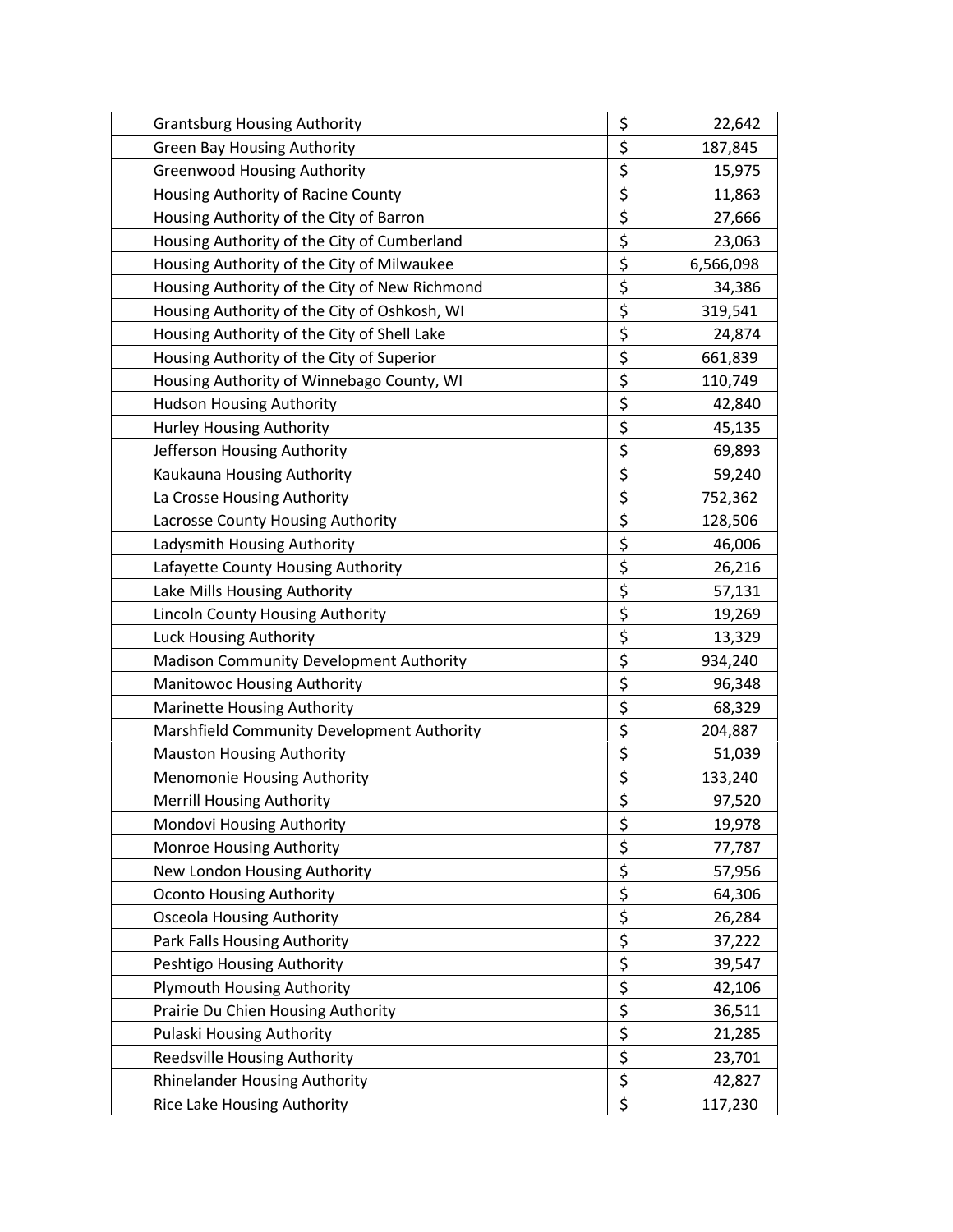| <b>Richland Center Housing Authority</b>     | \$<br>54,859    |
|----------------------------------------------|-----------------|
| <b>River Falls Housing Authority</b>         | \$<br>66,225    |
| Sauk City Housing Authority                  | \$<br>45,874    |
| Sauk County Housing Authority                | \$<br>49,810    |
| Shawano County Housing Authority             | \$<br>241,138   |
| Shawano Housing Authority                    | \$<br>158,084   |
| Sheboygan Housing Authority                  | \$<br>209,237   |
| <b>Slinger Housing Authority</b>             | \$<br>40,083    |
| South Milwaukee Housing Auth.                | \$<br>74,376    |
| <b>Sparta Housing Authority</b>              | \$<br>49,399    |
| Spooner Housing Authority                    | \$<br>37,428    |
| <b>Stanley Housing Authority</b>             | \$<br>36,622    |
| <b>Stevens Point Housing Authority</b>       | \$<br>335,907   |
| <b>Thorp Housing Authority</b>               | \$<br>66,051    |
| <b>Tomah Public Housing Authority</b>        | \$<br>37,865    |
| <b>Trempealeau County Housing Authority</b>  | \$<br>60,773    |
| Viroqua Housing Authority                    | \$<br>141,940   |
| <b>Washburn Housing Authority</b>            | \$<br>38,471    |
| <b>Watertown Housing Authority</b>           | \$<br>92,380    |
| Waukesha Housing Authority                   | \$<br>373,178   |
| Wausau Community Development Authority       | \$<br>174,104   |
| <b>Wausaukee Housing Authority</b>           | \$<br>71,809    |
| West Bend Housing Authority                  | \$<br>61,205    |
| <b>Westby Housing Authority</b>              | \$<br>38,485    |
| <b>Wisconsin Rapids Housing Authority</b>    | \$<br>212,539   |
| <b>Woodville Housing Authority</b>           | \$<br>21,591    |
| <b>West Virginia Total</b>                   | \$<br>8,031,838 |
| Charleston/Kanawha Housing Authority         | \$<br>1,850,571 |
| Clarksburg/Harrison Housing Authority        | \$<br>384,088   |
| Fairmont/Morgantown Housing Authority        | \$<br>179,599   |
| Housing Authority of Benwood and Mcmechen    | \$<br>194,594   |
| Housing Authority of Boone County            | \$<br>92,825    |
| Housing Authority of Mingo County            | \$<br>57,634    |
| Housing Authority of Raleigh County          | \$<br>78,553    |
| Housing Authority of the City of Beckley     | \$<br>286,968   |
| Housing Authority of the City of Bluefield   | \$<br>206,600   |
| Housing Authority of the City of Buckhannon  | \$<br>103,366   |
| Housing Authority of the City of Dunbar      | \$<br>113,988   |
| Housing Authority of the City of Elkins      | \$<br>94,721    |
| Housing Authority of the City of Grafton     | \$<br>231,584   |
| Housing Authority of the City of Huntington  | \$<br>986,377   |
| Housing Authority of the City of Keyser      | \$<br>103,441   |
| Housing Authority of the City of Martinsburg | \$<br>344,836   |